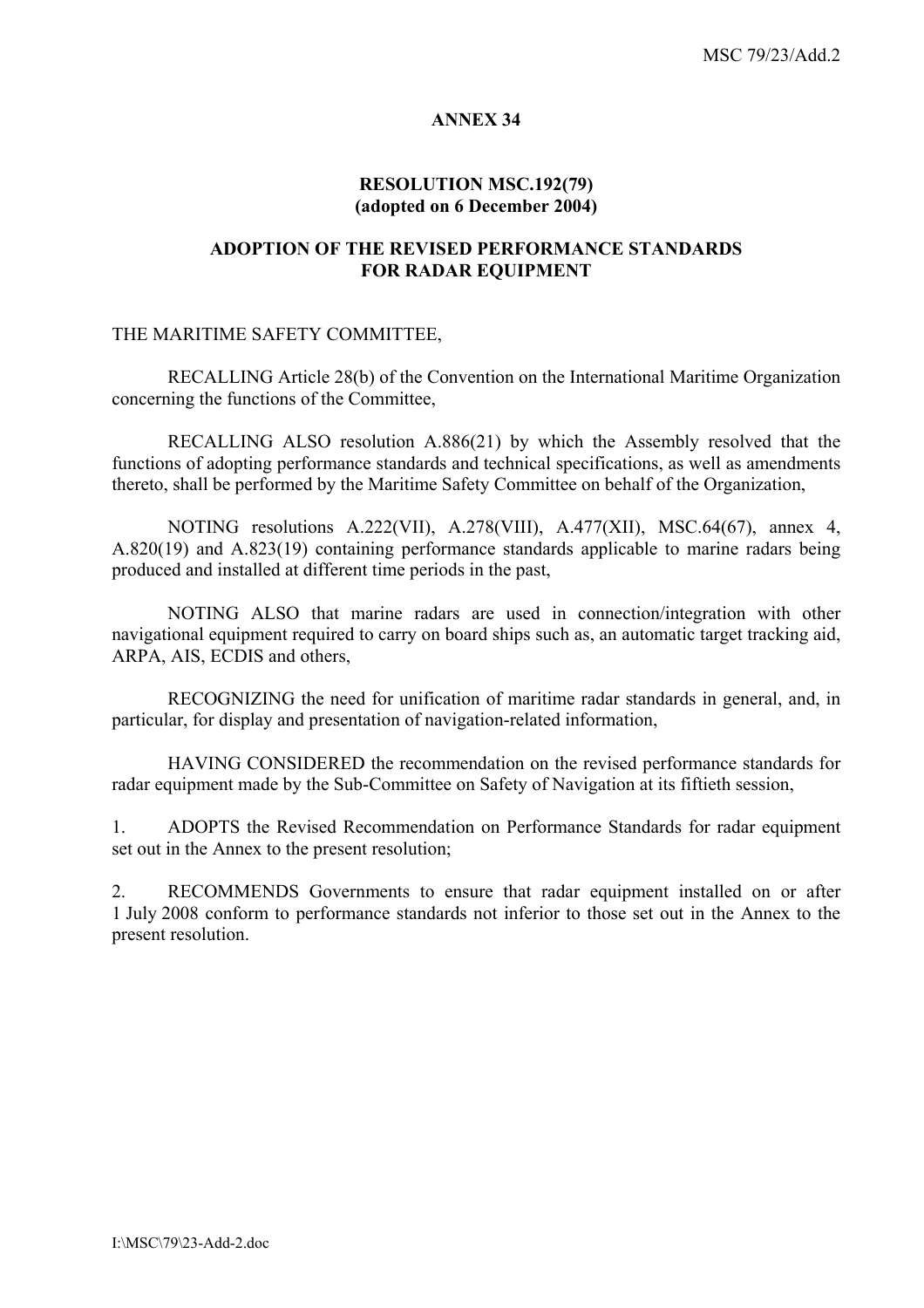# ANNEX

# **REVISED RECOMMENDATION ON PERFORMANCE STANDARDS FOR RADAR EQUIPMENT**

# **INDEX**

- **1 SCOPE OF EQUIPMENT**
- **2 APPLICATION OF THESE STANDARDS**
- **3 REFERENCES**
- **4 DEFINITIONS**
- **5 OPERATIONAL REQUIREMENTS FOR THE RADAR SYSTEM**
- **6 ERGONOMIC CRITERIA**
- **7 DESIGN AND INSTALLATION**
- **8 INTERFACING**
- **9 BACKUP AND FALLBACK ARRANGEMENTS**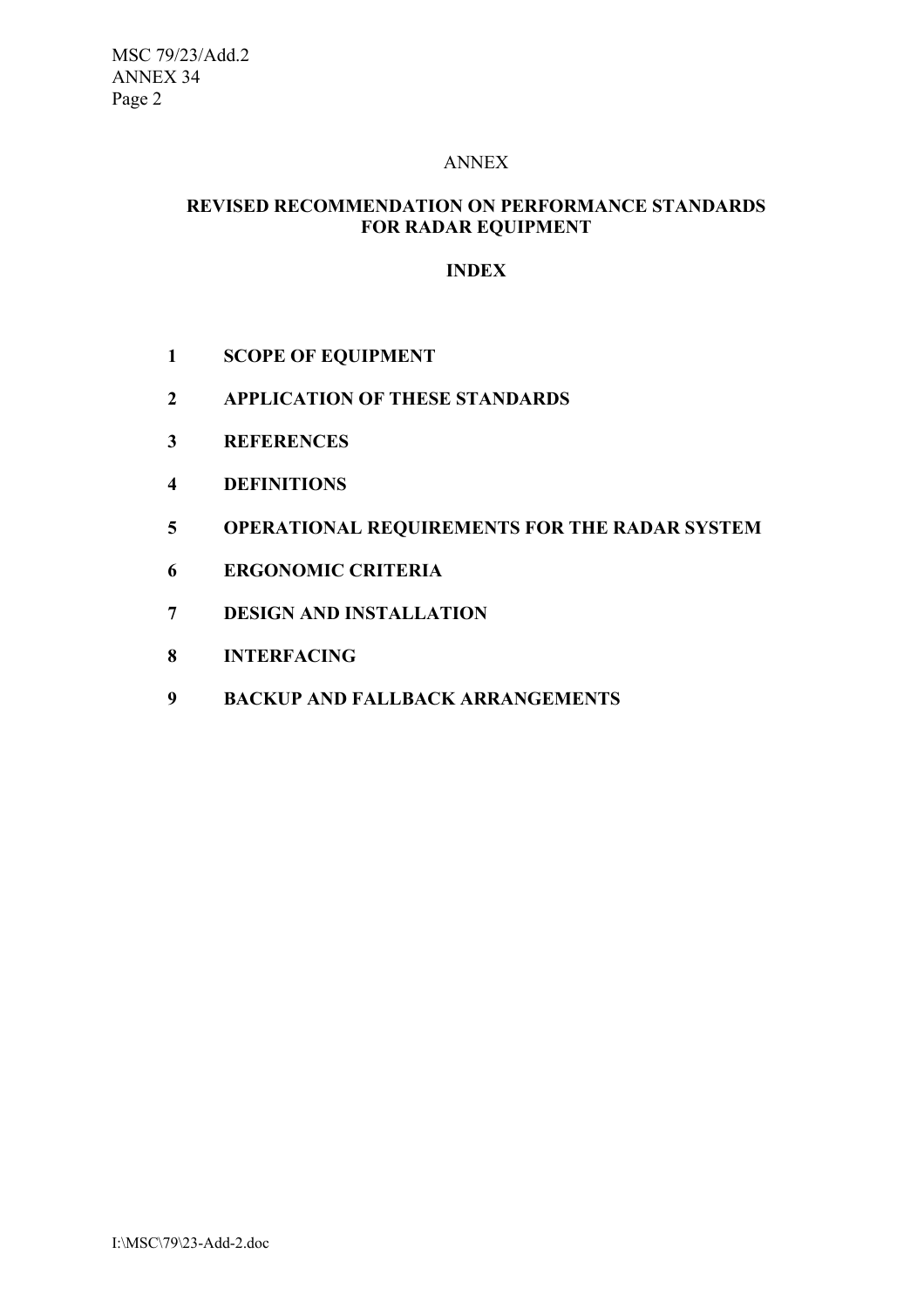# **1 SCOPE OF EQUIPMENT**

The radar equipment should assist in safe navigation and in avoiding collision by providing an indication, in relation to own ship, of the position of other surface craft, obstructions and hazards, navigation objects and shorelines.

For this purpose, radar should provide the integration and display of radar video, target tracking information, positional data derived from own ship's position (EPFS) and geo referenced data. The integration and display of AIS information should be provided to complement radar. The capability of displaying selected parts of Electronic Navigation Charts and other vector chart information may be provided to aid navigation and for position monitoring.

The radar, combined with other sensor or reported information (e.g. AIS), should improve the safety of navigation by assisting in the efficient navigation of ships and protection of the environment by satisfying the following functional requirements:

- in coastal navigation and harbour approaches, by giving a clear indication of land and other fixed hazards;
- as a means to provide an enhanced traffic image and improved situation awareness;
- in a ship-to-ship mode for aiding collision avoidance of both detected and reported hazards;
- in the detection of small floating and fixed hazards, for collision avoidance and the safety of own ship; and
- in the detection of floating and fixed aids to navigation (see Table 2, note 3).

# **2 APPLICATION OF THESE STANDARDS**

These Performance Standards should apply to all shipborne radar installations, used in any configuration, mandated by the 1974 SOLAS Convention, as amended, independent of the:

- type of ship;
- frequency band in use; and
- type of display,

providing that no special requirements are specified in Table 1 and that additional requirements for specific classes of ships (in accordance with SOLAS chapters V and X) are met.

The radar installation, in addition to meeting the general requirements as set out in resolution A.694(17)<sup>\*</sup>, should comply with the following performance standards.

 $\overline{a}$ \* IEC Publication 60945.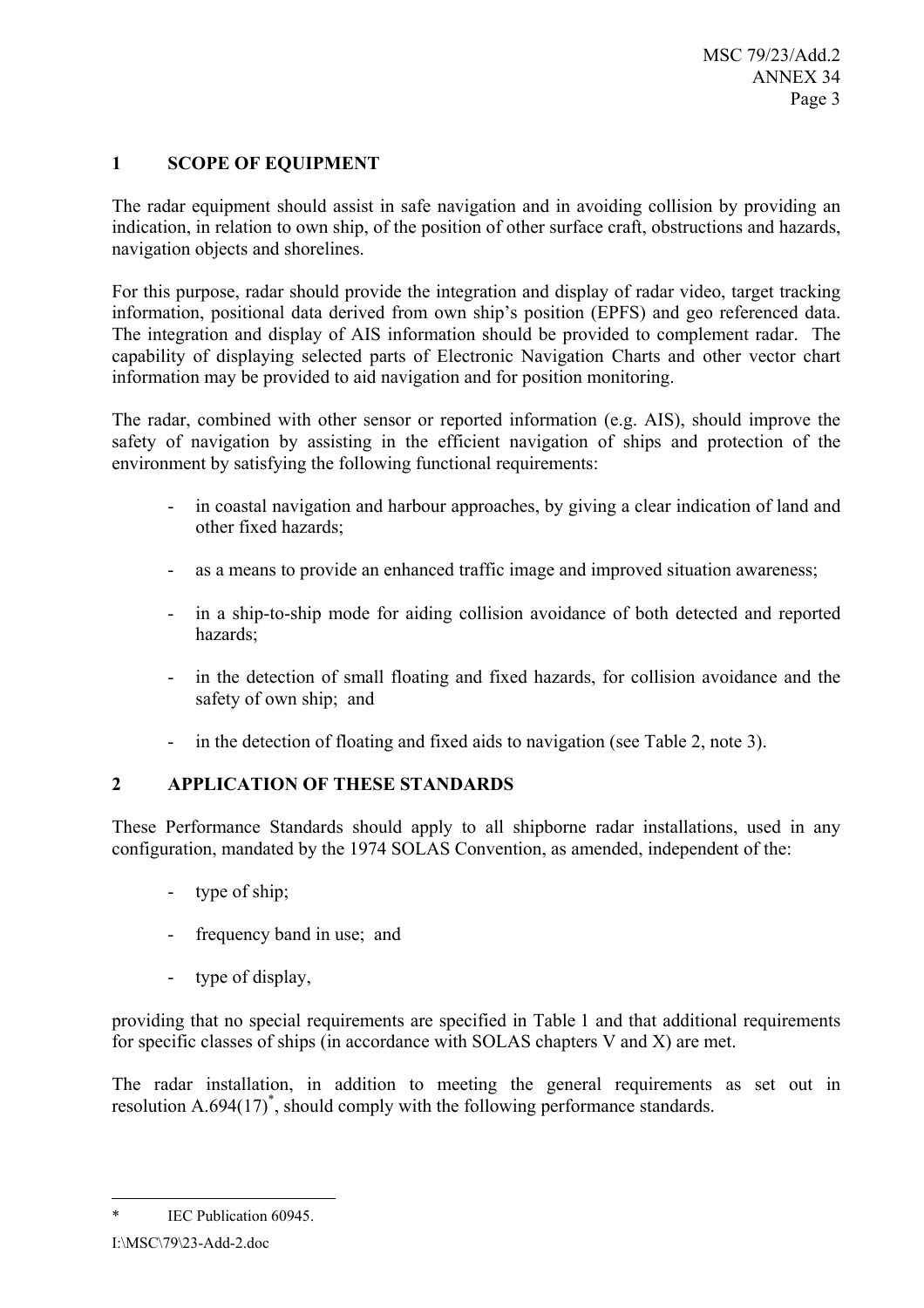Close interaction between different navigational equipment and systems, makes it essential to consider these standards in association with other relevant IMO standards.

# **TABLE 1**

### **Differences in the performance requirements for various sizes/categories of ship/craft to which SOLAS applies**

| Size of ship/craft                            | $<$ 500 gt   | 500 gt to $\leq 10,000$ gt<br>and HSC $<$ 10,000 gt | All ships/craft<br>$\geq 10,000$ gt |
|-----------------------------------------------|--------------|-----------------------------------------------------|-------------------------------------|
| Minimum<br>operational<br>display<br>area     | 180 mm       | $250 \text{ mm}$                                    | 320 mm                              |
| diameter                                      |              |                                                     |                                     |
| Minimum display area                          | 195 x 195 mm | 270 x 270 mm                                        | 340 x 340 mm                        |
| Auto acquisition of targets                   |              |                                                     | Yes                                 |
| Minimum <i>acquired</i> radar target capacity | 20           | 30                                                  | 40                                  |
| Minimum <i>activated</i> AIS target capacity  | 20           | 30                                                  | 40                                  |
| Minimum <i>sleeping</i> AIS target capacity   | 100          | 150                                                 | 200                                 |
| <b>Trial Manoeuvre</b>                        |              |                                                     | Yes                                 |

# **3 REFERENCES**

References are in appendix 1.

# **4 DEFINITIONS**

Definitions are in appendix 2.

# **5 OPERATIONAL REQUIREMENTS FOR THE RADAR SYSTEM**

The design and performance of the radar should be based on user requirements and up-to-date navigational technology. It should provide effective target detection within the safety-relevant environment surrounding own ship and should permit fast and easy situation evaluation.<sup>\*</sup>

# **5.1 Frequency**

# **5.1.1** *Frequency spectrum*

The radar should transmit within the confines of the ITU allocated bands for maritime radar and meet the requirements of the radio regulations and applicable ITU-R recommendations.

 $\overline{a}$ 

<sup>\*</sup> Refer to MSC/Circ.878 - MEPC/Circ.346 on Interim Guidelines for the application of Human Element Analysing Process (HEAP) to the IMO rule-making process.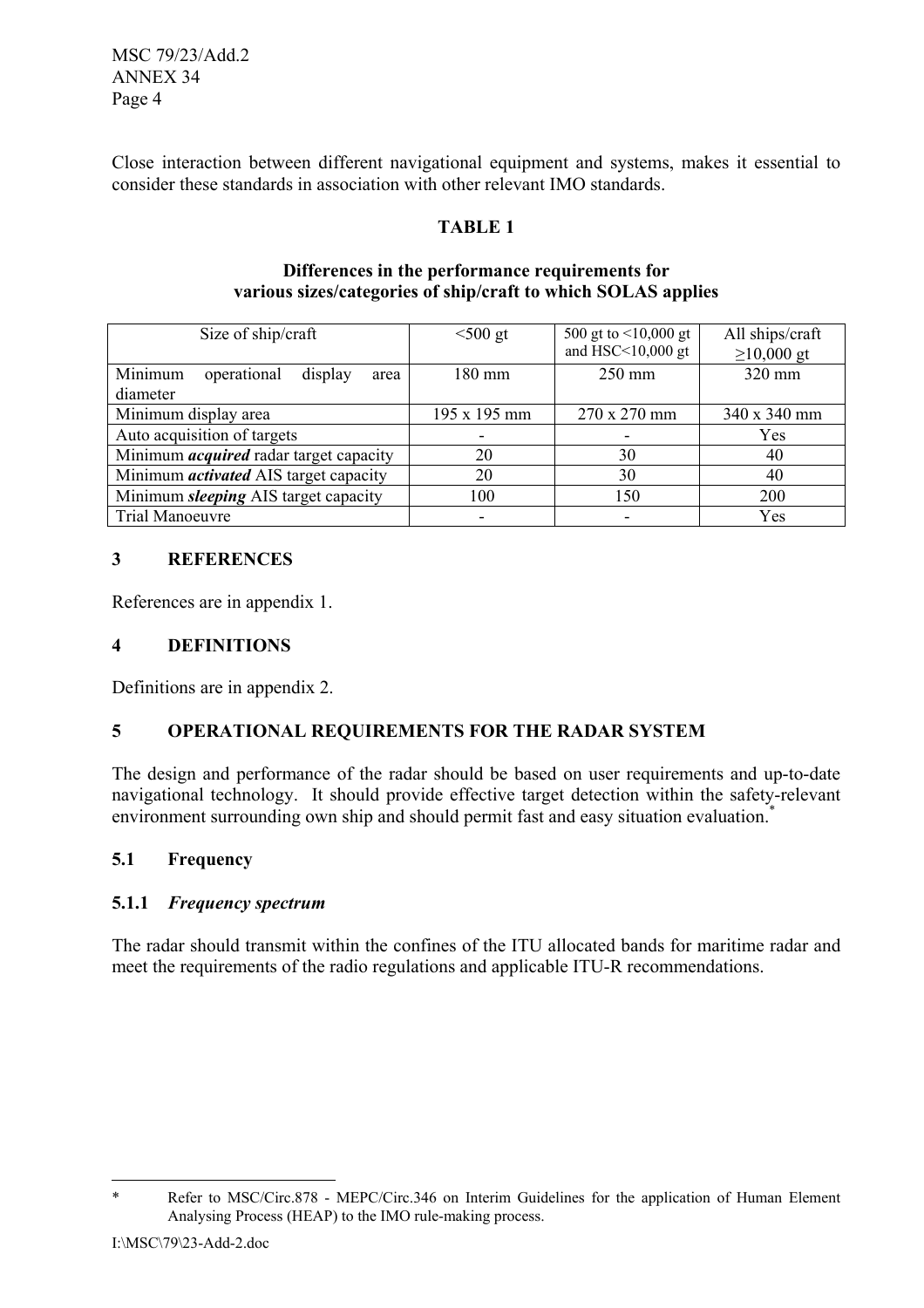# **5.1.2** *Radar Sensor Requirements*

Radar systems of both X and S-Bands are covered in these performance standards:

- X-Band (9.2-9.5 GHz) for high discrimination, good sensitivity and tracking performance; and
- S-Band (2.9-3.1 GHz) to ensure that target detection and tracking capabilities are maintained in varying and adverse conditions of fog, rain and sea clutter.

The frequency band in use should be indicated.

# **5.1.3** *Interference susceptibility*

The radar should be capable of operating satisfactorily in typical interference conditions.

### **5.2 Radar Range and Bearing Accuracy**

The radar system range and bearing accuracy requirements should be:

*Range* - within 30 m or 1% of the range scale in use, whichever is greater; *Bearing* - within 1°.

### **5.3 Detection Performance and Anti-clutter Functions**

All available means for the detection of targets should be used.

### **5.3.1** *Detection*

### **5.3.1.1** *Detection in Clear Conditions*

In the absence of clutter, for long range target and shoreline detection, the requirement for the radar system is based on normal propagation conditions, in the absence of sea clutter, precipitation and evaporation duct, with an antenna height of 15 m above sea level.

Based on:

- an indication of the target in at least 8 out of 10 scans or equivalent; and
- a probability of a radar detection false alarm of  $10^{-4}$ .

the requirement contained in Table 2 should be met as specified for X-Band and S-Band equipment.

The detection performance should be achieved using the smallest antenna that is supplied with the radar system.

Recognizing the high relative speeds possible between own ship and target, the equipment should be specified and approved as being suitable for classes of ship having normal  $(\leq 30 \text{ km})$  or high (>30 kn) own ship speeds (100 kn and 140 kn relative speeds respectively).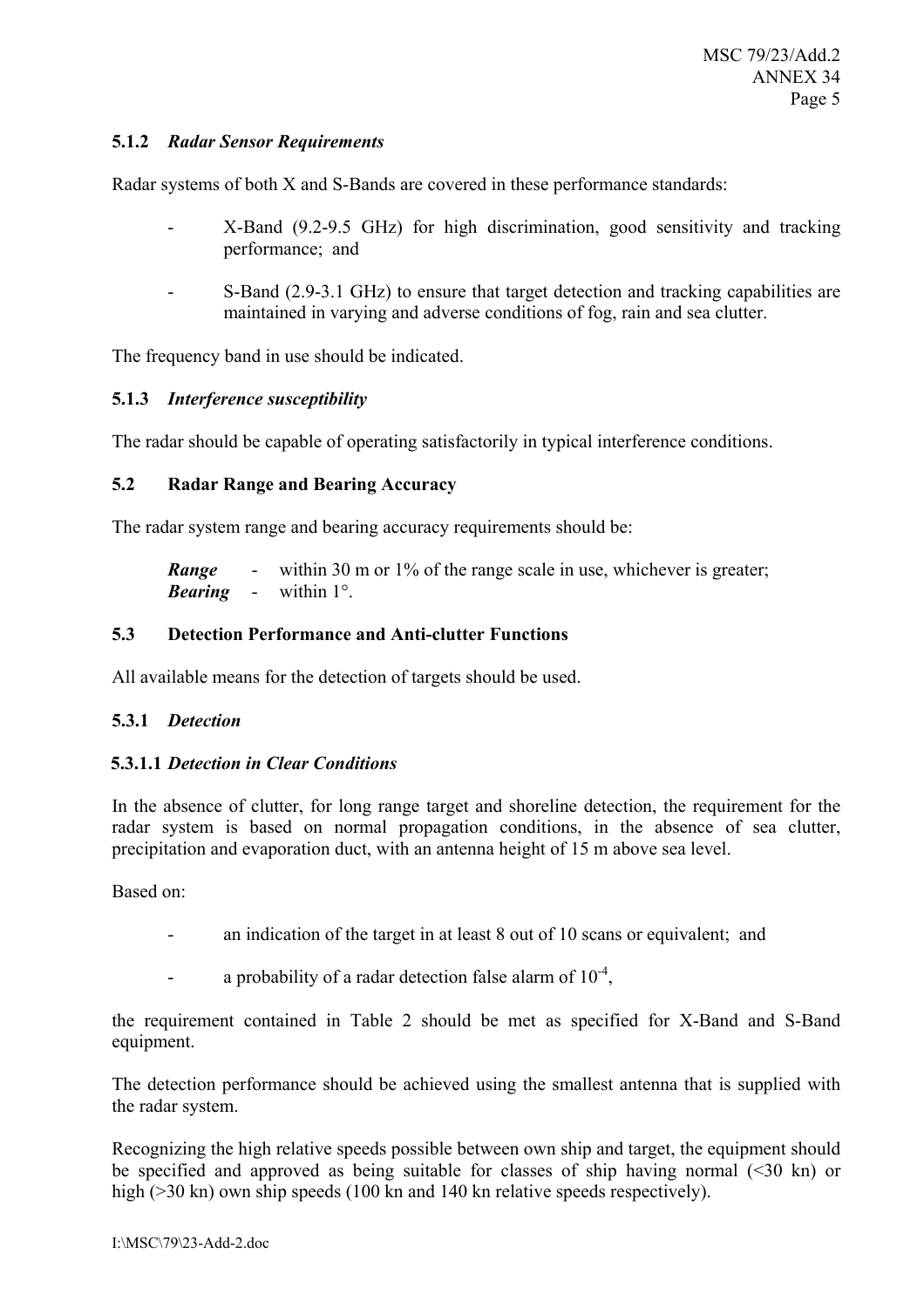# **TABLE 2**

| <b>Target Description</b>                          | <b>Target Feature</b> | Detection Range in $NM^6$ |           |
|----------------------------------------------------|-----------------------|---------------------------|-----------|
| Target description <sup>5</sup>                    | Height above sea      | X-Band                    | S-Band    |
|                                                    | level in metres       | <b>NM</b>                 | <b>NM</b> |
| Shorelines                                         | Rising to 60          | 20                        | 20        |
| Shorelines                                         | Rising to 6           | 8                         | 8         |
| Shorelines                                         | Rising to 3           | 6                         | 6         |
| SOLAS ships $(>5,000$ gross tonnage)               | 10                    | 11                        | 11        |
| SOLAS ships $($ >500 gross tonnage)                | 5.0                   | 8                         | 8         |
| Small vessel with radar reflector<br>meeting       | 4.0                   | 5.0                       | 3.7       |
| <b>IMO</b> Performance Standards <sup>1</sup>      |                       |                           |           |
| Navigation buoy with corner reflector <sup>2</sup> | 3.5                   | 4.9                       | 3.6       |
| Typical Navigation buoy <sup>3</sup>               | 3.5                   | 4.6                       | 3.0       |
| Small vessel of length 10 m with no radar          | 2.0                   | 3.4                       | 3.0       |
| reflected <sup>4</sup>                             |                       |                           |           |

# **Minimum detection ranges in clutter-free conditions**

# **5.3.1.2** *Detection at Close Range*

The short-range detection of the targets under the conditions specified in Table 2 should be compatible with the requirement in paragraph 5.4.

# **5.3.1.3** *Detection in Clutter Conditions*

Performance limitations caused by typical precipitation and sea clutter conditions will result in a reduction of target detection capabilities relative to those defined in 5.3.1.1 and Table 2.

**5.3.1.3.1**The radar equipment should be designed to provide the optimum and most consistent detection performance, restricted only by the physical limits of propagation.

**5.3.1.3.2** The radar system should provide the means to enhance the visibility of targets in adverse clutter conditions at close range.

 $\overline{a}$ 

 $1$  IMO revised performance standards for radar reflectors (resolution MSC.164(78)) – Radar Cross Section  $(RCS)$  7.5 m<sup>2</sup> for X-Band, 0.5 m<sup>2</sup> for S-Band.

<sup>2</sup> The corner reflector (used for measurement), is taken as  $10 \text{ m}^2$  for X-Band and  $1.0 \text{ m}^2$  for S-Band.

<sup>3</sup> The typical navigation buoy is taken as  $5.0 \text{ m}^2$  for X-Band and  $0.5 \text{ m}^2$  for S-Band; for typical channel markers, with an RCS of  $1.0 \text{ m}^2$  (X-band) and  $0.1 \text{ m}^2$  (S-band) and height of 1 metre, a detection range of 2.0 and 1.0 NM respectively.

<sup>4</sup> RCS for 10 m small vessel taken as  $2.5 \text{ m}^2$  for X-Band and 1.4 m<sup>2</sup> for S-Band (taken as a complex target).

<sup>5</sup> Reflectors are taken as point targets, vessels as complex targets and shorelines as distributed targets (typical values for a rocky shoreline, but are dependent on profile).

<sup>6</sup> Detection ranges experienced in practice will be affected by various factors, including atmospheric conditions (e.g. evaporation duct), target speed and aspect, target material and target structure. These and other factors may either enhance or degrade the detection ranges stated. At ranges between the first detection and own ship, the radar return may be reduced or enhanced by signal multi-path, which depend on factors such as antenna/target centroid height, target structure, sea state and radar frequency band.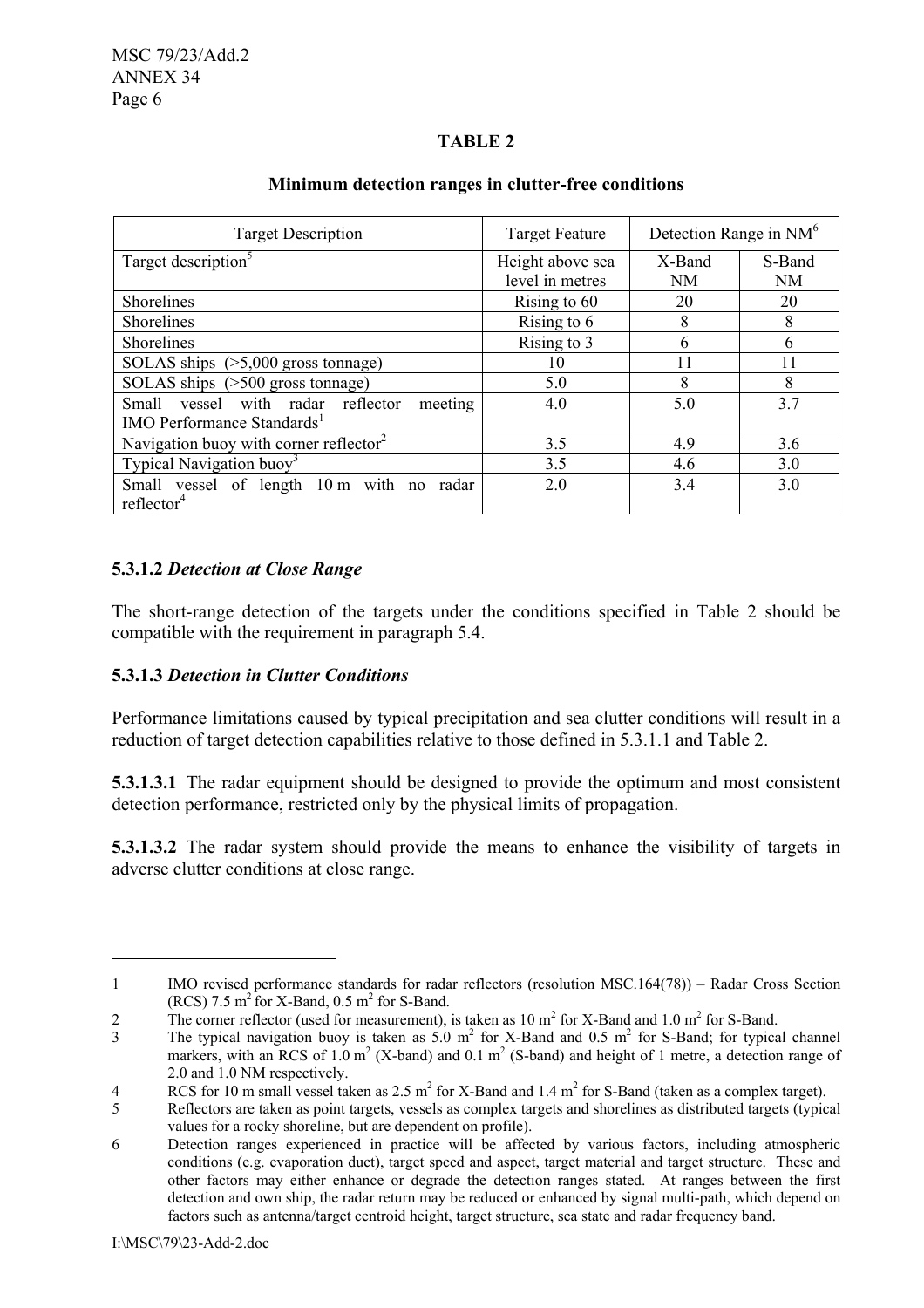**5.3.1.3.3** Degradation of detection performance (related to the figures in Table 2) at various ranges and target speeds under the following conditions, should be clearly stated in the user manual:

- light rain (4 mm per hour) and heavy rain (16 mm per hour);
- $-$  sea state 2 and sea state 5; and
- and a combination of these

**5.3.1.3.4** The determination of performance in clutter and specifically, range of first detection, as defined in the clutter environment in 5.3.1.3.3, should be tested and assessed against a benchmark target, as specified in the Test Standard.

**5.3.1.3.5** Degradation in performance due to a long transmission line, antenna height or any other factors should be clearly stated in the user manual.

# **5.3.2** *Gain and Anti-Clutter Functions*

**5.3.2.1** Means should be provided, as far as is possible, for the adequate reduction of unwanted echoes, including sea clutter, rain and other forms of precipitation, clouds, sandstorms and interference from other radars.

**5.3.2.2** A gain control function should be provided to set the system gain or signal threshold level.

**5.3.2.3** Effective manual and automatic anti-clutter functions should be provided.

**5.3.2.4** A combination of automatic and manual anti-clutter functions is permitted.

**5.3.2.5** There should be a clear and permanent indication of the status and level for gain and all anti-clutter control functions.

# **5.3.3** *Signal Processing*

**5.3.3**.**1** Means should be available to enhance target presentation on the display.

**5.3**.**3.2** The effective picture update period should be adequate, with minimum latency to ensure that the target detection requirements are met.

**5.3**.**3.3** The picture should be updated in a smooth and continuous manner.

**5.3**.**3.4** The equipment manual should explain the basic concept, features and limitations of any signal processing.

# **5.3.4** *Operation with SARTs and Radar Beacons*

**5.3.4.1** The X-Band radar system should be capable of detecting radar beacons in the relevant frequency band.

**5.3.4.2** The X-Band radar system should be capable of detecting SARTs and radar target enhancers.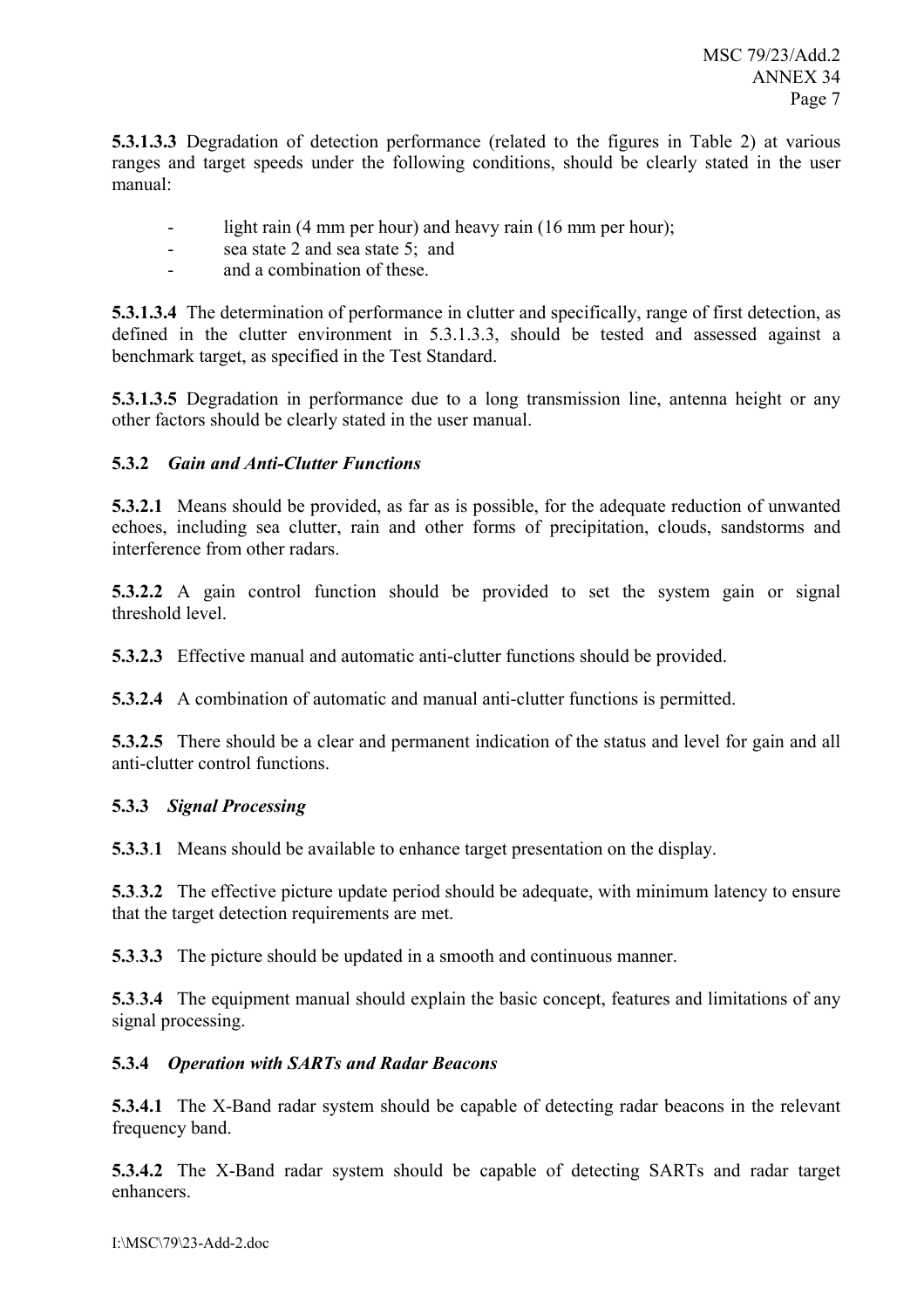**5.3.4.3** It should be possible to switch off those signal processing functions, including polarization modes, which might prevent an X-Band radar beacon or SARTs from being detected and displayed. The status should be indicated.

# **5.4 Minimum Range**

**5.4.1** With own ship at zero speed, an antenna height of 15 m above the sea level and in calm conditions, the navigational buoy in Table 2 should be detected at a minimum horizontal range of 40 m from the antenna position and up to a range of 1 NM, without changing the setting of control functions other than the range scale selector.

**5.4.2** Compensation for any range error should be automatically applied for each selected antenna, where multiple antennas are installed.

# **5.5 Discrimination**

Range and bearing discrimination should be measured in calm conditions, on a range scale of 1.5 NM or less and at between 50% and 100% of the range scale selected:

# **5.5.1** *Range*

The radar system should be capable of displaying two point targets on the same bearing, separated by 40 m in range, as two distinct objects.

# **5.5.2** *Bearing*

The radar system should be capable of displaying two point targets at the same range, separated by 2.5° in bearing, as two distinct objects.

### **5.6 Roll and Pitch**

The target detection performance of the equipment should not be substantially impaired when own ship is rolling or pitching up to  $+/-10^{\circ}$ .

### **5.7 Radar Performance Optimization and Tuning**

**5.7.1** Means should be available to ensure that the radar system is operating at the best performance. Where applicable to the radar technology, manual tuning should be provided and additionally, automatic tuning may be provided.

**5.7.2** An indication should be provided, in the absence of targets, to ensure that the system is operating at the optimum performance.

**5.7.3** Means should be available (automatically or by manual operation) and while the equipment is operational, to determine a significant drop in system performance relative to a calibrated standard established at the time of installation.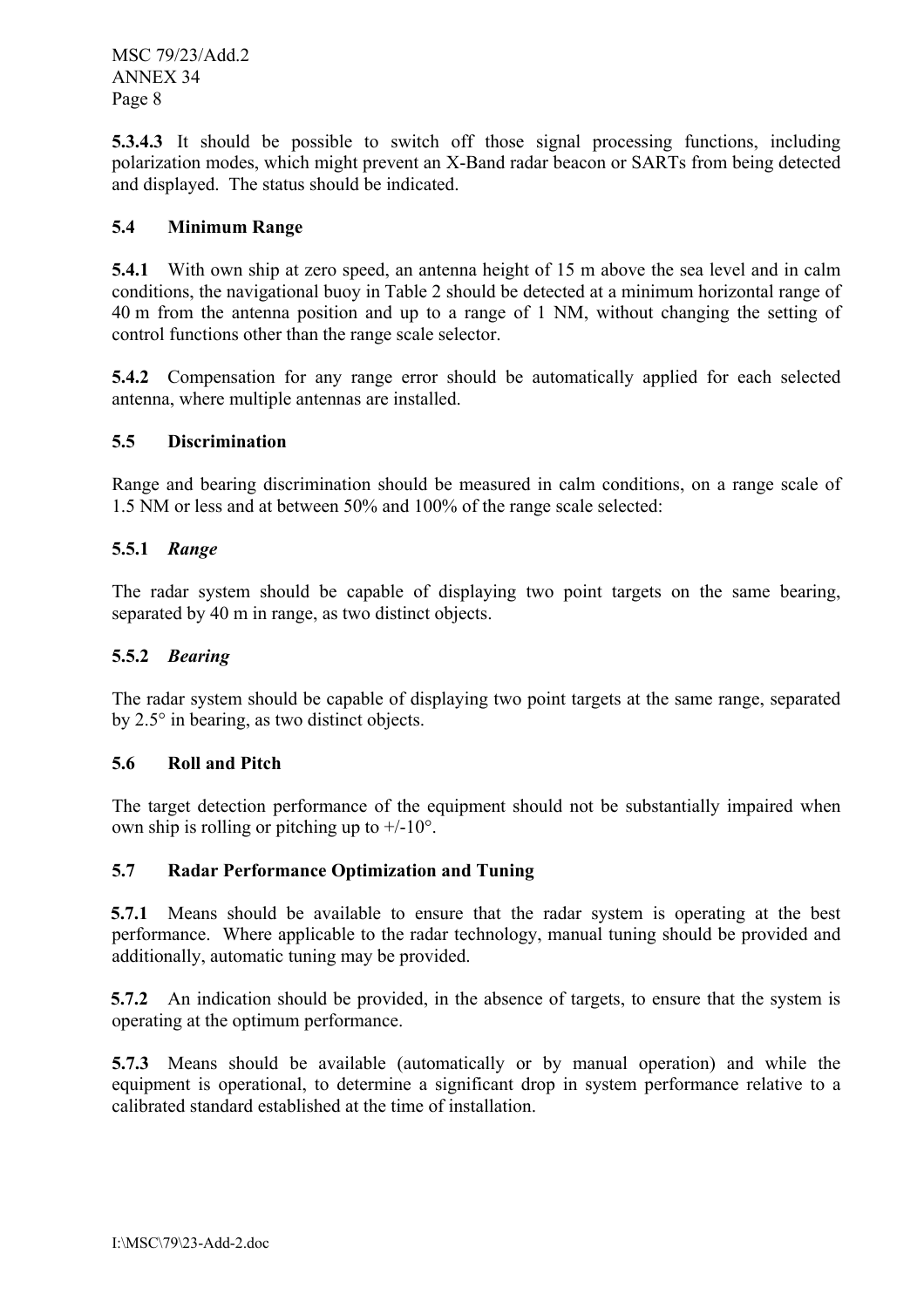# **5.8 Radar Availability**

The radar equipment should be fully operational (RUN status) within 4 minutes after switch ON from cold. A STANDBY condition should be provided, in which there is no operational radar transmission. The radar should be fully operational within 5 sec from the standby condition.

# **5.9 Radar Measurements – Consistent Common Reference Point (CCRP)**

**5.9.1** Measurements from own ship (e.g. range rings, target range and bearing, cursor, tracking data) should be made with respect to the consistent common reference point (e.g. conning position). Facilities should be provided to compensate for the offset between antenna position and the consistent common reference point on installation. Where multiple antennas are installed, there should be provision for applying different position offsets for each antenna in the radar system. The offsets should be applied automatically when any radar sensor is selected.

**5.9.2** Own ship's scaled outline should be available on appropriate range scales. The consistent common reference point and the position of the selected radar antenna should be indicated on this graphic.

**5.9.3** When the picture is centred, the position of the Consistent Common Reference Point should be at the centre of the bearing scale. The off-centre limits should apply to the position of the selected antenna.

**5.9.4** Range measurements should be in nautical miles (NM). In addition, facilities for metric measurements may be provided on lower range scales. All indicated values for range measurement should be unambiguous.

**5.9.5** Radar targets should be displayed on a linear range scale and without a range index delay.

### **5.10 Display Range Scales**

**5.10.1** Range scales of 0.25, 0.5, 0.75, 1.5, 3, 6, 12 and 24 NM should be provided. Additional range scales are permitted outside the mandatory set. Low metric range scales may be offered in addition to the mandatory set.

**5.10.2** The range scale selected should be permanently indicated.

### **5.11 Fixed Range Rings**

**5.11.1** An appropriate number of equally spaced range rings should be provided for the range scale selected. When displayed, the range ring scale should be indicated.

**5.11.2** The system accuracy of fixed range rings should be within 1% of the maximum range of the range scale in use or 30 m, whichever is the greater distance.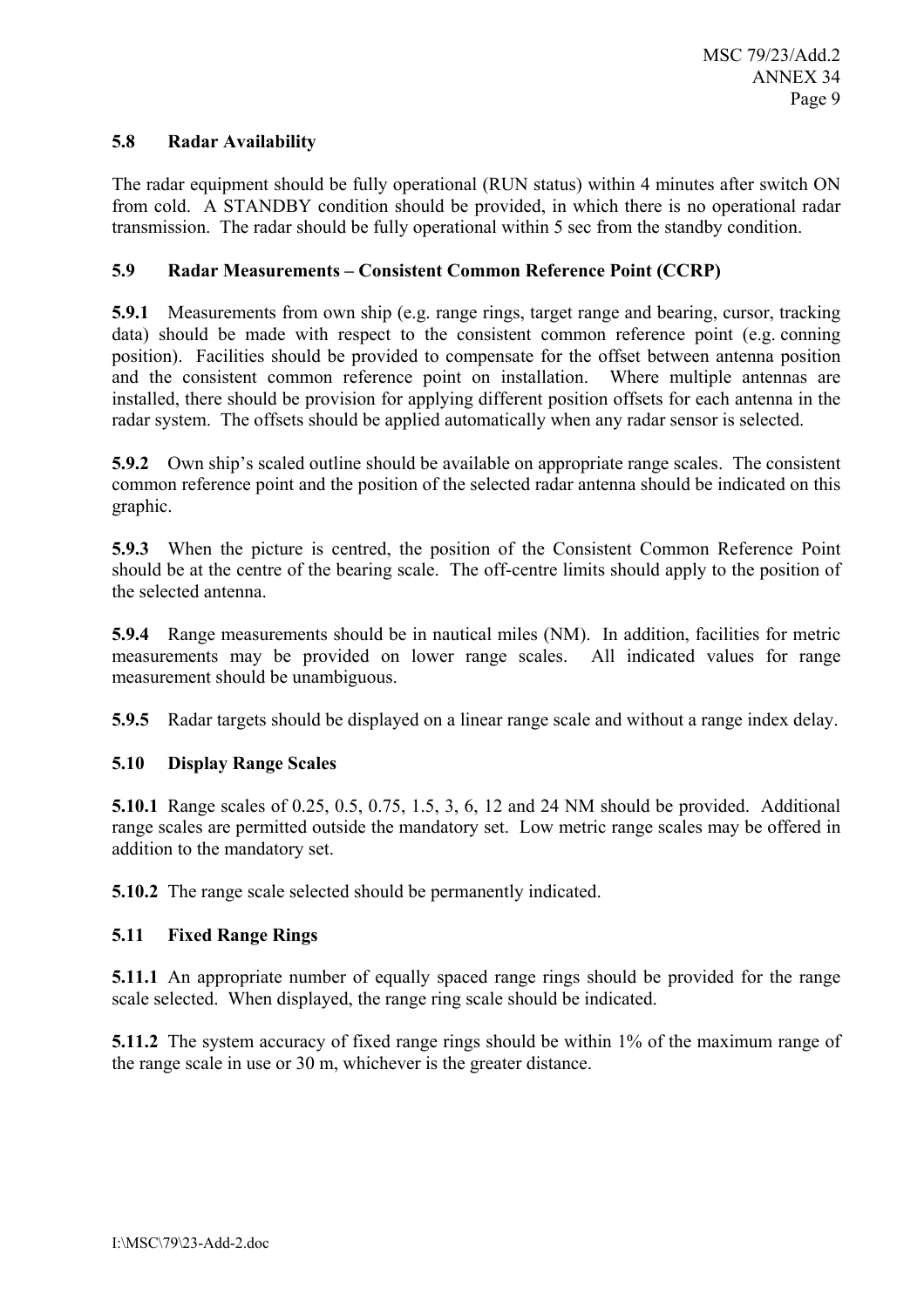# **5.12 Variable Range Markers (VRM)**

**5.12.1** At least two variable range markers (VRMs) should be provided. Each active VRM should have a numerical readout and have a resolution compatible with the range scale in use.

**5.12.2** The VRMs should enable the user to measure the range of an object within the operational display area with a maximum system error of 1% of the range scale in use or 30 m, whichever is the greater distance.

# **5.13 Bearing Scale**

**5.13.1** A bearing scale around the periphery of the operational display area should be provided. The bearing scale should indicate the bearing as seen from the consistent common reference point.

**5.13.2** The bearing scale should be outside of the operational display area. It should be numbered at least every 30° division and have division marks of at least 5°. The 5° and 10° division marks should be clearly distinguishable from each other. 1° division marks may be presented where they are clearly distinguishable from each other.

# **5.14 Heading Line (HL)**

**5.14.1** A graphic line from the consistent common reference point to the bearing scale should indicate the heading of the ship.

**5.14.2** Electronic means should be provided to align the heading line to within 0.1°. If there is more than one radar antenna (see 5.35) the heading skew (bearing offset) should be retained and automatically applied when each radar antenna is selected.

**5.14.3** Provision should be made to temporarily suppress the heading line. This function may be combined with the suppression of other graphics.

# **5.15 Electronic Bearing Lines (EBLs)**

**5.15.1** At least two electronic bearing lines (EBLs) should be provided to measure the bearing of any point object within the operational display area, with a maximum system error of 1° at the periphery of the display.

**5.15.2** The EBLs should be capable of measurement relative to the ships heading and relative to true north. There should be a clear indication of the bearing reference (i.e. true or relative).

**5.15.3** It should be possible to move the EBL origin from the consistent common reference point to any point within the operational display area and to reset the EBL to the consistent common reference point by a fast and simple action.

**5.15.4** It should be possible to fix the EBL origin or to move the EBL origin at the velocity of own ship.

**5.15.5** Means should be provided to ensure that the user is able to position the EBL smoothly in either direction, with an incremental adjustment adequate to maintain the system measurement accuracy requirements.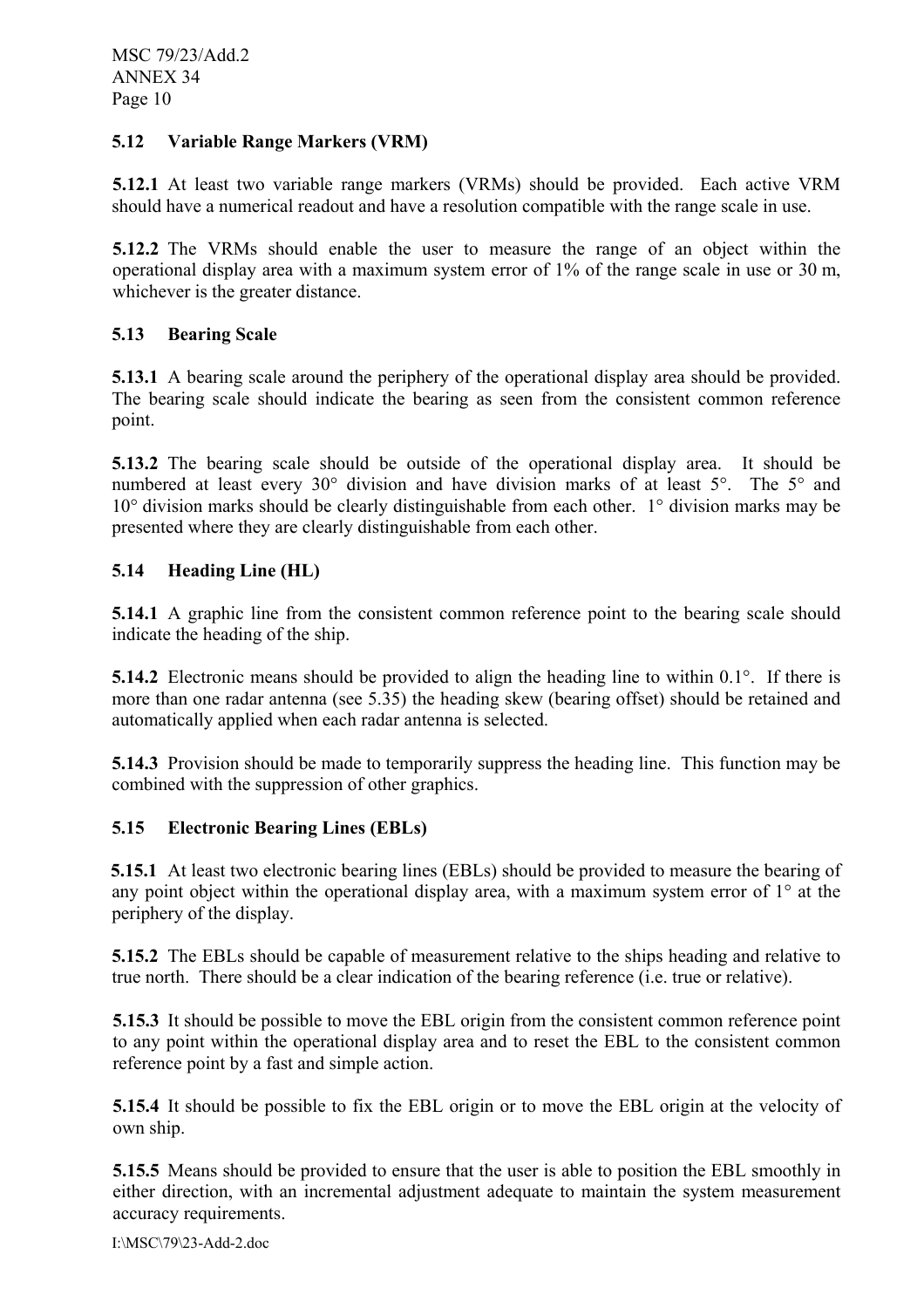**5.15.6** Each active EBL should have a numerical readout with a resolution adequate to maintain the system measurement accuracy requirements.

### **5.16 Parallel Index lines (PI)**

**5.16.1** A minimum of four independent parallel index lines, with a means to truncate and switch off individual lines, should be provided.

**5.16.2** Simple and quick means of setting the bearing and beam range of a parallel index line should be provided. The bearing and beam range of any selected index line should be available on demand.

# **5.17 Offset Measurement of Range and Bearing**

There should be a means to measure the range and bearing of one position on the display relative to any other position within the operational display area.

# **5.18 User Cursor**

**5.18.1** A user cursor should be provided to enable a fast and concise means to designate any position on the operational display area.

**5.18.2** The cursor position should have a continuous readout to provide the range and bearing, measured from the consistent common reference point, and/or the latitude and longitude of the cursor position presented either alternatively or simultaneously.

**5.18.3** The cursor should provide the means to select and de-select targets, graphics or objects within the operational display area. In addition, the cursor may be used to select modes, functions, vary parameters and control menus outside of the operational display area.

**5.18.4** Means should be provided to easily locate the cursor position on the display.

**5.18.5** The accuracy of the range and bearing measurements provided by the cursor should meet the relevant requirements for VRM and EBL.

### **5.19 Azimuth Stabilization**

**5.19.1** The heading information should be provided by a gyrocompass or by an equivalent sensor with a performance not inferior to the relevant standards adopted by the Organization.

**5.19.2** Excluding the limitations of the stabilizing sensor and type of transmission system, the accuracy of azimuth alignment of the radar presentation should be within 0.5° with a rate of turn likely to be experienced with the class of ship.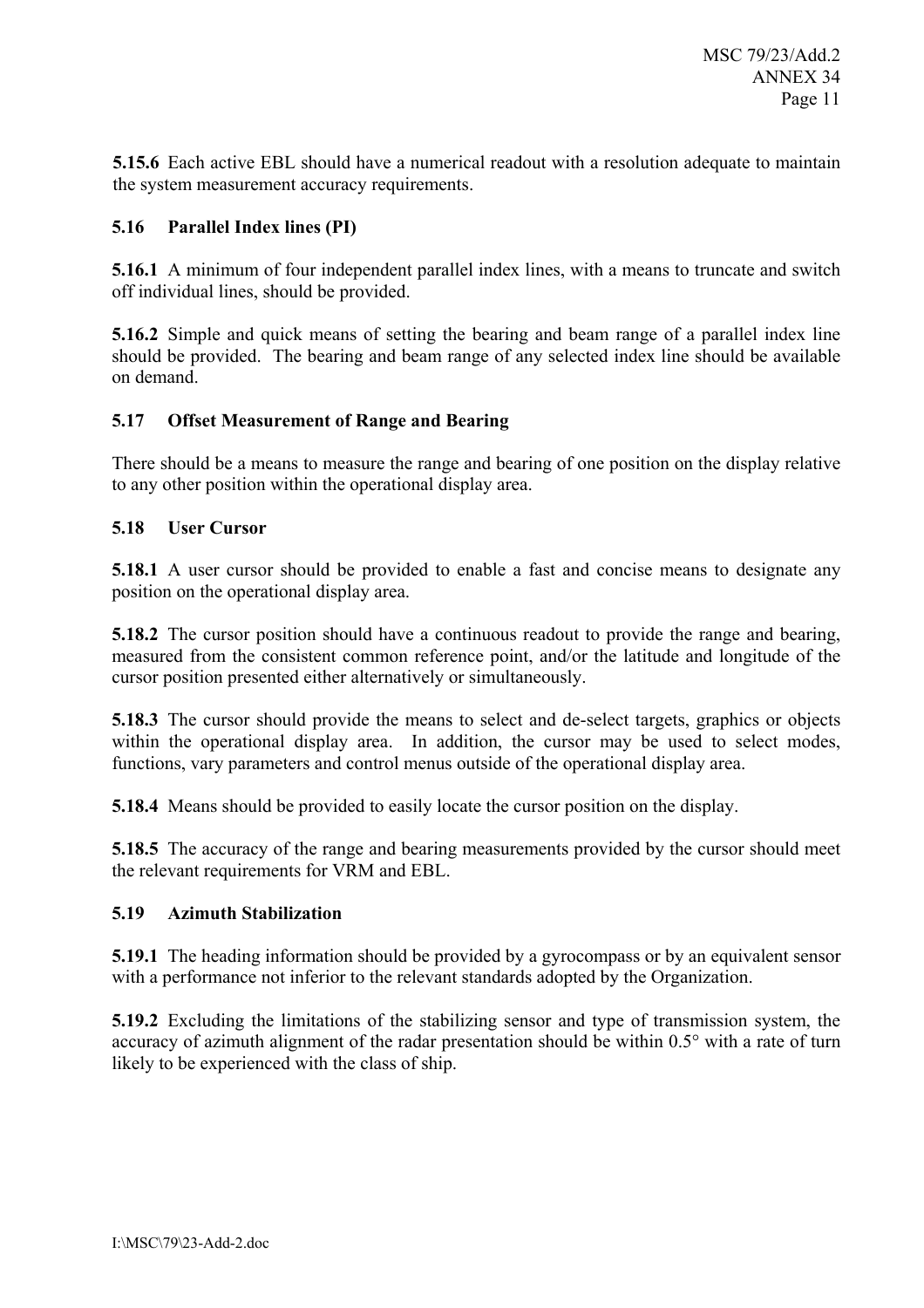**5.19.3** The heading information should be displayed with a numerical resolution to permit accurate alignment with the ship gyro system.

**5.19.4** The heading information should be referenced to the consistent common reference point (CCRP).

# **5.20 Display Mode of the Radar Picture**

**5.20.1** A True Motion display mode should be provided. The automatic reset of own ship may be initiated by its position on the display, or time related, or both. Where the reset is selected to occur at least on every scan or equivalent, this should be equivalent to True Motion with a fixed origin (in practice equivalent to the previous relative motion mode).

**5.20.2** North Up and Course Up orientation modes should be provided. Head Up may be provided when the display mode is equivalent to True Motion with a fixed origin (in practice equivalent to the previous relative motion Head Up mode).

**5.20.3** An indication of the motion and orientation mode should be provided.

# **5.21 Off-Centring**

**5.21.1** Manual off-centring should be provided to locate the selected antenna position at any point within at least 50% of the radius from the centre of the operational display area.

**5.21.2** On selection of off-centred display, the selected antenna position should be capable of being located to any point on the display up to at least 50%, and not more than 75%, of the radius from the centre of the operational display area. A facility for automatically positioning own ship for the maximum view ahead may be provided.

**5.21.3** In True Motion, the selected antenna position should automatically reset up to a 50% radius to a location giving the maximum view along own ship's course. Provision for an early reset of selected antenna position should be provided.

# **5.22 Ground and Sea Stabilization Modes**

**5.22.1** Ground and Sea stabilization modes should be provided.

**5.22.2** The stabilization mode and stabilization source should be clearly indicated.

**5.22.3** The source of own ships' speed should be indicated and provided by a sensor approved in accordance with the requirements of the Organization for the relevant stabilization mode.

# **5.23 Target Trails and Past Positions**

**5.23.1** Variable length (time) target trails should be provided, with an indication of trail time and mode. It should be possible to select true or relative trails from a reset condition for all true motion display modes.

**5.23.2** The trails should be distinguishable from targets.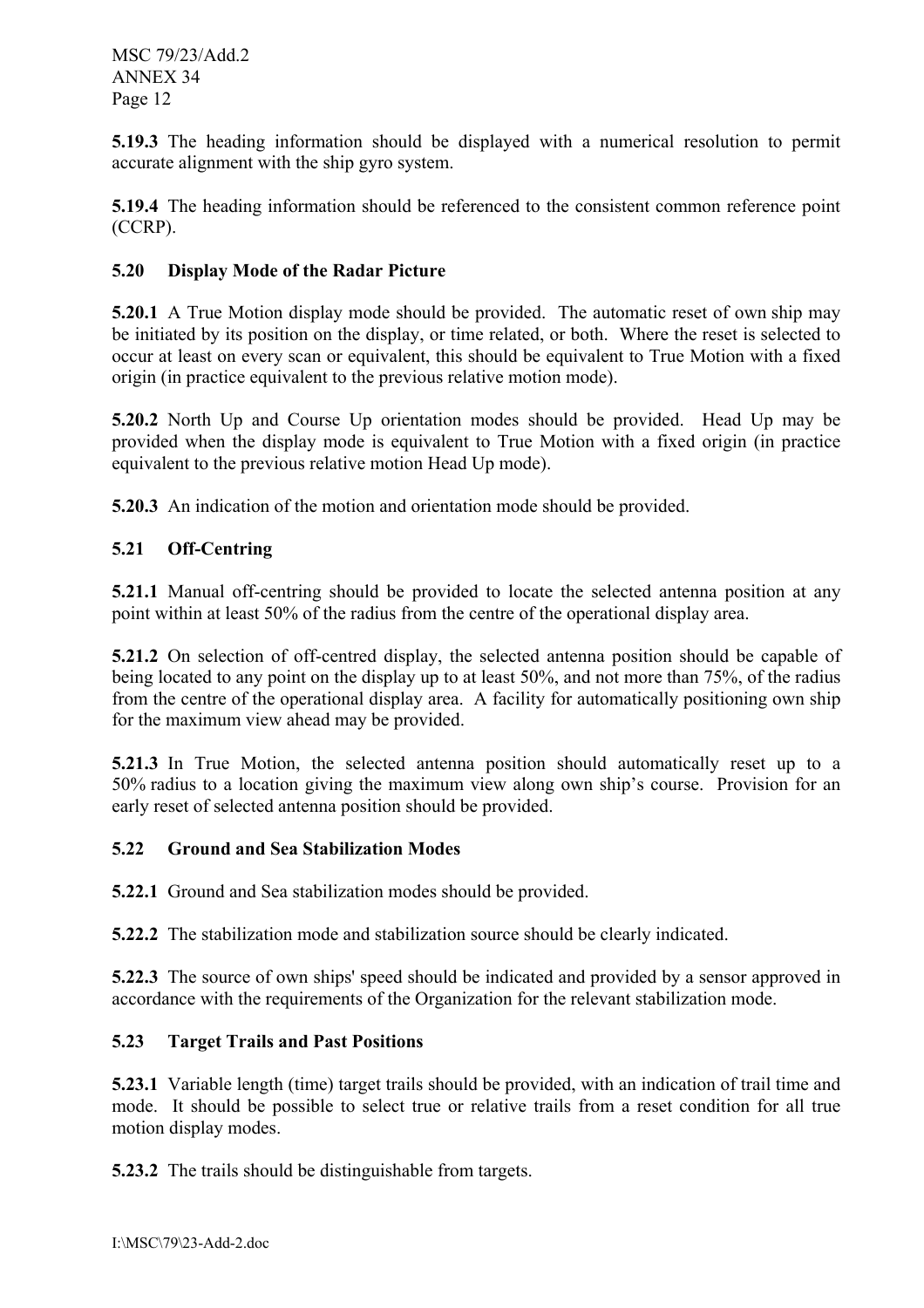**5.23.3** Either scaled trails or past positions or both, should be maintained and should be available for presentation within 2 scans or equivalent, following:

- the reduction or increase of one range scale;
- the offset and reset of the radar picture position; and
- a change between true and relative trails.

### **5.24 Presentation of Target Information**

**5.24.1** Targets should be presented in accordance with the performance standards for the Presentation of Navigation-related Information on Shipborne Navigational Displays adopted by the Organization and with their relevant symbols according to SN/Circ.243.

**5.24.2** The target information may be provided by the radar target tracking function and by the reported target information from the Automatic Identification System (AIS).

**5.24.3** The operation of the radar tracking function and the processing of reported AIS information is defined in these standards.

**5.24.4** The number of targets presented, related to display size, is defined in Table 1. An indication should be given when the target capacity of radar tracking or AIS reported target processing/display capability is about to be exceeded.

**5.24.5** As far as practical, the user interface and data format for operating, displaying and indicating AIS and radar tracking information should be consistent.

# **5.25 Target Tracking (TT) and Acquisition**

### **5.25.1** *General*

Radar targets are provided by the radar sensor (transceiver). The signals may be filtered (reduced) with the aid of the associated clutter controls. Radar targets may be manually or automatically acquired and tracked using an automatic Target Tracking (TT) facility.

**5.25.1.1** The automatic target tracking calculations should be based on the measurement of radar target relative position and own ship motion.

**5.25.1.2** Any other sources of information, when available, may be used to support the optimum tracking performance.

**5.25.1.3** TT facilities should be available on at least the 3, 6, and 12 NM range scales. Tracking range should extend to a minimum of 12 NM.

**5.25.1.4** The radar system should be capable of tracking targets having the maximum relative speed relevant to its classification for normal or high own ship speeds (see 5.3).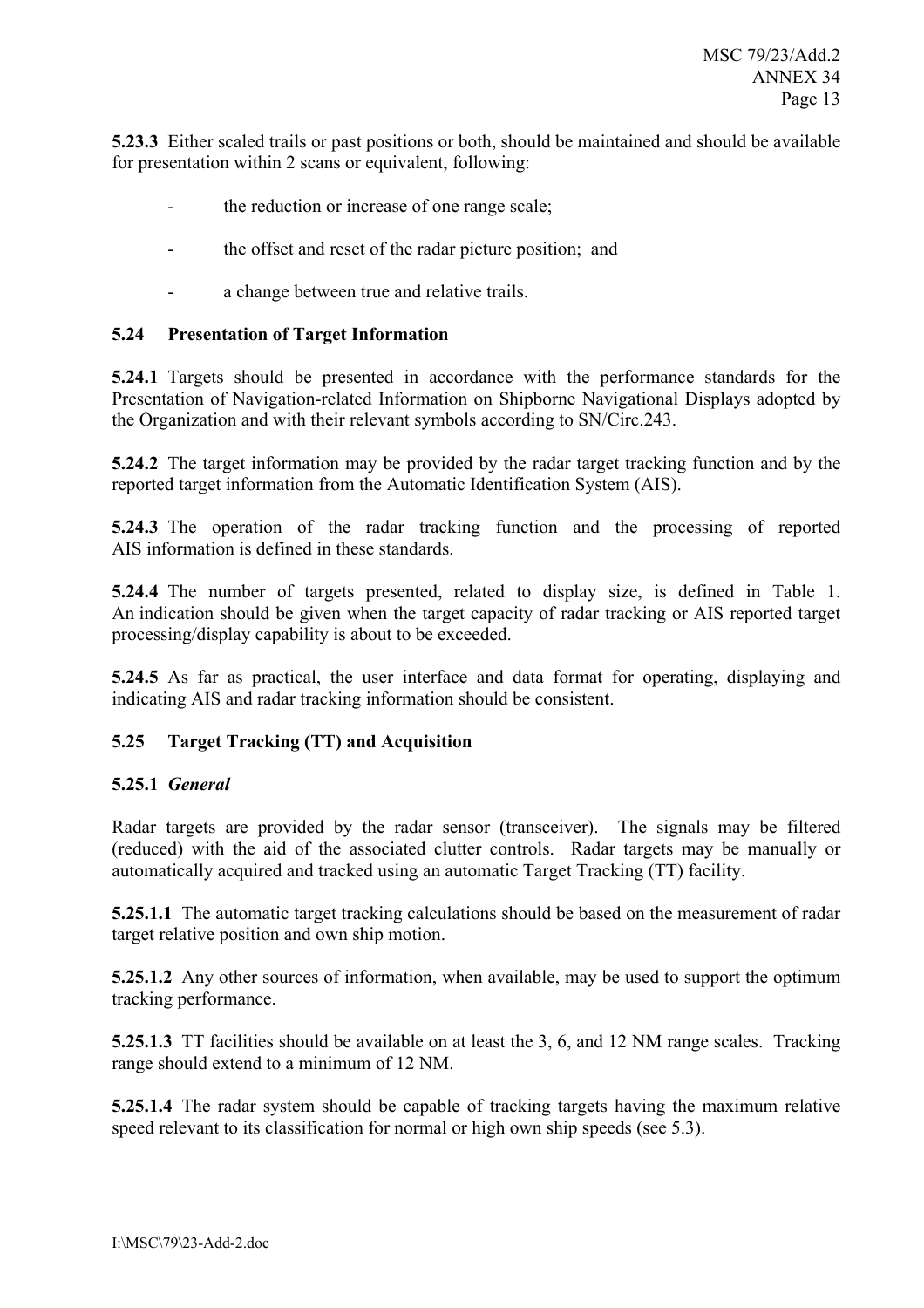# **5.25.2** *Tracked Target Capacity*

**5.25.2.1** In addition to the requirements for processing of targets reported by AIS, it should be possible to track and provide full presentation functionality for a minimum number of tracked radar targets according to Table 1.

**5.25.2.2** There should be an indication when the target tracking capacity is about to be exceeded. Target overflow should not degrade the radar system performance.

# **5.25.3** *Acquisition*

**5.25.3.1** Manual acquisition of radar targets should be provided with provision for acquiring at least the number of targets specified in Table 1.

**5.25.3.2** Automatic acquisition should be provided where specified in Table 1. In this case, there should be means for the user to define the boundaries of the auto-acquisition area.

# **5.25.4** *Tracking*

**5.25.4.1** When a target is acquired, the system should present the trend of the target's motion within one minute and the prediction of the targets' motion within 3 minutes.

**5.25.4.2** TT should be capable of tracking and updating the information of all acquired targets automatically.

**5.25.4.3** The system should continue to track radar targets that are clearly distinguishable on the display for 5 out of 10 consecutive scans or equivalent.

**5.25.4.4** The TT design should be such that target vector and data smoothing is effective, while target manoeuvres should be detected as early as possible.

**5.25.4.5** The possibility of tracking errors, including target swap, should be minimized by design.

**5.25.4.6** Separate facilities for cancelling the tracking of any one and of all target(s) should be provided.

**5.25.4.7** Automatic tracking accuracy should be achieved when the tracked target has achieved a steady state, assuming the sensor errors allowed by the relevant performance standards of the Organization.

**5.25.4.7.1** For ships capable of up to 30 kn true speed, the tracking facility should present, within 1 min steady state tracking, the relative motion trend and after 3 minutes, the predicted motion of a target, within the following accuracy values (95% probability):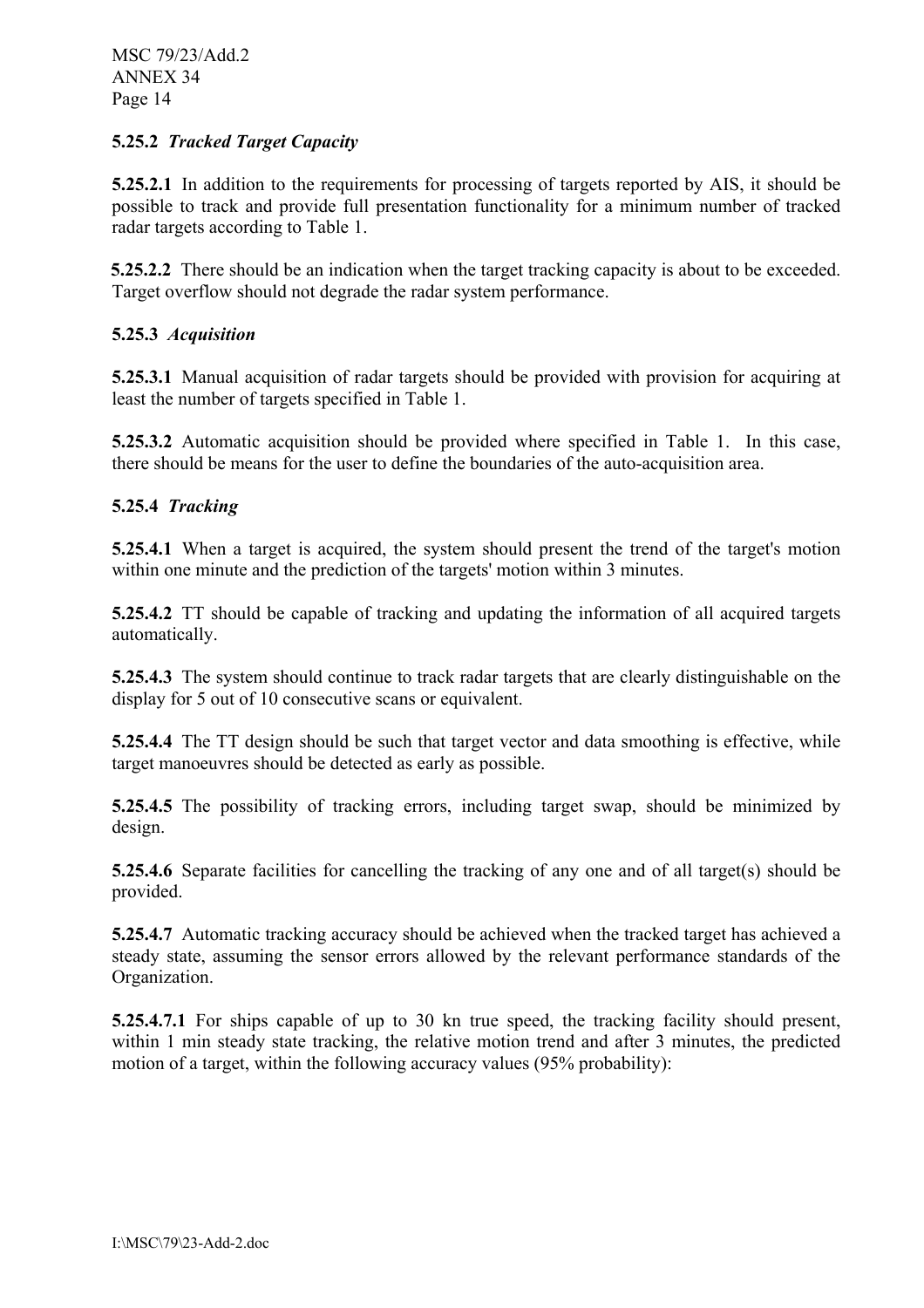# **TABLE 3**

# **Tracked Target Accuracy (95% probability figures)**

| Time of       | Relative  | Relative                                    | <b>CPA</b> | <b>TCPA</b> | True      | True                                        |
|---------------|-----------|---------------------------------------------|------------|-------------|-----------|---------------------------------------------|
| steady state  | Course    | Speed                                       | (NM)       | (minutes)   | Course    | Speed                                       |
| (minutes)     | (degrees) | (kn)                                        |            |             | (degrees) | (kn)                                        |
| 1 min: Trend  | 11        | 1.5 or $10\%$<br>(whichever<br>is greater)  | 1.0        |             |           |                                             |
| 3 min: Motion | 3         | $0.8$ or $1\%$<br>(whichever<br>is greater) | 0.3        | 0.5         |           | $0.5$ or $1\%$<br>(whichever<br>is greater) |

Accuracy may be significantly reduced during or shortly after acquisition, own ship manoeuvre, a manoeuvre of the target, or any tracking disturbance and is also dependent on own ship's motion and sensor accuracy.

Measured target range and bearing should be within 50 m (or  $+/-1\%$  of target range) and  $2^{\circ}$ .

The testing standard should have detailed target simulation tests as a means to confirm the accuracy of targets with relative speeds of up to 100 kn. Individual accuracy values shown in the table above may be adapted to account for the relative aspects of target motion with respect to that of own ship in the testing scenarios used.

**5.25.4.7.2** For ships capable of speeds in excess of 30 kn (typically High-Speed Craft (HSC)) and with speeds of up to 70 kn, there should be additional steady state measurements made to ensure that the motion accuracy, after 3 minutes of steady state tracking, is maintained with target relative speeds of up to 140 kn.

**5.25.4.8** A ground referencing function, based on a stationary tracked target, should be provided. Targets used for this function should be marked with the relevant symbol defined in SN/Circ.243.

### **5.26 Automatic Identification System (AIS) Reported Targets**

### **5.26.1** *General*

Reported targets provided by the AIS may be filtered according to user-defined parameters. Targets may be sleeping, or may be activated. Activated targets are treated in a similar way to radar tracked targets.

### **5.26.2** *AIS Target Capacity*

In addition to the requirements for radar tracking, it should be possible to display and provide full presentation functionality for a minimum number of sleeping and activated AIS targets according to Table 1. There should be an indication when the capacity of processing/display of AIS targets is about to be exceeded.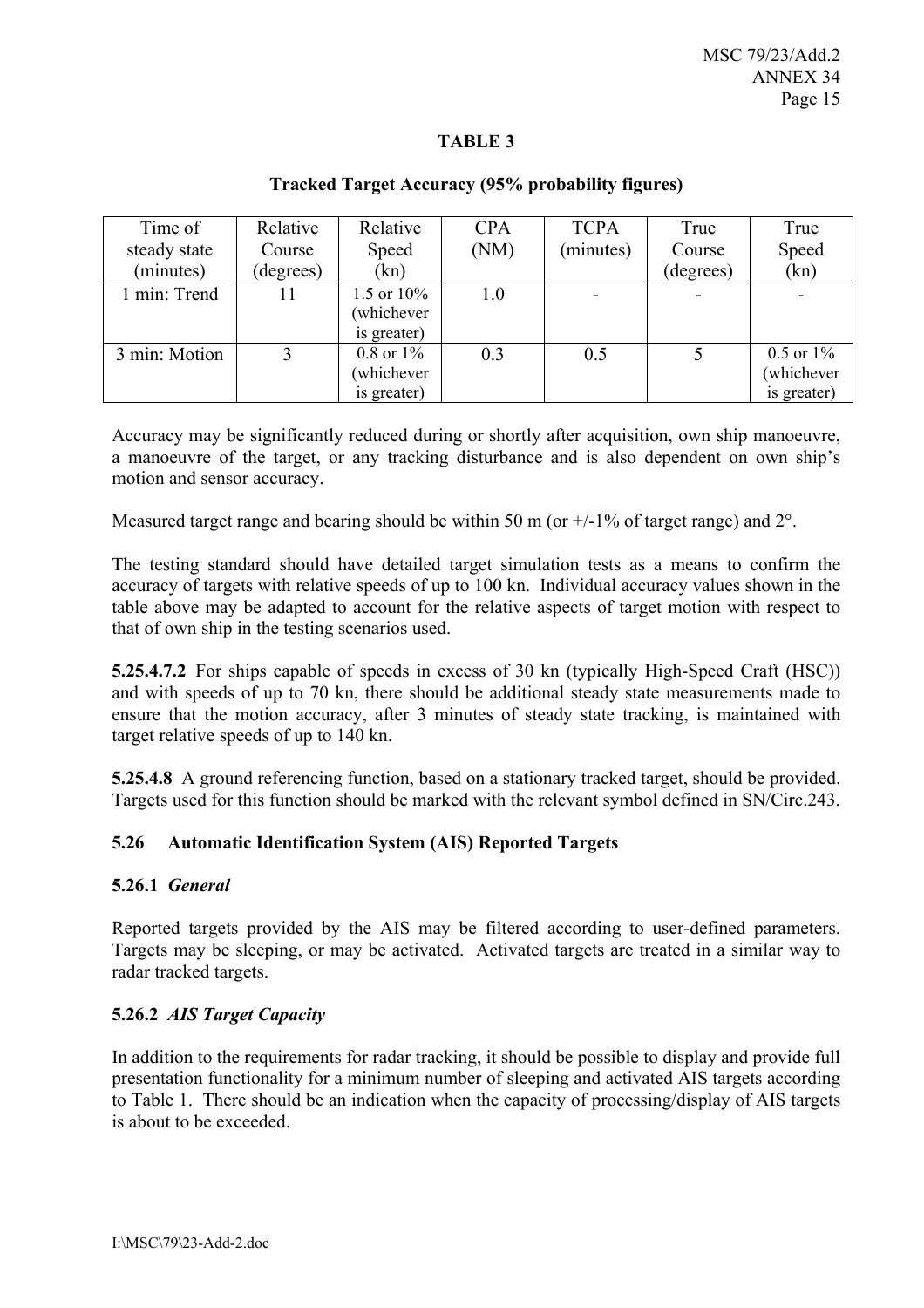# **5.26.3** *Filtering of AIS Sleeping Targets*

To reduce display clutter, a means to filter the presentation of sleeping AIS targets should be provided, together with an indication of the filter status. (e.g. by target range, CPA/TCPA or AIS target class A/B, etc.). It should not be possible to remove individual AIS targets from the display.

# **5.26.4** *Activation of AIS Targets*

A means to activate a sleeping AIS target and to deactivate an activated AIS target should be provided. If zones for the automatic activation of AIS targets are provided, they should be the same as for automatic radar target acquisition. In addition, sleeping AIS targets may be automatically activated when meeting user defined parameters (e.g. target range, CPA/TCPA or AIS target class A/B).

#### **5.26.5** *AIS Presentation Status*

#### **TABLE 4**

| Function                                       | Cases to be Presented                                                       |                                                                              | Presentation                  |
|------------------------------------------------|-----------------------------------------------------------------------------|------------------------------------------------------------------------------|-------------------------------|
| <b>AIS</b><br><b>ON/OFF</b>                    | AIS processing<br>switched ON/<br>graphical<br>presentation<br>switched OFF | AIS processing<br>switched ON/<br>graphical<br>presentation<br>switched ON   | Alphanumeric or<br>graphical  |
| <b>Filtering of</b><br>sleeping<br>AIS targets | Filter status                                                               | Filter status                                                                | Alphanumeric or<br>graphical  |
| <b>Activation</b><br>of Targets                |                                                                             | Activation criteria                                                          | Graphical                     |
| <b>CPA/TCPA</b><br>Alarm                       | Function ON/OFF<br>Sleeping targets<br>included                             | Function ON/OFF<br>Sleeping targets<br>included                              | Alphanumeric and<br>graphical |
| <b>Lost Target</b><br>Alarm                    | Function ON/OFF<br>Lost target filter<br>criteria                           | <b>Function ON/OFF</b><br>Lost target filter<br>criteria                     | Alphanumeric and<br>graphical |
| <b>Target</b><br><b>Association</b>            | Function ON/OFF<br>Association criteria<br>Default target<br>priority       | <b>Function ON/OFF</b><br>Association criteria<br>Default target<br>priority | Alphanumeric                  |

#### **The AIS presentation status should be indicated as follows:**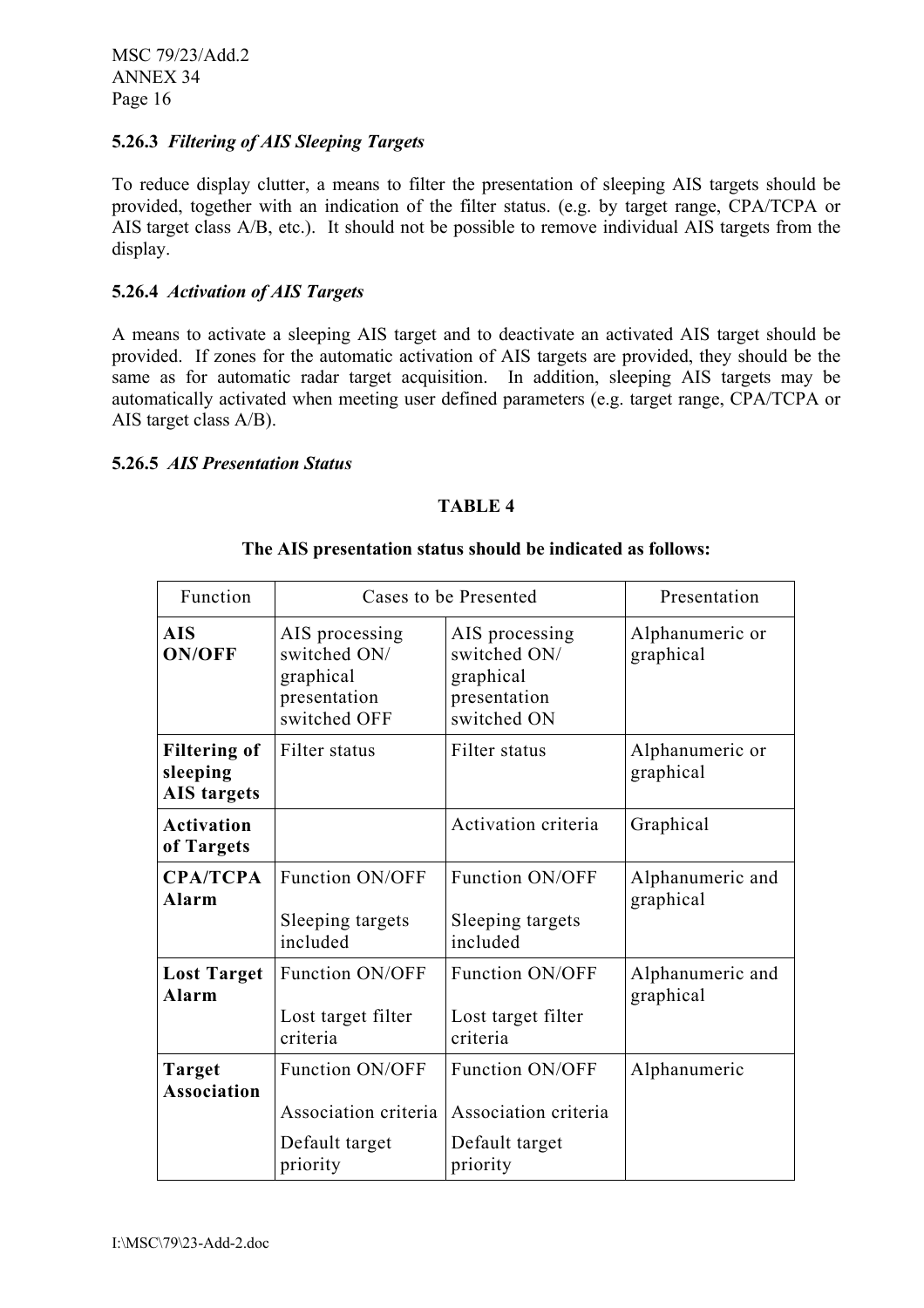# **5.27 AIS Graphical Presentation**

Targets should be presented with their relevant symbols according to the performance standards for the Presentation of Navigation-related Information on Shipborne Navigational Displays adopted by the Organization and SN/Circ.243.

**5.27.1** AIS targets that are displayed should be presented as sleeping targets by default.

**5.27.2** The course and speed of a tracked radar target or reported AIS target should be indicated by a predicted motion vector. The vector time should be adjustable and valid for presentation of any target regardless of its source.

**5.27.3** A permanent indication of vector mode, time and stabilization should be provided.

**5.27.4** The consistent common reference point should be used for the alignment of tracked radar and AIS symbols with other information on the same display.

**5.27.5** On large scale/low range displays, a means to present the true scale outline of an activated AIS target should be provided. It should be possible to display the past track of activated targets.

### **5.28 AIS and Radar Target Data**

**5.28.1** It should be possible to select any tracked radar or AIS target for the alphanumeric display of its data. A target selected for the display of its alphanumeric information should be identified by the relevant symbol. If more than one target is selected for data display, the relevant symbols and the corresponding data should be clearly identified. There should be a clear indication to show that the target data is derived from radar or from AIS.

**5.28.2** For each selected tracked radar target, the following data should be presented in alphanumeric form: source(s) of data, actual range of target, actual bearing of target, predicted target range at the closest point of approach (CPA), predicted time to CPA (TCPA), true course of target, true speed of target.

**5.28.3** For each selected AIS target the following data should be presented in alphanumeric form: Source of data, ship's identification, navigational status, position where available and its quality, range, bearing, COG, SOG, CPA and TCPA. Target heading and reported rate of turn should also be made available. Additional target information should be provided on request.

**5.28.4** If the received AIS information is incomplete, the absent information should be clearly indicated as 'missing' within the target data field.

**5.28.5** The data should be displayed and continually updated, until another target is selected for data display or until the window is closed.

**5.28.6** Means should be provided to present own ship AIS data on request.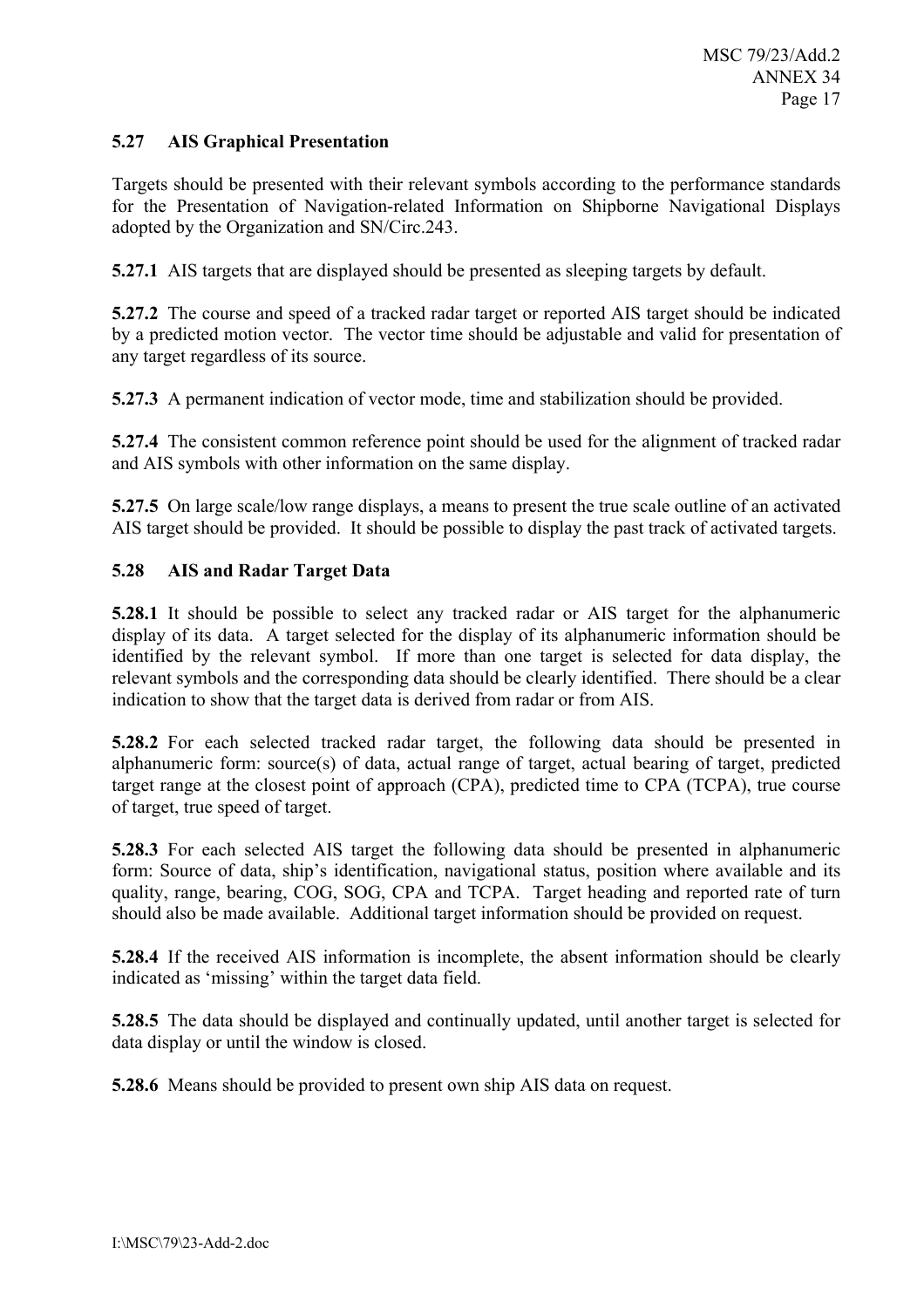# **5.29 Operational Alarms**

A clear indication of the cause for all alarm criteria should be given.

**5.29.1** If the calculated CPA and TCPA values of a tracked target or activated AIS target are less than the set limits:

- A CPA/TCPA alarm should be given.
- The target should be clearly indicated.

**5.29.2** The preset CPA/TCPA limits applied to targets from radar and AIS should be identical. As a default state, the CPA/TCPA alarm functionality should be applied to all activated AIS targets. On user request the CPA/TCPA alarm functionality may also be applied to sleeping targets.

**5.29.3** If a user defined acquisition/activation zone facility is provided, a target not previously acquired/activated entering the zone, or is detected within the zone, should be clearly identified with the relevant symbol and an alarm should be given. It should be possible for the user to set ranges and outlines for the zone.

**5.29.4** The system should alert the user if a tracked radar target is lost, rather than excluded by a pre-determined range or pre-set parameter. The target's last position should be clearly indicated on the display.

**5.29.5** It should be possible to enable or disable the lost target alarm function for AIS targets. A clear indication should be given if the lost target alarm is disabled.

If the following conditions are met for a lost AIS target:

- The AIS lost target alarm function is enabled.
- The target is of interest, according to lost target filter criteria.
- A message is not received for a set time, depending on the nominal reporting rate of the AIS target.

**Then**:

- The last known position should be clearly indicated as a lost target and an alarm be given.
- The indication of the lost target should disappear if the signal is received again, or after the alarm has been acknowledged.
- A means of recovering limited historical data from previous reports should be provided.

# **5.30 AIS and Radar Target Association**

An automatic target association function based on harmonized criteria avoids the presentation of two target symbols for the same physical target.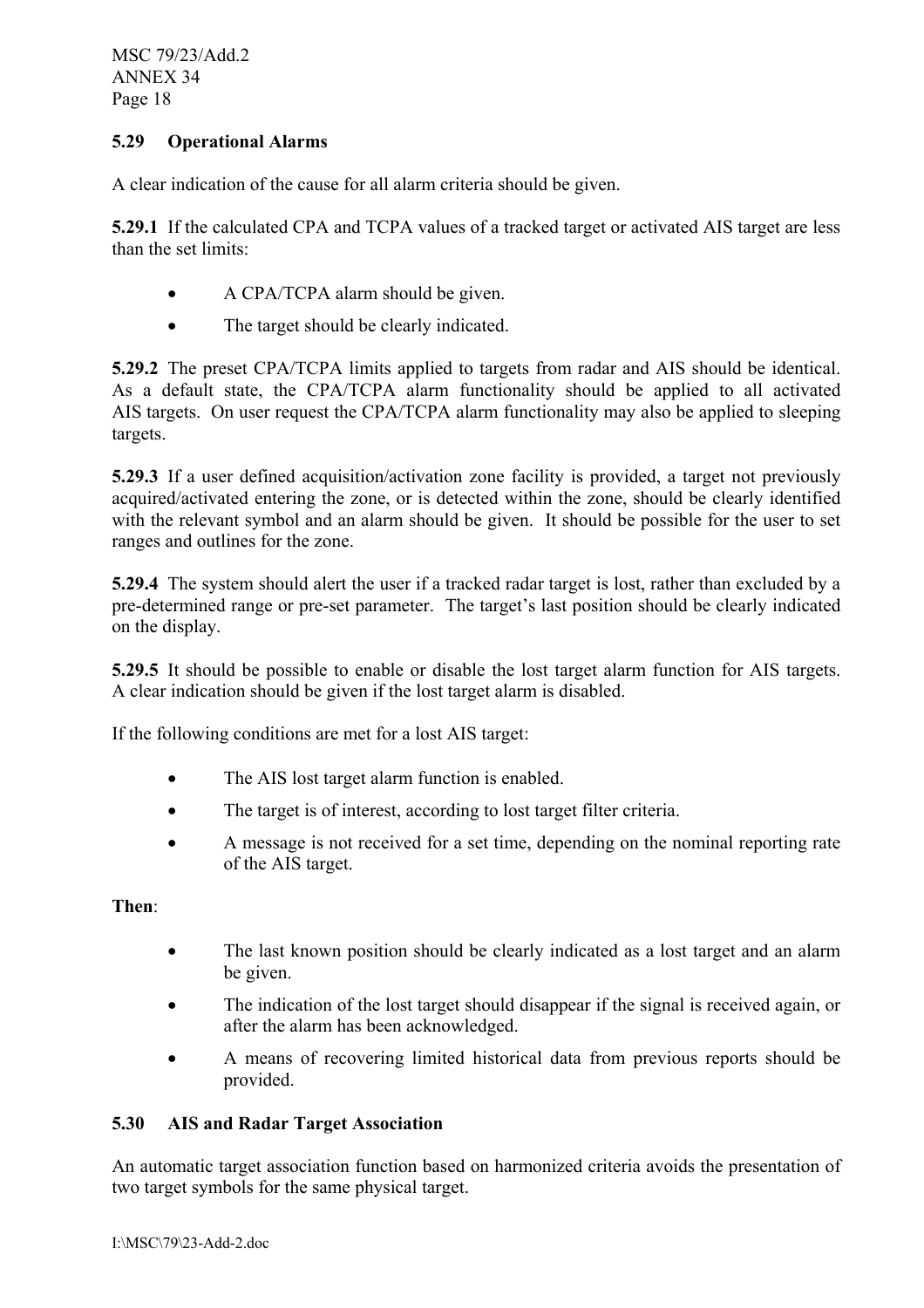**5.30.1** If the target data from AIS and radar tracking are both available and if the association criteria (e.g. position, motion) are fulfilled such that the AIS and radar information are considered as one physical target, then as a default condition, the activated AIS target symbol and the alphanumeric AIS target data should be automatically selected and displayed.

**5.30**.**2** The user should have the option to change the default condition to the display of tracked radar targets and should be permitted to select either radar tracking or AIS alphanumeric data.

**5.30.3** For an associated target, if the AIS and radar information become sufficiently different, the AIS and radar information should be considered as two distinct targets and one activated AIS target and one tracked radar target should be displayed. No alarm should be raised.

# **5.31 Trial Manoeuvre**

The system should, where required by table 1, be capable of simulating the predicted effects of own ships manoeuvre in a potential threat situation and should include own ship's dynamic characteristics. A trial manoeuvre simulation should be clearly identified. The requirements are:

- The simulation of own ship course and speed should be variable.
- A simulated time to manoeuvre with a countdown should be provided.
- During simulation, target tracking should continue and the actual target data should be indicated.
- Trial manoeuvre should be applied to all tracked targets and at least all activated AIS targets.

### **5.32 The Display of Maps, Navigation Lines and Routes**

**5.32.1** It should be possible for the user to manually create and change, save, load and display simple maps/navigation lines/routes referenced to own ship or a geographical position. It should be possible to remove the display of this data by a simple operator action.

**5.32.2** The maps/navigation lines/routes may consist of lines, symbols and reference points.

**5.32.3** The appearance of lines, colours and symbols are as defined in SN/Circ.243.

**5.32.4** The maps/navigation lines/route graphics should not significantly degrade the radar information.

**5.32.5** The maps/navigation lines/routes should be retained when the equipment is switched OFF.

**5.32.6** The maps/navigation lines/route data should be transferable whenever a relevant equipment module is replaced.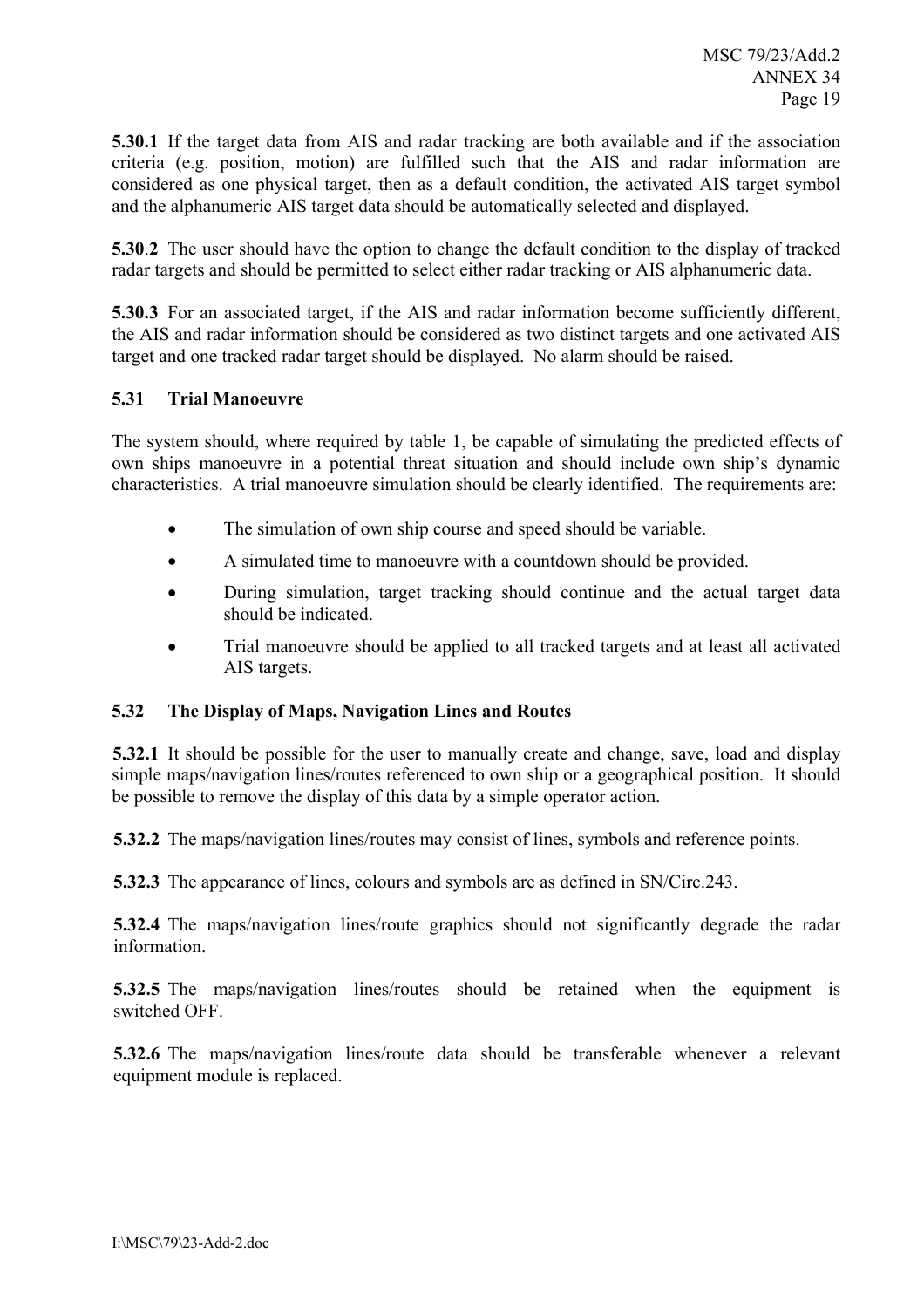# **5.33 The Display of Charts**

**5.33.1** The radar system may provide the means to display ENC and other vector chart information within the operational display area to provide continuous and real-time position monitoring. It should be possible to remove the display of chart data by a single operator action.

**5.33.2** The ENC information should be the primary source of information and should comply with IHO relevant standards. Status of other information should be identified with a permanent indication. Source and update information should be made available.

**5.33.3** As a minimum, the elements of the ECDIS Standard Display should be made available for individual selection by category or layer, but not as individual objects.

**5.33.4** The chart information should use the same reference and co-ordinate criteria as the radar/AIS, including datum, scale, orientation, CCRP and stabilization mode.

**5.33.5** The display of radar information should have priority. Chart information should be displayed such that radar information is not substantially masked, obscured or degraded. Chart information should be clearly perceptible as such.

**5.33.6** A malfunction of the source of chart data should not affect the operation of the radar/AIS system.

**5.33.7** Symbols and colours should comply with the performance standards for the Presentation of Navigation-related Information on Shipborne Navigational Displays adopted by the Organization (SN/Circ.243).

### **5.34 Alarms and Indications**

Alarms and indications should comply with the performance standards for the Presentation of Navigation-related Information on Shipborne Navigational Displays adopted by the Organization.

**5.34.1** A means should be provided to alert the user of "picture freeze".

**5.34.2** Failure of any signal or sensor in use, including; gyro, log, azimuth, video, sync and heading marker, should be alarmed. System functionality should be limited to a fall back mode or in some cases, the display presentation should be inhibited (see fallback modes, section 9).

### **5.35 Integrating Multiple Radars**

**5.35.1** The system should safeguard against single point system failure. Fail-safe condition should be applied in the event of an integration failure.

**5.35.2** The source and any processing or combination of radar signals should be indicated.

**5.35.3** The system status for each display position should be available.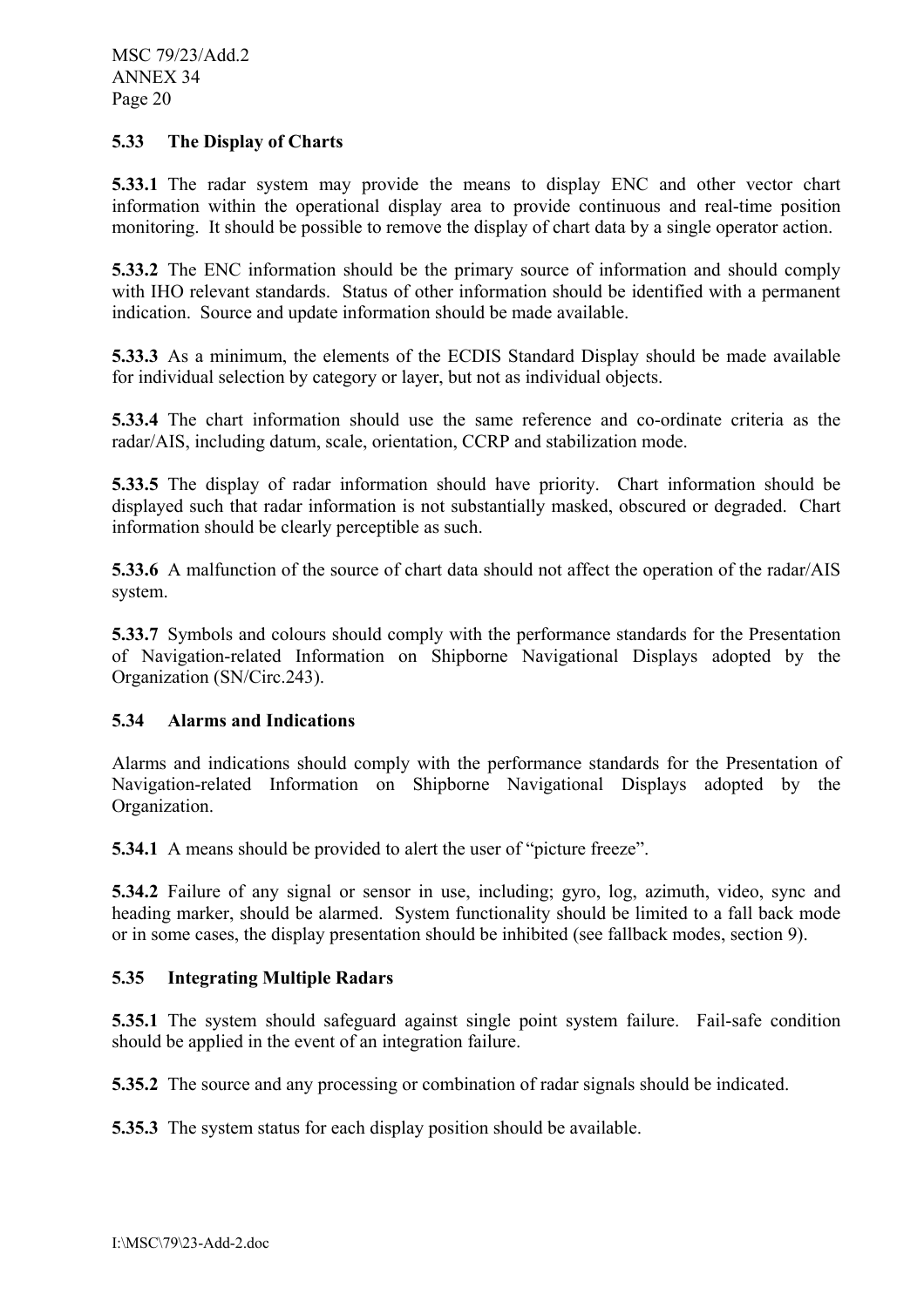# **6 ERGONOMIC CRITERIA**

### **6.1 Operational Controls**

**6.1.1** The design should ensure that the radar system is simple to operate. Operational controls should have a harmonized user interface and be easy to identify and simple to use.

**6.1.2** The radar system should be capable of being switched ON or OFF at the main system radar display or at a control position.

**6.1.3** The control functions may be dedicated hardware, screen accessed or a combination of these; however the primary control functions should be dedicated hardware controls or soft keys, with an associated status indication in a consistent and intuitive position.

**6.1.4** The following are defined as primary radar control functions and should be easily and immediately accessible:

Radar Standby/RUN, Range scale selection, Gain, tuning function (if applicable), Anti-clutter rain, Anti-clutter sea, AIS function on/off, Alarm acknowledge, Cursor, a means to set EBL/VRM, display brightness and acquisition of radar targets.

**6.1.5** The primary functions may also be operated from a remote operating position in addition to the main controls.

### **6.2 Display Presentation**

**6.2.1** The display presentation should comply with the performance standards for the Presentation of Navigation-related Information on Shipborne Navigational Displays adopted by the Organization.

**6.2.2** The colours, symbols and graphics presented should comply with SN/Circ. 243.

**6.2.3** The display sizes should conform to those defined in Table 1.

### **6.3 Instructions and Documentation**

### **6.3.1** *Documentation Language*

The operating instructions and manufacturer's documentation should be written in a clear and comprehensible manner and should be available at least in the English language.

### **6.3.2** *Operating Instructions*

The operating instructions should contain a qualified explanation and/or description of information required by the user to operate the radar system correctly, including: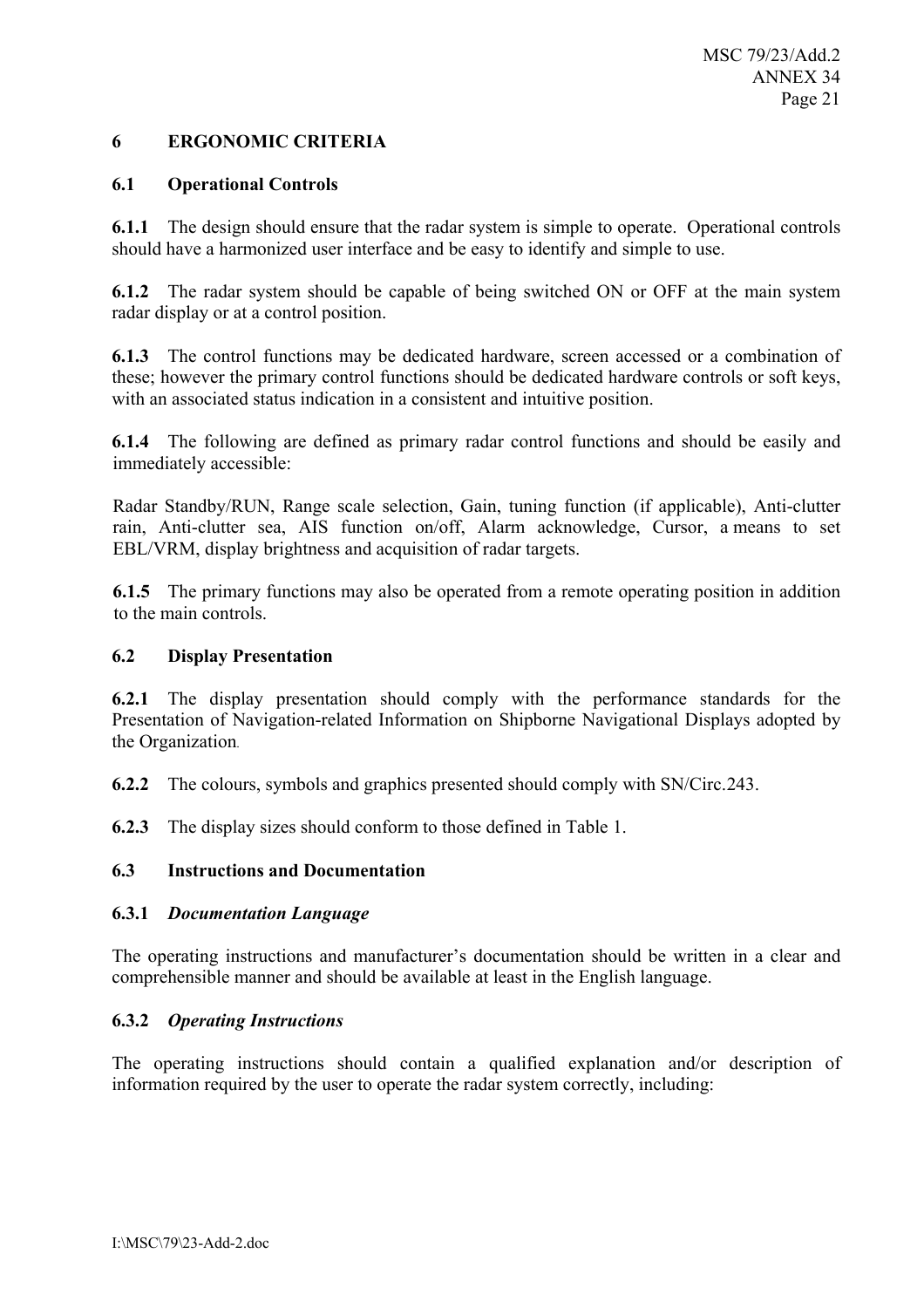- appropriate settings for different weather conditions;
- monitoring the radar system's performance;
- operating in a failure or fall-back situation;
- limitations of the display and tracking process and accuracy, including any delays;
- using heading and SOG/COG information for collision avoidance;
- limitations and conditions of target association;
- criteria of selection for automatic activation and cancellation of targets;
- methods applied to display AIS targets and any limitations;
- principles underlying the trial manoeuvre technology, including simulation of own ship's manoeuvring characteristics, if provided;
- alarms and indications;
- installation requirements as listed under section 7.5;
- radar range and bearing accuracies; and
- any special operation (e.g. tuning) for the detection of SARTs; and
- the role of the CCRP for radar measurements and its specific value.

### **6.3.3** *Manufacturer's Documentation*

**6.3.3.1** The manufacturer's documentation should contain a description of the radar system and factors that may affect detection performance, including any latency in signal processing.

**6.3.3.2** Documentation should describe the basis of AIS filter criteria and AIS/radar target association criteria.

**6.3.3.3** The equipment documentation should include full details of installation information, including additional recommendations on unit location and factors that may degrade performance or reliability.

# **7 DESIGN AND INSTALLATION**

### **7.1 Design for Servicing**

**7.1.1** As far as is practical, the radar system should be of a design to facilitate simple fault diagnosis and maximum availability.

**7.1.2** The radar system should include a means to record the total operational hours for any components with a limited life.

**7.1.3** The documentation should describe any routine servicing requirements and should include details of any restricted life components.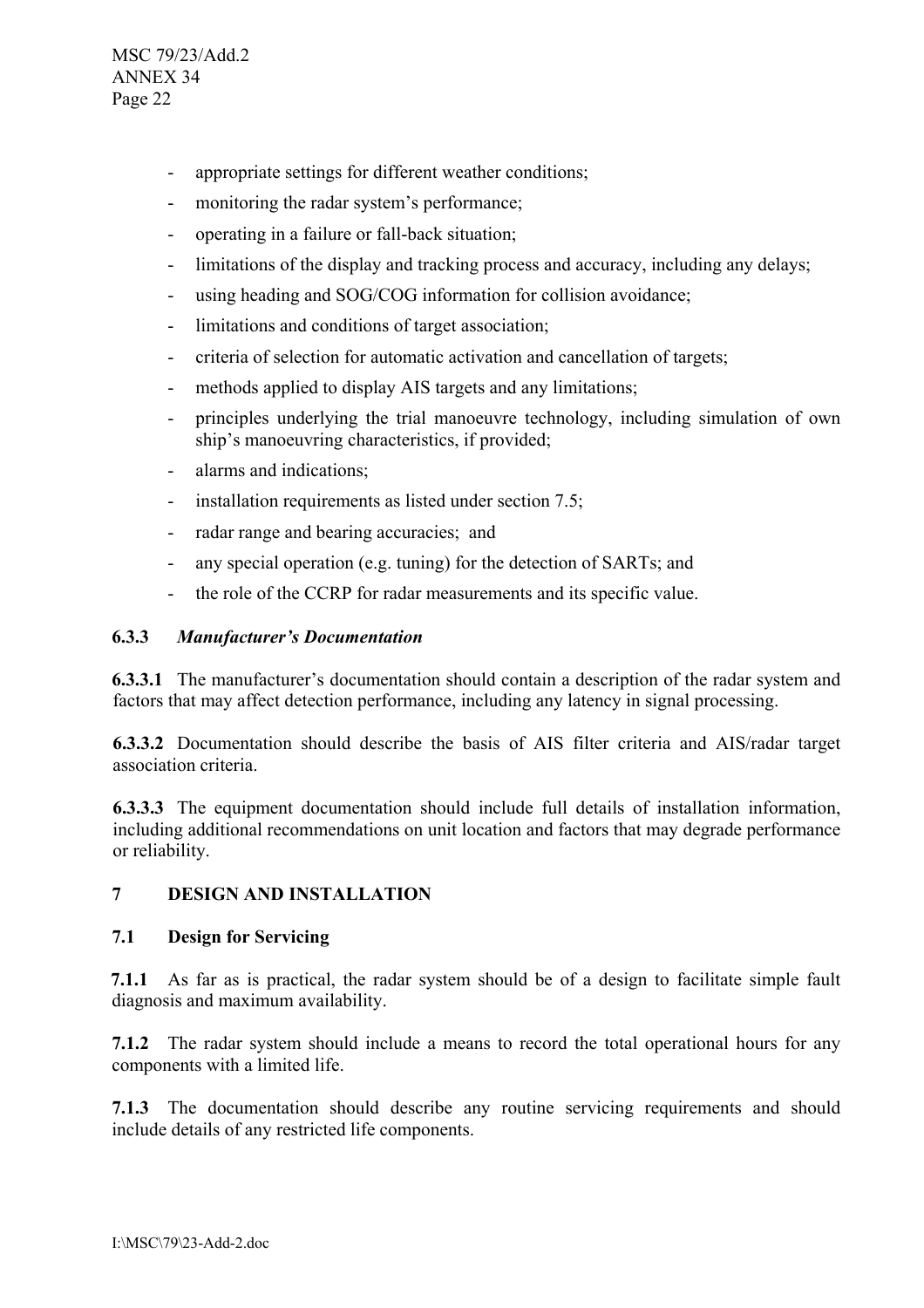# **7.2 Display**

The display device physical requirements should meet those specified in the performance standards for the Presentation of Navigation-related Information on Shipborne Navigational Displays adopted by the Organization (SN/Circ.243) and those specified in Table 1.

### **7.3 Transmitter Mute**

The equipment should provide a mute facility to inhibit the transmission of radar energy over a preset sector. The mute sector should be set up on installation. An indication of sector mute status should be available.

### **7.4 Antenna**

**7.4.1** The antenna should be designed to start operating and to continue to operate in relative wind speeds likely to be encountered on the class of ship on which it is installed.

**7.4.2** The combined radar system should be capable of providing an appropriate information update rate for the class of ship on which it is installed.

**7.4.3** The antenna side lobes should be consistent with satisfying the system performance as defined in this standard.

**7.4.4** There should be a means to prevent antenna rotation and radiation during servicing, or while personnel are in the vicinity of up-mast units.

# **7.5 Radar System Installation**

Requirements and guidelines for the radar system installation should be included in the manufacturers' documentation. The following subjects should be covered:

# **7.5.1** *The Antenna*

Blind sectors should be kept to a minimum, and should not be placed in an arc of the horizon from the right ahead direction to  $22.5^{\circ}$  abaft the beam and especially should avoid the right ahead direction (relative bearing  $000^{\circ}$ ). The installation of the antenna should be in such a manner that the performance of the radar system is not substantially degraded. The antenna should be mounted clear of any structure that may cause signal reflections, including other antenna and deck structure or cargo. In addition, the height of the antenna should take account of target detection performance relating to range of first detection and target visibility in sea clutter.

### **7.5.2** *The Display*

The orientation of the display unit should be such that the user is looking ahead, the lookout view is not obscured and there is minimum ambient light on the display.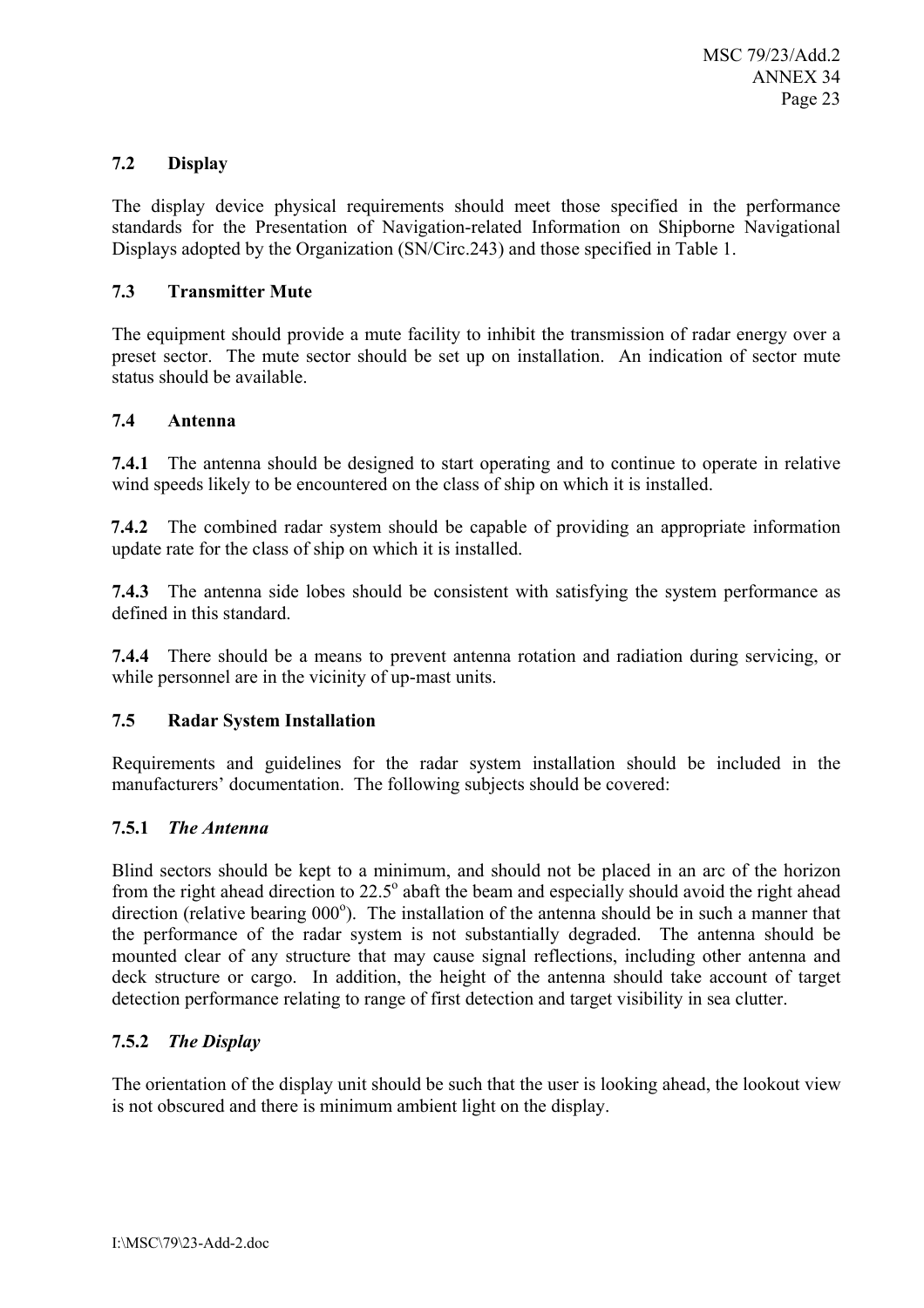# **7.6 Operation and Training**

- **7.6.1** The design should ensure that the radar system is simple to operate by trained users.
- **7.6.2** A target simulation facility should be provided for training purposes.

# **8 INTERFACING**

# **8.1 Input Data**

The radar system should be capable of receiving the required input information from:

- a gyro-compass or transmitting heading device (THD);
- a speed and distance measuring equipment (SDME);
- an electronic position fixing system (EPFS);
- an Automatic Identification System (AIS); or
- other sensors or networks providing equivalent information acceptable to the Organization.

The radar should be interfaced to relevant sensors required by these performance standards in accordance with recognized international standards.<sup>\*</sup>

# **8.2 Input Data Integrity and Latency**

**8.2.1** The radar system should not use data indicated as invalid. If input data is known to be of poor quality this should be clearly indicated.

**8.2.2** As far as is practical, the integrity of data should be checked, prior to its use, by comparison with other connected sensors or by testing to valid and plausible data limits.

**8.2.3** The latency of processing input data should be minimized.

# **8.3 Output Data**

**8.3.1** Information provided by any radar output interface to other systems should be in accordance with international standards\* .

**8.3.2** The radar system should provide an output of the display data for the voyage data recorder (VDR).

**8.3.3** At least one normally closed contact (isolated) should be provided for indicating failure of the radar.

**8.3.4** The radar should have a bi-directional interface to facilitate communication so that alarms from the radar can be transferred to external systems and so that audible alarms from the radar can be muted from external systems, the interface should comply with relevant international standards.

 $\overline{a}$ \* Refer to IEC publication 61162.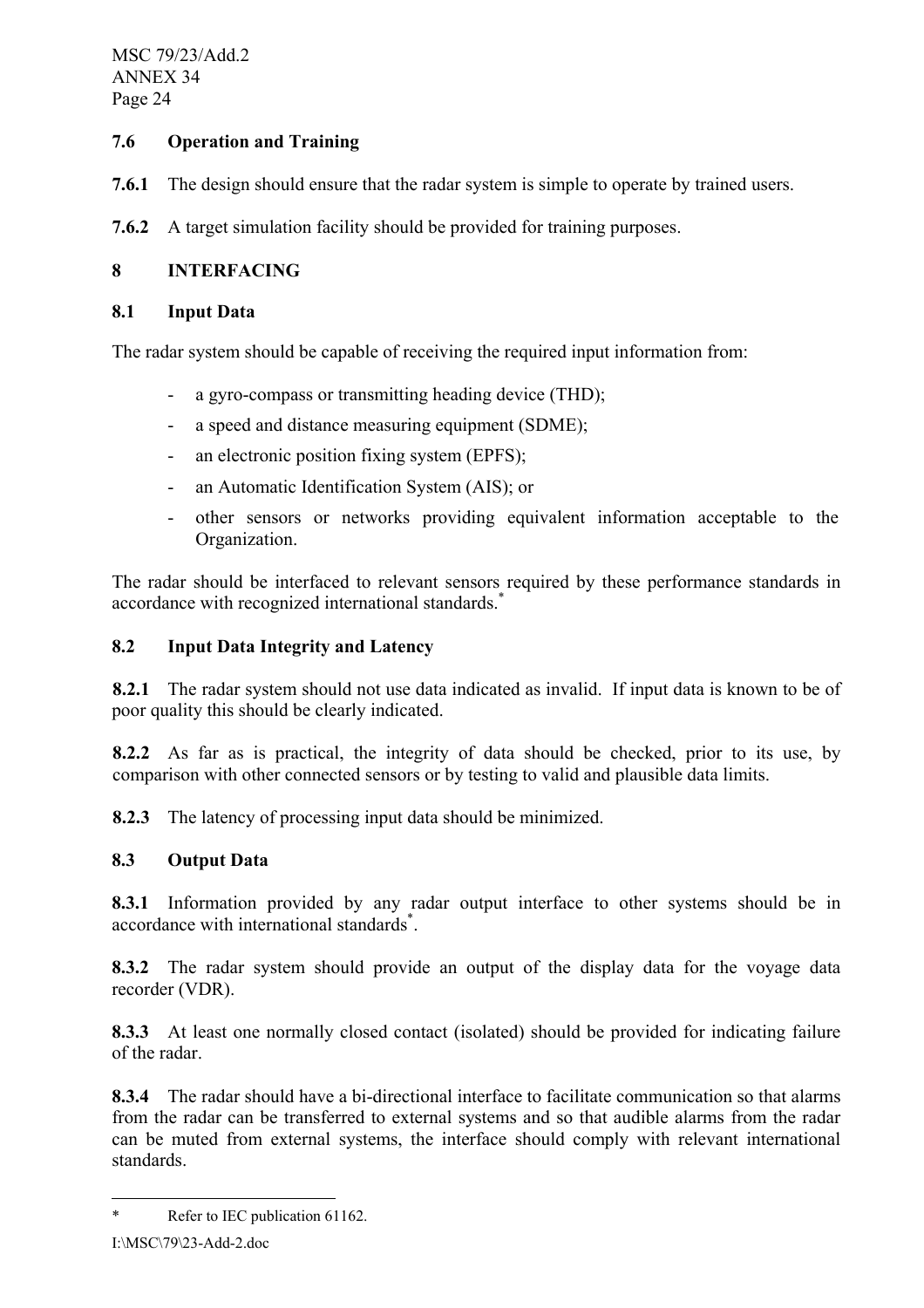# **9 BACKUP AND FALLBACK ARRANGEMENTS**

In the event of partial failures and to maintain minimum basic operation, the fallback arrangements listed below should be provided. There should be a permanent indication of the failed input information.

# **9.1 Failure of Heading Information (Azimuth Stabilization)**

**9.1.1** The equipment should operate satisfactorily in an unstabilized head-up mode.

**9.1.2** The equipment should switch automatically to the unstabilized head up mode within 1 minute after the azimuth stabilization has become ineffective.

**9.1.3** If automatic anti-clutter processing could prevent the detection of targets in the absence of appropriate stabilization, the processing should switch off automatically within 1 minute after the azimuth stabilization has become ineffective.

**9.1.4** An indication should be given that only relative bearing measurements can be used.

# **9.2 Failure of Speed through the Water Information**

A means of manual speed input should be provided and its use clearly indicated.

### **9.3 Failure of Course and Speed Over Ground Information**

The equipment may be operated with course and speed through the water information.

### **9.4 Failure of Position Input Information**

The overlay of chart data and geographically referenced maps should be disabled if only a single Reference Target is defined and used, or the position is manually entered.

# **9.5 Failure of Radar Video Input Information**

In the absence of radar signals, the equipment should display target information based on AIS data. A frozen radar picture should not be displayed.

### **9.6 Failure of AIS Input Information**

In the absence of AIS signals, the equipment should display the radar video and target database.

# **9.7 Failure of an Integrated or Networked System**

The equipment should be capable of operating equivalent to a stand alone system.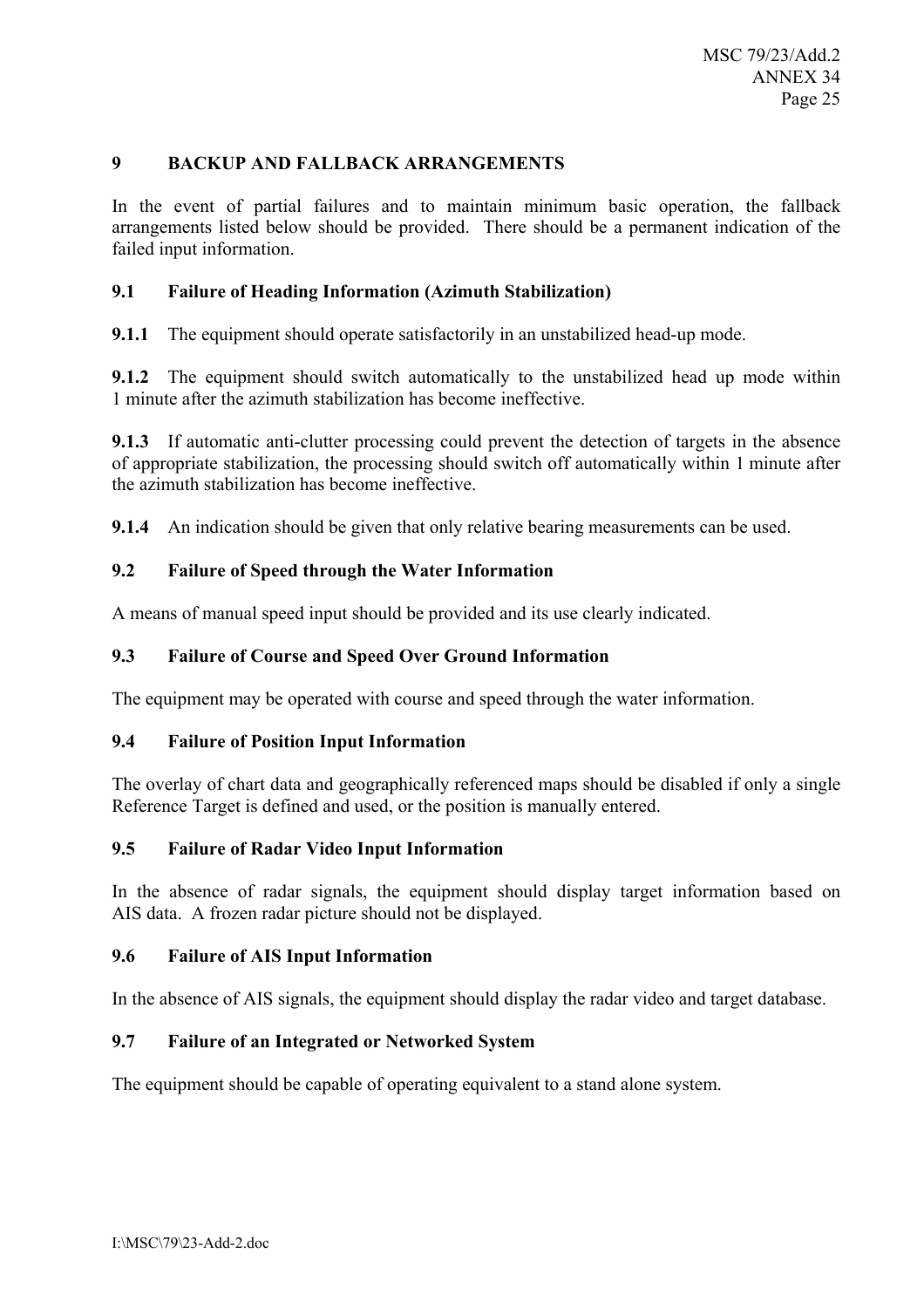# **Appendix 1 - References**

| IMO SOLAS chapters IV, V and X          | Carriage rules.                                     |
|-----------------------------------------|-----------------------------------------------------|
| IMO resolution A.278(VII)               | Supplement to the recommendation on PS for          |
|                                         | navigational radar equipment.                       |
| IMO resolution $A.424(XI)$              | Performance standards for gyro-compasses.           |
| IMO resolution $A.477(XII)$             | Performance standards for radar equipment.          |
| IMO resolution $A.694(17)$              | General Requirements for ship borne<br>radio        |
|                                         | equipment forming part of the global maritime       |
|                                         | distress and safety system and for electronically   |
|                                         | navigational aids.                                  |
| IMO resolution $A.817(19)$ , as amended | Performance Standards for ECDIS.                    |
| IMO resolution $A.821(19)$              | Performance standards for gyro-compasses for        |
|                                         | high-speed craft.                                   |
| IMO resolution $A.824(19)$              | Performance standards for devices to indicate speed |
|                                         | and distance.                                       |
| IMO resolution MSC.86(70)               | Performance standards for INS.                      |
| IMO resolution MSC.64(67)               | Recommendations<br>amended<br>and<br>on<br>new      |
|                                         | performance standards (Annex 2 revised by           |
|                                         | $MSC.114(73)$ ).                                    |
| IMO resolution MSC.112 $(73)$           | Revised performance standards for ship borne        |
|                                         | global positioning (GPS) receiver equipment.        |
| IMO resolution MSC.114(73)              | Revised performance standards for ship borne        |
|                                         | DGPS and DGLONASS maritime radio beacon             |
|                                         | receiver equipment.                                 |
| IMO resolution MSC.116(73)              | Performance standards for marine transmitting       |
|                                         | heading devices (THD).                              |
| IMO MSC/Circ.982                        | Guidelines on ergonomic criteria for<br>bridge      |
|                                         | equipment and layout.                               |
| IHO S-52 appendix 2                     | Colour and symbol specification for ECDIS.          |
| <b>IEC 62388</b>                        | Radar Test Standard (replacing 60872 and 60936      |
|                                         | series of test standards).                          |
| <b>IEC 60945</b>                        | Maritime navigation and radio communication         |
|                                         | equipment and systems - General requirements -      |
|                                         | Methods of testing and required test results.       |
| IEC 61162                               | Maritime navigation and radio communication         |
|                                         | equipment and systems – Digital interfaces.         |
| <b>IEC 61174</b>                        | Maritime navigation and radio communication         |
|                                         | equipment and systems - Electronic chart display    |
|                                         | and information system (ECDIS) – Operational and    |
|                                         | performance requirements, methods of testing and    |
|                                         | required test results.                              |
| <b>IEC 62288</b>                        | Presentation and display of navigation information. |
| ISO 9000 (all parts)                    | Quality management/assurance standards.             |
|                                         |                                                     |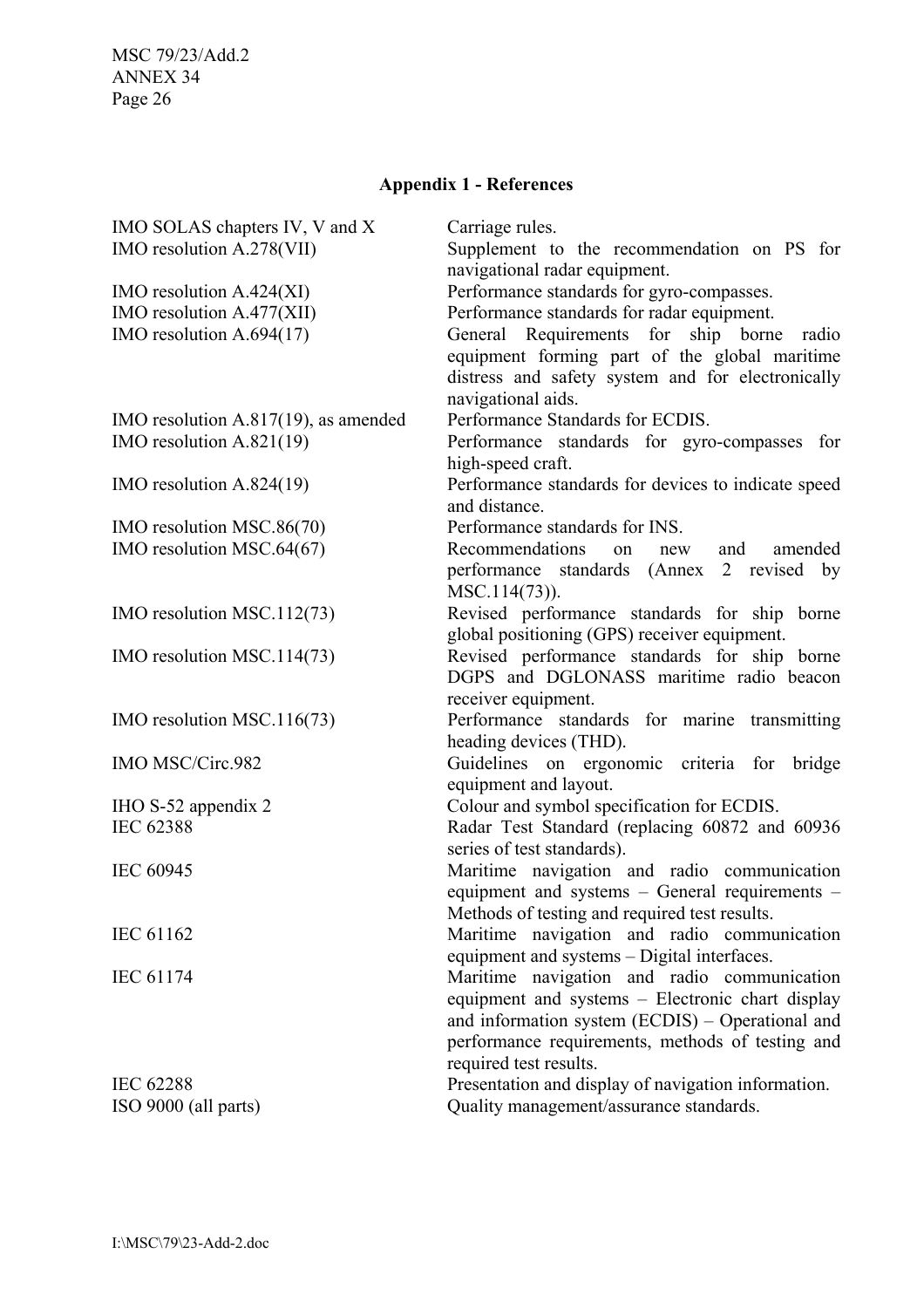# **Appendix 2 – Definitions**

| <b>Activated AIS target</b>          | A target representing the automatic or manual activation of<br>a sleeping target for the display of additional graphically<br>presented information. The target is displayed by an<br>"activated target" symbol including:<br>a vector $(COG / SOG)$ ;<br>the heading; and                                               |
|--------------------------------------|--------------------------------------------------------------------------------------------------------------------------------------------------------------------------------------------------------------------------------------------------------------------------------------------------------------------------|
|                                      | ROT or direction of turn indication (if available) to<br>indicate initiated course changes.                                                                                                                                                                                                                              |
| <b>Acquisition of a radar target</b> | Process of acquiring a target and initiating its tracking.                                                                                                                                                                                                                                                               |
| <b>Activation of an AIS target</b>   | Activation of a sleeping AIS target for the display of<br>additional graphical and alphanumerical information.                                                                                                                                                                                                           |
| <b>Acquired radar target</b>         | Automatic or manual acquisition initiates radar tracking.<br>Vectors and past positions are displayed when data has<br>achieved a steady state condition.                                                                                                                                                                |
| <b>AIS</b>                           | Automatic Identification System.                                                                                                                                                                                                                                                                                         |
| AIS target                           | A target generated from an AIS message. See activated<br>target, lost target, selected target and sleeping target.                                                                                                                                                                                                       |
| <b>Associated target</b>             | If an acquired radar target and an AIS reported target have<br>similar parameters (e.g. position, course, speed) complying<br>with an association algorithm, they are considered to be the<br>same target and become an associated target.                                                                               |
| <b>Acquisition/activation zone</b>   | A zone set up by the operator in which the system should<br>automatically acquire radar targets and activate reported<br>AIS targets when entering the zone.                                                                                                                                                             |
| <b>CCRP</b>                          | Consistent Common Reference Point: A location on<br>own ship, to which all horizontal measurements such as<br>target range, bearing, relative course, relative speed, closest<br>point of approach (CPA) or time to closest point of<br>approach (TCPA) are referenced, typically the conning<br>position of the bridge. |
| <b>CPA/TCPA</b>                      | Closest Point of Approach / Time to the Closest Point of<br>Approach: Distance to the closest point of approach (CPA)<br>and time to the closest point of approach (TCPA). Limits<br>are set by the operator related to own ship.                                                                                        |
| <b>Course Over Ground (COG)</b>      | Direction of the ship's movement relative to the earth,<br>measured on board the ship, expressed in angular units from<br>true north.                                                                                                                                                                                    |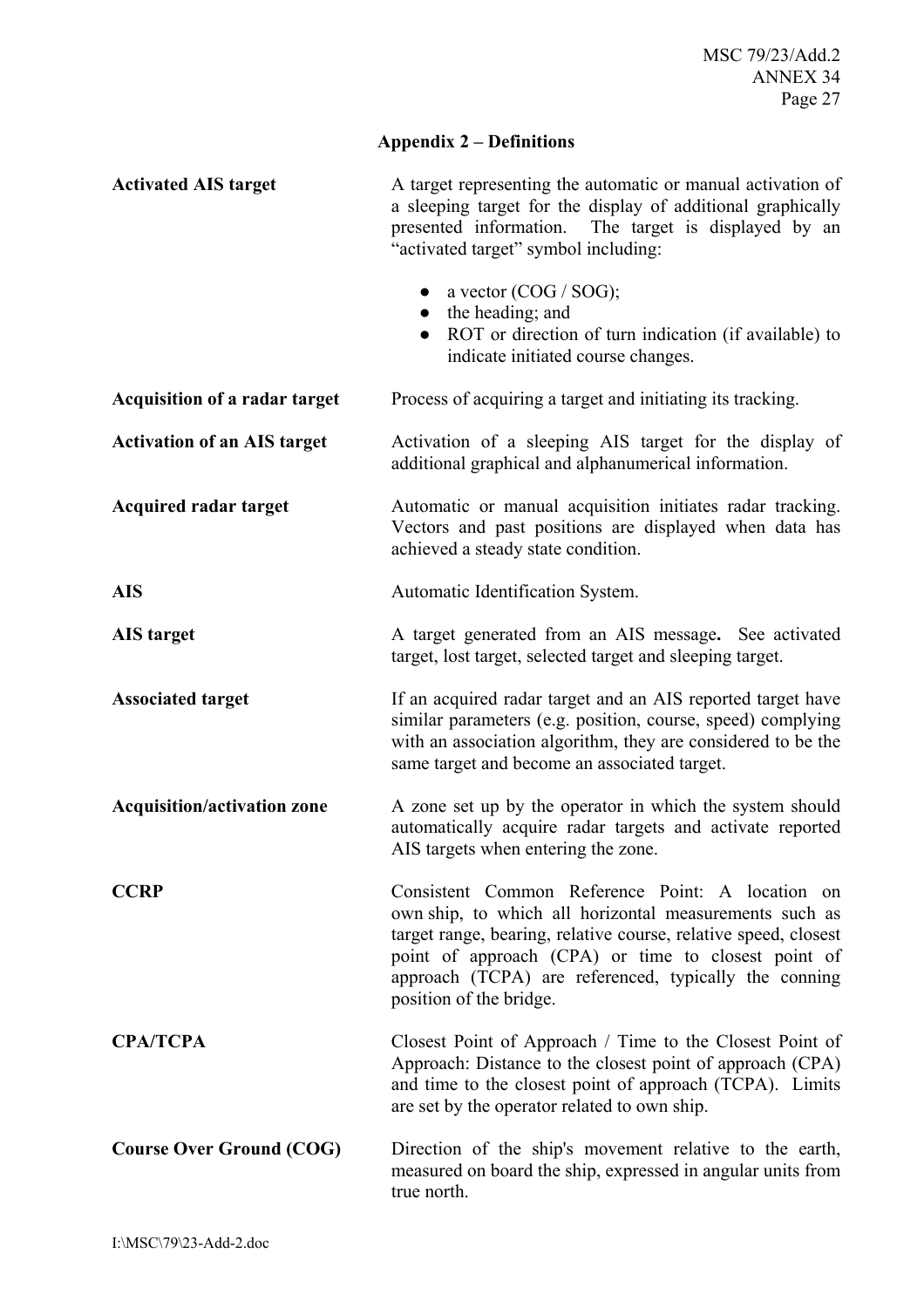| <b>Course Through Water (CTW)</b> | Direction of the ship's movement through the water, defined<br>by the angle between the meridian through its position and<br>the direction of the ship's movement through the water,<br>expressed in angular units from true north.                |
|-----------------------------------|----------------------------------------------------------------------------------------------------------------------------------------------------------------------------------------------------------------------------------------------------|
| Dangerous target                  | A target whose predicted CPA and TCPA are violating the<br>values as preset by the operator. The respective target is<br>marked by a "dangerous target" symbol.                                                                                    |
| <b>Display modes</b>              | <b>Relative motion:</b> means a display on which the position of<br>own ship remains fixed, and all targets move relative to<br>own ship.                                                                                                          |
|                                   | <b>True motion:</b> a display across which own ship moves with<br>its own true motion.                                                                                                                                                             |
| <b>Display orientation</b>        | North up display: an azimuth stabilized presentation<br>which uses the gyro input (or equivalent) and north is<br>uppermost on the presentation.                                                                                                   |
|                                   | Course up display: an azimuth stabilized presentation<br>which uses the gyro input or equivalent and the ship's<br>course is uppermost on the presentation at the time of<br>selection.                                                            |
|                                   | Head up display: an unstabilized presentation in which<br>own ship's heading is uppermost on the presentation.                                                                                                                                     |
| <b>ECDIS</b>                      | Electronic Chart Display and Information System.                                                                                                                                                                                                   |
| <b>ECDIS Display Base</b>         | The level of information which cannot be removed from the<br>ECDIS display, consisting of information which is required<br>at all times in all geographic areas and all circumstances. It<br>is not intended to be sufficient for safe navigation. |
| <b>ECDIS Standard Display</b>     | The level of information that should be shown when a chart<br>is first displayed on ECDIS. The level of the information it<br>provides for route planning or route monitoring may be<br>modified by the mariner according to the mariner's needs.  |
| <b>ENC</b>                        | Electronic Navigational Chart. The database standardized<br>as to content, structure and format according to relevant<br>IHO standards and issued by, or on the authority of, a<br>Government.                                                     |
| <b>EPFS</b>                       | Electronic Position Fixing System.                                                                                                                                                                                                                 |
| <b>ERBL</b>                       | Electronic bearing line carrying a marker, which is<br>combined with the range marker, used to measure range and<br>bearing from own ship or between two objects.                                                                                  |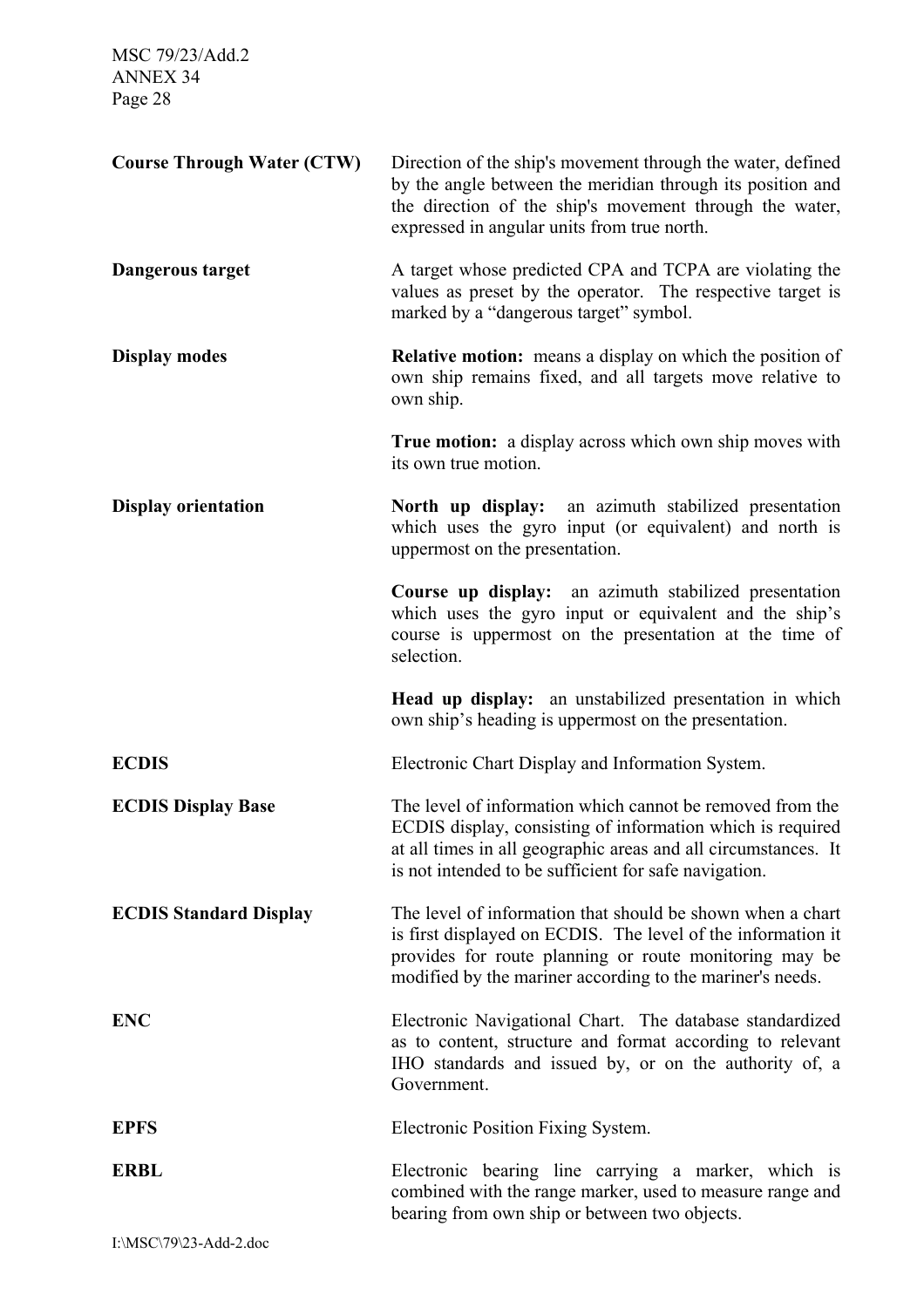| <b>Evaporation duct</b>         | A low lying duct (a change in air density) that traps the<br>radar energy so that it propagates close to the sea surface.<br>Ducting may enhance or reduce radar target detection<br>ranges.                                                                    |
|---------------------------------|-----------------------------------------------------------------------------------------------------------------------------------------------------------------------------------------------------------------------------------------------------------------|
| <b>Heading</b>                  | Direction in which the bow of a ship is pointing expressed<br>as an angular displacement from north.                                                                                                                                                            |
| <b>HSC</b>                      | High-speed craft (HSC) are vessels which comply with the<br>definition in SOLAS for high speed craft.                                                                                                                                                           |
| Latency                         | The delay between actual and presented data.                                                                                                                                                                                                                    |
| <b>Lost AIS target</b>          | A target representing the last valid position of an AIS target<br>before the reception of its data was lost. The target is<br>displayed by a "lost AIS target" symbol.                                                                                          |
| Lost tracked target             | Target information is no longer available due to poor, lost<br>or obscured signals. The target is displayed by a "lost<br>tracked radar target" symbol.                                                                                                         |
| <b>Maps/Nav lines</b>           | Operator defined or created lines to indicate channels,<br>Traffic Separation Schemes or borders of any area<br>important for navigation.                                                                                                                       |
| <b>Operational display area</b> | Area of the display used to graphically present chart and<br>radar information, excluding the user dialogue area. On the<br>chart display this is the area of the chart presentation. On<br>the radar display this is the area encompassing the radar<br>image. |
| <b>Past positions</b>           | Equally time-spaced past position marks of a tracked or<br>reported target and own ship. The past positions' track may<br>be either relative or true.                                                                                                           |
| Radar                           | ( <b>Radio direction and ranging</b> ). A radio system that allows<br>the determination of distance and direction of reflecting<br>objects and of transmitting devices.                                                                                         |
| <b>Radar beacon</b>             | A navigation aid which responds to the radar transmission<br>by generating a radar signal to identify its position and<br>identity.                                                                                                                             |
| Radar detection false alarm     | The probability of a radar false alarm represents the<br>probability that noise will cross the detection threshold and<br>be called a target when only noise is present.                                                                                        |
| Radar target                    | Any object fixed or moving whose position and motion is<br>determined by successive radar measurements of range and<br>bearing.                                                                                                                                 |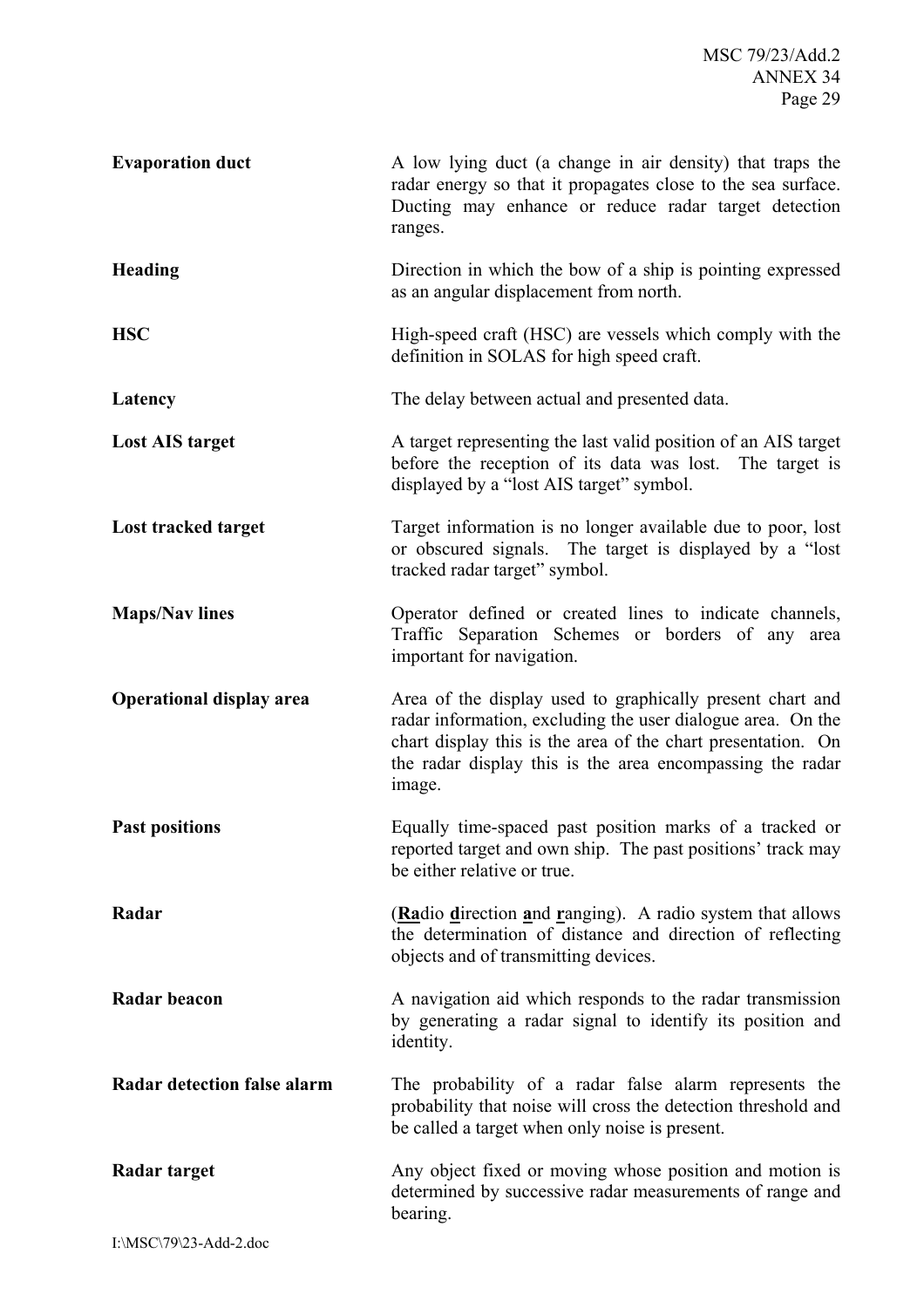| Radar target enhancer           | An electronic radar reflector, the output of which is an<br>amplified version of the received radar pulse without any<br>form of processing except limiting.                                                                                      |
|---------------------------------|---------------------------------------------------------------------------------------------------------------------------------------------------------------------------------------------------------------------------------------------------|
| <b>Reference target</b>         | Symbol indicating that the associated tracked stationary<br>target (e.g. a navigational mark) is used as a speed reference<br>for the ground stabilization.                                                                                       |
| <b>Relative bearing</b>         | Direction of a target's position from own ship's reference<br>location expressed as an angular displacement from own<br>ship's heading.                                                                                                           |
| <b>Relative course</b>          | Direction of motion of a target relative to own ship's<br>direction. (Bearing).                                                                                                                                                                   |
| <b>Relative motion</b>          | Combination of relative course and relative speed.                                                                                                                                                                                                |
| <b>Relative speed</b>           | Speed of a target relative to own ship's speed data.                                                                                                                                                                                              |
| <b>Rate of turn</b>             | Change of heading per time unit.                                                                                                                                                                                                                  |
| <b>SART</b>                     | Search And Rescue Transponder.                                                                                                                                                                                                                    |
| <b>SDME</b>                     | Speed and Distance Measuring Equipment.                                                                                                                                                                                                           |
| <b>Selected target</b>          | A manually selected target for the display of detailed<br>alphanumeric information in a separate data display area.<br>The target is displayed by a "selected target" symbol.                                                                     |
| <b>Sleeping AIS target</b>      | A target indicating the presence and orientation of a vessel<br>equipped with AIS in a certain location. The target is<br>displayed by a "sleeping target" symbol. No additional<br>information is presented until activated.                     |
| <b>Stabilization modes</b>      | Ground stabilization: Display mode in which speed and<br>course information are referred to the ground, using ground<br>track input data, or EPFS as reference.                                                                                   |
|                                 | Display mode in which speed and<br>Sea stabilization:<br>course information are referred to the sea, using gyro or<br>equivalent and water speed log input as reference.                                                                          |
| <b>Standard display</b>         | The level of information that should be shown when a chart<br>is first displayed on ECDIS. The level of the information it<br>provides for route planning or route monitoring may be<br>modified by the mariner according to the mariner's needs. |
| <b>Standard radar reflector</b> | Reference reflector mounted 3.5 m above sea level with<br>10 $m2$ effective reflecting area at X-Band.                                                                                                                                            |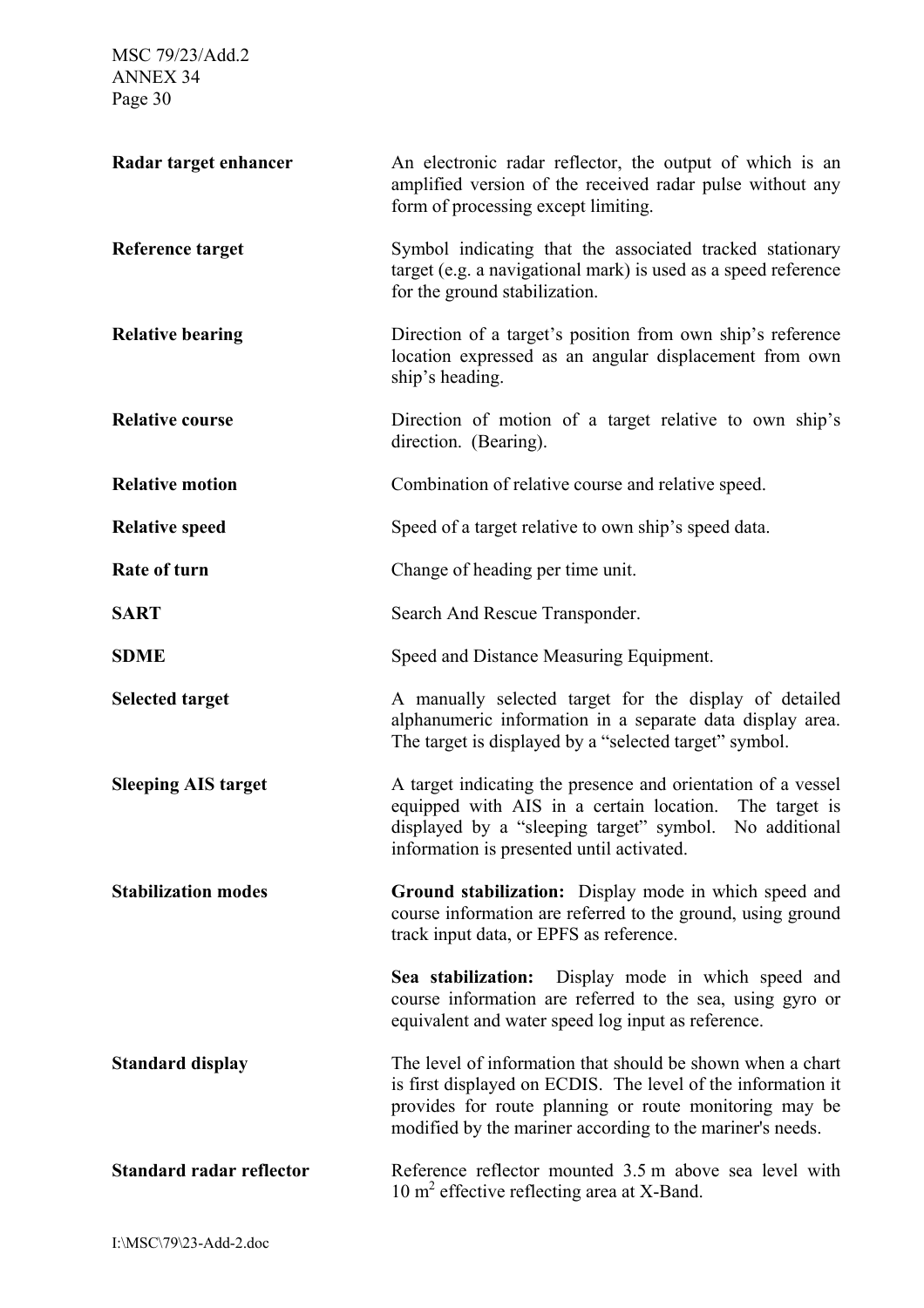| <b>Steady state tracking</b>     | Tracking a target, proceeding at steady motion:                                                                                                                                                                                                                                                |
|----------------------------------|------------------------------------------------------------------------------------------------------------------------------------------------------------------------------------------------------------------------------------------------------------------------------------------------|
|                                  | after completion of the acquisition process, or<br>$\blacksquare$<br>without a manoeuvre of target or own ship, or<br>without target swap or any disturbance.                                                                                                                                  |
| <b>Speed Over Ground (SOG)</b>   | Speed of the ship relative to the earth, measured on board of<br>the ship.                                                                                                                                                                                                                     |
| <b>Speed Through Water</b>       | Speed of the ship relative to the water surface.                                                                                                                                                                                                                                               |
| <b>SOLAS</b>                     | International Convention for the Safety of Life at Sea.                                                                                                                                                                                                                                        |
| <b>Suppressed area</b>           | An area set up by the operator within which targets are not<br>acquired.                                                                                                                                                                                                                       |
| <b>Target swap</b>               | Situation in which the incoming radar data for a tracked<br>target becomes incorrectly associated with another tracked<br>target or a non-tracked radar echo.                                                                                                                                  |
| <b>Target's predicted motion</b> | Prediction of a target's future course and speed based on<br>linear extrapolation from its present motion as determined<br>by past measurements of its range and bearing on the radar.                                                                                                         |
|                                  |                                                                                                                                                                                                                                                                                                |
| <b>Target Tracking (TT)</b>      | Computer process of observing the sequential changes in<br>the position of a radar target in order to establish its motion.<br>Such a target is a Tracked Target.                                                                                                                              |
| <b>Trails</b>                    | Tracks displayed by the radar echoes of targets in the form<br>of an afterglow. Trails may be true or relative.                                                                                                                                                                                |
| <b>Trial manoeuvre</b>           | Graphical simulation facility used to assist the operator to<br>perform a proposed manoeuvre for navigation and collision<br>avoidance purposes, by displaying the predicted future<br>status of at least all acquired or activated targets as a result<br>of own ship's simulated manoeuvres. |
| <b>True bearing</b>              | Direction of a target from own ship's reference location or<br>from another target's position expressed as an angular<br>displacement from true north.                                                                                                                                         |
| <b>True course</b>               | Direction of motion relative to ground or to sea, of a target<br>expressed as an angular displacement from north.                                                                                                                                                                              |
| <b>True motion</b>               | Combination of true course and true speed.                                                                                                                                                                                                                                                     |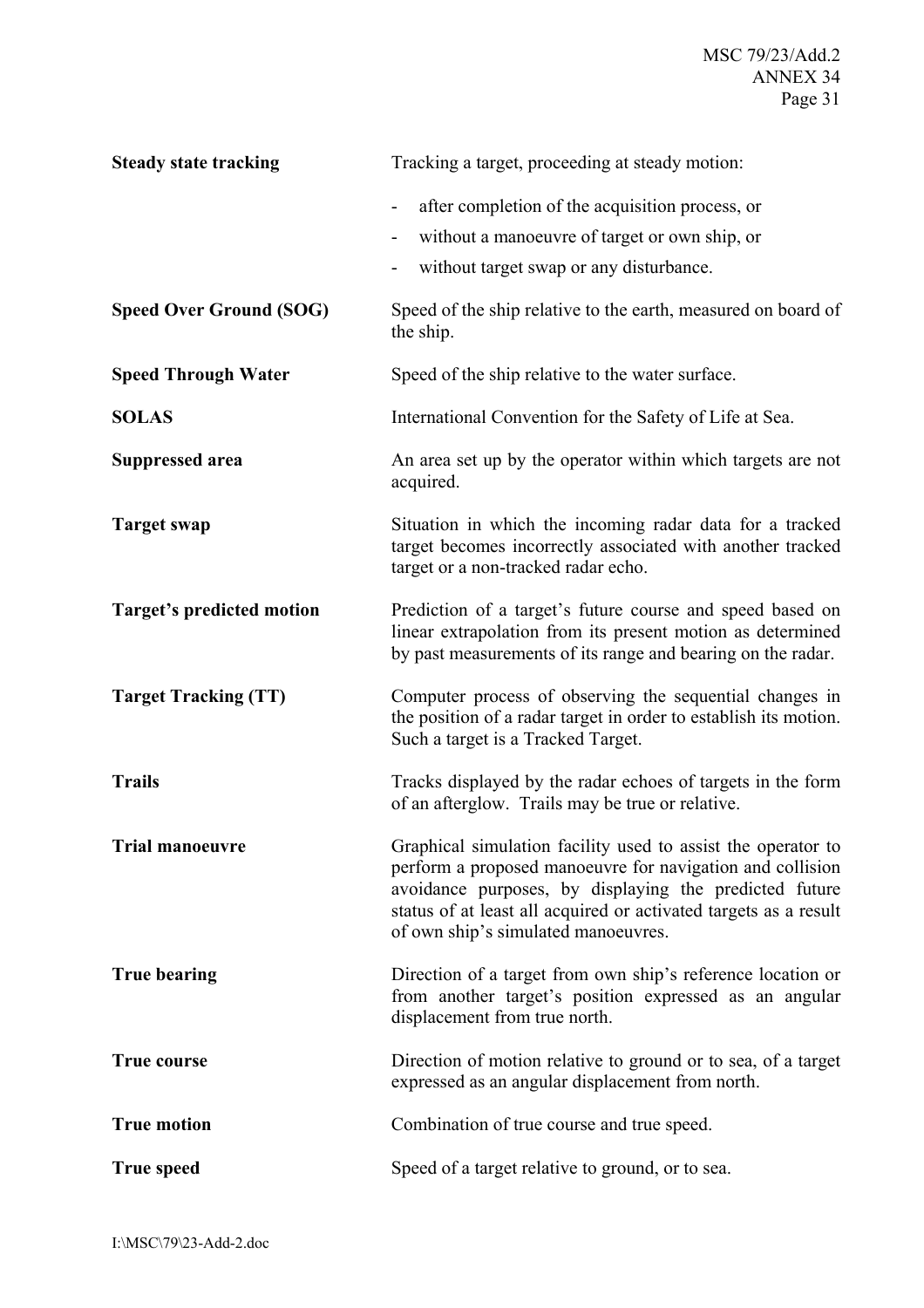| <b>Vector modes</b>          | <b>True vector:</b> Vector representing the predicted true motion<br>of a target, showing course and speed with reference to the<br>ground.                                                                                  |
|------------------------------|------------------------------------------------------------------------------------------------------------------------------------------------------------------------------------------------------------------------------|
|                              | <b>Relative vector:</b> Predicted movement of a target relative to<br>own ship's motion.                                                                                                                                     |
| User configured presentation | A display presentation configured by the user for a specific<br>task at hand. The presentation may include radar and/or<br>chart information, in combination with other navigation or<br>ship related data.                  |
| User dialogue area           | Is an area of the display consisting of data fields and/or<br>menus that is allocated to the interactive presentation and<br>entry or selection of operational parameters, data and<br>commands mainly in alphanumeric form. |

\*\*\*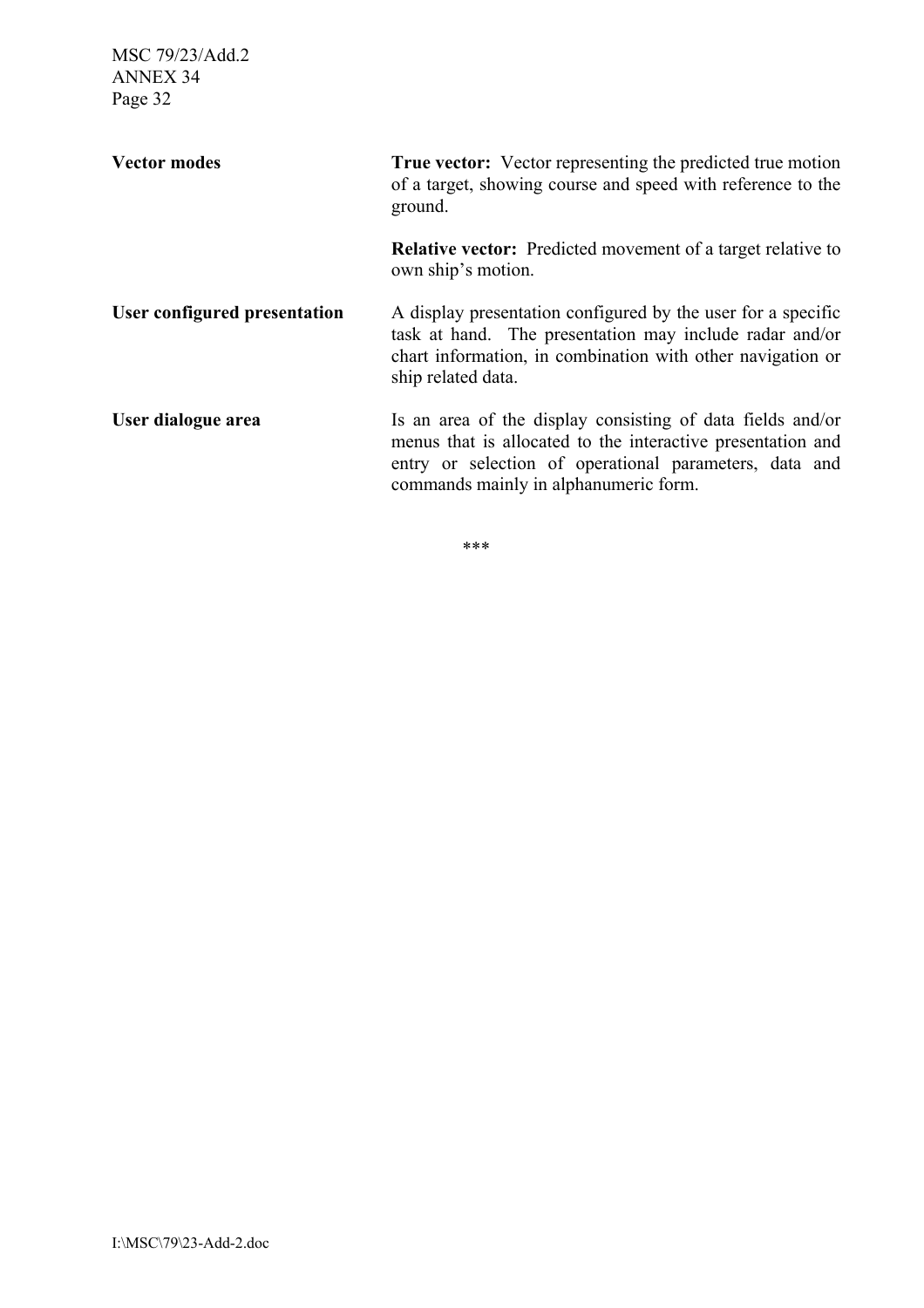# **ANNEX 35**

# **DRAFT AMENDMENTS TO SOLAS REGULATION V/19**

# **CHAPTER V**

# **SAFETY OF NAVIGATION**

# Regulation 19 – Carriage requirements for shipborne navigational systems and equipment

- 1 The following new subparagraph .8 is added to paragraph 2.4:
	- ".8 The information provided through the AIS shall be presented to the OOW."

\*\*\*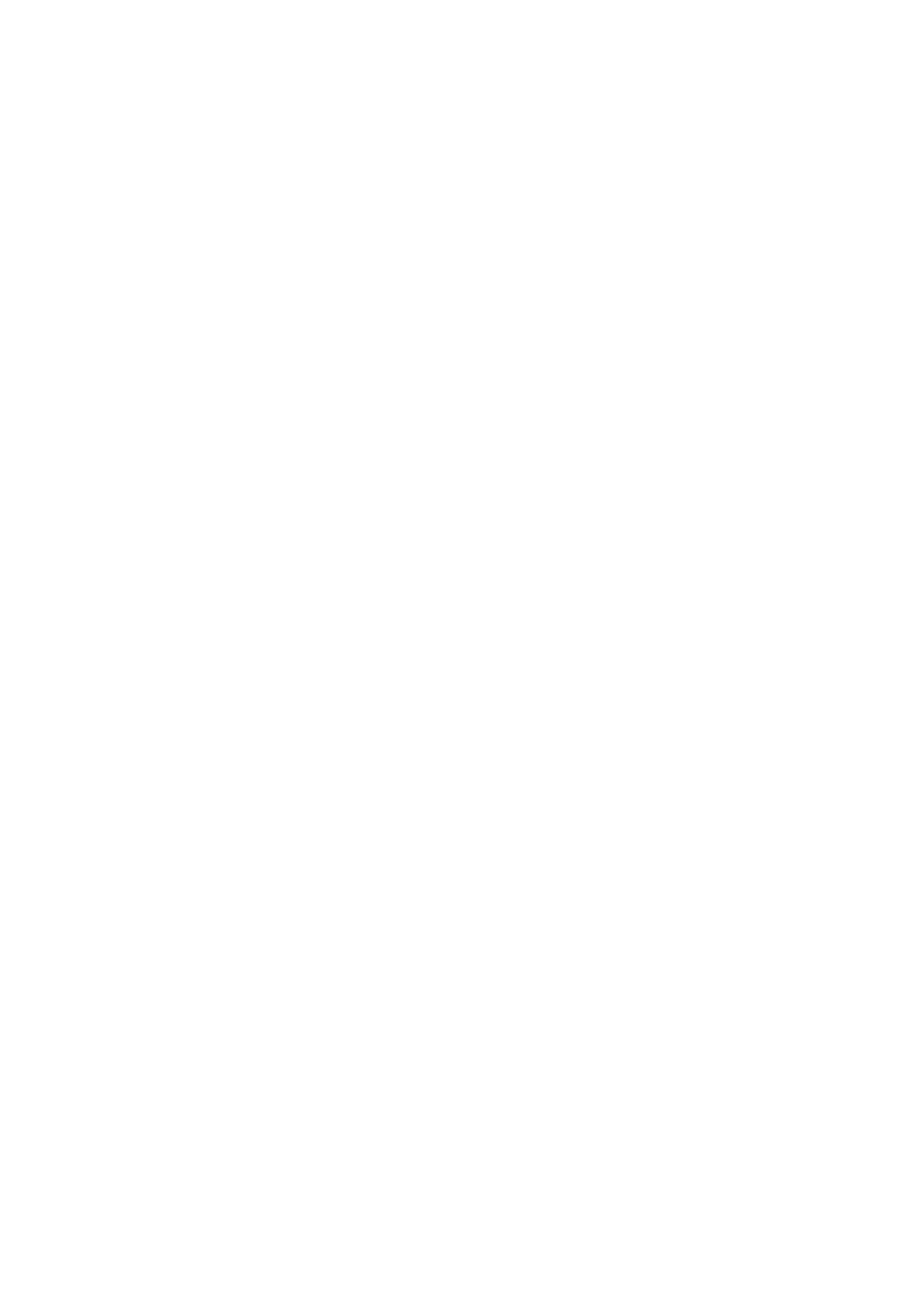### **ANNEX 36**

#### **DRAFT AMENDMENTS TO SOLAS REGULATION V/22**

### **CHAPTER V**

### **SAFETY OF NAVIGATION**

#### **Regulation 22 – Navigation bridge visibility**

- 1 The following new paragraph 4 is added after existing paragraph 3:
	- ì4 Notwithstanding the requirements of paragraphs 1.1, 1.3, 1.4 and 1.5, ballast water exchange may be undertaken provided that:
		- .1 the master has determined that it is safe to do so and takes into consideration any increased blind sectors or reduced horizontal fields of vision resulting from the operation to ensure that a proper lookout is maintained at all times;
		- .2 the operation is conducted in accordance with the ship's ballast water management plan, taking into account the recommendations on ballast water exchange adopted by the Organization; and
		- .3 the commencement and termination of the operation are recorded in the ship's record of navigational activities pursuant to regulation 28."

\*\*\*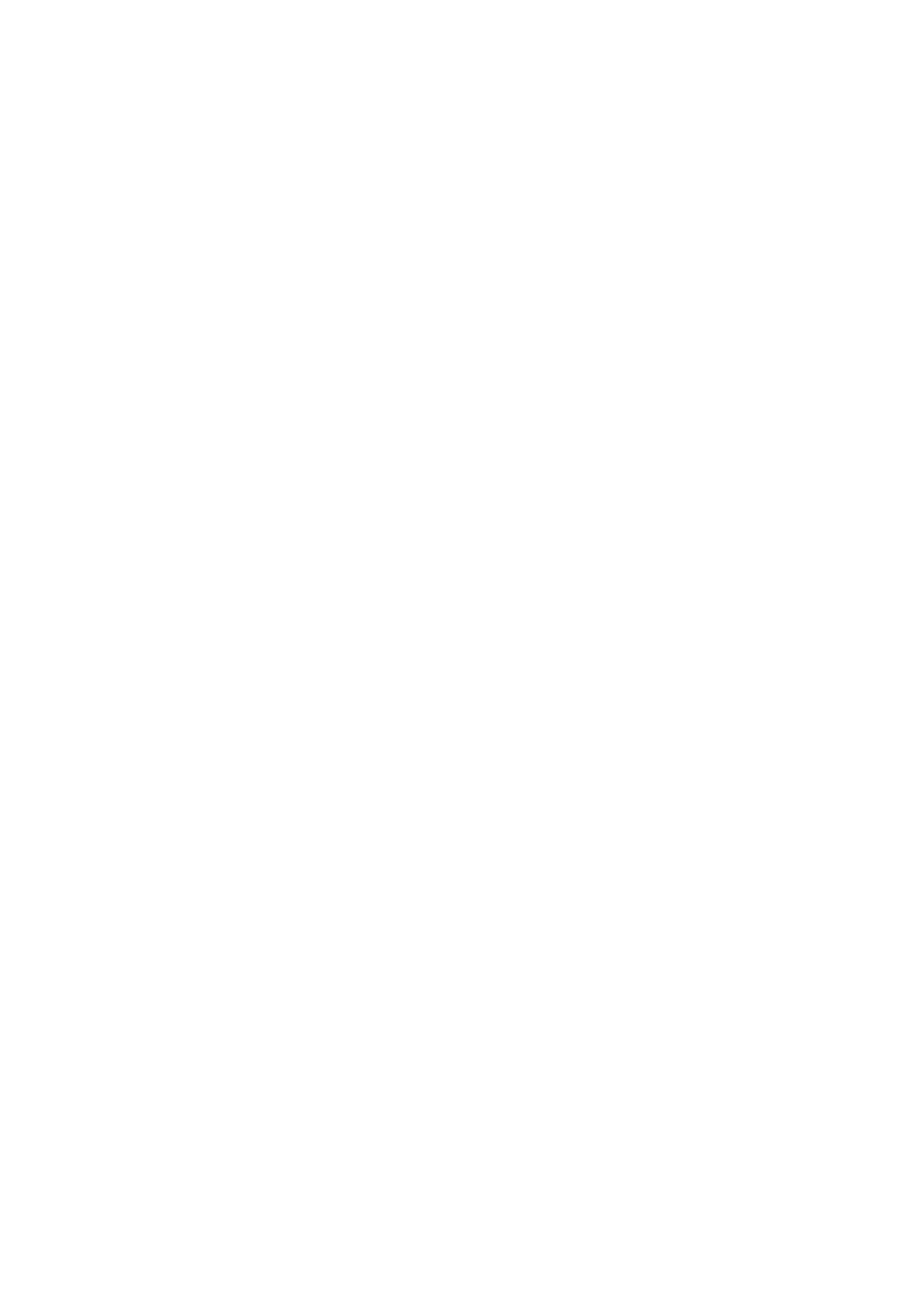#### **ANNEX 37**

#### **DRAFT REVISED SOLAS CHAPTER II-1 PARTS A, B AND B-1**

#### **CHAPTER II-1 CONSTRUCTION - STRUCTURE, SUBDIVISION AND STABILITY, MACHINERY AND ELECTRICAL INSTALLATIONS**

#### **ìPart A General**

#### **Regulation 1**

*Application* 

1.1 Unless expressly provided otherwise, this chapter shall apply to ships the keels of which are laid or which are at a similar stage of construction on or after [*date to be inserted*].

1.2 For the purpose of this chapter, the term *a similar stage of construction* means the stage at which:

- .1 construction identifiable with a specific ship begins; and
- .2 assembly of that ship has commenced comprising at least 50 tonnes or one per cent of the estimated mass of all structural material, whichever is less.
- 1.3 For the purpose of this chapter:
	- .1 the expression *ships constructed* means ships the keels of which are laid or which are at a similar stage of construction;
	- .2 the expression *all ships* means ships constructed before, on or after [*date to be inserted*];
	- .3 a cargo ship, whenever built, which is converted to a passenger ship shall be treated as a passenger ship constructed on the date on which such a conversion commences;
	- .4 the expression *alterations and modifications of a major character* means, in the context of cargo ship subdivision and stability, any modification to the construction which affects the level of subdivision of that ship. Where a cargo ship is subject to such modification, it shall be demonstrated that the A/R ratio calculated for the ship after such modifications is not less than the A/R ratio calculated for the ship before the modification. However, in those cases where the ship's A/R ratio before modification is equal to or greater than unity, it is only necessary that the ship after modification has an 'A' value which is not less than 'R', calculated for the modified ship.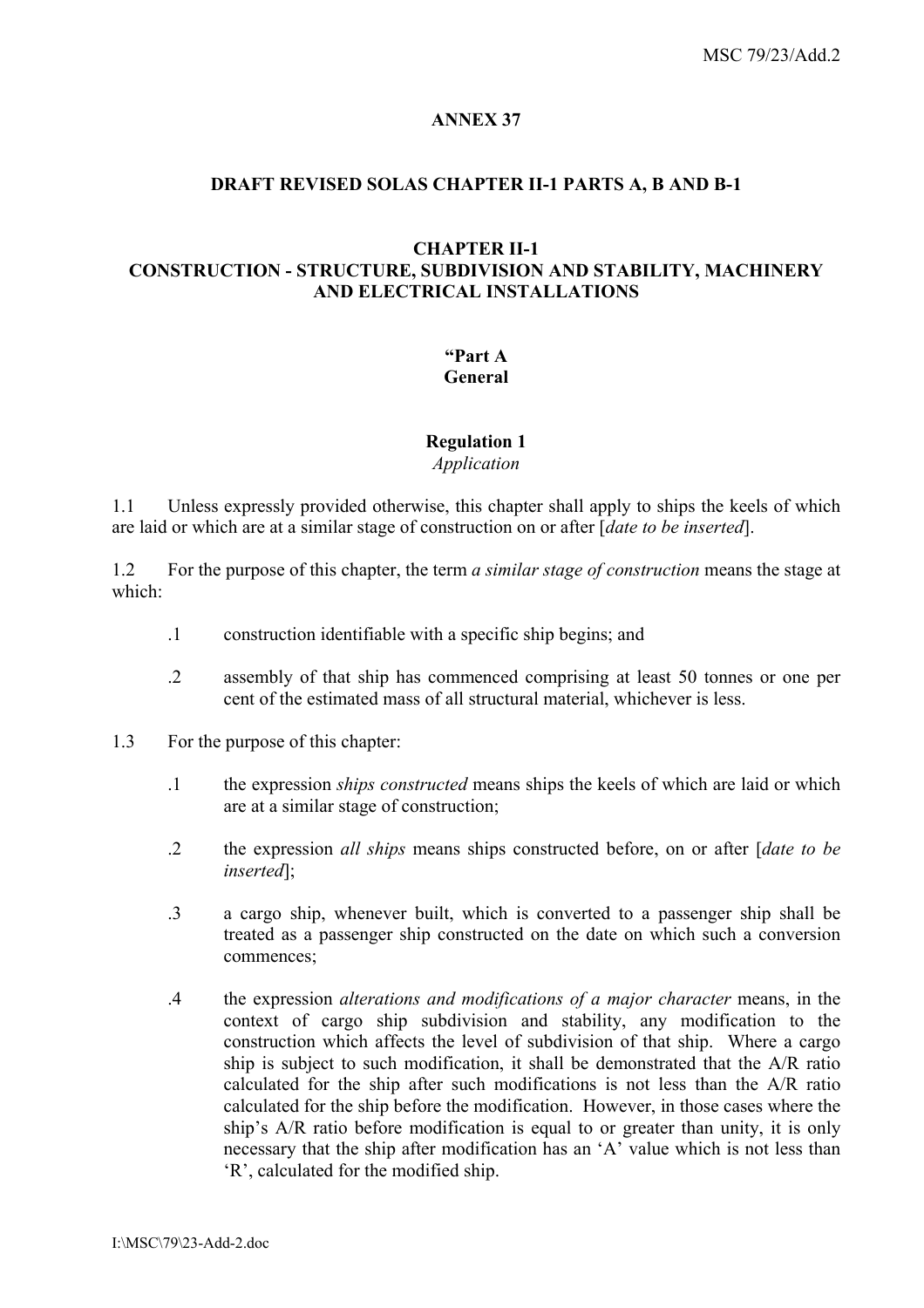MSC 79/23/Add.2 ANNEX 37 Page 2

2 Unless expressly provided otherwise, for ships constructed before [*date to be inserted*], the Administration shall ensure that the requirements which are applicable under chapter II-1 of the International Convention for the Safety of Life at Sea, 1974, as amended by resolutions MSC.1(XLV), MSC.6(48), MSC.11(55), MSC.12(56), MSC.13(57), MSC.19(58), MSC.26(60), MSC.27(61), Resolution 1 of the 1995 SOLAS Conference, MSC.47(66), MSC.57(67), MSC.65(68), MSC.69(69), MSC.99(73) and MSC.134(76) are complied with.

3 All ships which undergo repairs, alterations, modifications and outfitting related thereto shall continue to comply with at least the requirements previously applicable to these ships. Such ships, if constructed before the date on which any relevant amendments enter into force, shall, as a rule, comply with the requirements for ships constructed on or after that date to at least the same extent as they did before undergoing such repairs, alterations, modifications or outfitting. Repairs, alterations and modifications of a major character and outfitting related thereto shall meet the requirements for ships constructed on or after the date on which any relevant amendments enter into force, in so far as the Administration deems reasonable and practicable.

4 The Administration of a State may, if it considers that the sheltered nature and conditions of the voyage are such as to render the application of any specific requirements of this chapter unreasonable or unnecessary, exempt from those requirements individual ships or classes of ships entitled to fly the flag of that State which, in the course of their voyage, do not proceed more than 20 miles from the nearest land.

5 In the case of passenger ships which are employed in special trades for the carriage of large numbers of special trade passengers, such as the pilgrim trade, the Administration of the State whose flag such ships are entitled to fly, if satisfied that it is impracticable to enforce compliance with the requirements of this chapter, may exempt such ships from those requirements, provided that they comply fully with the provisions of:

- .1 the rules annexed to the Special Trade Passenger Ships Agreement, 1971; and
- .2 the rules annexed to the Protocol on Space Requirements for Special Trade Passenger Ships, 1973.

## **Regulation 2**

## *Definitions*

For the purpose of this chapter, unless expressly provided otherwise:

1 *Subdivision length (Ls)* of the ship is the greatest projected moulded length of that part of the ship at or below deck or decks limiting the vertical extent of flooding with the ship at the deepest subdivision draught.

- 2 *Mid-length* is the mid-point of the subdivision length of the ship.
- 3 *Aft terminal* is the aft limit of the subdivision length.
- 4 *Forward terminal* is the forward limit of the subdivision length.
- 5 *Length (L)* is the length as defined in the International Convention on Load Lines in force.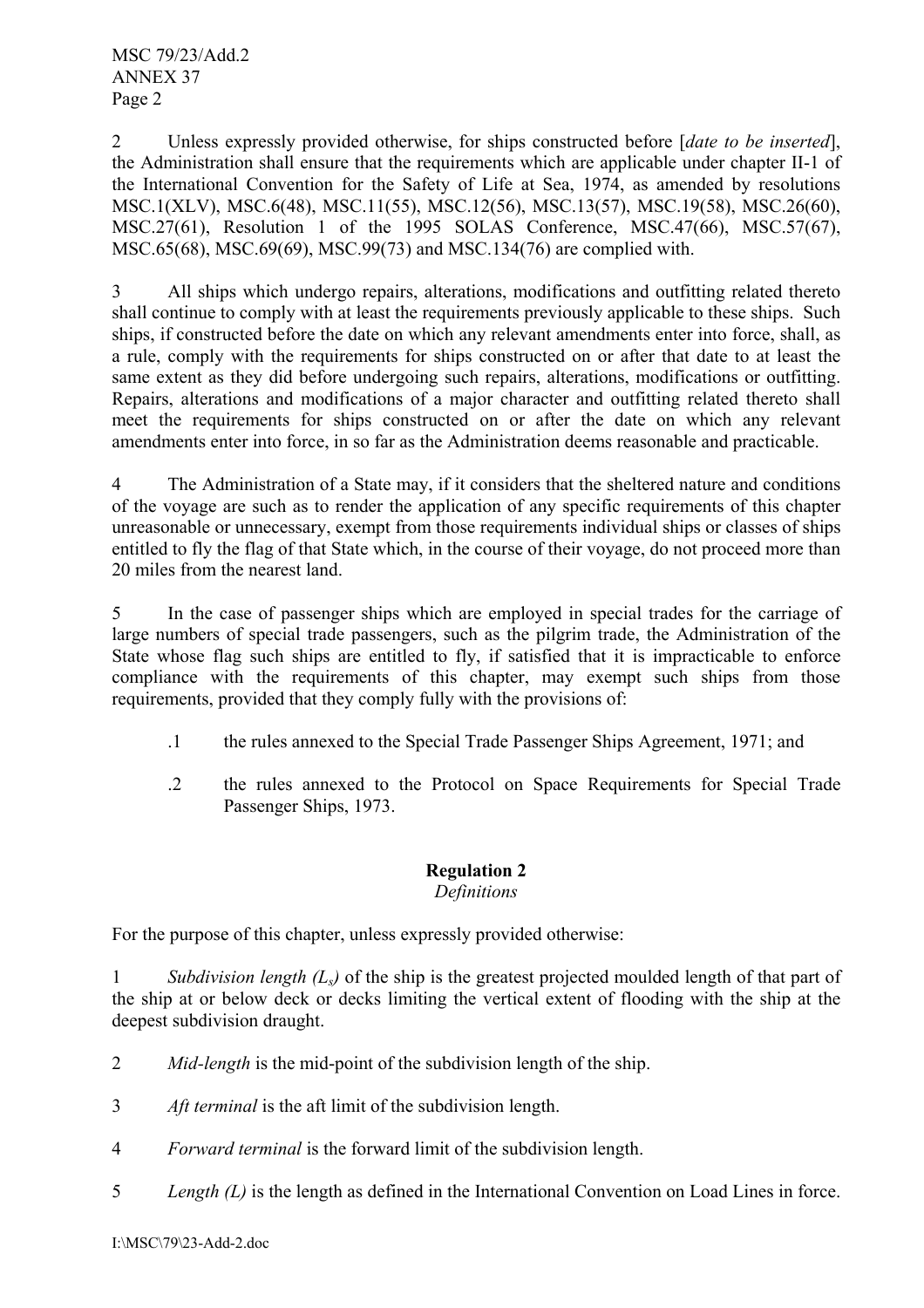6 *Freeboard deck* is the deck as defined in the International Convention on Load Lines in force.

7 *Forward perpendicular* is the forward perpendicular as defined in the International Convention on Load Lines in force.

8 *Breadth (B)* is the greatest moulded breadth of the ship at or below the deepest subdivision draught.

9 *Draught (d)* is the vertical distance from the keel line at mid-length to the waterline in question.

10 *Deepest subdivision draught (ds)* is the waterline which corresponds to the summer load line draught of the ship.

11 *Light service draught (dl)* is the service draught corresponding to the lightest anticipated loading and associated tankage, including, however, such ballast as may be necessary for stability and/or immersion. Passenger ships should include the full complement of passengers and crew onboard.

12 *Partial subdivision draught*  $(d<sub>n</sub>)$  is the light service draught plus 60% of the difference between the light service draught and the deepest subdivision draught.

13 *Trim* is the difference between the draught forward and the draught aft, where the draughts are measured at the forward and aft terminals respectively, disregarding any rake of keel.

14 *Permeability (* $\mu$ *)* of a space is the proportion of the immersed volume of that space which can be occupied by water.

15 *Machinery spaces* are spaces between the watertight boundaries of a space containing the main and auxiliary propulsion machinery, including boilers, generators and electric motors primarily intended for propulsion. In the case of unusual arrangements, the Administration may define the limits of the machinery spaces.

16 *Weathertight* means that in any sea conditions water will not penetrate into the ship.

17 *Watertight* means having scantlings and arrangements capable of preventing the passage of water in any direction under the head of water likely to occur in intact and damaged conditions. In the damaged condition, the head of water is to be considered in the worst situation at equilibrium, including intermediate stages of flooding.

18 *Design pressure* means the hydrostatic pressure for which each structure or appliance assumed watertight in the intact and damage stability calculations is designed to withstand.

19 *Bulkhead deck* in a passenger ship means the uppermost deck at any point in the subdivision length  $(L_s)$  to which the main bulkheads and the ship's shell are carried watertight and the lowermost deck from which passenger and crew evacuation will not be impeded by water in any stage of flooding for damage cases defined in regulation 8 and in part B-2 of this chapter.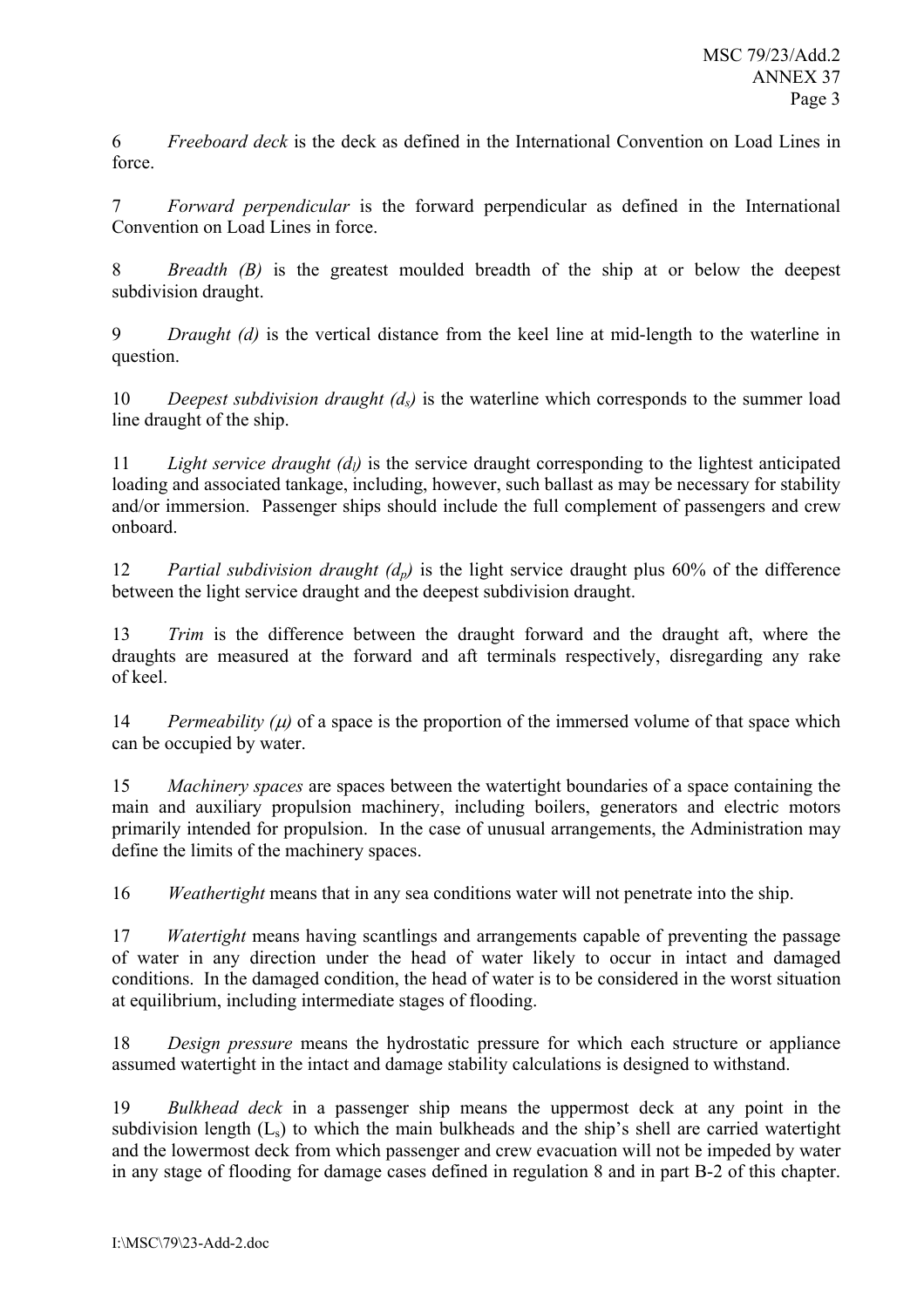MSC 79/23/Add.2 ANNEX 37 Page 4

The bulkhead deck may be a stepped deck. In a cargo ship the freeboard deck may be taken as the bulkhead deck.

20 *Deadweight* is the difference in tonnes between the displacement of a ship in water of a specific gravity of 1.025 at the draught corresponding to the assigned summer freeboard and the lightweight of the ship.

21 *Lightweight* is the displacement of a ship in tonnes without cargo, fuel, lubricating oil, ballast water, fresh water and feedwater in tanks, consumable stores, and passengers and crew and their effects.

22 *Oil tanker* is the oil tanker defined in regulation 1 of Annex 1 of the Protocol of 1978 relating to the International Convention for the Prevention of Pollution from Ships, 1973.

23 *Ro-ro passenger ship* means a passenger ship with ro-ro cargo spaces or special category spaces as defined in regulation II-2/3.

24 *Keel line* is a line parallel to the slope of the keel passing amidships through:

- .1 the top of the keel at centreline or line of intersection of the inside of shell plating with the keel if a bar keel extends below that line, on a ship with a metal shell; or
- .2 in wood and composite ships, the distance is measured from the lower edge of the keel rabbet. When the form at the lower part of the midship section of a hollow character, or where thick garboards are fitted, the distance is measured from the point where the line of the flat of the bottom continued inward intersects the centreline amidships.
- 25 *Amidship* is at the middle of the length (L).

#### **Regulation 3**

#### *Definitions relating to parts C, D and E*

1 *Steering gear control system* is the equipment by which orders are transmitted from the navigating bridge to the steering gear power units. Steering gear control systems comprise transmitters, receivers, hydraulic control pumps and their associated motors, motor controllers, piping and cables.

2 *Main steering gear* is the machinery, rudder actuators, steering gear, power units, if any, and ancillary equipment and the means of applying torque to the rudder stock (e.g. tiller or quadrant) necessary for effecting movement of the rudder for the purpose of steering the ship under normal service conditions.

3 *Steering gear power unit* is:

- .1 in the case of electric steering gear, an electric motor and its associated electrical equipment;
- .2 in the case of electrohydraulic steering gear, an electric motor and its associated electrical equipment and connected pump;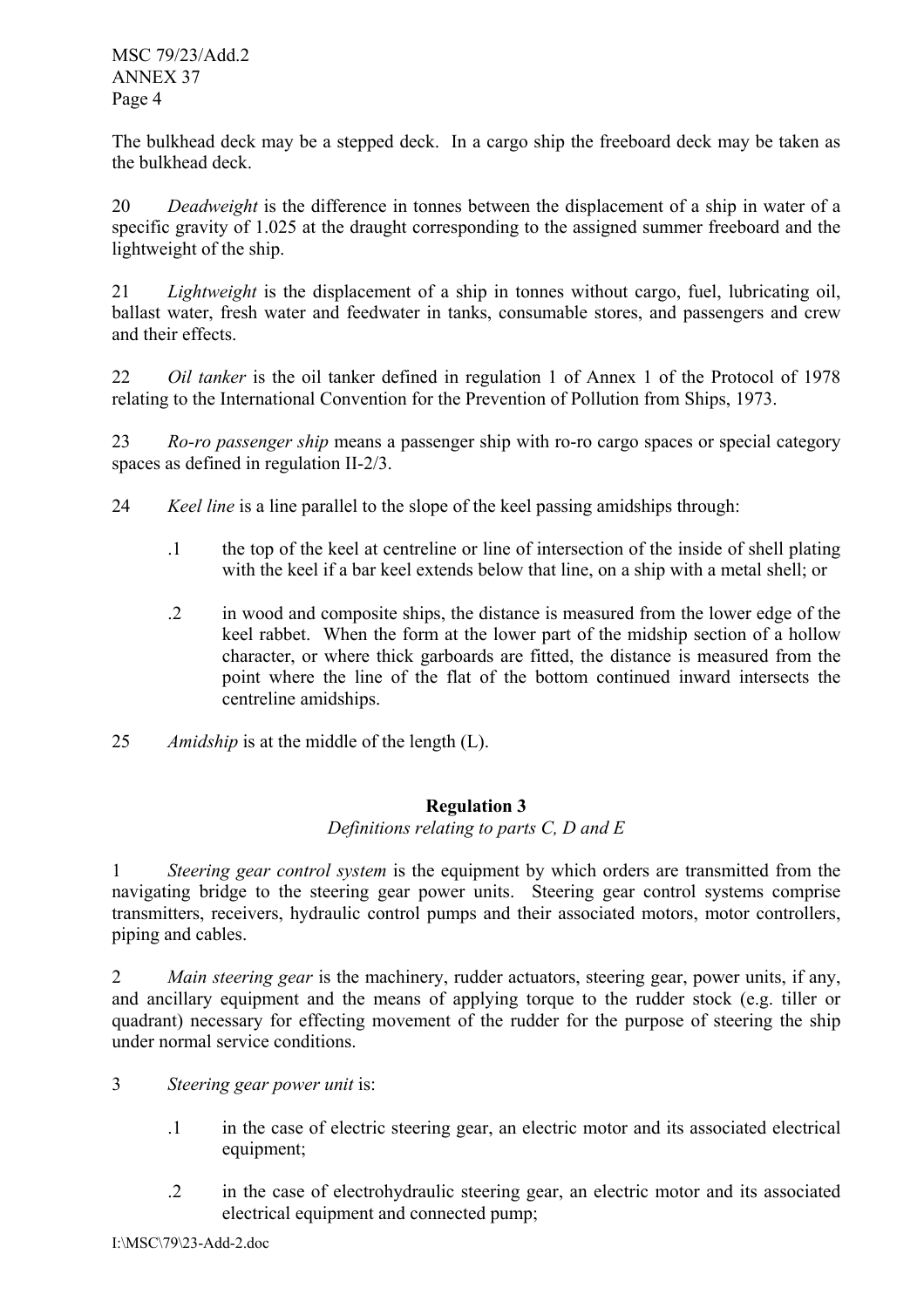.3 in the case of other hydraulic steering gear, a driving engine and connected pump.

4 *Auxiliary steering gear* is the equipment other than any part of the main steering gear necessary to steer the ship in the event of failure of the main steering gear but not including the tiller, quadrant or components serving the same purpose.

5 *Normal operational and habitable condition* is a condition under which the ship as a whole, the machinery, services, means and aids ensuring propulsion, ability to steer, safe navigation, fire and flooding safety, internal and external communications and signals, means of escape, and emergency boat winches, as well as the designed comfortable conditions of habitability are in working order and functioning normally.

6 *Emergency condition* is a condition under which any services needed for normal operational and habitable conditions are not in working order due to failure of the main source of electrical power.

7 *Main source of electrical power* is a source intended to supply electrical power to the main switchboard for distribution to all services necessary for maintaining the ship in normal operational and habitable conditions.

8 *Dead ship condition* is the condition under which the main propulsion plant, boilers and auxiliaries are not in operation due to the absence of power.

9 *Main generating station* is the space in which the main source of electrical power is situated.

10 *Main switchboard* is a switchboard which is directly supplied by the main source of electrical power and is intended to distribute electrical energy to the ship's services.

11 *Emergency switchboard* is a switchboard which in the event of failure of the main electrical power supply system is directly supplied by the emergency source of electrical power or the transitional source of emergency power and is intended to distribute electrical energy to the emergency services.

12 *Emergency source of electrical power* is a source of electrical power, intended to supply the emergency switchboard in the event of a failure of the supply from the main source of electrical power.

13 *Power actuating system* is the hydraulic equipment provided for supplying power to turn the rudder stock, comprising a steering gear power unit or units, together with the associated pipes and fittings, and a rudder actuator. The power actuating systems may share common mechanical components, i.e., tiller, quadrant and rudder stock, or components serving the same purpose.

14 *Maximum ahead service speed* is the greatest speed which the ship is designed to maintain in service at sea at the deepest sea-going draught.

15 *Maximum astern speed* is the speed which it is estimated the ship can attain at the designed maximum astern power at the deepest sea-going draught.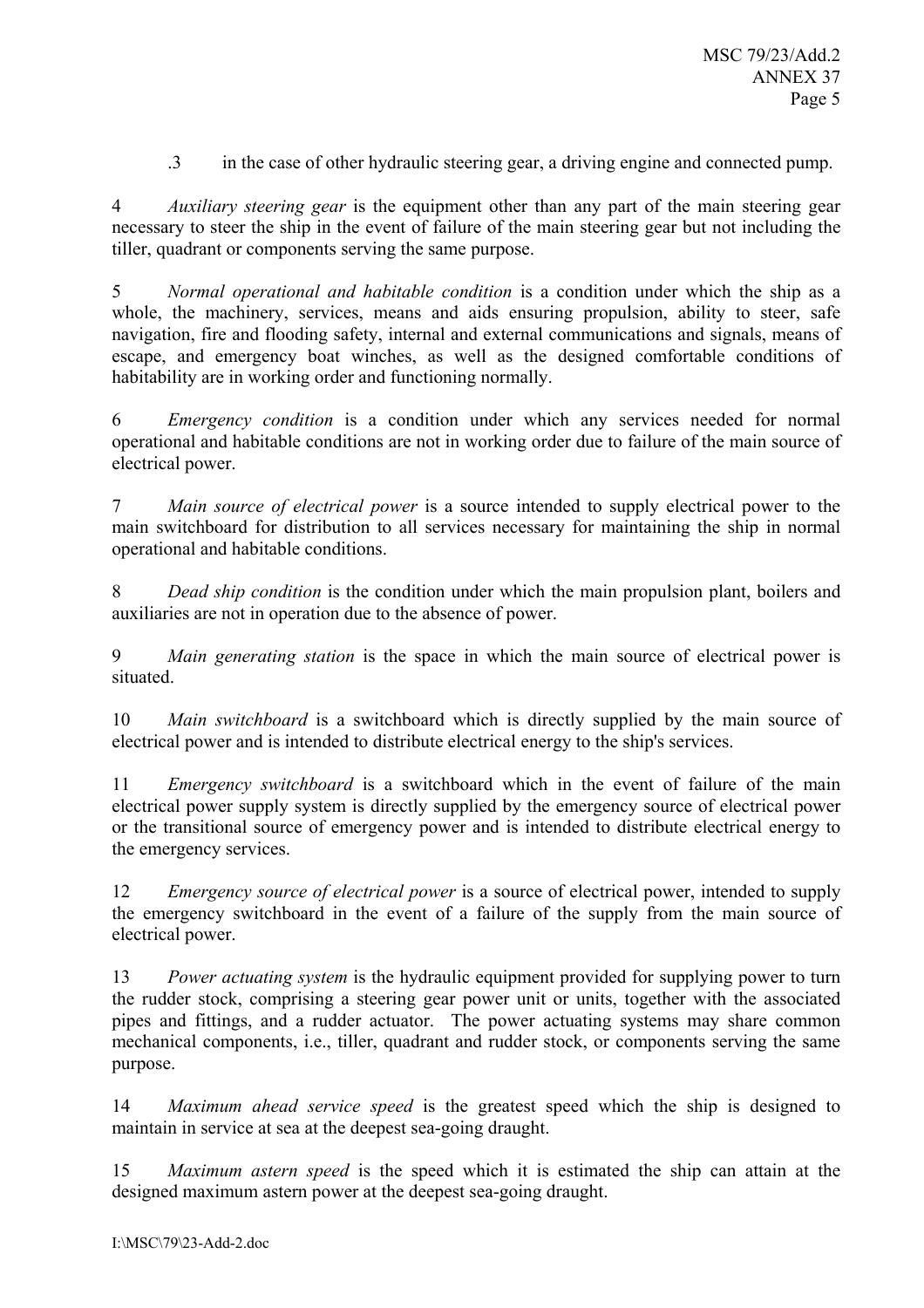16 *Machinery spaces* are all machinery spaces of category A and all other spaces containing propelling machinery, boilers, oil fuel units, steam and internal combustion engines, generators and major electrical machinery, oil filling stations, refrigerating, stabilizing, ventilation and air conditioning machinery, and similar spaces, and trunks to such spaces.

17 *Machinery spaces of category A* are those spaces and trunks to such spaces which contain:

- .1 internal combustion machinery used for main propulsion; or
- .2 internal combustion machinery used for purposes other than main propulsion where such machinery has in the aggregate a total power output of not less than 375 kW; or
- .3 any oil-fired boiler or oil fuel unit.

18 *Control stations* are those spaces in which the ship's radio or main navigating equipment or the emergency source of power is located or where the fire recording or fire control equipment is centralized.

19 *Chemical tanker* is a cargo ship constructed or adapted and used for the carriage in bulk of any liquid product listed in either:

- .1 chapter 17 of the International Code for the Construction and Equipment of Ships Carrying Dangerous Chemicals in Bulk adopted by the Maritime Safety Committee by resolution MSC.4(48), hereinafter referred to as "the International Bulk Chemical Code", as may be amended by the Organization; or
- .2 chapter VI of the Code for the Construction and Equipment of Ships Carrying Dangerous Chemicals in Bulk adopted by the Assembly of the Organization by resolution A.212(VII), hereinafter referred to as "the Bulk Chemical Code", as has been or may be amended by the Organization,

whichever is applicable.

20 *Gas carrier* is a cargo ship constructed or adapted and used for the carriage in bulk of any liquefied gas or other products listed in either:

- .1 chapter 19 of the International Code for the Construction and Equipment of Ships Carrying Liquefied Gases in Bulk adopted by the Maritime Safety Committee by resolution MSC.5(48), hereinafter referred to as "the International Gas Carrier Code", as may be amended by the Organization; or
- .2 chapter XIX of the Code for the Construction and Equipment of Ships Carrying Liquefied Gases in Bulk adopted by the Organization by resolution A.328(IX), hereinafter referred to as "the Gas Carrier Code", as has been or may be amended by the Organization;

whichever is applicable.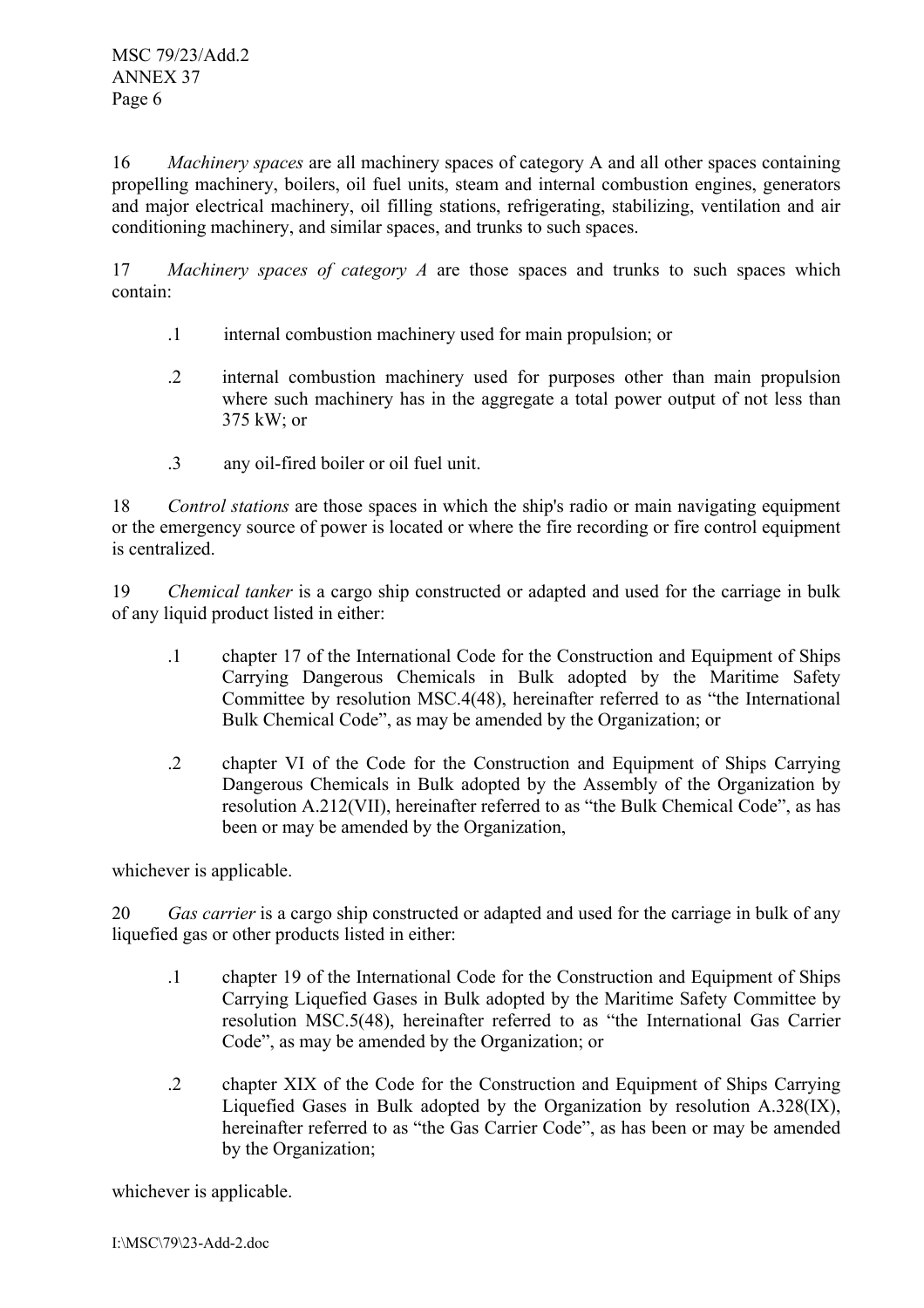## **Part A-1 Structure of ships**

#### **Regulation 3-1**

*Structural, mechanical and electrical requirements for ships*  (This regulation applies to ships constructed on or after 1 July 1986)

In addition to the requirements contained elsewhere in the present regulations, ships shall be designed, constructed and maintained in compliance with the structural, mechanical and electrical requirements of a classification society which is recognized by the Administration in accordance with the provisions of regulation XI/1, or with applicable national standards of the Administration which provide an equivalent level of safety.

#### **Regulation 3-2**

*Corrosion prevention of seawater ballast tanks in oil tankers and bulk carriers*  (This regulation applies to oil tankers and bulk carriers constructed on or after 1 July 1998)

All dedicated seawater ballast tanks shall have an efficient corrosion prevention system, such as hard protective coatings or equivalent. The coatings should preferably be of a light colour. The scheme for the selection, application and maintenance of the system shall be approved by the Administration, based on the guidelines adopted by the Organization.\* Where appropriate, sacrificial anodes shall also be used.

#### **Regulation 3-3**

#### *Safe access to tanker bows*

1 For the purpose of this regulation and regulation 3-4, tankers include oil tankers as defined in regulation 2, chemical tankers as defined in regulation VII/8.2 and gas carriers as defined in regulation VII/11.2.

2 Every tanker shall be provided with the means to enable the crew to gain safe access to the bow even in severe weather conditions. Such means of access shall be approved by the Administration based on the guidelines developed by the Organization.<sup>\*\*</sup>

Refer to the Guidelines for the selection, application and maintenance of corrosion prevention systems of dedicated seawater ballast tanks, adopted by the Organization by resolution A.798(19).

<sup>\*\*</sup> Refer to the Guidelines for safe access to tanker bows, adopted by the Maritime Safety Committee by resolution MSC.62(67).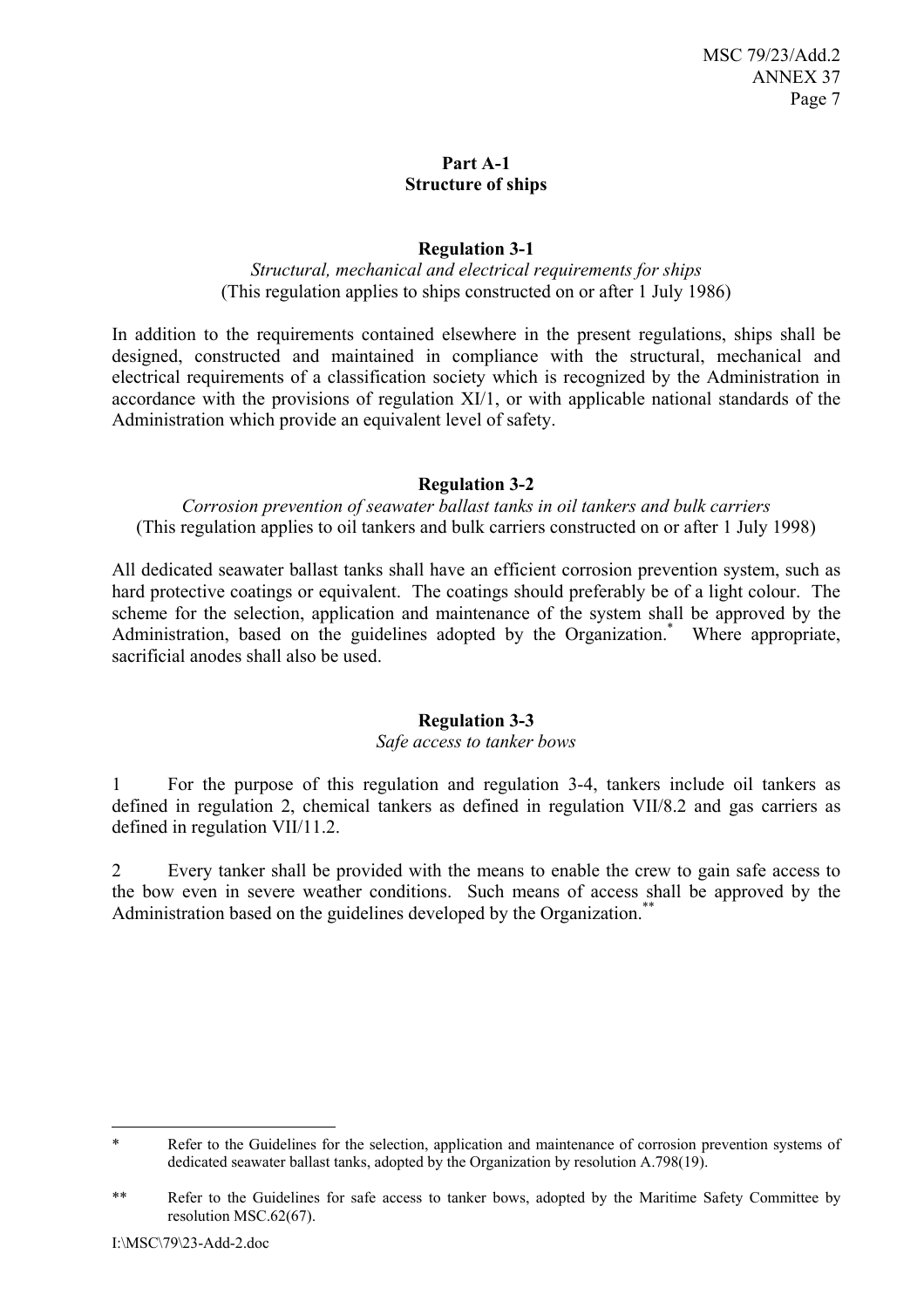## **Regulation 3-4**

#### *Emergency towing arrangements on tankers*

1 Emergency towing arrangements shall be fitted at both ends on board every tanker of not less than 20,000 tonnes deadweight.

- 2 For tankers constructed on or after 1 July 2002:
	- .1 the arrangements shall, at all times, be capable of rapid deployment in the absence of main power on the ship to be towed and easy connection to the towing ship. At least one of the emergency towing arrangements shall be pre-rigged ready for rapid deployment; and
	- .2 emergency towing arrangements at both ends shall be of adequate strength taking into account the size and deadweight of the ship, and the expected forces during bad weather conditions. The design and construction and prototype testing of the emergency towing arrangements shall be approved by the Administration, based on the Guidelines developed by the Organization.

3 For tankers constructed before 1 July 2002, the design and construction of emergency towing arrangements shall be approved by the Administration, based on the Guidelines developed by the Organization.<sup>\*</sup>

#### **Regulation 3-5**

#### *New installation of materials containing asbestos*

1 This regulation shall apply to materials used for the structure, machinery, electrical installations and equipment covered by the present Convention.

2 For all ships, new installation of materials which contain asbestos shall be prohibited except for:

- .1 vanes used in rotary vane compressors and rotary vane vacuum pumps;
- .2 watertight joints and linings used for the circulation of fluids when, at high temperature (in excess of  $350^{\circ}$ C) or pressure (in excess of 7 x  $10^{\circ}$  Pa), there is a risk of fire, corrosion or toxicity; and
- .3 supple and flexible thermal insulation assemblies used for temperatures above 1000ºC.

Refer to the Guidelines on emergency towing arrangements for tankers, adopted by the Maritime Safety Committee by resolution MSC.35(63), as may be amended.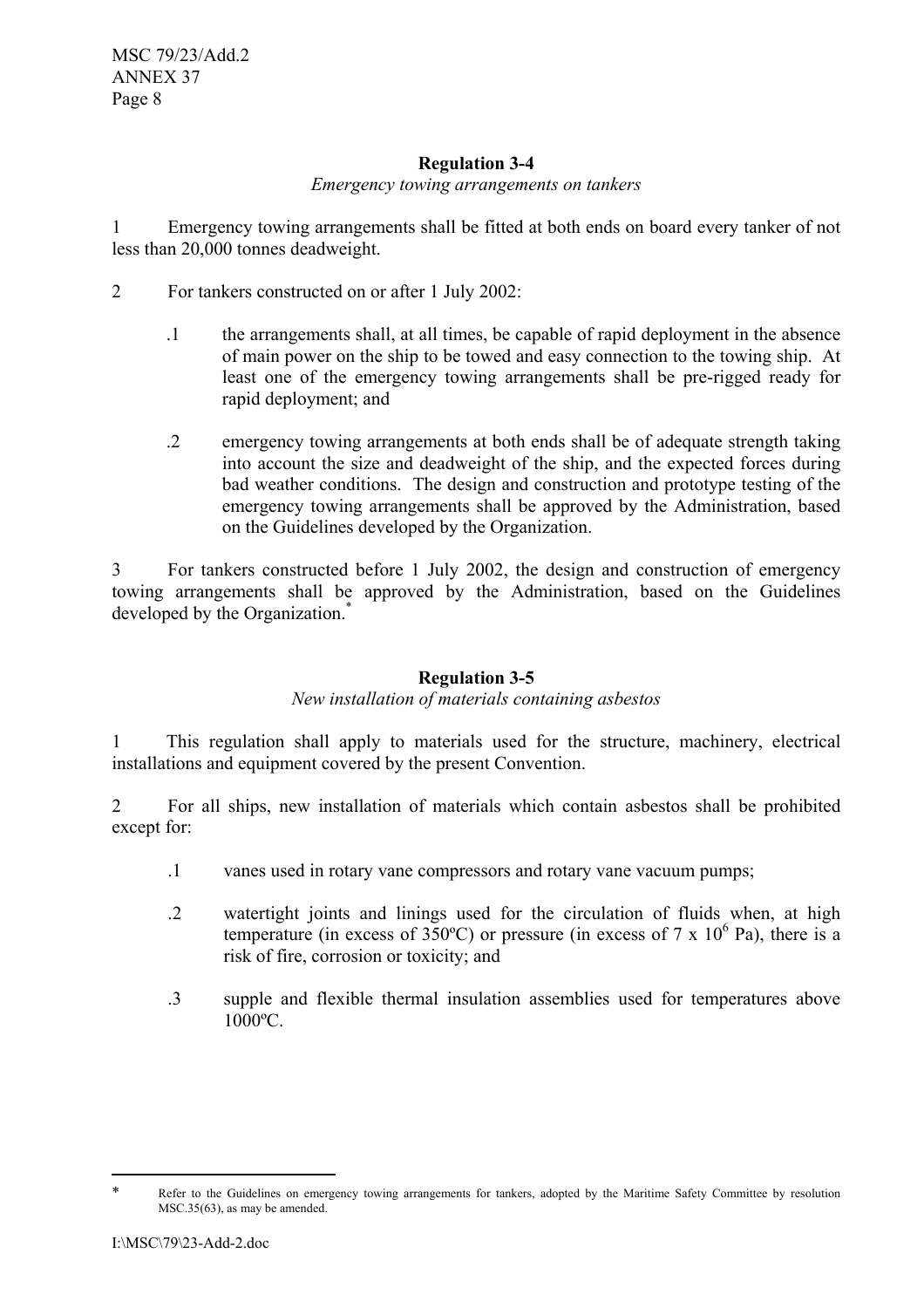## **Regulation 3-6**<sup>∗</sup>

*Access to and within spaces in the cargo area of oil tankers and bulk carriers* 

1 Application

1.1 Except as provided for in paragraph 1.2, this regulation applies to oil tankers of 500 gross tonnage and over and bulk carriers, as defined in regulation IX/1, of 20,000 gross tonnage and over, constructed on or after 1 January 2005.

1.2 Oil tankers of 500 gross tonnage and over constructed on or after 1 October 1994 but before 1 January 2005 shall comply with the provisions of regulation II-1/12-2 adopted by resolution MSC.27(61).

2 Means of access to cargo and other spaces

2.1 Each space within the cargo area shall be provided with a permanent means of access to enable, throughout the life of a ship, overall and close-up inspections and thickness measurements of the ship's structures to be carried out by the Administration, the company, as defined in regulation  $IX/1$ , and the ship's personnel and others as necessary. Such means of access shall comply with the requirements of paragraph 5 and with the Technical provisions for means of access for inspections, adopted by the Maritime Safety Committee by resolution MSC.133(76), as may be amended by the Organization, provided that such amendments are adopted, brought into force and take effect in accordance with the provisions of article VIII of the present Convention concerning the amendment procedures applicable to the Annex other than chapter I.

2.2 Where a permanent means of access may be susceptible to damage during normal cargo loading and unloading operations or where it is impracticable to fit permanent means of access, the Administration may allow, in lieu thereof, the provision of movable or portable means of access, as specified in the Technical provisions, provided that the means of attaching, rigging, suspending or supporting the portable means of access forms a permanent part of the ship's structure. All portable equipment shall be capable of being readily erected or deployed by ship's personnel.

2.3 The construction and materials of all means of access and their attachment to the ship's structure shall be to the satisfaction of the Administration. The means of access shall be subject to survey prior to, or in conjunction with, its use in carrying out surveys in accordance with regulation I/10.

3 Safe access to cargo holds, cargo tanks, ballast tanks and other spaces

3.1 Safe access<sup>\*\*</sup> to cargo holds, cofferdams, ballast tanks, cargo tanks and other spaces in the cargo area shall be direct from the open deck and such as to ensure their complete inspection. Safe access<sup>\*\*</sup> to double bottom spaces may be from a pump-room, deep cofferdam, pipe tunnel, cargo hold, double hull space or similar compartment not intended for the carriage of oil or hazardous cargoes.

<sup>∗</sup> Text needs to be revisited upon entry into force of amendments to regulation 3-6 on 1 January 2006.

<sup>∗∗</sup> Refer to the Recommendations for entering enclosed spaces aboard ships, adopted by the Organization by resolution A.864(20).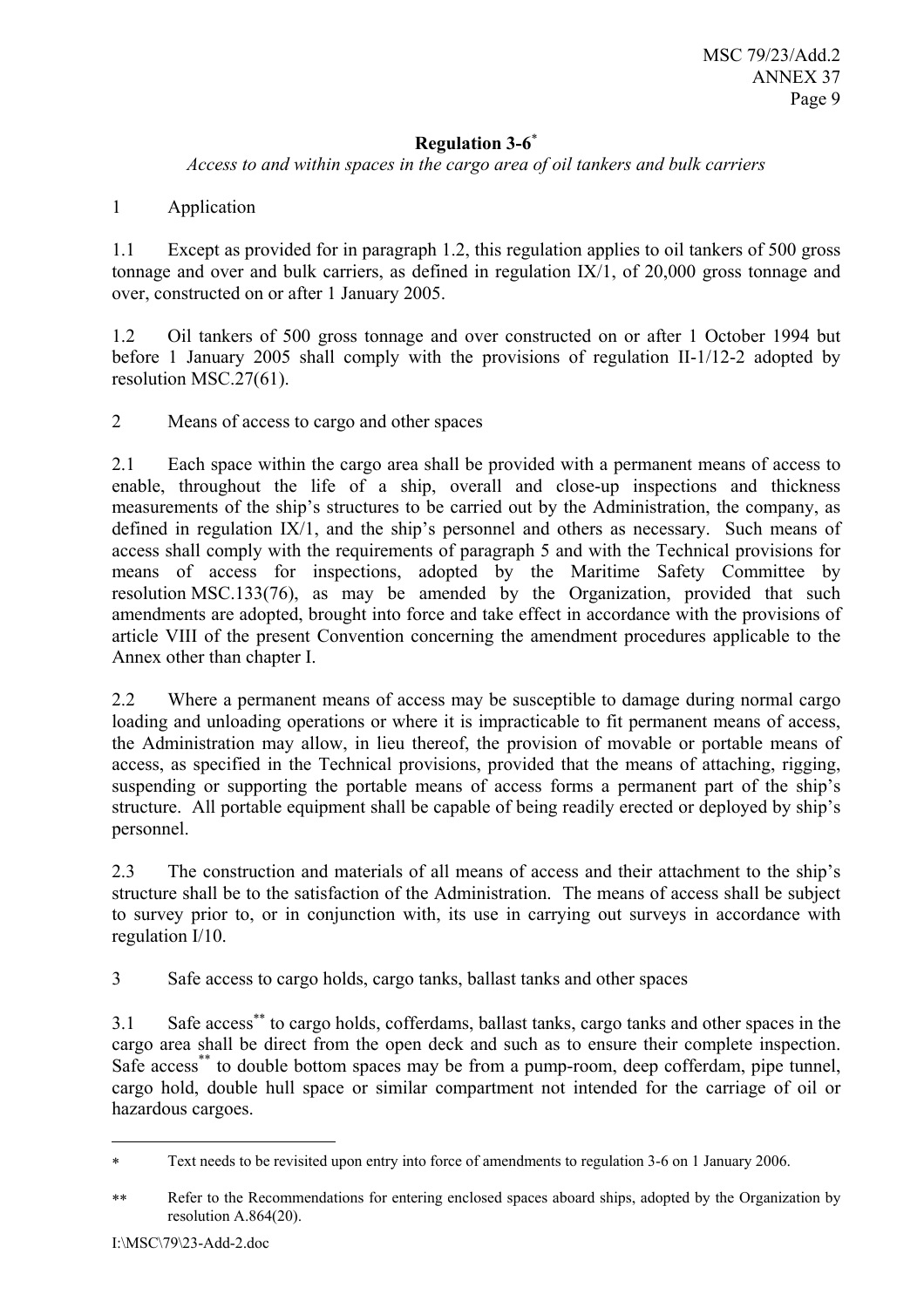3.2 Tanks, and subdivisions of tanks, having a length of 35 m or more, shall be fitted with at least two access hatchways and ladders, as far apart as practicable. Tanks less than 35 m in length shall be served by at least one access hatchway and ladder. When a tank is subdivided by one or more swash bulkheads or similar obstructions which do not allow ready means of access to the other parts of the tank, at least two hatchways and ladders shall be fitted.

3.3 Each cargo hold shall be provided with at least two means of access as far apart as practicable. In general, these accesses should be arranged diagonally, for example one access near the forward bulkhead on the port side, the other one near the aft bulkhead on the starboard side.

#### 4 Ship structure access manual

4.1 A ship's means of access to carry out overall and close-up inspections and thickness measurements shall be described in a Ship structure access manual approved by the Administration, an updated copy of which shall be kept on board. The Ship structure access manual shall include the following for each space in the cargo area:

- .1 plans showing the means of access to the space, with appropriate technical specifications and dimensions:
- .2 plans showing the means of access within each space to enable an overall inspection to be carried out, with appropriate technical specifications and dimensions. The plans shall indicate from where each area in the space can be inspected;
- .3 plans showing the means of access within the space to enable close-up inspections to be carried out, with appropriate technical specifications and dimensions. The plans shall indicate the positions of critical structural areas, whether the means of access is permanent or portable and from where each area can be inspected;
- .4 instructions for inspecting and maintaining the structural strength of all means of access and means of attachment, taking into account any corrosive atmosphere that may be within the space;
- .5 instructions for safety guidance when rafting is used for close-up inspections and thickness measurements;
- .6 instructions for the rigging and use of any portable means of access in a safe manner;
- .7 an inventory of all portable means of access; and
- .8 records of periodical inspections and maintenance of the shipís means of access.

4.2 For the purpose of this regulation "critical structural areas" are locations which have been identified from calculations to require monitoring or from the service history of similar or sister ships to be sensitive to cracking, buckling, deformation or corrosion which would impair the structural integrity of the ship.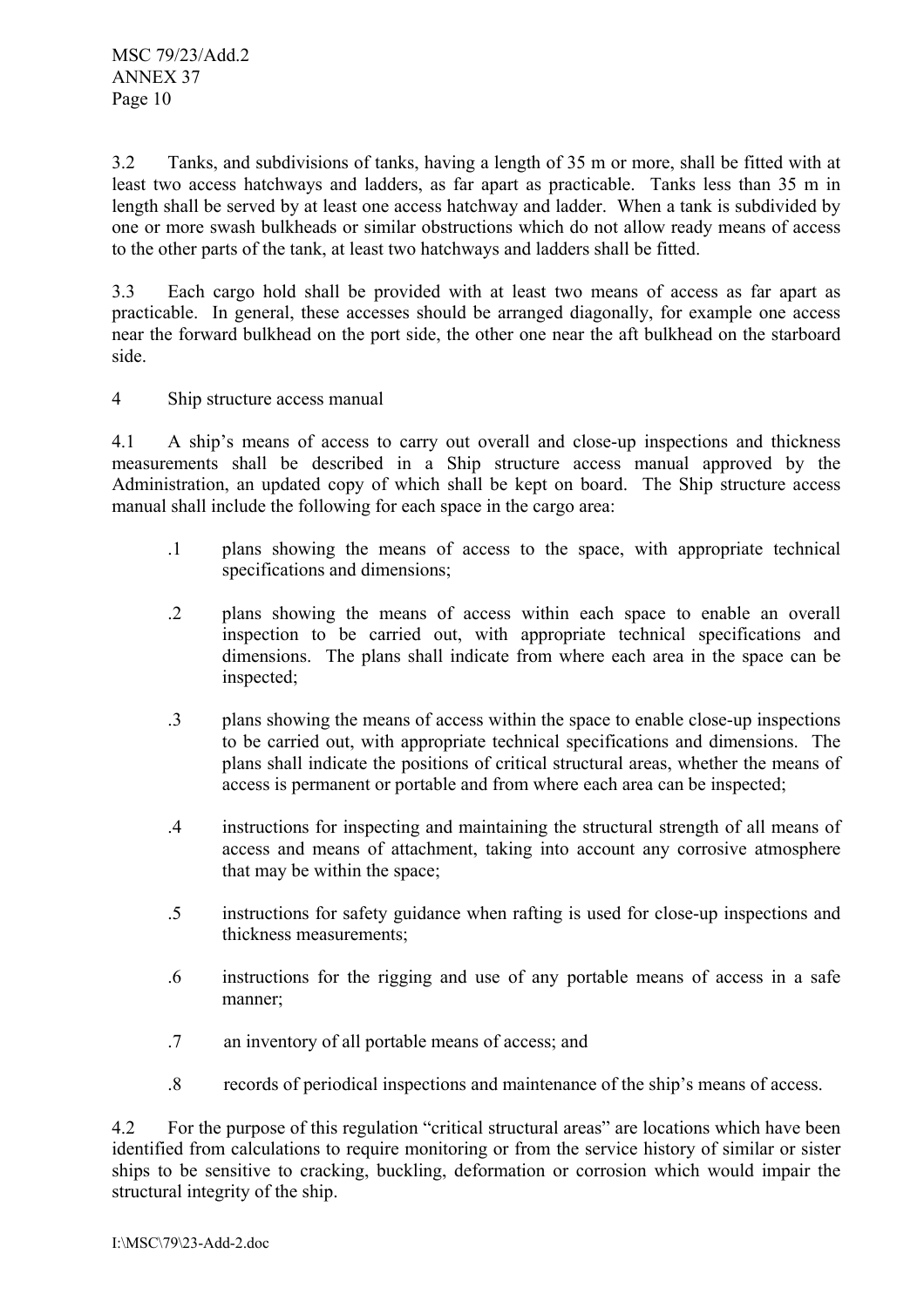5 General technical specifications

5.1 For access through horizontal openings, hatches or manholes, the dimensions shall be sufficient to allow a person wearing a self-contained air-breathing apparatus and protective equipment to ascend or descend any ladder without obstruction and also provide a clear opening to facilitate the hoisting of an injured person from the bottom of the space. The minimum clear opening shall not be less than 600 mm x 600 mm. When access to a cargo hold is arranged through the cargo hatch, the top of the ladder shall be placed as close as possible to the hatch coaming. Access hatch coamings having a height greater than 900 mm shall also have steps on the outside in conjunction with the ladder.

5.2 For access through vertical openings, or manholes, in swash bulkheads, floors, girders and web frames providing passage through the length and breadth of the space, the minimum opening shall be not less than 600 mm x 800 mm at a height of not more than 600 mm from the bottom shell plating unless gratings or other foot holds are provided.

5.3 For oil tankers of less than 5,000 tonnes deadweight, the Administration may approve, in special circumstances, smaller dimensions for the openings referred to in paragraphs 5.1 and 5.2, if the ability to traverse such openings or to remove an injured person can be proved to the satisfaction of the Administration.

#### **Part B Subdivision and stability**

# **Regulation 4**

#### *General*

1 The damage stability requirements in Parts B-1 through B-4 shall apply to cargo ships of 80 m in length (L) and upwards and to all passenger ships regardless of length but shall exclude those cargo ships which are shown to comply with subdivision and damage stability regulations in other instruments\* developed by the Organization.

2 The Administration may for a particular ship or group of ships accept alternative methodologies, if it is satisfied that at least the same degree of safety as represented by these regulations is achieved. Any Administration which allows such alternative methodologies shall communicate to the Organization particulars thereof.

 $\overline{a}$ \* Cargo ships shown to comply with the following regulations may be excluded from the application of part B-1:

<sup>.1</sup> Annex I to MARPOL 73/78, except OBO ships with type B freeboards are not excluded;

<sup>.2</sup> International Bulk Chemical Code;

<sup>.3</sup> International Gas Carrier Code;

<sup>.4</sup> Guidelines for the design and construction of offshore supply vessels (resolution A.469(XII));

<sup>.5</sup> Code of Safety for Special Purpose Ships (resolution A.534(13), as amended);

<sup>.6</sup> Damage stability requirements of regulation 27 of the 1966 Load Line Convention as applied in compliance with resolutions A.320(IX) and A.514(13), provided that in the case of cargo ships to which regulation 27(9) applies, main transverse watertight bulkheads, to be considered effective, are spaced according to paragraph (12)(f) of resolution A.320(IX).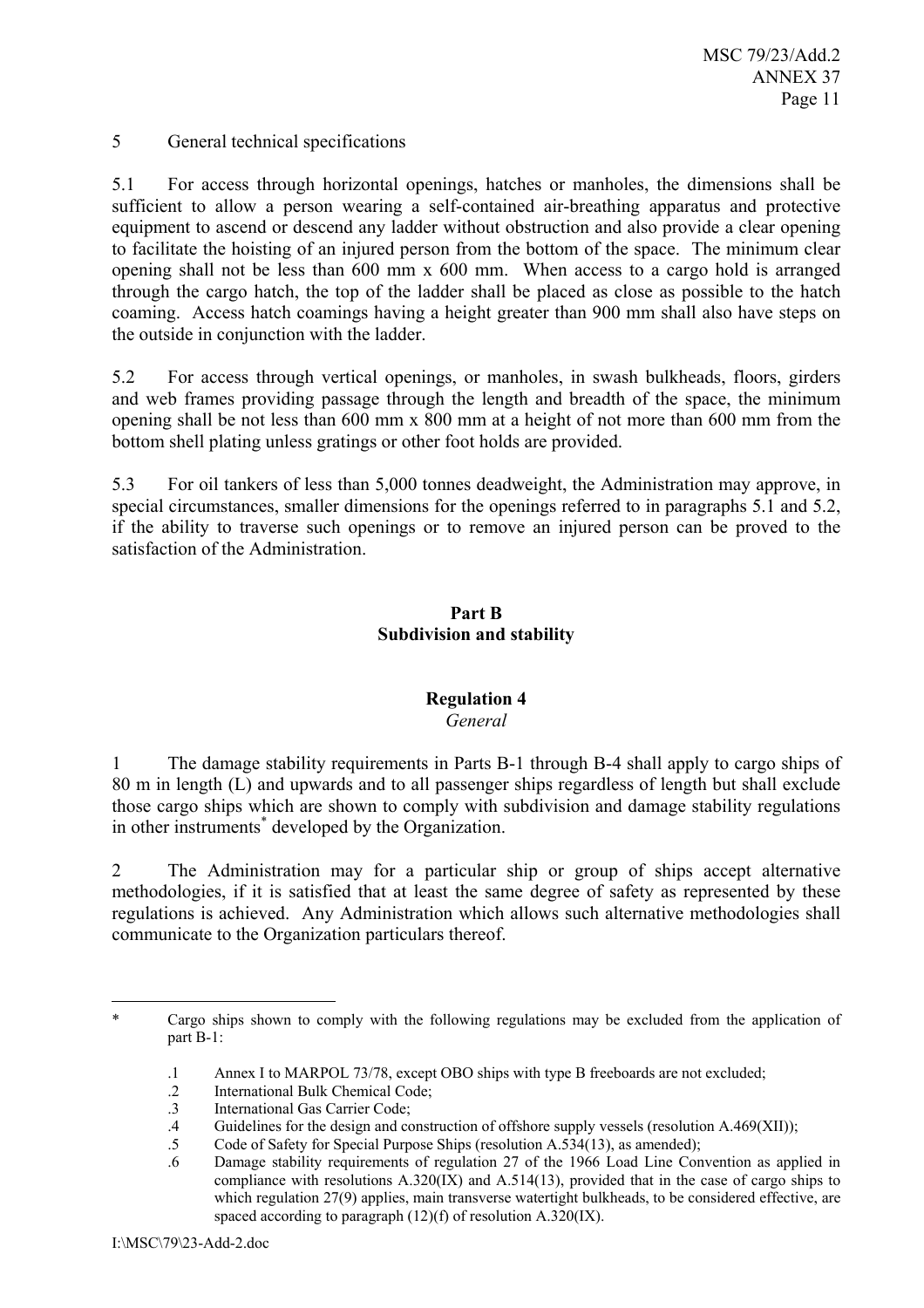MSC 79/23/Add.2 ANNEX 37 Page 12

3 Ships shall be as efficiently subdivided as is possible having regard to the nature of the service for which they are intended. The degree of subdivision shall vary with the subdivision length  $(L<sub>s</sub>)$  of the ship and with the service, in such manner that the highest degree of subdivision corresponds with the ships of greatest subdivision length  $(L_s)$ , primarily engaged in the carriage of passengers.

4 Where it is proposed to fit decks, inner skins or longitudinal bulkheads of sufficient tightness to seriously restrict the flow of water, the Administration shall be satisfied that proper consideration is given to beneficial or adverse effects of such structures in the calculations.

## **Part B-1 Stability**

## **Regulation 5** *Intact stability information\**

1 Every passenger ship regardless of size and every cargo ship having a length (L) of 24 m and upwards, shall be inclined upon its completion and the elements of its stability determined.

2 The Administration may allow the inclining test of an individual cargo ship to be dispensed with provided basic stability data are available from the inclining test of a sister ship and it is shown to the satisfaction of the Administration that reliable stability information for the exempted ship can be obtained from such basic data, as required by regulation 5-1. A weight survey shall be carried out upon completion and the ship shall be inclined whenever in comparison with the data derived from the sister ship, a deviation from the lightship displacement exceeding 1% for ships of 160 m or more in length and 2% for ships of 50 m or less in length and as determined by linear interpolation for intermediate lengths or a deviation from the lightship longitudinal centre of gravity exceeding  $0.5\%$  of  $L_s$  is found.

3 The Administration may also allow the inclining test of an individual ship or class of ships especially designed for the carriage of liquids or ore in bulk to be dispensed with when reference to existing data for similar ships clearly indicates that due to the ship's proportions and arrangements more than sufficient metacentric height will be available in all probable loading conditions.

4 Where any alterations are made to a ship so as to materially affect the stability information supplied to the master, amended stability information shall be provided. If necessary the ship shall be re-inclined. The ship shall be re-inclined if anticipated deviations exceed one of the values specified in paragraph 5.

5 At periodical intervals not exceeding five years, a lightweight survey shall be carried out on all passenger ships to verify any changes in lightship displacement and longitudinal centre of gravity. The ship shall be re-inclined whenever, in comparison with the approved stability information, a deviation from the lightship displacement exceeding 2% or a deviation of the longitudinal centre of gravity exceeding  $1\%$  of  $L_s$  is found or anticipated.

 $\overline{a}$ Refer to the Code on Intact Stability for All Types of Ships covered by IMO Instruments, adopted by the Organization by resolution A.749(18).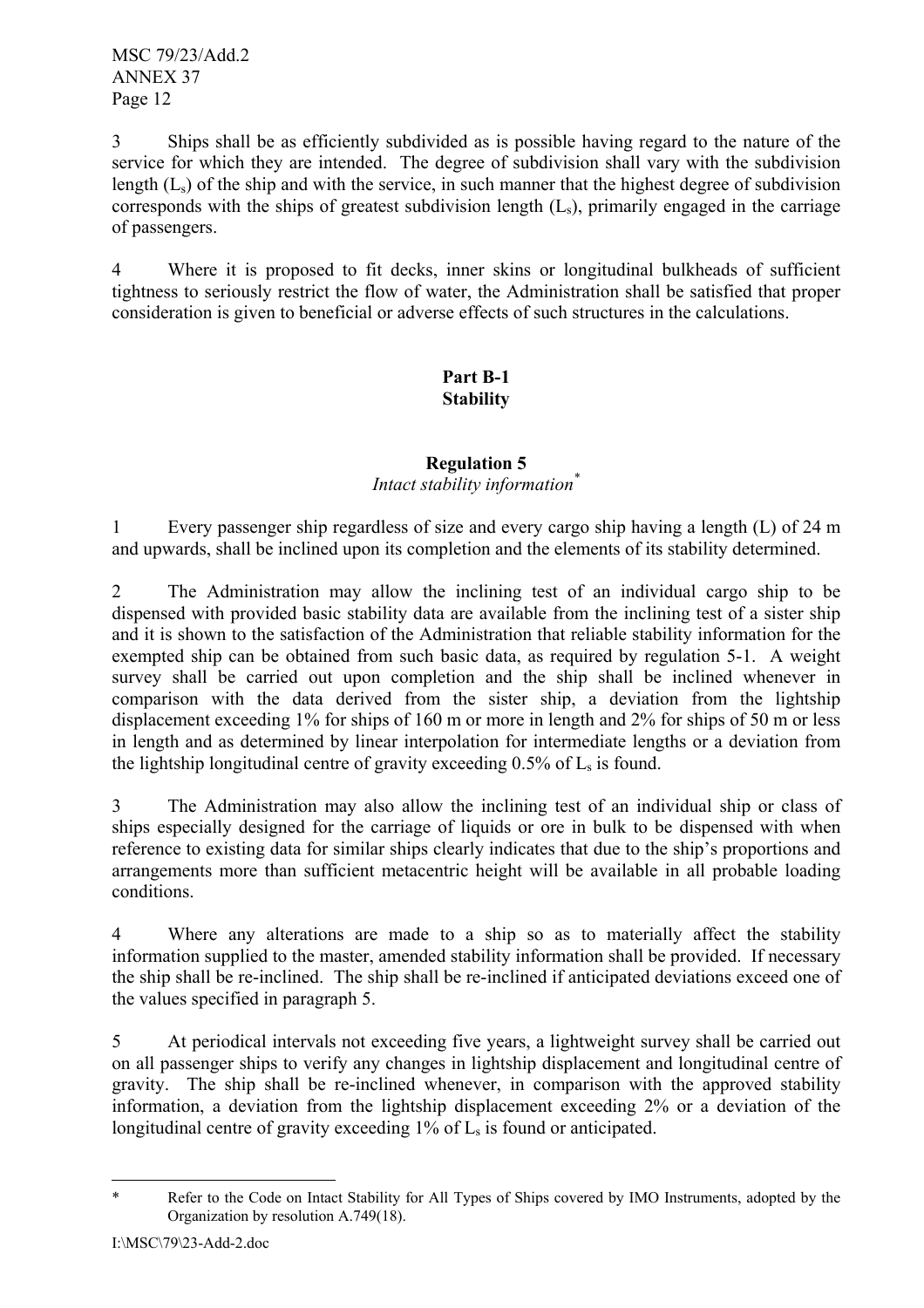6 Every ship shall have scales of draughts marked clearly at the bow and stern. In the case where the draught marks are not located where they are easily readable, or operational constraints for a particular trade make it difficult to read the draught marks, then the ship shall also be fitted with a reliable draught indicating system by which the bow and stern draughts can be determined.

## **Regulation 5-1**

#### *Stability information to be supplied to the master\**

1 The master shall be supplied with such information satisfactory to the Administration as is necessary to enable him by rapid and simple processes to obtain accurate guidance as to the stability of the ship under varying conditions of service. A copy of the stability information shall be furnished to the Administration.

- 2 The information should include:
	- .1 curves or tables of minimum operational metacentric height (GM) versus draught which assures compliance with the relevant intact and damage stability requirements, alternatively corresponding curves or tables of the maximum allowable vertical centre of gravity (KG) versus draught, or with the equivalents of either of these curves;
	- .2 instructions concerning the operation of cross-flooding arrangements; and
	- .3 all other data and aids which might be necessary to maintain the required intact stability and stability after damage.

3 The stability information shall show the influence of various trims in cases where the operational trim range exceeds  $+/- 0.5\%$  of  $L_s$ .

4 For ships which have to fulfil the stability requirements of part B-1, information referred to in paragraph 2 are determined from considerations related to the subdivision index, in the following manner: Minimum required GM (or maximum permissible vertical position of centre of gravity KG) for the three draughts  $d_s$ ,  $d_p$  and  $d_l$  are equal to the GM (or KG values) of corresponding loading cases used for the calculation of survival factor "s". For intermediate draughts, values to be used shall be obtained by linear interpolation applied to the GM value only between the deepest subdivision draught and the partial subdivision draught and between the partial load line and the light service draught respectively.\* Intact stability criteria will also be taken into account by retaining for each draft the maximum among minimum required GM values or the minimum of maximum permissible KG values for both criteria. If the subdivision index is calculated for different trims, several required GM curves will be established in the same way.

5 When curves or tables of minimum operational metacentric height (GM) versus draught are not appropriate, the Master should ensure that the operating condition does not deviate from a studied loading condition, or verify by calculation that the stability criteria are satisfied for this loading condition.

 $\overline{a}$ Refer also to: MSC/Circ.456, Guidelines for the preparation of intact stability information; MSC/Circ.706, Guidance on intact stability of existing tankers during transfer operations; and MSC/Circ.707, Guidance to the master for avoiding dangerous situations in following and quartering seas.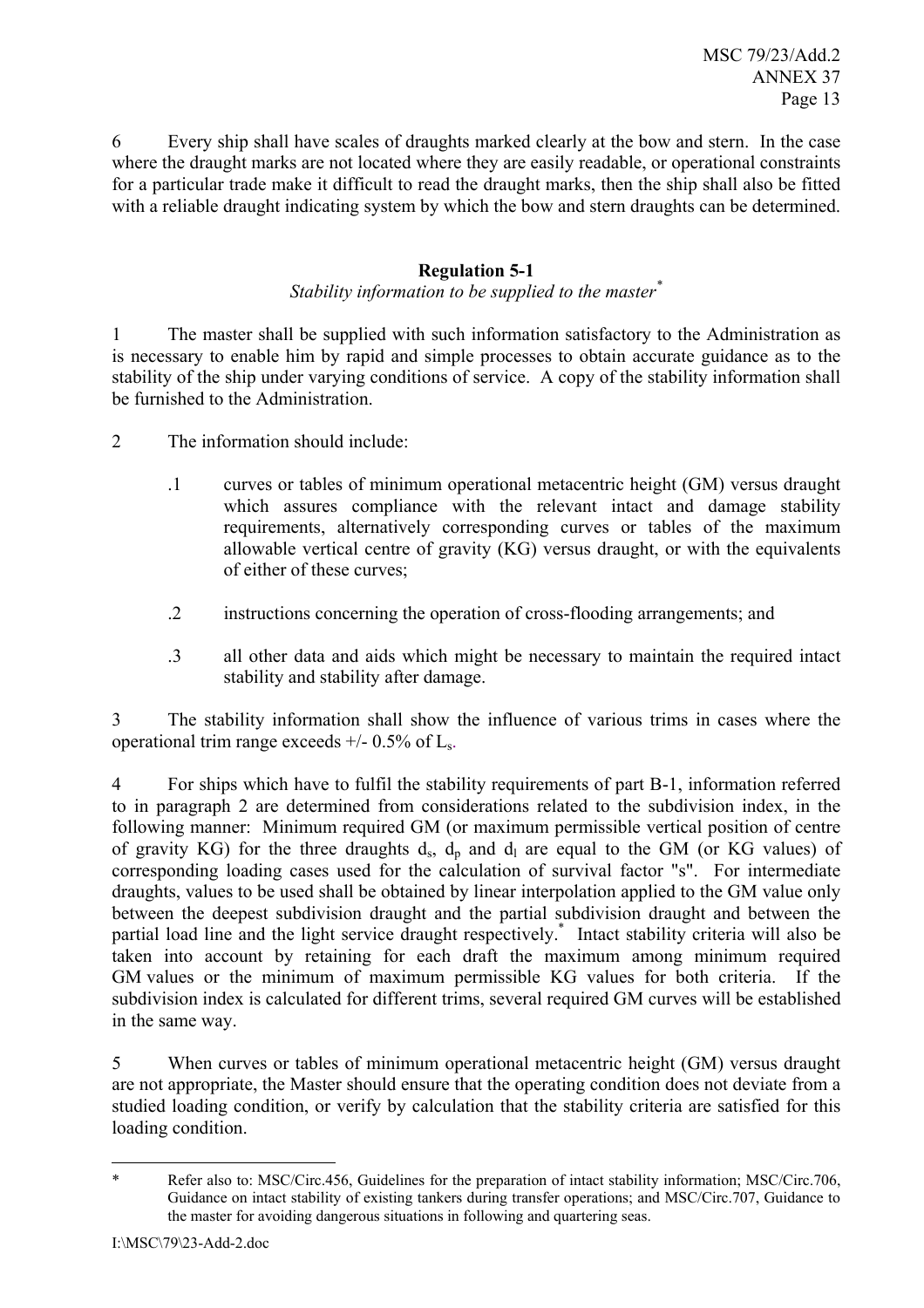#### **Regulation 6**

*Required subdivision index R\**

1 The subdivision of a ship is considered sufficient if the attained subdivision index A, determined in accordance with regulation 7, is not less than the required subdivision index R calculated in accordance with this regulation and if, in addition, the partial indices  $A_s$ ,  $A_p$  and  $A_l$ are not less than 0.9R for passenger ships and 0.5 R for cargo ships.

2 For all ships to which the damage stability requirements of this chapter apply, the degree of subdivision to be provided shall be determined by the required subdivision index R, as follows:

.1 In the case of cargo ships greater than 100m in length  $(L_s)$ :

$$
R = 1 - \frac{128}{L_s + 152}
$$

.2 In the case of cargo ships not less than 80m in length (Ls) and not greater than 100m in length  $(L_s)$ :

$$
R = 1 - [1/(1 + \frac{L_s}{100} \times \frac{R_0}{1 - R_0})]
$$

Where  $R_0$  is the value R as calculated in accordance with the formula in subparagraph .1.

.3 In the case of passenger ships:

$$
R = 1 - \frac{5000}{L_s + 2.5N + 15225}
$$

where:

 $N = N_1 + 2N_2$ 

 $N_1$  = number of persons for whom lifeboats are provided

- $N_2$  = number of persons (including officers and crew) the ship is permitted to carry in excess of  $N_1$ .
- .4 Where the conditions of service are such that compliance with paragraph 2.3 of this regulation on the basis of  $N = N_1 + 2N_2$  is impracticable and where the Administration considers that a suitably reduced degree of hazard exists, a lesser value of N may be taken but in no case less than  $N = N_1 + N_2$ .

 $\overline{a}$ [The Maritime Safety Committee, in adopting the regulations contained in parts B to B-4, invited Administrations to note that the regulations should be applied in conjunction with the explanatory notes developed by the Organization in order to ensure their uniform application.]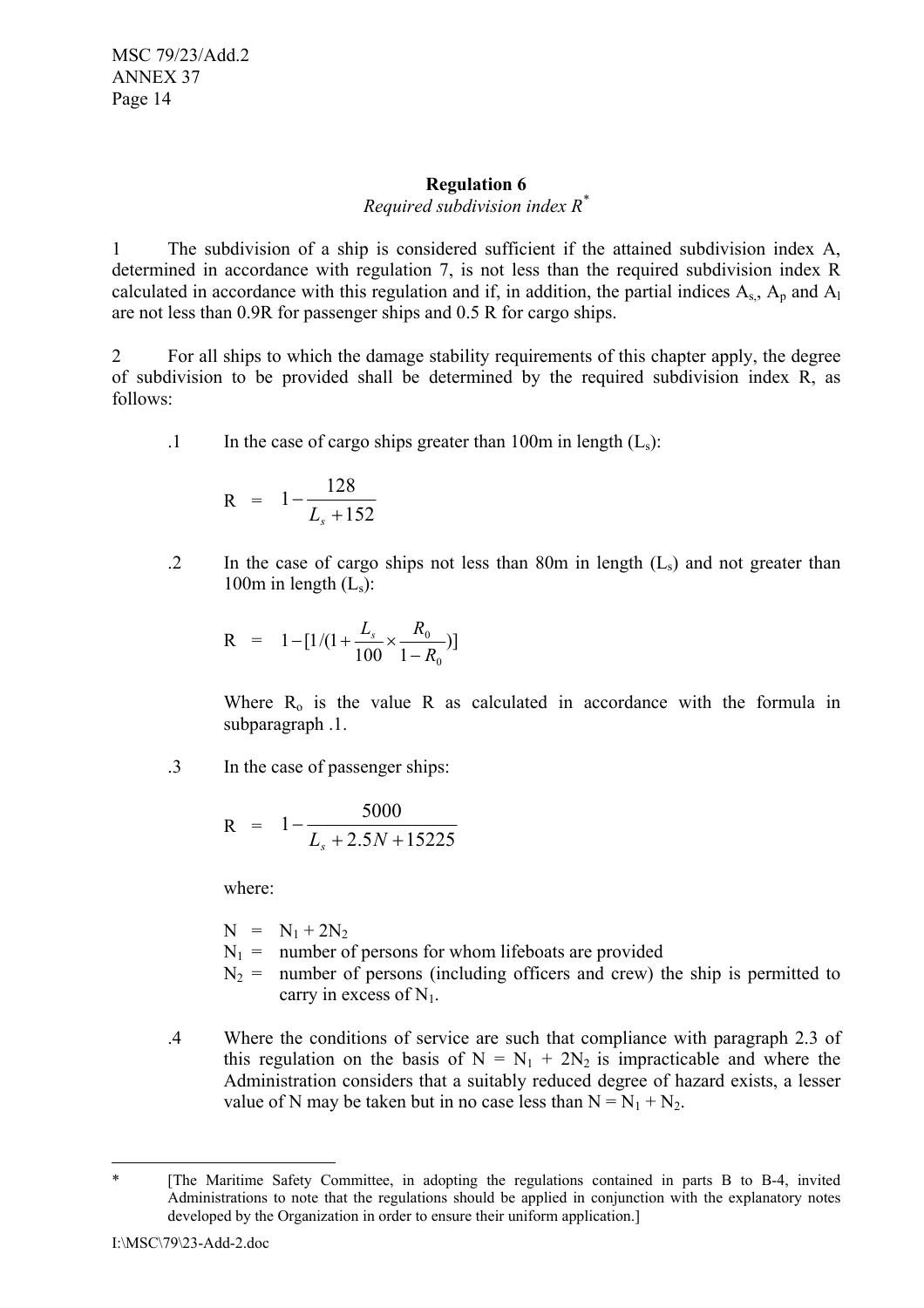#### **Regulation 7**

#### *Attained subdivision index A*

1 The Attained Subdivision Index A is obtained by the summation of the partial indices A<sub>s</sub>,  $A_n$  and  $A_l$ , (weighted as shown) calculated for the draughts  $d_s$ ,  $d_n$  and  $d_l$  defined in Regulation 2 in accordance with the following formula:

$$
A = 0.4A_s + 0.4A_p + 0.2A_l
$$

Each partial index is a summation of contributions from all damage cases taken in consideration, using the following formula:

 $A = \sum p_i s_i$ 

where:

- i represents each compartment or group of compartments under consideration,
- $p_i$  accounts for the probability that only the compartment or group of compartments under consideration may be flooded, disregarding any horizontal subdivision, as defined in regulation 7-1,
- $s_i$  accounts for the probability of survival after flooding the compartment or group of compartments under consideration, and includes the effect of any horizontal subdivision, as defined in regulation 7-2.

2 In the calculation of A, the level trim shall be used for the deepest subdivision draught and the partial subdivision draught. The actual service trim shall be used for the light service draught. If in any service condition, the trim variation in comparison with the calculated trim is greater than  $0.5\%$  of  $L_s$ , one or more additional calculations of A are to be submitted for the same draughts but different trims so that, for all service conditions, the difference in trim in comparison with the reference trim used for one calculation will be less than 0.5% of Ls.

3 When determining the positive righting lever (GZ) of the residual stability curve, the displacement used should be that of the intact condition. That is, the constant displacement method of calculation should be used.

4 The summation indicated by the above formula shall be taken over the ship's subdivision length  $(L<sub>s</sub>)$  for all cases of flooding in which a single compartment or two or more adjacent compartments are involved. In the case of unsymmetrical arrangements, the calculated A value should be the mean value obtained from calculations involving both sides. Alternatively, it should be taken as that corresponding to the side which evidently gives the least favourable result.

5 Wherever wing compartments are fitted, contribution to the summation indicated by the formula shall be taken for all cases of flooding in which wing compartments are involved. Additionally, cases of simultaneous flooding of a wing compartment or group of compartments and the adjacent inboard compartment or group of compartments, but excluding damage of transverse extent greater than one half of the ship breadth B, may be added. For the purpose of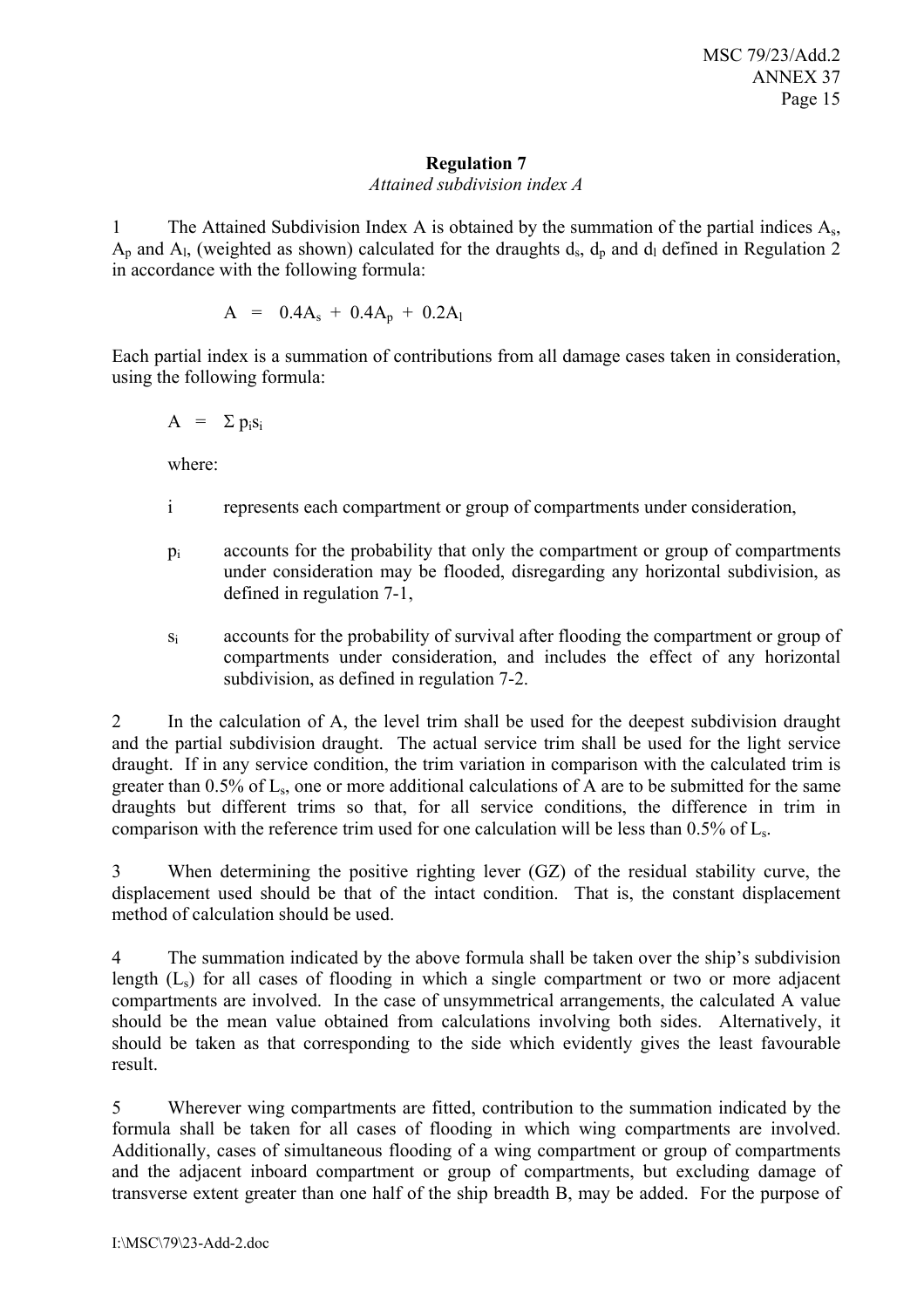this regulation, transverse extent is measured inboard from ship's side, at right angle to the centreline at the level of the deepest subdivision draught.

6 In the flooding calculations carried out according to the regulations, only one breach of the hull and only one free surface need to be assumed. The assumed vertical extent of damage is to extend from the baseline upwards to any watertight horizontal subdivision above the waterline or higher. However, if a lesser extent of damage will give a more severe result, such extent is to be assumed.

7 If pipes, ducts or tunnels are situated within the assumed extent of damage, arrangements are to be made to ensure that progressive flooding cannot thereby extend to compartments other than those assumed flooded. However, the Administration may permit minor progressive flooding if it is demonstrated that its effects can be easily controlled and the safety of the ship is not impaired.

#### **Regulation 7-1**

#### *Calculation of the factor pi*

1 The factor "pi" for a compartment or group of compartments shall be calculated in accordance with paragraphs 1.1 and 1.2 using the following notations:

- $j =$  the aftmost damage zone number involved in the damage starting with no. 1 at the stern;
- n = the number of adjacent damage zones involved in the damage;
- $k =$  is the number of a particular longitudinal bulkhead as barrier for transverse penetration in a damage zone counted from shell towards the centre line. The shell has  $k = 0$ :
- $x1 =$  the distance from the aft terminal of L<sub>s</sub> to the aft end of the zone in question;
- $x2 =$  the distance from the aft terminal of L<sub>s</sub> to the forward end of the zone in question;
- $b =$  the mean transverse distance in metres measured at right angles to the centreline at the deepest subdivision loadline between the shell and an assumed vertical plane extended between the longitudinal limits used in calculating the factor "p<sub>i</sub>" and which is a tangent to, or common with, all or part of the outermost portion of the longitudinal bulkhead under consideration. This vertical plane shall be so orientated that the mean transverse distance to the shell is a maximum, but not more than twice the least distance between the plane and the shell. If the upper part of a longitudinal bulkhead is below the deepest subdivision loadline the vertical plane used for determination of b is assumed to extend upwards to the deepest subdivision waterline.

If the damage involves a single zone only:

$$
p_i = p(x1_j, x2_j) \cdot [r(x1_j, x2_j, b_k) - r(x1_j, x2_j, b_{k-1})]
$$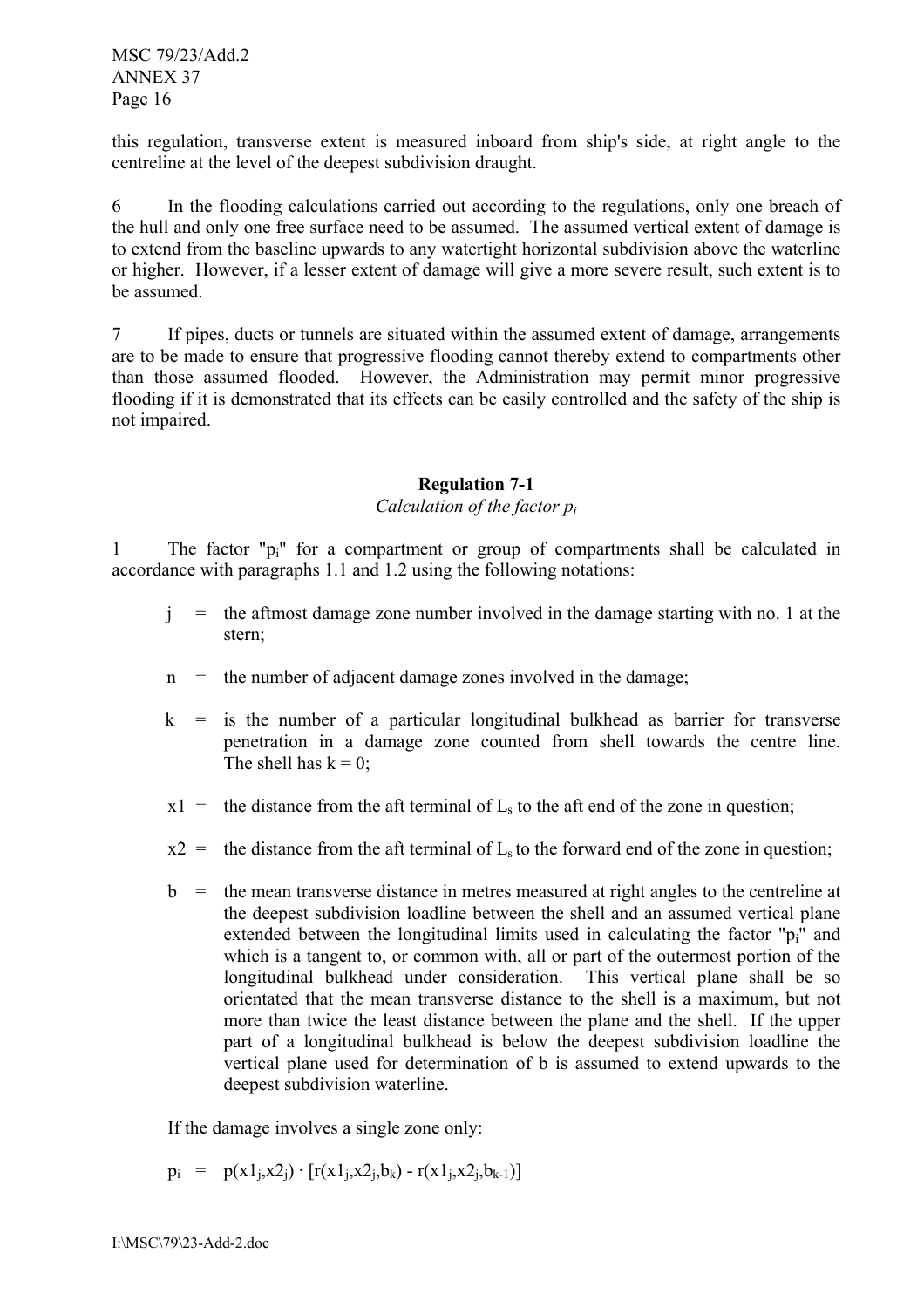If the damage involved two adjacent zones:

$$
p_{i} = p(x1_{j}, x2_{j+1}) \cdot [r(x1_{j}, x2_{j+1}, b_{k}) - r(x1_{j}, x2_{j+1}, b_{k-1})] - p(x1_{j}, x2_{j}) \cdot [r(x1_{j}, x2_{j}, b_{k}) - r(x1_{j}, x2_{j}, b_{k-1})] - p(x1_{j+1}, x2_{j+1}) \cdot [r(x1_{j+1}, x2_{j+1}, b_{k}) - r(x1_{j+1}, x2_{j+1}, b_{k-1})]
$$

If the damage involves three or more adjacent zones:

$$
p_i = p(x1_j,x2_{j+n-1}) \cdot [r(x1_j,x2_{j+n-1},b_k) - r(x1_j,x2_{j+n-1},b_{k-1})] - p(x1_j,x2_{j+n-2}) \cdot [r(x1_j,x2_{j+n-2},b_k) - r(x1_j,x2_{j+n-2},b_{k-1})] - p(x1_{j+1},x2_{j+n-1}) \cdot [r(x1_{j+1},x2_{j+n-1},b_k) - r(x1_{j+1},x2_{j+n-1},b_{k-1})] + p(x1_{j+1},x2_{j+n-2}) \cdot [r(x1_{j+1},x2_{j+n-2},b_k) - r(x1_{j+1},x2_{j+n-2},b_{k-1})]
$$

and where  $r(x1, x2, b0) = 0$ 

## 1.1 The factor  $p(x1, x2)$  is to be calculated according to the following formulae:

| Overall normalized max damage length: | $J_{\text{max}} = 10/33$ |
|---------------------------------------|--------------------------|
| Knuckle point in the distribution:    | $J_{\rm kn} = 5/33$      |
| Cumulative probability at $J_{kn}$ :  | $p_k = 11/12$            |
| Maximum absolute damage length:       | $l_{\text{max}} = 60$ m  |

Probability density at  $y = 0$ :

$$
b_{12} = 2\left(\frac{p_k}{J_{kn}} - \frac{1 - p_k}{J_{max} - J_{kn}}\right)
$$

Maximum normalized damage length:

$$
J_m = \min\left\{J_{\text{max}}, \frac{l_{\text{max}}}{L_s}\right\}, \text{ but not less than } \frac{2}{b_{12}}
$$
  

$$
J_k = \frac{J_m}{2} + \frac{1 - \sqrt{1 + (1 - 2p_k)b_{12}J_m + \frac{1}{4}b_{12}^2J_m^2}}{b_{12}}
$$
  

$$
b_{11} = 4\frac{1 - p_k}{(J_m - J_k)J_k} - 2\frac{p_k}{J_k^2}
$$
  

$$
b_{21} = -2\frac{1 - p_k}{(J_m - J_k)^2}
$$
  

$$
b_{22} = -b_{21}J_m
$$

The non-dimensional damage length:

$$
J = \frac{(x2 - x1)}{L_s}
$$

I:\MSC\79\23-Add-2.doc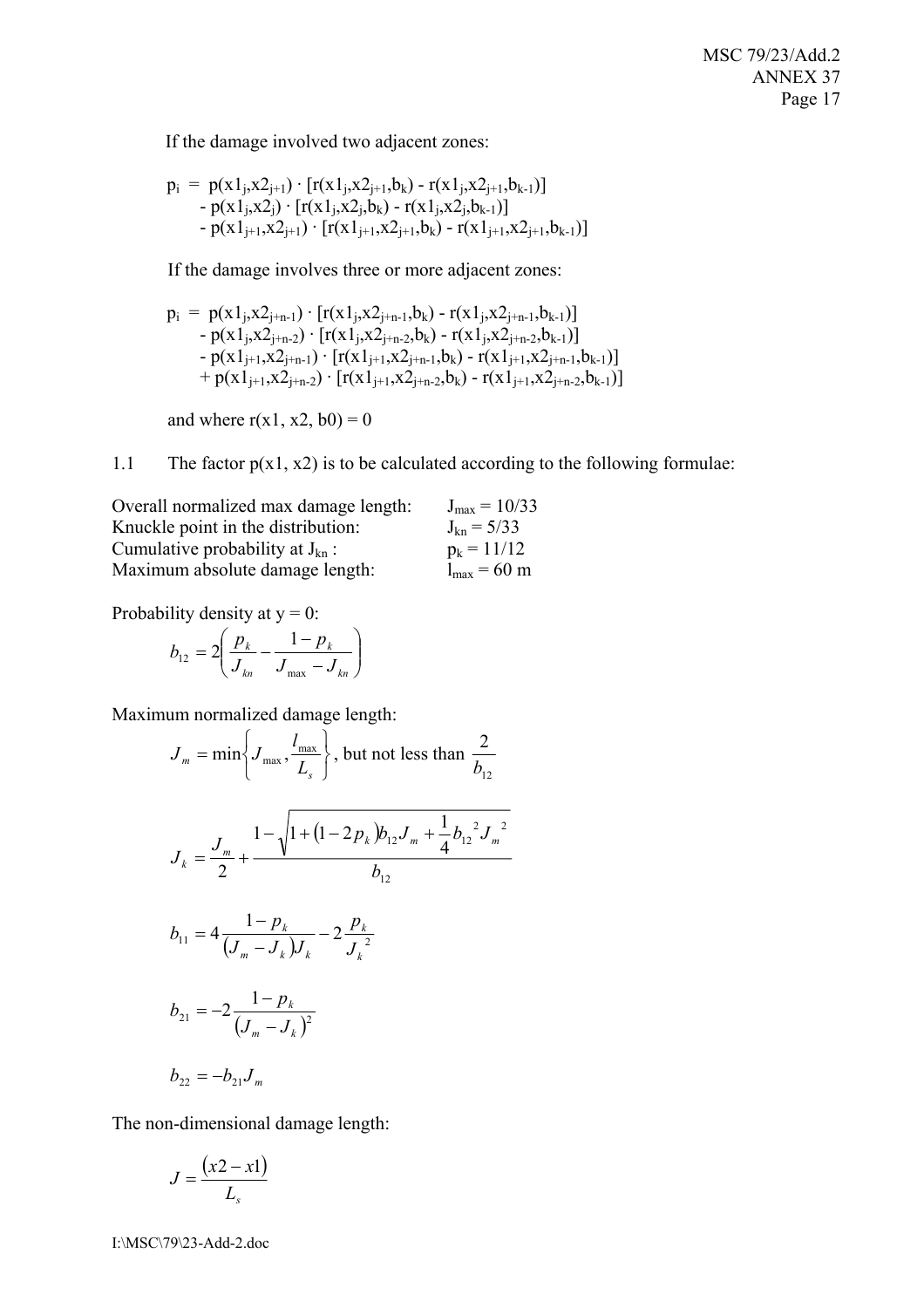MSC 79/23/Add.2 ANNEX 37 Page 18

The normalized length of a compartment or group of compartments:

*Jn* is to be taken as the lesser of *J* and *Jm*

1.1.1 Where neither limits of the compartment or group of compartments under consideration coincides with the aft or forward terminals:

 $J \leq J_k$ :  $_{1} = \frac{1}{6}J^{2}(b_{11}J + 3b_{12})$  $p(x|, x^2) = p_1 = \frac{1}{6}J^2(b_{11}J + 3b)$ 

 $J > J_k$ :

$$
p(x1, x2) = p_2 = -\frac{1}{3}b_{11}J_k^3 + \frac{1}{2}(b_{11}J - b_{12})J_k^2 + b_{12}JJ_k - \frac{1}{3}b_{21}(J_n^3 - J_k^3)
$$
  
+ 
$$
\frac{1}{2}(b_{21}J - b_{22})(J_n^2 - J_k^2) + b_{22}J(J_n - J_k)
$$

1.1.2 Where the aft limit of the compartment or group of compartments under consideration coincides with the aft terminal or the forward limit of the compartment or group of compartments under consideration coincides with the forward terminal:

 $J \leq J_k$ :

$$
p(x1, x2) = \frac{1}{2}(p_1 + J)
$$

 $J > J_k$ :

$$
p(x1, x2) = \frac{1}{2}(p_2 + J)
$$

1.1.3 Where the compartment or groups of compartments considered extends over the entire subdivision length  $(L<sub>S</sub>)$ :

 $p(x_1, x_2) = 1$ 

1.2 The factor  $r(x)$ ,  $x^2$ , b) shall be determined by the following formulae:

$$
r(x1, x2, b) = 1 - (1 - C) \cdot \left[ 1 - \frac{G}{p(x1, x2)} \right]
$$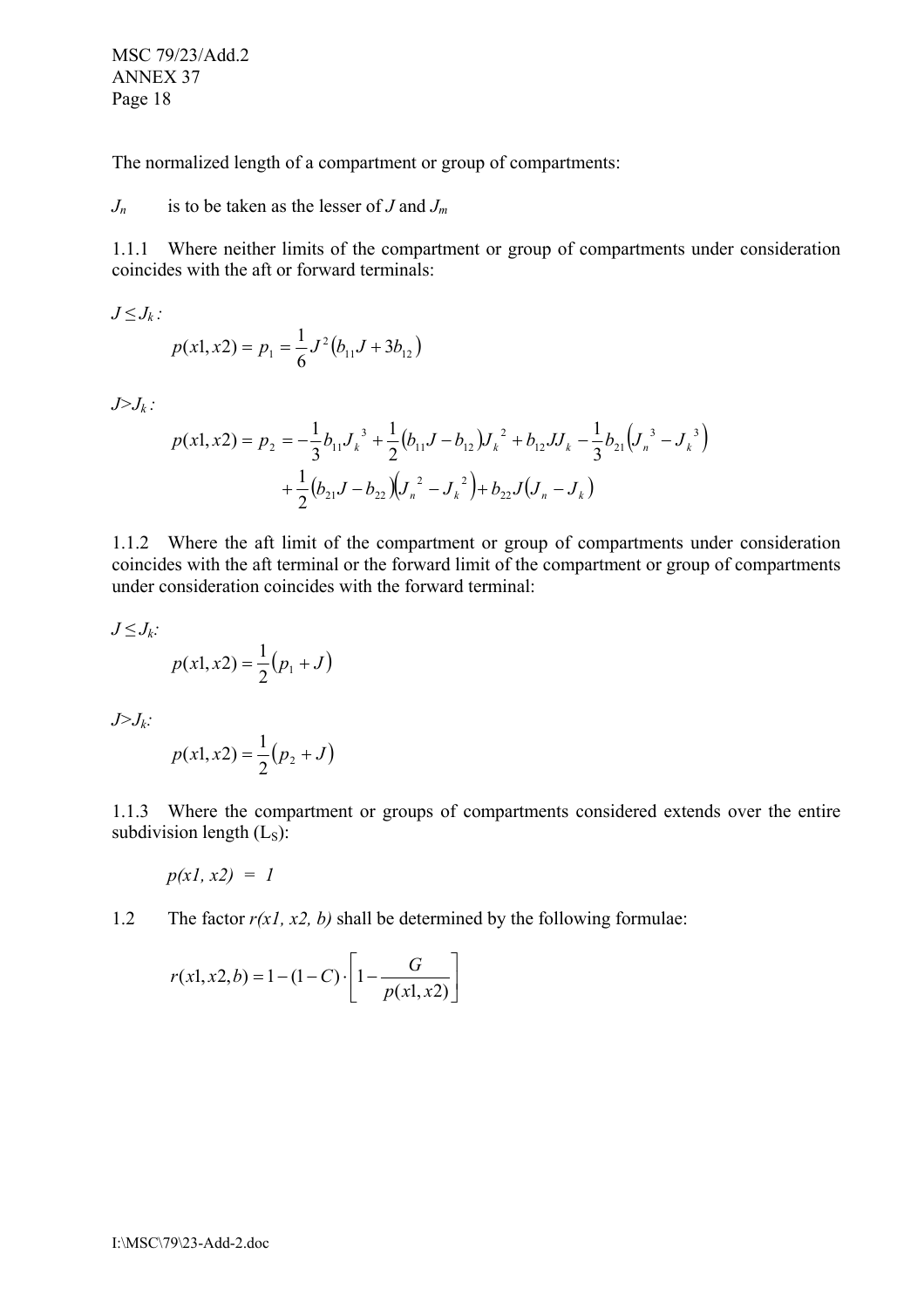where:

$$
C = 12 \cdot J_b \cdot (-45 \cdot J_b + 4), \text{ where}
$$

$$
J_b = \frac{b}{15 \cdot B}
$$

1.2.1 Where the compartment or groups of compartments considered extends over the entire subdivision length  $(L<sub>S</sub>)$ :

$$
G = G_1 = \frac{1}{2} b_{11} J_b^2 + b_{12} J_b
$$

1.2.2 Where neither limits of the compartment or group of compartments under consideration coincides with the aft or forward terminals:

$$
G = G_2 = -\frac{1}{3}b_{11}J_0^3 + \frac{1}{2}(b_{11}J - b_{12})J_0^2 + b_{12}JJ_0
$$
, where  

$$
J_0 = \min(J, J_b)
$$

1.2.3 Where the aft limit of the compartment or group of compartments under consideration coincides with the aft terminal or the forward limit of the compartment or group of compartments under consideration coincides with the forward terminal:

$$
G = \frac{1}{2} \cdot (G_2 + G_1 \cdot J)
$$

#### **Regulation 7-2**

#### *Calculation of the factor si*

1 The factor "s<sub>i</sub>" shall be determined for each case of assumed flooding, involving a compartment or group of compartments, in accordance with the following notations and the provisions in this regulation.

 $\Theta$ <sup>2</sup> is the equilibrium heel angle in any stage of flooding, in degrees;

 $\Theta_v$ <sup>n</sup> is the angle, in any stage of flooding, where the righting lever becomes negative, or the angle at which an opening incapable of being closed weathertight becomes submerged;

" $GZ_{\text{max}}$ " is the maximum positive righting lever, in metres, up to the angle  $\theta_{\text{v}}$ ;

<sup>"</sup>Range" is the range of positive righting levers, in degrees, measured from the angle  $θ_e$ . The positive range is to be taken up to the angle  $\theta_{\rm v}$ ;

ìFlooding stageî is any discrete step during the flooding process, including the stage before equalization (if any) until final equilibrium has been reached.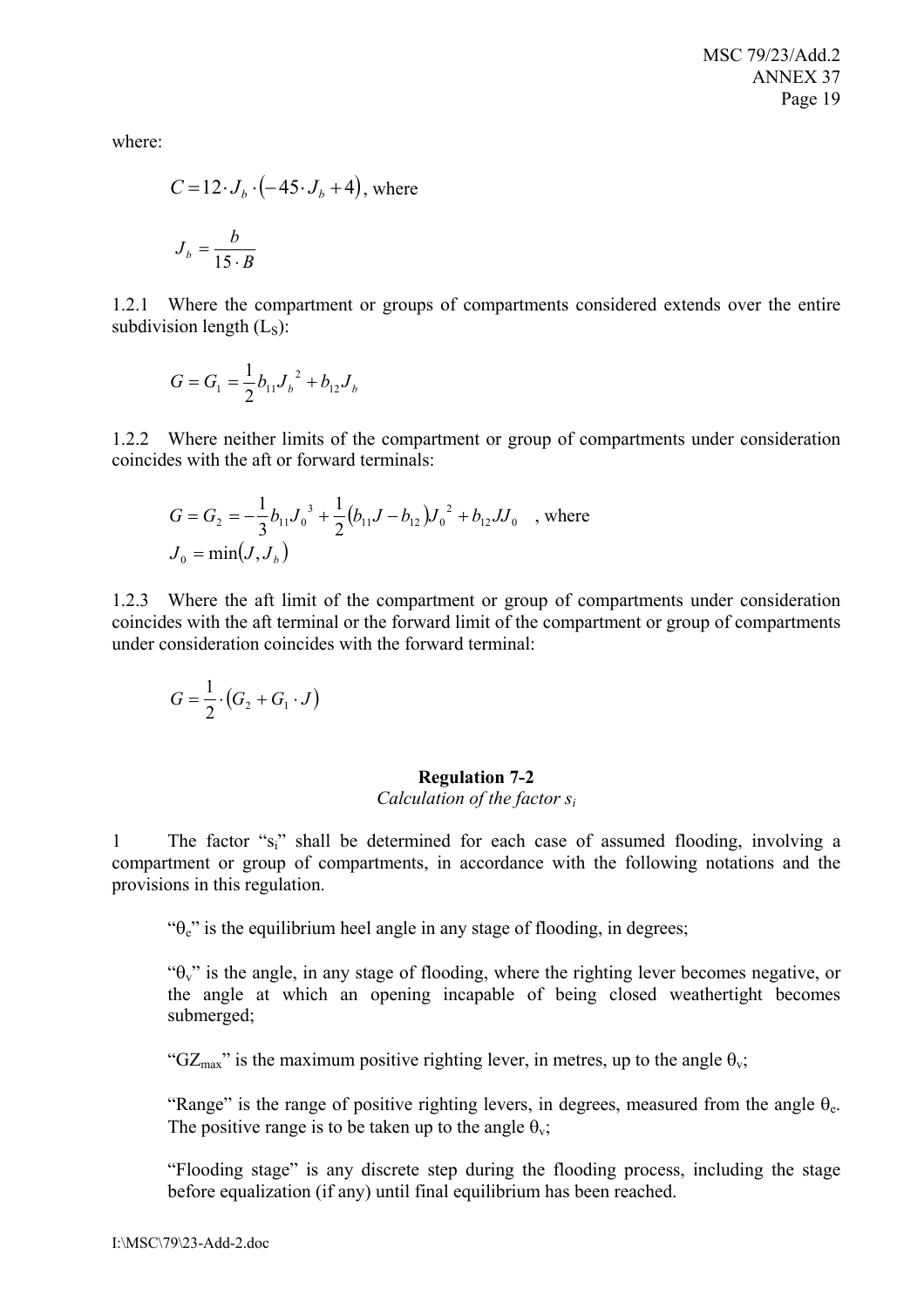MSC 79/23/Add.2 ANNEX 37 Page 20

1.1 The factor " $s_i$ ", for any damage case at any initial loading condition, " $d_i$ ", shall be obtained from the formula:

$$
s_i = minimum
$$
 {  $s_{intermediate,i}$  or  $s_{final,i} \cdot s_{mom,i}$  }

where:

"Sintermediate,i" is the probability to survive all intermediate flooding stages until the final equilibrium stage, and is calculated in accordance with paragraph 2;

"Sfinal," is the probability to survive in the final equilibrium stage of flooding. It is calculated in accordance with paragraph 3;

 $s_{\text{mom}}$  is the probability to survive heeling moments, and is calculated in accordance with paragraph 4.

2 The factor " $S<sub>intermediate</sub>$ " is applicable only to passenger ships (for cargo ships  $S<sub>intermediate</sub>$ ) should be taken as unity) and shall be taken as the least of the s-factors obtained from all flooding stages including the stage before equalisation, if any, and is to be calculated as follows:

$$
s_{intermediate,i} = \left[\frac{GZ_{max}}{0.05} \cdot \frac{Range}{7}\right]^{\frac{1}{4}}
$$

where  $GZ_{max}$  is not to be taken as more than 0.05 m and *Range* as not more than 7 degrees.  $s<sub>intermediate</sub> = 0$  if the intermediate heel angle exceeds 15°. Where cross-flooding fittings are required the time for equalization shall not exceed 10 minutes.

3 The factor " $s_{final,i}$ " shall be obtained from the formula:

$$
s_{\text{final},i} = K \cdot \left[ \frac{GZ_{\text{max}}}{0.12} \cdot \frac{Range}{16} \right]^{\frac{1}{4}}
$$

where:

 $GZ_{\text{max}}$  is not to be taken as more than 0.12 m;

*Range* is not to be taken as more than 16 degrees;

 $K=1$  if  $\theta_e \leq \theta_{\min}$ 

 $K=0$  if  $\theta_e \ge \theta_{\text{max}}$ 

$$
K = \sqrt{\frac{\theta_{\text{max}} - \theta_e}{\theta_{\text{max}} - \theta_{\text{min}}}}
$$
 otherwise;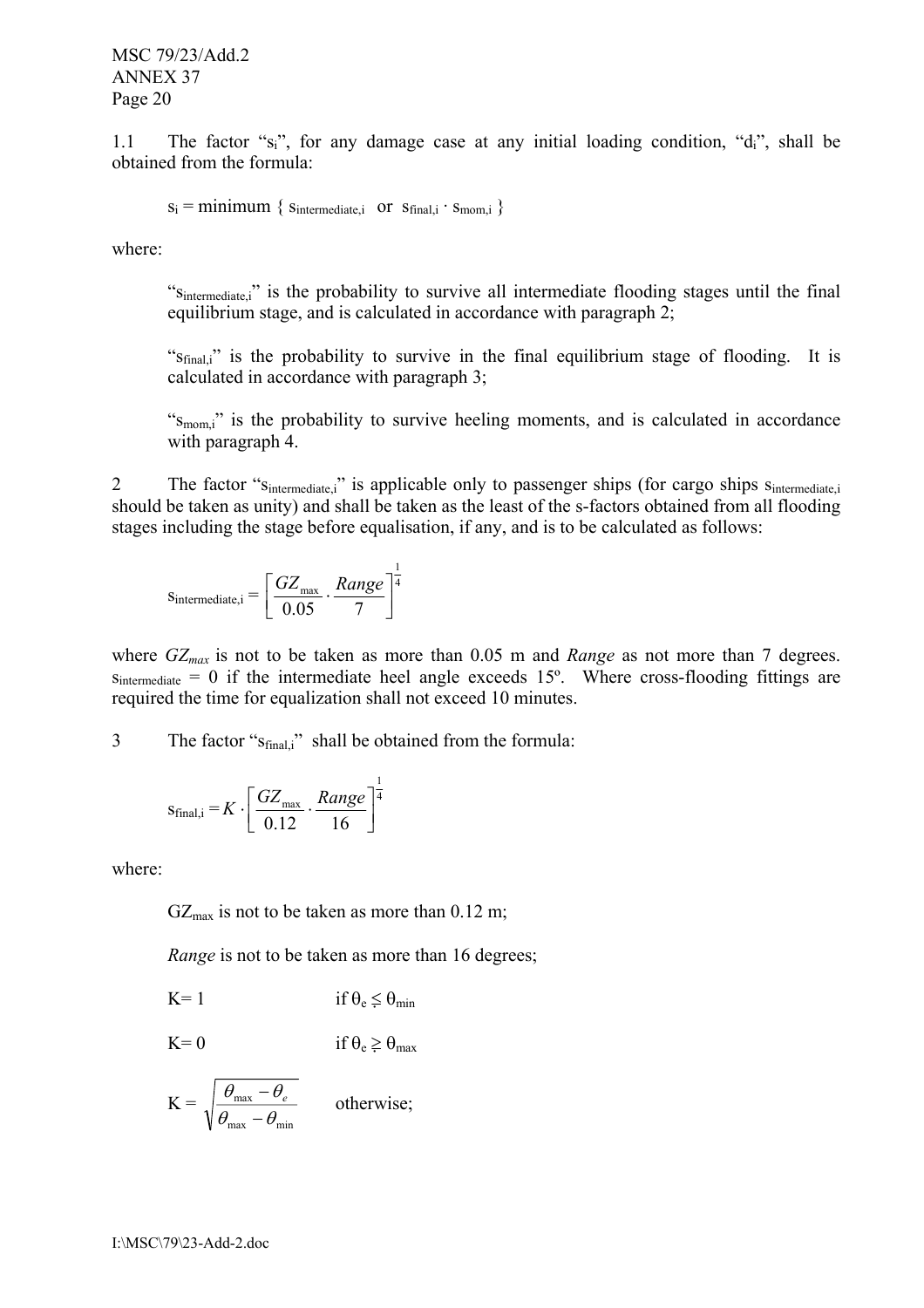where:

 $\Theta_{\text{min}}$  is 7 degrees for passenger ships and 25 degrees for cargo ships, and

 $\Theta_{\text{max}}$ " is 15 degrees for passenger ships and 30 degrees for cargo ships.

4 The factor " $s_{\text{mom,i}}$ " is applicable only to passenger ships (for cargo ships  $s_{\text{mom,i}}$  shall be taken as unity) and shall be calculated at the final equilibrium from the formula:

$$
S_{mom,i} = \frac{(GZ_{\text{max}} - 0.04) \cdot Displacement}{M_{\text{heel}}}
$$

where:

"Displacement" is the intact displacement at the subdivision draught;

 $M_{\text{heel}}$ " is the maximum assumed heeling moment as calculated in accordance with subparagraph 4.1; and

 $s_{\text{mom.i}} \leq 1.0$ 

4.1 The heeling moment  $M_{\text{heel}}$  is to be calculated as follows:

 $M_{\text{heel}} = \text{maximum } \{ M_{\text{passenger}}; M_{\text{wind}}; M_{\text{SurvivalCraff}} \}$ 

4.1.1 Mpassenger is the maximum assumed heeling moment resulting from movement of passengers; and is to be obtained as follows:

 $M_{\text{passenger}} = (0.075 \cdot N) \cdot (0.45 \cdot B)$  (ton-m)

where:

ìNî is the maximum number of passengers permitted to be on board in the service condition corresponding to the deepest subdivision draught under consideration; and

"B" is the beam of the ship.

Alternatively, the heeling moment may be calculated assuming the passengers are distributed with 4 persons per square metre on available deck areas towards one side of the ship on the decks where muster stations are located and in such a way that they produce the most adverse heeling moment. In doing so, a weight of 75 kg per passenger is to be assumed.

4.1.2 Mwind is the maximum assumed wind force acting in a damage situation:

$$
M_{wind} = (P \cdot A \cdot Z) / 9806 \quad (ton-m)
$$

where:

 $P = 120 \text{ N/m}^2$  $A = projected lateral area above water line$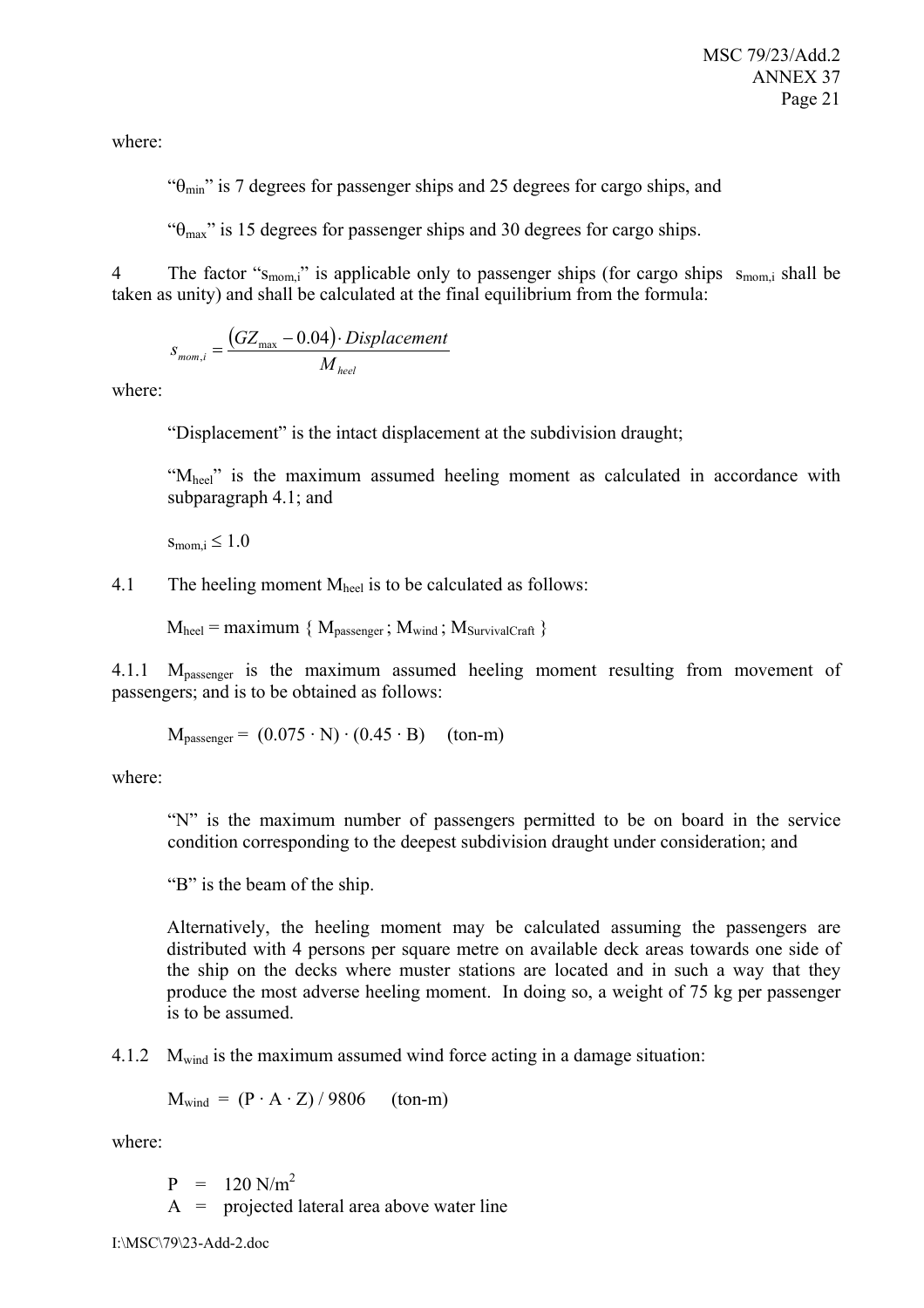- $Z =$  distance from centre of lateral projected area above water line to  $T/2$
- $T =$ ship's draught, d<sub>i</sub>

4.1.3 M<sub>SurvivalCraft</sub> is the maximum assumed heeling moment due to the launching of all fully loaded davit-launched survival craft on one side of the ship. It shall be calculated using the following assumptions:

- .1 all lifeboats and rescue boats fitted on the side to which the ship has heeled after having sustained damage shall be assumed to be swung out fully loaded and ready for lowering;
- .2 for lifeboats which are arranged to be launched fully loaded from the stowed position, the maximum heeling moment during launching shall be taken;
- .3 a fully loaded davit-launched liferaft attached to each davit on the side to which the ship has heeled after having sustained damage shall be assumed to be swung out ready for lowering;
- .4 persons not in the life-saving appliances which are swung out shall not provide either additional heeling or righting moment; and
- .5 life-saving appliances on the side of the ship opposite to the side to which the ship has heeled shall be assumed to be in a stowed position.

5 Unsymmetrical flooding is to be kept to a minimum consistent with the efficient arrangements. Where it is necessary to correct large angles of heel, the means adopted shall, where practicable, be self-acting, but in any case where controls to equalisation devices are provided they shall be operable from above the bulkhead deck. These fittings together with their controls shall be acceptable to the Administration.<sup>\*</sup> Suitable information concerning the use of equalisation devices shall be supplied to the master of the ship.

5.1 Tanks and compartments taking part in such equalisation shall be fitted with air pipes or equivalent means of sufficient cross-section to ensure that the flow of water into the equalization compartments is not delayed.

 $5.2$  In all cases "s<sub>i</sub>" is to be taken as zero in those cases where the final waterline, taking into account sinkage, heel and trim, immerses:

- .1 the lower edge of openings through which progressive flooding may take place and such flooding is not accounted for in the calculation of factor s. Such openings shall include air-pipes, ventilators and openings which are closed by means of weathertight doors or hatch covers; and
- .2 any part of the bulkhead deck in passenger ships considered a horizontal evacuation route for compliance with chapter II-2.

 $\overline{a}$ Reference is made to the Recommendation on a standard method for establishing compliance with the requirements for cross-flooding arrangements in passengers ships, adopted by the Organization by resolution A.266(VIII), as may be amended.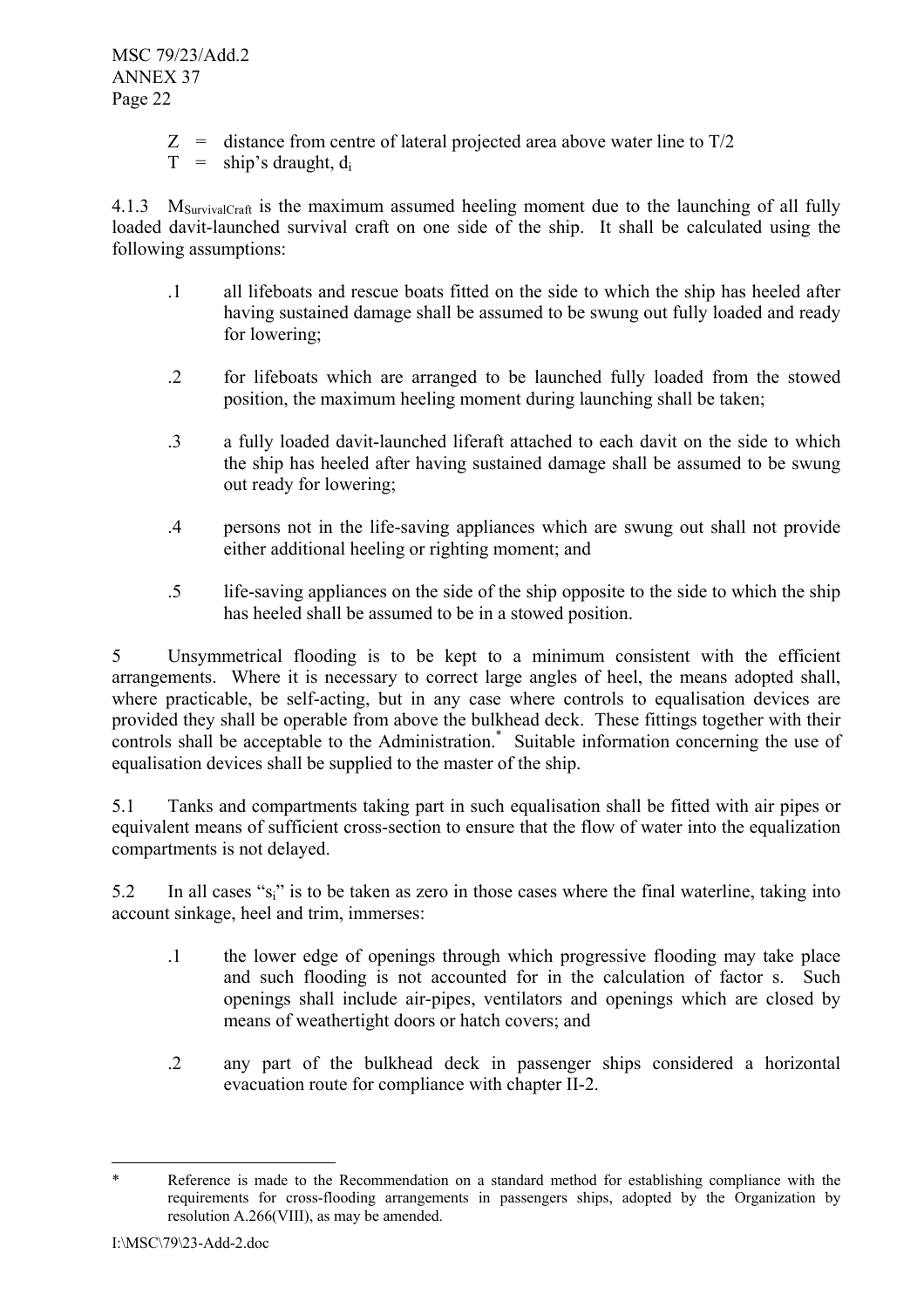5.3 The factor " $s_i$ " is to be taken as zero if, taking into account sinkage, heel and trim, any of the following occur in any intermediate stage or in the final stage of flooding:

- .1 immersion of any vertical escape hatch in the bulkhead deck intended for compliance with chapter II-2;
- .2 any controls intended for the operation of watertight doors, equalisation devices, valves on piping or on ventilation ducts intended to maintain the integrity of watertight bulkheads from above the bulkhead deck become inaccessible or inoperable;
- .3 immersion of any part of piping or ventilation ducts carried through a watertight boundary that is located within any compartment included in damage cases contributing to the attained index A, if not fitted with watertight means of closure at each boundary.

5.4 However, where compartments assumed flooded due to progressive flooding are taken into account in the damage stability calculations multiple values of " $S<sub>intermediate</sub>$ " may be calculated assuming equalisation in additional flooding phases.

5.5 Except as provided in 5.3.1 openings closed by means of watertight manhole covers and flush scuttles, small watertight hatch covers, remotely operated sliding watertight doors, side scuttles of the non-opening type as well as watertight access doors and hatch covers required to be kept closed at sea may need not be considered.

6 Where horizontal watertight boundaries are fitted above the waterline under consideration the s-value calculated for the lower compartment or group of compartments shall be obtained by multiplying the value as determined in paragraph 1.1 by the reduction factor  $v_m$  according to paragraph 6.1, which represents the probability that the spaces above the horizontal subdivision will not be flooded.

6.1 The factor  $v_m$  shall be obtained from the formula:

$$
v_m = v(H_{j, n, m}, d) - v(H_{j, n, m-1}, d)
$$

where:

H<sub>j, n, m</sub> is the least height above the baseline, in metres, within the longitudinal range of  $x_{1(i)\dots x_{2(i+n-1)}}$  of the m<sup>th</sup> horizontal boundary which is assumed to limit the vertical extent of flooding for the damaged compartments under consideration;

 $H_{i, n, m-1}$  is the least height above the baseline, in metres, within the longitudinal range of  $x_{1(i)}...x_{2(i+n-1)}$  of the  $(m-1)^{th}$  horizontal boundary which is assumed to limit the vertical extent of flooding for the damaged compartments under consideration;

ìjî signifies the aft terminal of the damaged compartments under consideration;

ìmî represents each horizontal boundary counted upwards from the waterline under consideration;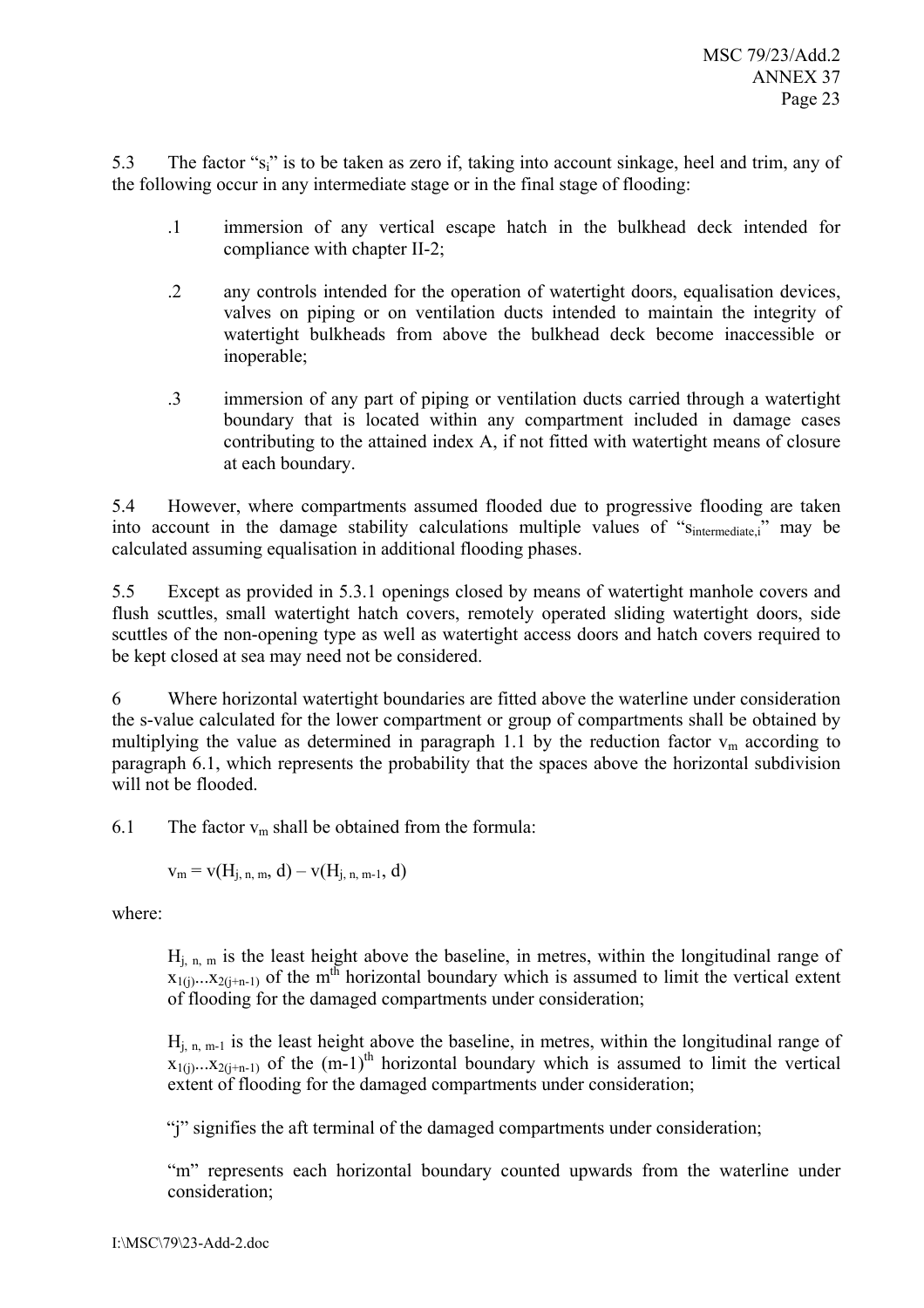$d$ <sup>3</sup> is the draught in question as defined in regulation 2; and

" $x_1$ " and " $x_2$ " represent the terminals of the compartment or group of compartments considered in regulation 7-1.

6.1.1 The factors  $v(H_{i, n, m}, d)$  and  $v(H_{i, n, m-1}, d)$  shall be obtained from the formulas:

$$
v(H, d) = 0.8 \frac{(H - d)}{7.8}
$$
 if (H<sub>m</sub>-d) is less than or equal to 7.8 m;  
 $v(H, d) = 0.8 + 0.2 \frac{(H - d) - 7.8}{4.7}$  in all other cases

where:

 $v(H_{i,n,m}, d)$  is to be taken as 1 if  $H_m$  coincides with the uppermost watertight boundary of the vessel within the range  $(x1_{(i)}...x2_{(i+n-1)})$ , and

 $v(H_{i,n,0}, d)$  is to be taken as 0.

In no case is  $v<sub>m</sub>$  to be taken as less than zero or more than 1.

6.2 In general each contribution dA to the index A in the case of horizontal subdivisions is obtained from the formula:

$$
dA = p_i \cdot [v_1 \cdot s_{\min 1} + (v_2 - v_1) \cdot s_{\min 2} + \cdots + (1 - v_{m-1}) \cdot s_{\min m}]
$$

where:

$$
v_m
$$
 = the v-value calculated in accordance with paragraph 6.1  
\n $s_{min}$  = the least s-factor for all combinations of damages obtained when the

assumed damage extends from the assumed damage height  $H_m$  downwards

#### **Regulation 7-3**  *Permeability*

1 For the purpose of the subdivision and damage stability calculations of the regulations, the permeability of each general compartment or part of a compartment shall be as follows:

| <b>Spaces</b>             | Permeability  |
|---------------------------|---------------|
| Appropriated to stores    | 0.60          |
| Occupied by accommodation | 0.95          |
| Occupied by machinery     | 0.85          |
| Void spaces               | 0.95          |
| Intended for liquids      | 0 or $0.95^1$ |

<sup>1</sup> Whichever results in the more severe requirement.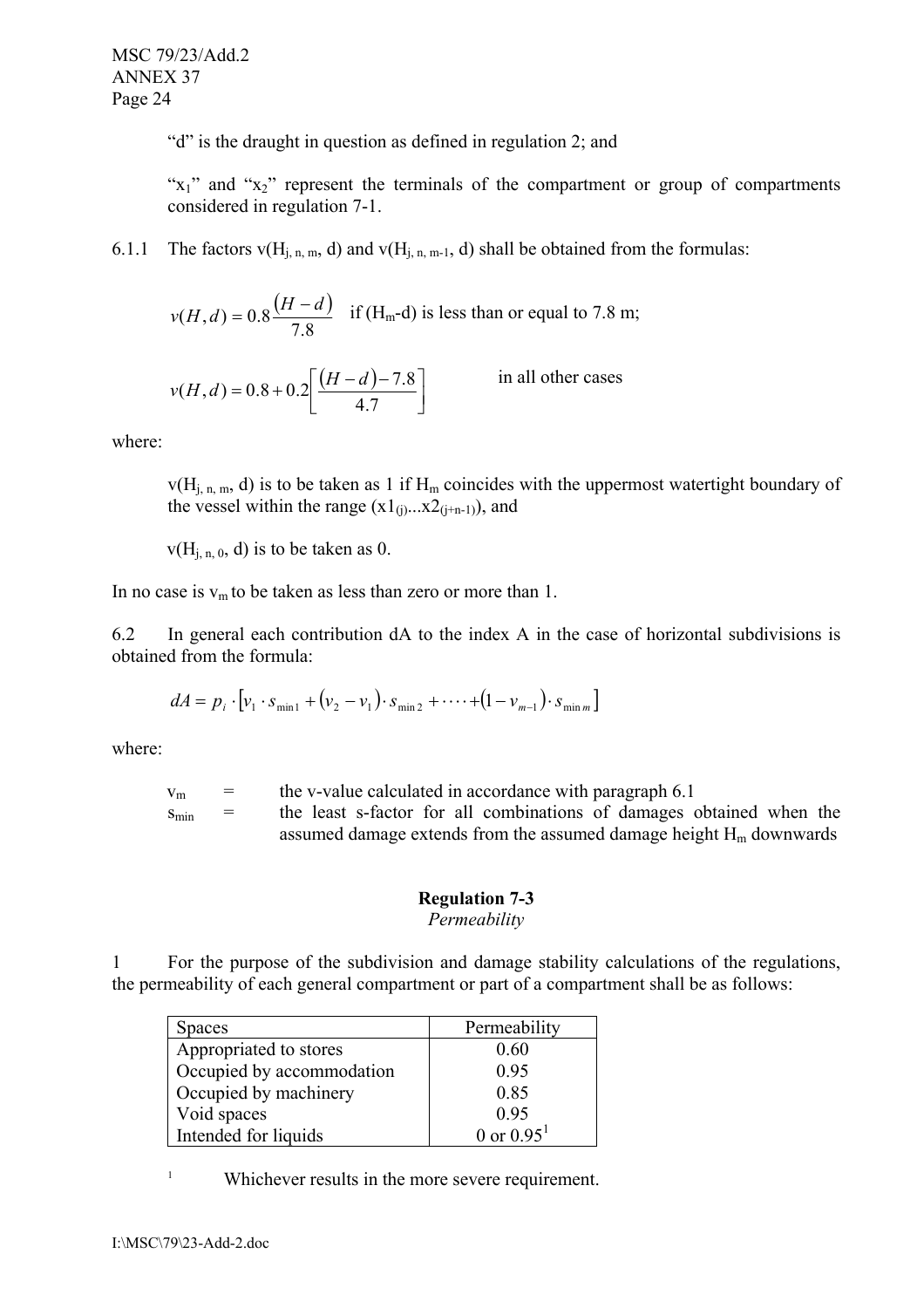| <b>Spaces</b>      | Permeability<br>at draught $d_s$ | Permeability<br>at draught $d_p$ | Permeability<br>at draught d <sub>1</sub> |
|--------------------|----------------------------------|----------------------------------|-------------------------------------------|
| Dry cargo spaces   | 0.70                             | 0.80                             | 0.95                                      |
| Container spaces   | 0.70                             | 0.80                             | 0.95                                      |
| Ro-ro cargo spaces | 0.90                             | 0.90                             | 0.95                                      |
| Cargo liquids      | 0.70                             | 0.80                             | 0.95                                      |

2 For the purpose of the subdivision and damage stability calculations of the regulations, the permeability of each cargo compartment or part of a compartment shall be as follows:

3 Other figures for permeability may be used if substantiated by calculations.

#### **Regulation 8**

*Special requirements concerning passenger ship stability* 

1 A passenger ship intended to carry 400 or more persons shall have watertight subdivision abaft the collision bulkhead so that  $s_i = 1$  for the 3 loading conditions on which is based the calculation of the subdivision index and for a damage involving all the compartments within 0.08L measured from the forward perpendicular.

2 A passenger ship intended to carry 36 or more persons is to be capable of withstanding damage along the side shell to an extent specified in paragraph 3. Compliance with this regulation is to be achieved by demonstrating that si, as defined in regulation 7-2, is not less than 0.9 for the 3 loading conditions on which is based the calculation of the subdivision index.

3 The damage extent to be assumed when demonstrating compliance with paragraph 2, is to be dependent on both N as defined in regulation 6, and  $L_s$  as defined in regulation 2, such that:

- $1$  the vertical extent of damage is to extend from the ship's moulded baseline to a position up to 12.5 m above the position of the deepest subdivision draught as defined in regulation 2, unless a lesser vertical extent of damage were to give a lower value of 's', in which case this reduced extent is to be used.
- .2 where 400 or more persons are to be carried, a damage length of 0.03Ls but not less than 3 m is to be assumed at any position along the side shell, in conjunction with a penetration inboard of 0.1B but not less than 0.75 m measured inboard from the ship side, at right angle to the centreline at the level of the deepest subdivision draught.
- .3 where less than 400 persons are carried, damage length is to be assumed at any position along the shell side between transverse watertight bulkheads provided that the distance between two adjacent transverse watertight bulkheads is not less than the assumed damage length. If the distance between adjacent transverse watertight bulkheads is less than the assumed damage length, only one of these bulkheads shall be considered effective for the purpose of demonstrating compliance with paragraph 2.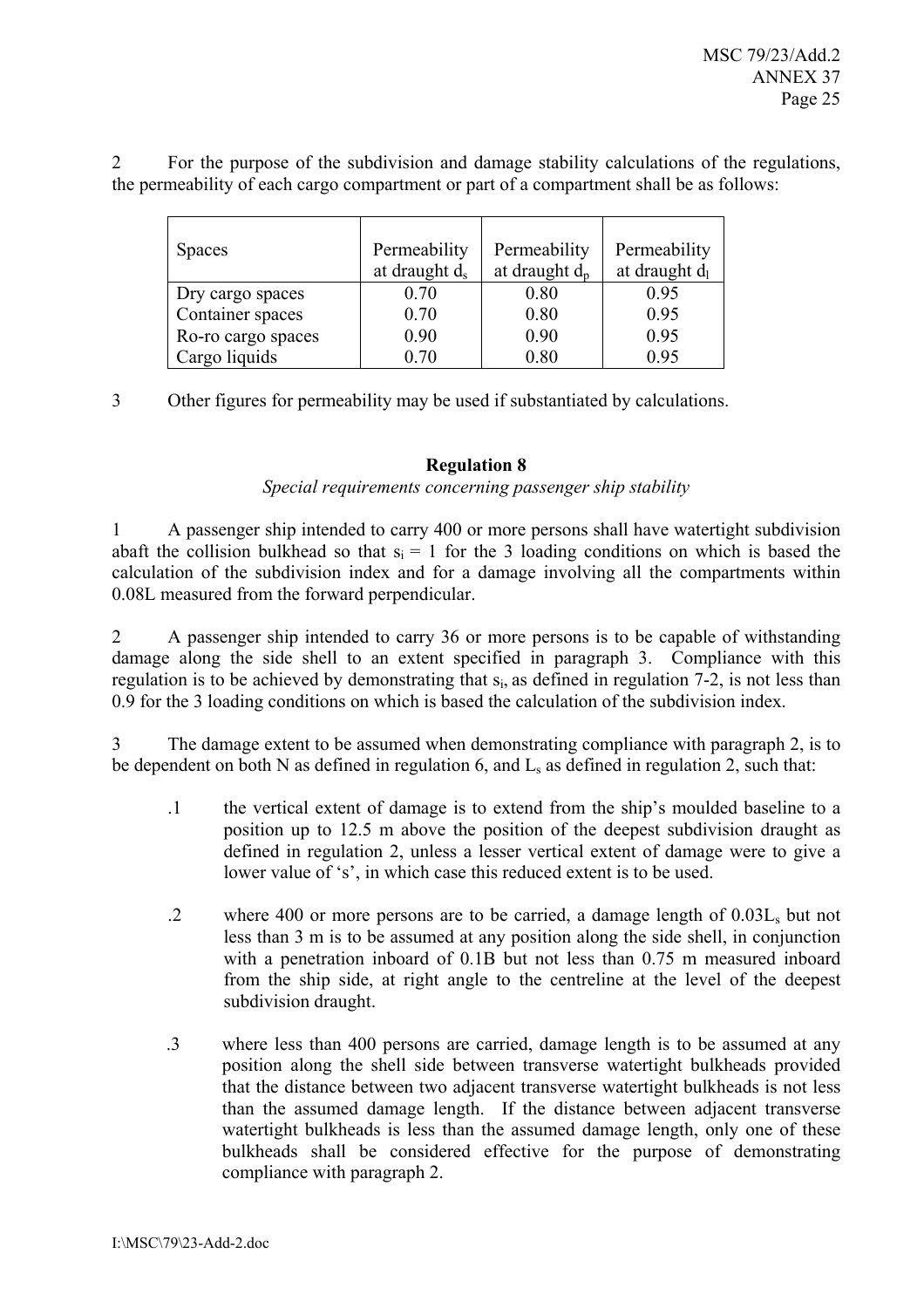- .4 where 36 persons are carried, a damage length of 0.015Ls but not less than 3 m is to be assumed, in conjunction with a penetration inboard of 0.05B but not less than 0.75 m.
- .5 where more than 36, but fewer than 400 persons are carried the values of damage length and penetration inboard, used in the determination of the assumed extent of damage, are to be obtained by linear interpolation between the values of damage length and penetration which apply for N=36 and N=400 as specified in present sub-paragraphs 3.4 and 3.2.

## **Part B-2 Subdivision, watertight and weathertight integrity**

## **Regulation 9**

#### *Double bottoms in passenger ships and cargo ships other than tankers*

1 A double bottom shall be fitted extending from the collision bulkhead to the afterpeak bulkhead, as far as this is practicable and compatible with the design and proper working of the ship.

2 Where a double bottom is required to be fitted the inner bottom shall be continued out to the ship's sides in such a manner as to protect the bottom to the turn of the bilge. Such protection will be deemed satisfactory if the inner bottom is not lower at any part than a plane parallel with the keel line and which is located not less than a vertical distance h measured from the keel line, as calculated by the formula:

#### $h = B/20$

However, in no case is the value of h to be less than 760 mm, and need not be taken as more than 2000 mm.

3 Small wells constructed in the double bottom in connection with drainage arrangements of holds, etc., shall not extend downward more than necessary. A well extending to the outer bottom is, however, permitted at the after end of the shaft tunnel. Other wells (e.g. for lubricating oil under main engines) may be permitted by the Administration if satisfied that the arrangements give protection equivalent to that afforded by a double bottom complying with this regulation. In no case shall the vertical distance from the bottom of such a well to a plane coinciding with the keel line be less than 500 mm.

4 A double bottom need not be fitted in way of watertight tanks, including dry tanks of moderate size, provided the safety of the ship is not impaired in the event of bottom or side damage.

5 In the case of passenger ships to which the provisions of regulation 1.5 apply and which are engaged on regular service within the limits of a short international voyage as defined in regulation III/3.22, the Administration may permit a double bottom to be dispensed with if satisfied that the fitting of a double bottom in that part would not be compatible with the design and proper working of the ship.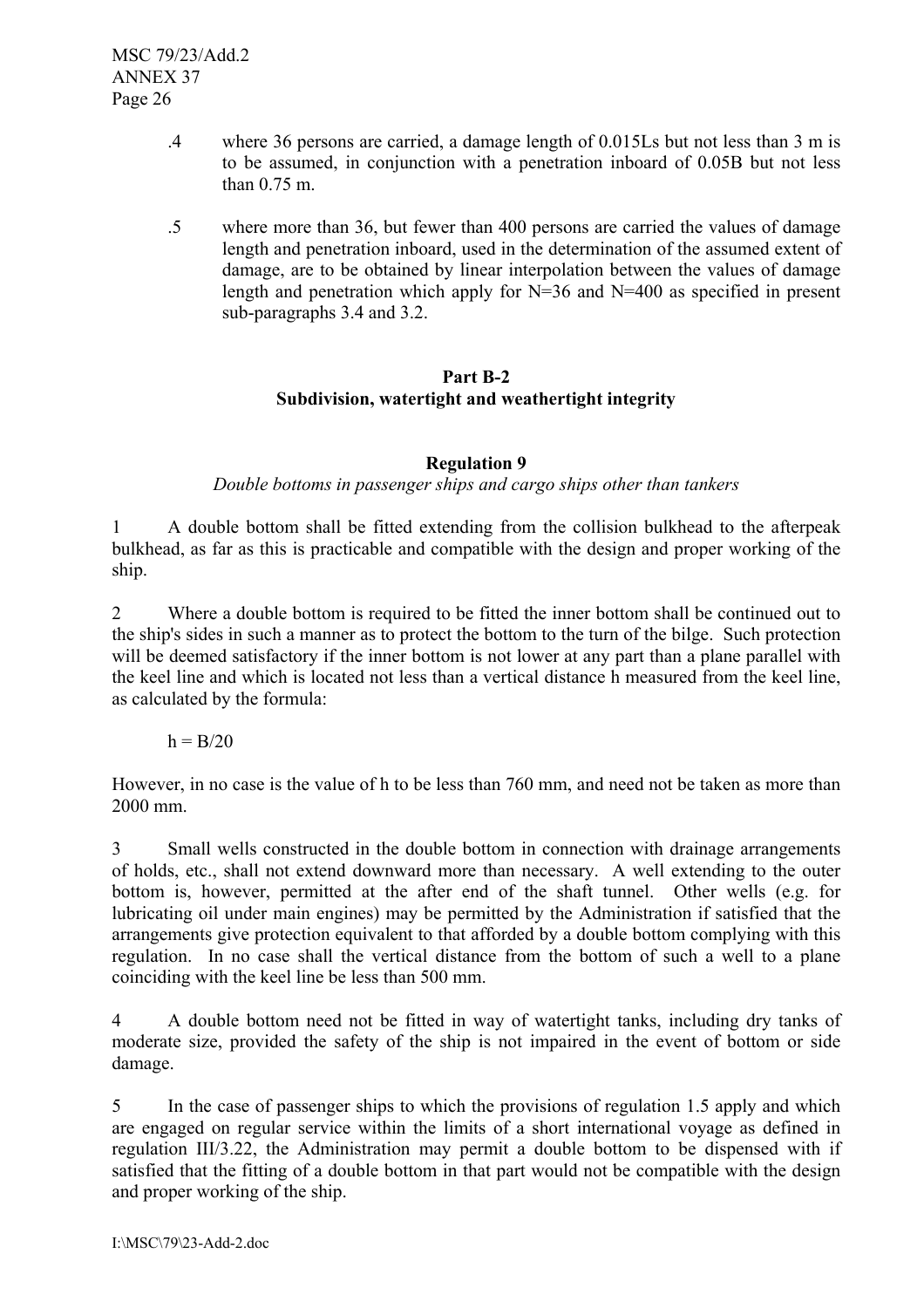6 Any part of a passenger ship or a cargo ship that is not fitted with a double bottom in accordance with paragraphs 1, 4 or 5 of this regulation shall be capable of withstanding bottom damages as specified in paragraph 8 in that part of the ship.

7 In the case of unusual bottom arrangements in a passenger ship or a cargo ship it shall be demonstrated that the ship is capable of withstanding bottom damages as specified in paragraph 8.

8 Compliance with paragraphs 6 or 7 is to be achieved by demonstrating that  $s_i$ , when calculated in accordance with regulation 7-2, is not less than 1.0 for all service conditions when subject to a bottom damage assumed at any position along the ship's bottom and with an extent specified in .2 below for the affected part of the ship:

 .1 Flooding of such spaces shall not render emergency power and lighting, internal communication, signals or other emergency devices inoperable in other parts of the ship.

|                     | For 0.3 L from the forward $\vert$ Any other part of the ship<br>perpendicular of the ship  |                                  |
|---------------------|---------------------------------------------------------------------------------------------|----------------------------------|
|                     |                                                                                             |                                  |
| Longitudinal extent | $1/3$ L <sup>2/3</sup> or 14.5 m, whichever is 1/3 L <sup>2/3</sup> or 14.5 m, whichever is |                                  |
|                     | less                                                                                        | less                             |
| Transverse extent   | B/6 or 10 m, whichever is less                                                              | B/6 or 5 m, whichever is less    |
| Vertical extent,    | $B/20$ or 2 m, whichever is less                                                            | $B/20$ or 2 m, whichever is less |
| measured from the   |                                                                                             |                                  |
| keel line           |                                                                                             |                                  |

.2 Assumed extent of damage shall be as follows:

.3 If any damage of a lesser extent than the maximum damage specified in .2 would result in a more severe condition, such damage should be considered.

9 In case of large lower holds in passenger ships, the Administration may require an increased double bottom height of not more than B/10 or 3 m, whichever is less, measured from the keel line. Alternatively, bottom damages may be calculated for these areas, in accordance with paragraph 8, but assuming an increased vertical extent.

#### **Regulation 10**

*Construction of watertight bulkheads* 

1 Each watertight subdivision bulkhead, whether transverse or longitudinal, shall be constructed having scantlings as specified in regulation 2.17. In all cases, watertight subdivision bulkheads shall be capable of supporting at least the pressure due to a head of water up to the bulkhead deck.

2 Steps and recesses in watertight bulkheads shall be as strong as the bulkhead at the place where each occurs.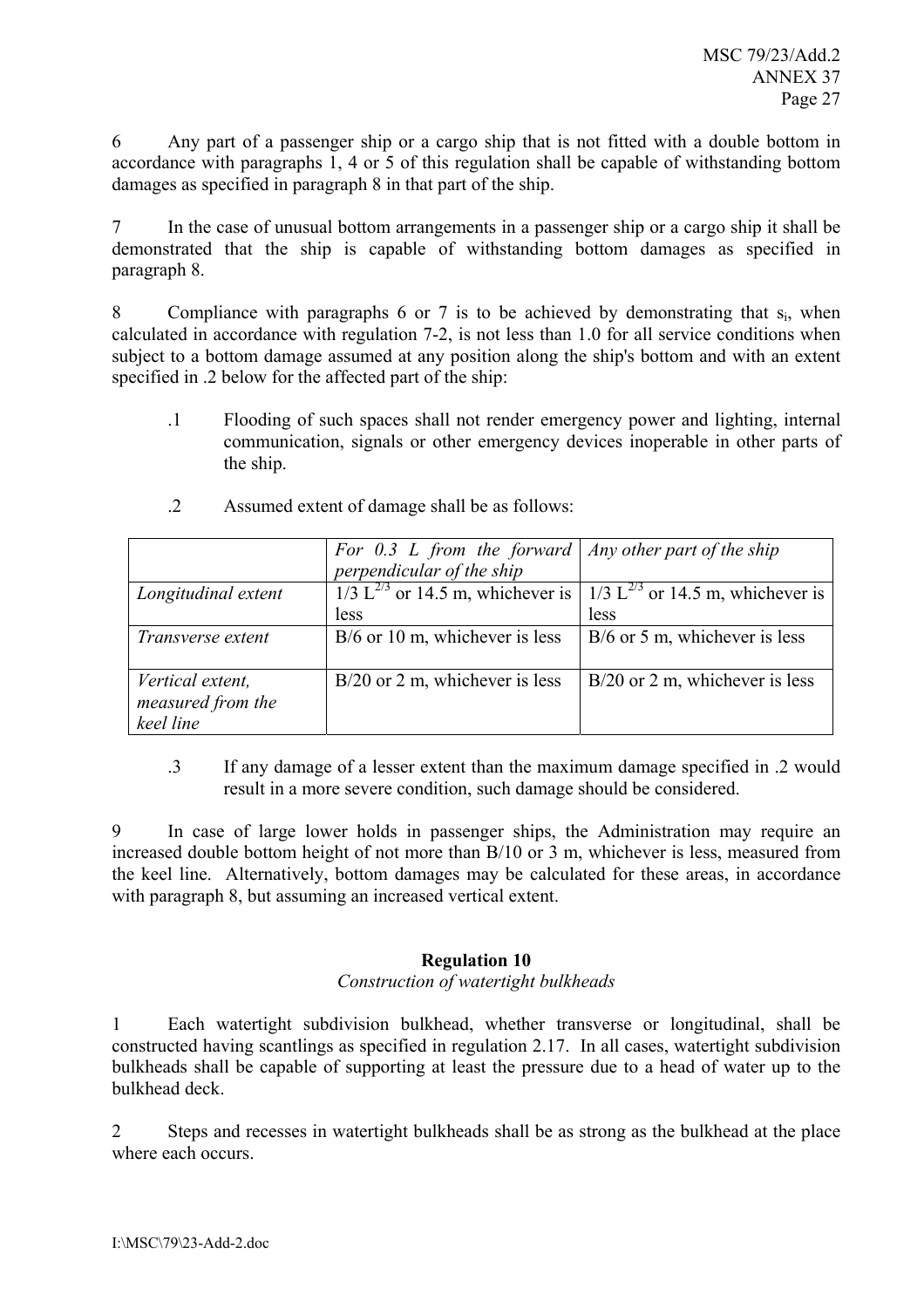#### **Regulation 11**

*Initial testing of watertight bulkheads, etc.*

1 Testing watertight spaces not intended to hold liquids and cargo holds intended to hold ballast by filling them with water is not compulsory. When testing by filling with water is not carried out, a hose test shall be carried out where practicable. This test shall be carried out in the most advanced stage of the fitting out of the ship. Where a hose test is not practicable because of possible damage to machinery, electrical equipment insulation or outfitting items, it may be replaced by a careful visual examination of welded connections, supported where deemed necessary by means such as a dye penetrant test or an ultrasonic leak test or an equivalent test. In any case a thorough inspection of the watertight bulkheads shall be carried out.

2 The forepeak, double bottoms (including duct keels) and inner skins shall be tested with water to a head corresponding to the requirements of regulation 10.1.

3 Tanks which are intended to hold liquids, and which form part of the watertight subdivision of the ship, shall be tested for tightness and structural strength with water to a head corresponding to its design pressure. The water head is in no case to be less than the top of the air pipes or to a level of 2.4 m above the top of the tank, whichever is the greater.

4 The tests referred to in paragraphs 2 and 3 are for the purpose of ensuring that the subdivision structural arrangements are watertight and are not to be regarded as a test of the fitness of any compartment for the storage of oil fuel or for other special purposes for which a test of a superior character may be required depending on the height to which the liquid has access in the tank or its connections.

#### **Regulation 12**

#### *Peak and machinery space bulkheads, shaft tunnels, etc*.

1 A collision bulkhead shall be fitted which shall be watertight up to the bulkhead deck. This bulkhead shall be located at a distance from the forward perpendicular of not less than 0.05L or 10 m, whichever is the less, and, except as may be permitted by the Administration, not more than  $0.08L$  or  $0.05L + 3$  m, whichever is the greater.

2 Where any part of the ship below the waterline extends forward of the forward perpendicular, e.g. a bulbous bow, the distances stipulated in paragraph 1 shall be measured from a point either:

- .1 at the mid-length of such extension;
- .2 at a distance 0.015L forward of the forward perpendicular; or
- .3 at a distance 3 m forward of the forward perpendicular;

whichever gives the smallest measurement.

3 The bulkhead may have steps or recesses provided they are within the limits prescribed in paragraph 1 or 2.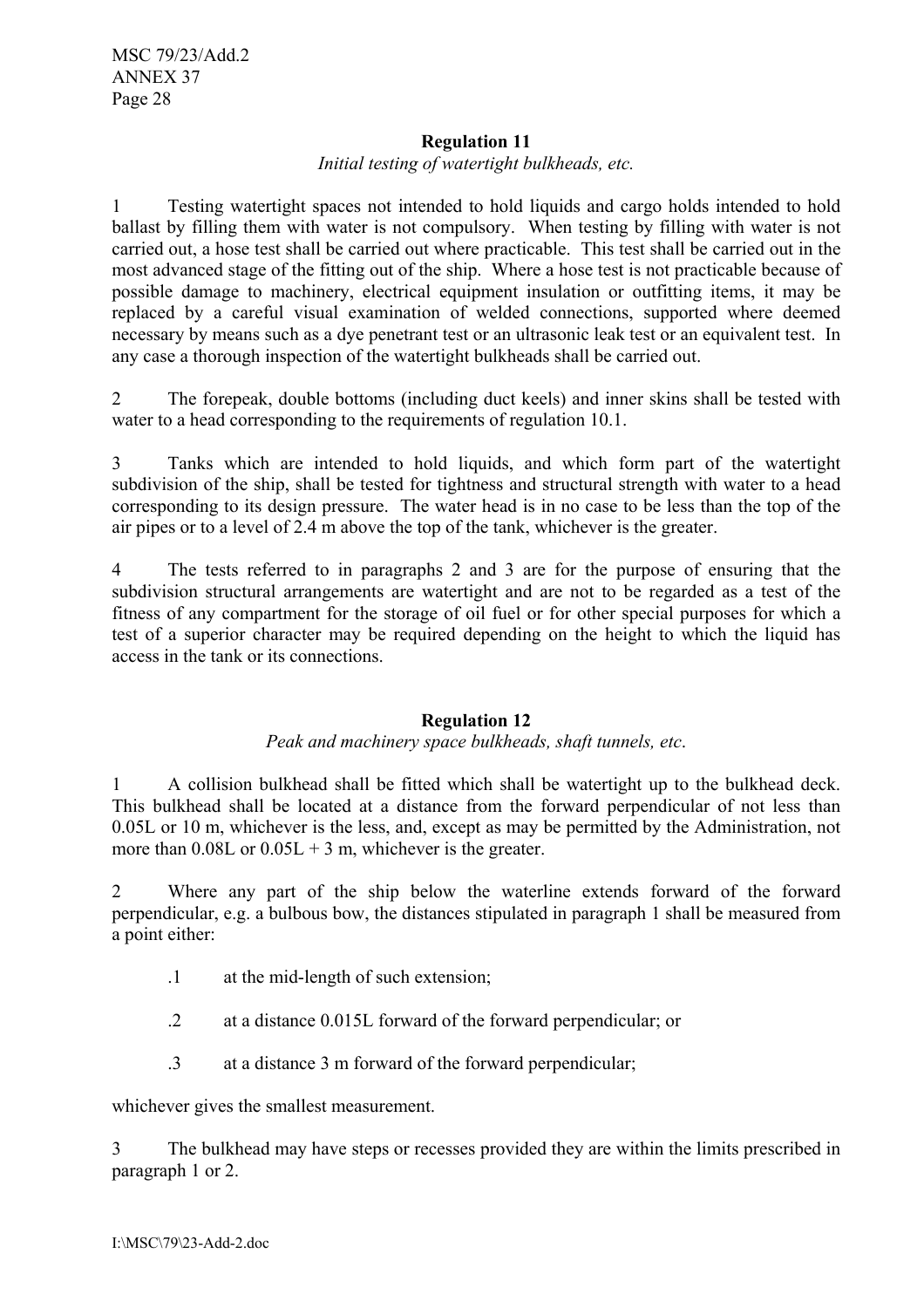4 No doors, manholes, access openings, ventilation ducts or any other openings shall be fitted in the collision bulkhead below the bulkhead deck.

5.1 Except as provided in paragraph 5.2, the collision bulkhead may be pierced below the bulkhead deck by not more than one pipe for dealing with fluid in the forepeak tank, provided that the pipe is fitted with a screw-down valve capable of being operated from above the bulkhead deck, the valve chest being secured inside the forepeak to the collision bulkhead. The Administration may, however, authorize the fitting of this valve on the after side of the collision bulkhead provided that the valve is readily accessible under all service conditions and the space in which it is located is not a cargo space. All valves shall be of steel, bronze or other approved ductile material. Valves of ordinary cast iron or similar material are not acceptable.

5.2 If the forepeak is divided to hold two different kinds of liquids the Administration may allow the collision bulkhead to be pierced below the bulkhead by two pipes, each of which is fitted as required by paragraph 5.1, provided the Administration is satisfied that there is no practical alternative to the fitting of such a second pipe and that, having regard to the additional subdivision provided in the forepeak, the safety of the ship is maintained.

6 Where a long forward superstructure is fitted the collision bulkhead shall be extended weathertight to the deck next above the bulkhead deck. The extension need not be fitted directly above the bulkhead below provided it is located within the limits prescribed in paragraph 1 or 2 with the exception permitted by paragraph 7 and that the part of the deck which forms the step is made effectively weathertight. The extension shall be so arranged as to preclude the possibility of the bow door causing damage to it in the case of damage to, or detachment of, a bow door.

7 Where bow doors are fitted and a sloping loading ramp forms part of the extension of the collision bulkhead above the bulkhead deck the ramp shall be weathertight over its complete length. In cargo ships the part of the ramp which is more than 2.3 m above the bulkhead deck may extend forward of the limit specified in paragraph 1 or 2. Ramps not meeting the above requirements shall be disregarded as an extension of the collision bulkhead.

8 The number of openings in the extension of the collision bulkhead above the freeboard deck shall be restricted to the minimum compatible with the design and normal operation of the ship. All such openings shall be capable of being closed weathertight.

9 Bulkheads shall be fitted separating the machinery space from cargo and accommodation spaces forward and aft and made watertight up to the bulkhead deck. In passenger ships an afterpeak bulkhead shall also be fitted and made watertight up to the bulkhead deck. The afterpeak bulkhead may, however, be stepped below the bulkhead deck, provided the degree of safety of the ship as regards subdivision is not thereby diminished.

10 In all cases stern tubes shall be enclosed in watertight spaces of moderate volume. In passenger ships the stern gland shall be situated in a watertight shaft tunnel or other watertight space separate from the stern tube compartment and of such volume that, if flooded by leakage through the stem gland, the bulkhead deck will not be immersed. In cargo ships other measures to minimize the danger of water penetrating into the ship in case of damage to stern tube arrangements may be taken at the discretion of the Administration.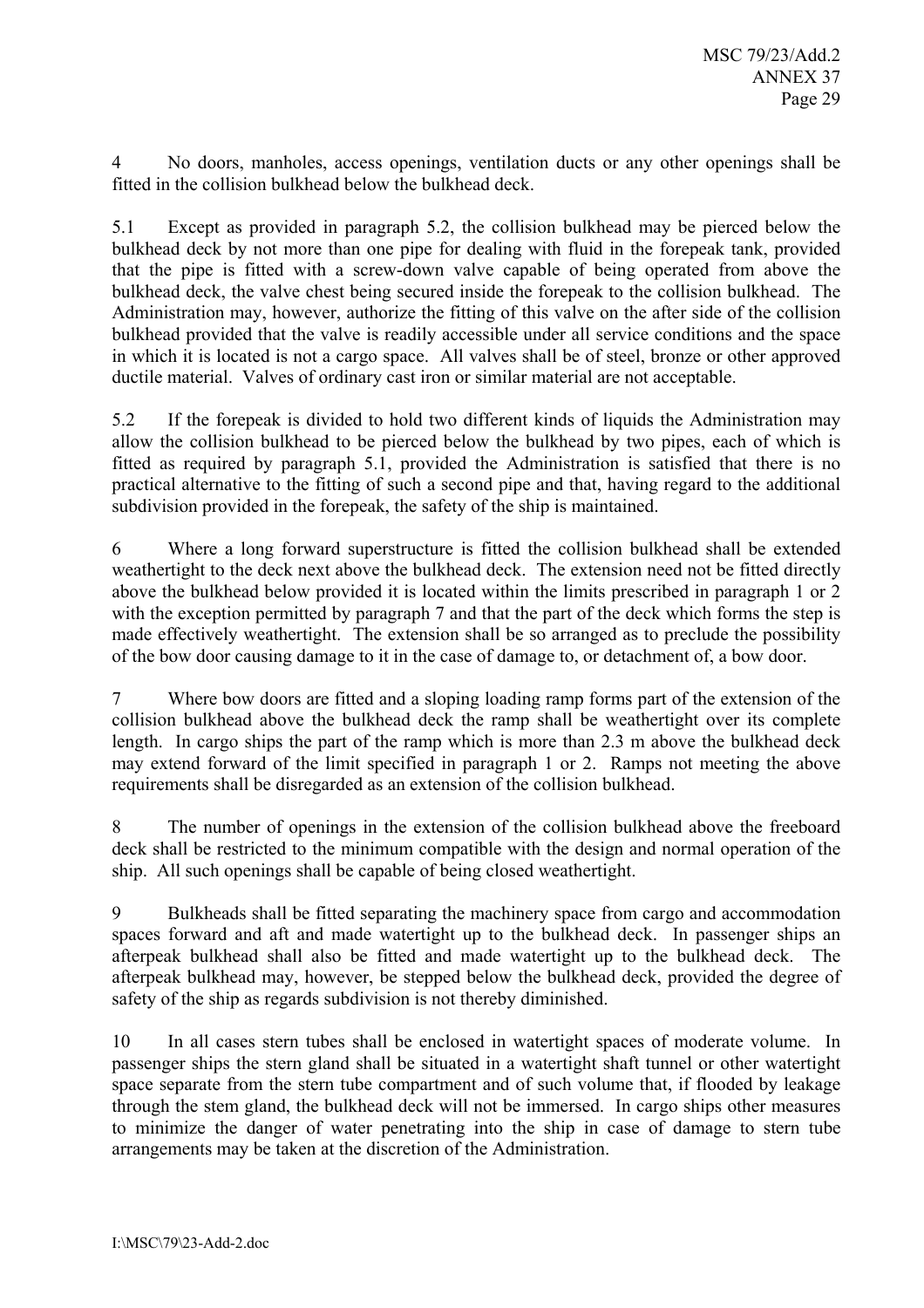## **Regulation 13**

*Openings in watertight bulkheads below the bulkhead deck in passenger ships*

1 The number of openings in watertight bulkheads shall be reduced to the minimum compatible with the design and proper working of the ship, satisfactory means shall be provided for closing these openings.

2.1 Where pipes, scuppers, electric cables, etc., are carried through watertight bulkheads, arrangements shall be made to ensure the watertight integrity of the bulkheads.

2.2 Valves not forming part of a piping system shall not be permitted in watertight bulkheads.

2.3 Lead or other heat sensitive materials shall not be used in systems which penetrate watertight bulkheads, where deterioration of such systems in the event of fire would impair the watertight integrity of the bulkheads.

3 No doors, manholes, or access openings are permitted in watertight transverse bulkheads dividing a cargo space from an adjoining cargo space, except as provided in paragraph 9.1 and in regulation 14.

4 Subject to paragraph 10, not more than one door, apart from the doors to shaft tunnels, may be fitted in each watertight bulkhead within spaces containing the main and auxiliary propulsion machinery including boilers serving the needs of propulsion. Where two or more shafts are fitted, the tunnels shall be connected by an intercommunicating passage. There shall be only one door between the machinery space and the tunnel spaces where two shafts are fitted and only two doors where there are more than two shafts. All these doors shall be of the sliding type and shall be so located as to have their sills as high as practicable. The hand gear for operating these doors from above the bulkhead deck shall be situated outside the spaces containing the machinery.

5.1 Watertight doors, except as provided in paragraph 9.1 or regulation 14, shall be poweroperated sliding doors complying with the requirements of paragraph 7 capable of being closed simultaneously from the central operating console at the navigation bridge in not more than 60 s with the ship in the upright position.

5.2 The means of operation whether by power or by hand of any power-operated sliding watertight door shall be capable of closing the door with the ship listed to  $15^{\circ}$  either way. Consideration shall also be given to the forces which may act on either side of the door as may be experienced when water is flowing through the opening applying a static head equivalent to a water height of at least 1 m above the sill on the centreline of the door.

5.3 Watertight door controls, including hydraulic piping and electric cables, shall be kept as close as practicable to the bulkhead in which the doors are fitted, in order to minimize the likelihood of them being involved in any damage which the ship may sustain. The positioning of watertight doors and their controls shall be such that if the ship sustains damage within one fifth of the breadth of the ship, as defined in regulation 2, such distance being measured at right angles to the centreline at the level of the deepest subdivision draught, the operation of the watertight doors clear of the damaged portion of the ship is not impaired.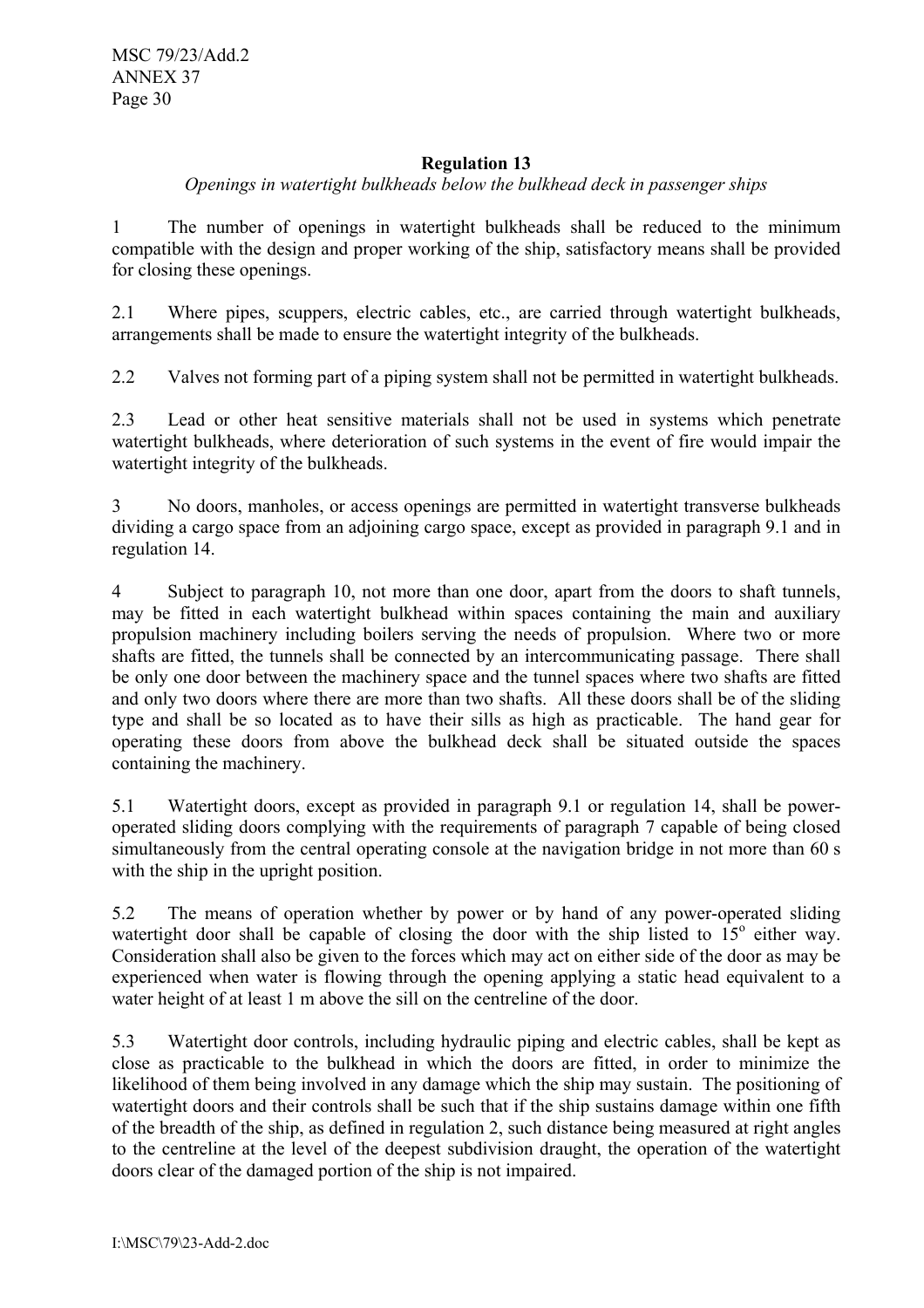6 All power-operated sliding watertight doors shall be provided with means of indication which will show at all remote operating positions whether the doors are open or closed. Remote operating positions shall only be at the navigation bridge as required by paragraph 7.1.5 and at the location where hand operation above the bulkhead deck is required by paragraph 7.1.4.

- 7.1 Each power-operated sliding watertight door:
	- .1 shall have a vertical or horizontal motion;
	- .2 shall, subject to paragraph 10, be normally limited to a maximum clear opening width of 1.2 m. The Administration may permit larger doors only to the extent considered necessary for the effective operation of the ship provided that other safety measures, including the following, are taken into consideration:
		- .2.1 special consideration shall be given to the strength of the door and its closing appliances in order to prevent leakages;
		- .2.2 the door shall be located inboard the damage zone B/5;
	- .3 shall be fitted with the necessary equipment to open and close the door using electric power, hydraulic power, or any other form of power that is acceptable to the Administration;
	- .4 shall be provided with an individual hand-operated mechanism. It shall be possible to open and close the door by hand at the door itself from either side, and in addition, close the door from an accessible position above the bulkhead deck with an all round crank motion or some other movement providing the same degree of safety acceptable to the Administration. Direction of rotation or other movement is to be clearly indicated at all operating positions. The time necessary for the complete closure of the door, when operating by hand gear, shall not exceed 90 s with the ship in the upright position;
	- .5 shall be provided with controls for opening and closing the door by power from both sides of the door and also for closing the door by power from the central operating console at the navigation bridge;
	- .6 shall be provided with an audible alarm, distinct from any other alarm in the area, which will sound whenever the door is closed remotely by power and which shall sound for at least 5 s but no more than 10 s before the door begins to move and shall continue sounding until the door is completely closed. In the case of remote hand operation it is sufficient for the audible alarm to sound only when the door is moving. Additionally, in passenger areas and areas of high ambient noise the Administration may require the audible alarm to be supplemented by an intermittent visual signal at the door; and
	- .7 shall have an approximately uniform rate of closure under power. The closure time, from the time the door begins to move to the time it reaches the completely closed position, shall in no case be less than 20 s or more than 40 s with the ship in the upright position.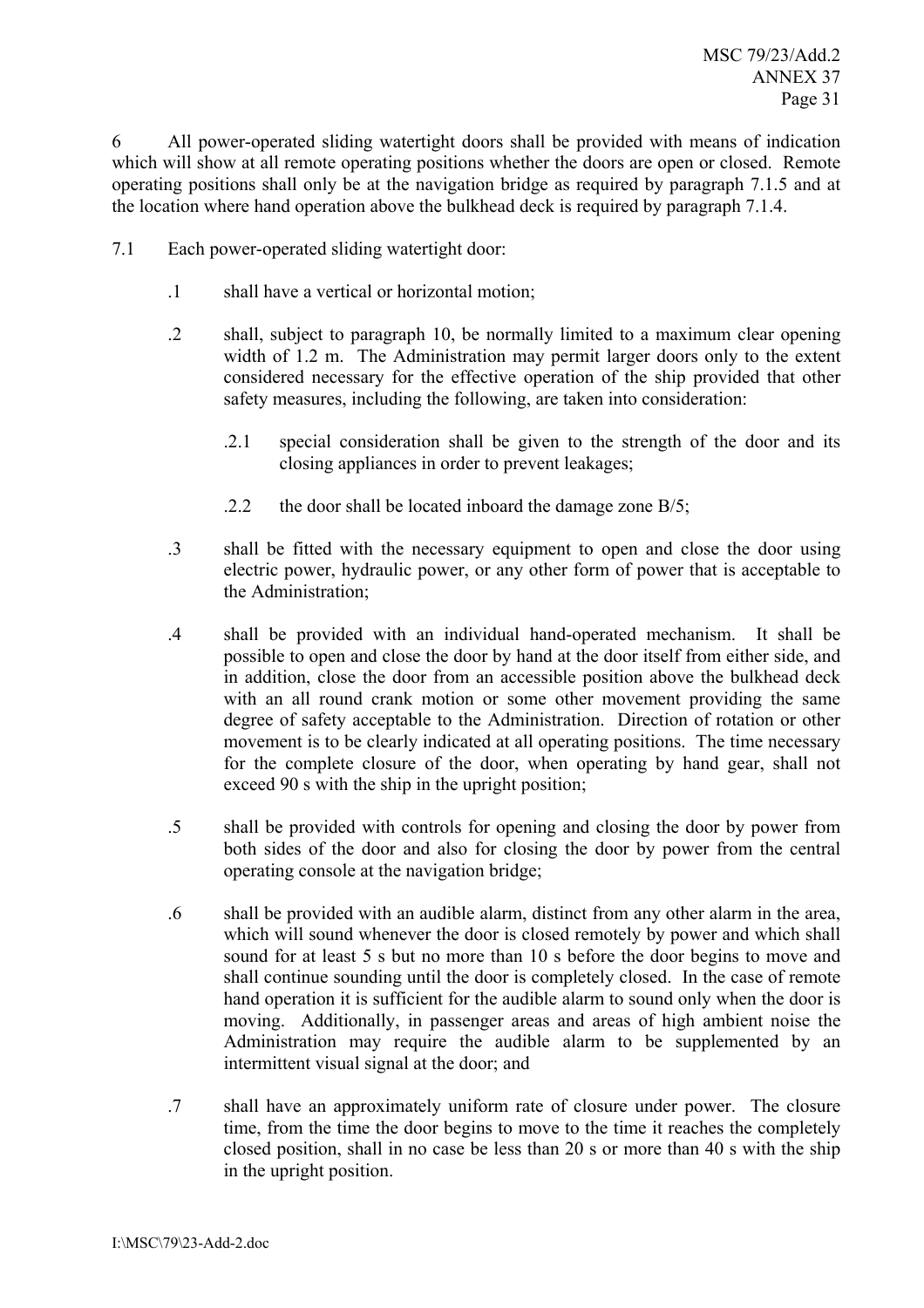MSC 79/23/Add.2 ANNEX 37 Page 32

7.2 The electrical power required for power-operated sliding watertight doors shall be supplied from the emergency switchboard either directly or by a dedicated distribution board situated above the bulkhead deck. The associated control, indication and alarm circuits shall be supplied from the emergency switchboard either directly or by a dedicated distribution board situated above the bulkhead deck and be capable of being automatically supplied by the transitional source of emergency electrical power required by regulation 42.3.1.3 in the event of failure of either the main or emergency source of electrical power.

- 7.3 Power-operated sliding watertight doors shall have either:
	- .1 a centralized hydraulic system with two independent power sources each consisting of a motor and pump capable of simultaneously closing all doors. In addition, there shall be for the whole installation hydraulic accumulators of sufficient capacity to operate all the doors at least three times, i.e. closed-openclosed, against an adverse list of 15°. This operating cycle shall be capable of being carried out when the accumulator is at the pump cut-in pressure. The fluid used shall be chosen considering the temperatures liable to be encountered by the installation during its service. The power operating system shall be designed to minimize the possibility of having a single failure in the hydraulic piping adversely affect the operation of more than one door. The hydraulic system shall be provided with a low-level alarm for hydraulic fluid reservoirs serving the power-operated system and a low gas pressure alarm or other effective means of monitoring loss of stored energy in hydraulic accumulators. These alarms are to be audible and visual and shall be situated on the central operating console at the navigation bridge; or
	- .2 an independent hydraulic system for each door with each power source consisting of a motor and pump capable of opening and closing the door. In addition, there shall be a hydraulic accumulator of sufficient capacity to operate the door at least three times, i.e. closed-open-closed, against an adverse list of 15°. This operating cycle shall be capable of being carried out when the accumulator is at the pump cut-in pressure. The fluid used shall be chosen considering the temperatures liable to be encountered by the installation during its service. A low gas pressure group alarm or other effective means of monitoring loss of stored energy in hydraulic accumulators shall be provided at the central operating console on the navigation bridge. Loss of stored energy indication at each local operating position shall also be provided; or
	- .3 an independent electrical system and motor for each door with each power source consisting of a motor capable of opening and closing the door. The power source shall be capable of being automatically supplied by the transitional source of emergency electrical power as required by regulation 42.4.2 - in the event of failure of either the main or emergency source of electrical power and with sufficient capacity to operate the door at least three times, i.e. closed-open-closed, against an adverse list of 15°.

For the systems specified in 7.3.1, 7.3.2 and 7.3.3, provision should be made as follows: Power systems for power-operated watertight sliding doors shall be separate from any other power system. A single failure in the electric or hydraulic power-operated systems excluding the hydraulic actuator shall not prevent the hand operation of any door.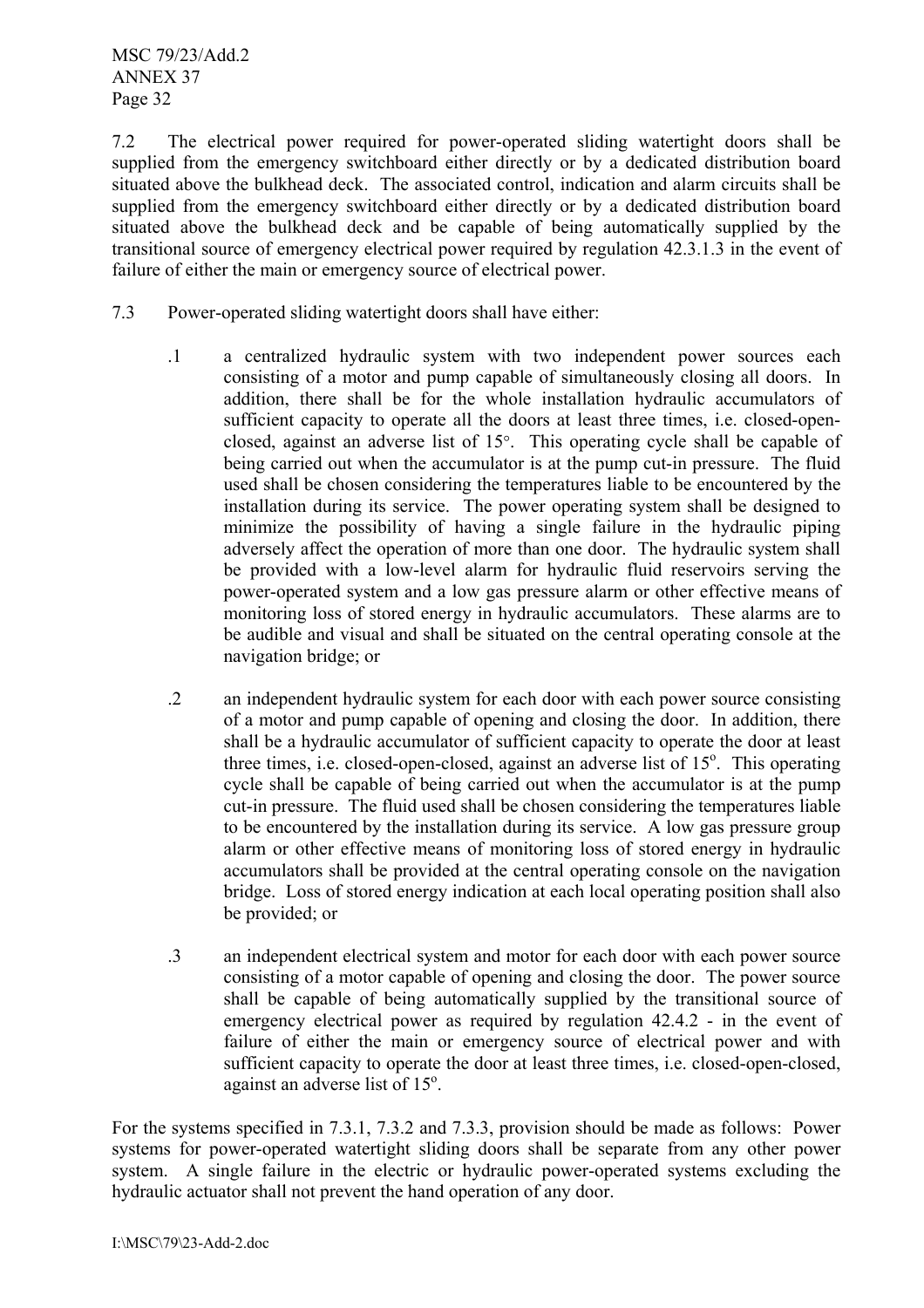7.4 Control handles shall be provided at each side of the bulkhead at a minimum height of 1.6 m above the floor and shall be so arranged as to enable persons passing through the doorway to hold both handles in the open position without being able to set the power closing mechanism in operation accidentally. The direction of movement of the handles in opening and closing the door shall be in the direction of door movement and shall be clearly indicated.

7.5 As far as practicable, electrical equipment and components for watertight doors shall be situated above the bulkhead deck and outside hazardous areas and spaces.

7.6 The enclosures of electrical components necessarily situated below the bulkhead deck shall provide suitable protection against the ingress of water.<sup>\*</sup>

7.7 Electric power, control, indication and alarm circuits shall be protected against fault in such a way that a failure in one door circuit will not cause a failure in any other door circuit. Short circuits or other faults in the alarm or indicator circuits of a door shall not result in a loss of power operation of that door. Arrangements shall be such that leakage of water into the electrical equipment located below the bulkhead deck will not cause the door to open.

7.8 A single electrical failure in the power operating or control system of a power-operated sliding watertight door shall not result in a closed door opening. Availability of the power supply should be continuously monitored at a point in the electrical circuit as near as practicable to each of the motors required by paragraph 7.3. Loss of any such power supply should activate an audible and visual alarm at the central operating console at the navigation bridge.

8.1 The central operating console at the navigation bridge shall have a "master mode" switch with two modes of control: a "local control" mode which shall allow any door to be locally opened and locally closed after use without automatic closure, and a "doors closed" mode which shall automatically close any door that is open. The "doors closed" mode shall automatically close any door that is open. The "doors closed" mode shall permit doors to be opened locally and shall automatically re-close the doors upon release of the local control mechanism. The "master mode" switch shall normally be in the "local control" mode. The "doors closed" mode shall only be used in an emergency or for testing purposes. Special consideration shall be given to the reliability of the "master mode" switch.

8.2 The central operating console at the navigation bridge shall be provided with a diagram showing the location of each door, with visual indicators to show whether each door is open or closed. A red light shall indicate a door is fully open and a green light shall indicate a door is fully closed. When the door is closed remotely the red light shall indicate the intermediate position by flashing. The indicating circuit shall be independent of the control circuit for each door.

8.3 It shall not be possible to remotely open any door from the central operating console.

<sup>\*</sup> Refer to the following IEC publication 529, 1976:

<sup>.1</sup> electrical motors, associated circuits and control components; protected to IPX 7 standard;

<sup>.2</sup> door position indicators and associated circuit components; protected to IPX 8 standard; and

<sup>.3</sup> door movement warning signals; protected to IPX 6 standard.

Other arrangements for the enclosures of electrical components may be fitted provided the Administration is satisfied that an equivalent protection is achieved. The water pressure IPX 8 shall be based on the pressure that may occur at the location of the component during flooding for a period of 36 h.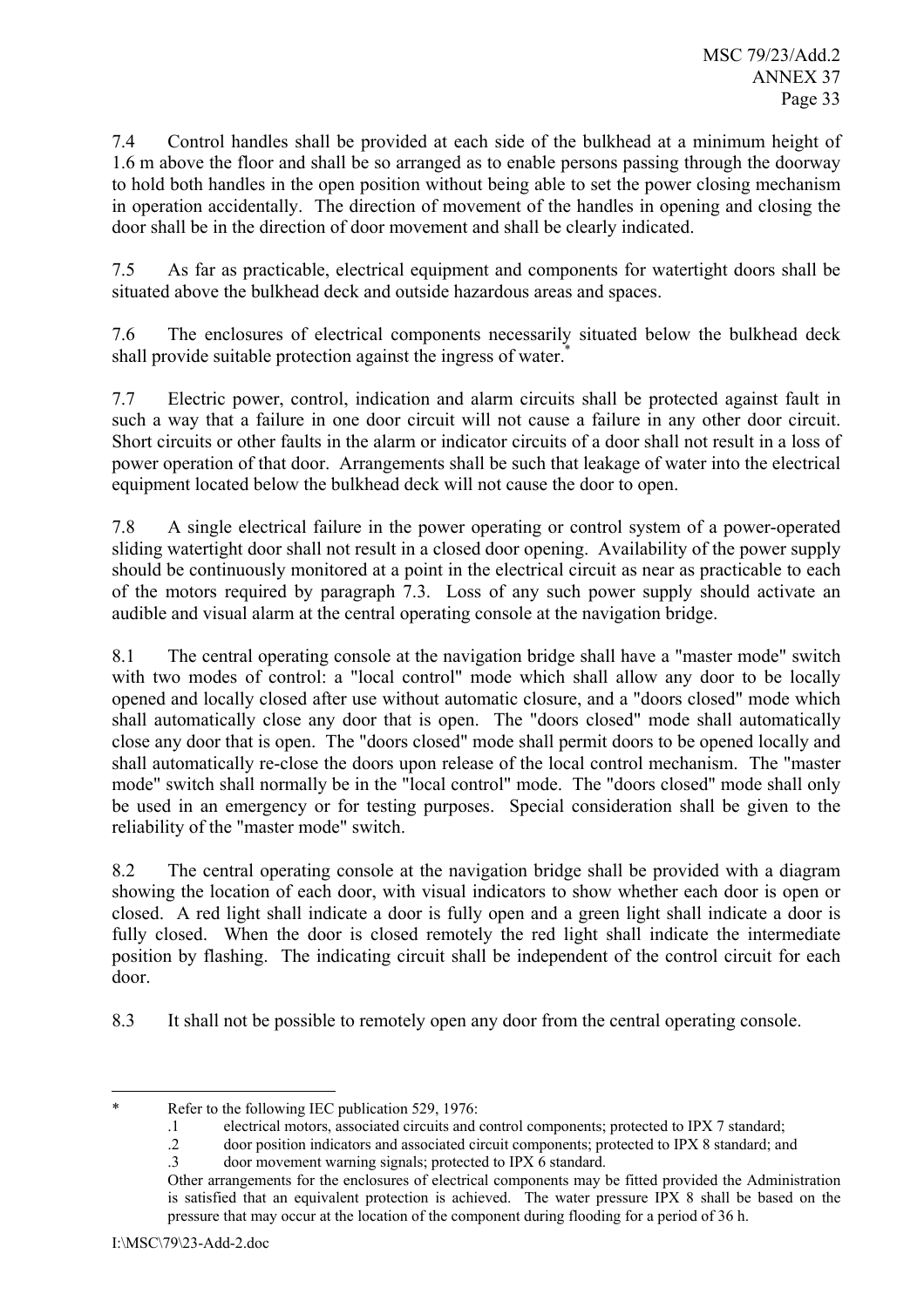9.1 If the Administration is satisfied that such doors are essential, watertight doors of satisfactory construction may be fitted in watertight bulkheads dividing cargo between deck spaces. Such doors may be hinged, rolling or sliding doors but shall not be remotely controlled. They shall be fitted at the highest level and as far from the shell plating as practicable, but in no case shall the outboard vertical edges be situated at a distance from the shell plating which is less than one fifth of the breadth of the ship, as defined in regulation 2, such distance being measured at right angles to the centreline at the level of the deepest subdivision draught.

9.2 Should any such doors be accessible during the voyage, they shall be fitted with a device which prevents unauthorized opening. When it is proposed to fit such doors, the number and arrangements shall receive the special consideration of the Administration.

10 Portable plates on bulkheads shall not be permitted except in machinery spaces. The Administration may permit not more than one power-operated sliding watertight door in each watertight bulkhead larger than those specified in paragraph 7.1.2 to be substituted for these portable plates, provided these doors are intended to remain closed during navigation except in case of urgent necessity at the discretion of the master. These doors need not meet the requirements of paragraph 7.1.4 regarding complete closure by hand-operated gear in 90 s.

11.1 Where trunkways or tunnels for access from crew accommodation to the stokehold, for piping, or for any other purpose are carried through watertight bulkheads, they shall be watertight and in accordance with the requirements of regulation 16-1. The access to at least one end of each such tunnel or trunkway, if used as a passage at sea, shall be through a trunk extending watertight to a height sufficient to permit access above the bulkhead deck. The access to the other end of the trunkway or tunnel may be through a watertight door of the type required by its location in the ship. Such trunkways or tunnels shall not extend through the first subdivision bulkhead abaft the collision bulkhead.

11.2 Where it is proposed to fit tunnels piercing watertight bulkheads, these shall receive the special consideration of the Administration.

11.3 Where trunkways in connection with refrigerated cargo and ventilation or forced draught trunks are carried through more than one watertight bulkhead, the means of closure at such openings shall be operated by power and be capable of being closed from a central position situated above the bulkhead deck.

## **Regulation 13-1**

## *Openings in watertight bulkheads and internal decks in cargo ships*

1 The number of openings in watertight subdivisions is to be kept to a minimum compatible with the design and proper working of the ship. Where penetrations of watertight bulkheads and internal decks are necessary for access, piping, ventilation, electrical cables, etc., arrangements are to be made to maintain the watertight integrity. The Administration may permit relaxation in the watertightness of openings above the freeboard deck, provided that it is demonstrated that any progressive flooding can be easily controlled and that the safety of the ship is not impaired.

2 Doors provided to ensure the watertight integrity of internal openings which are used while at sea are to be sliding watertight doors capable of being remotely closed from the bridge and are also to be operable locally from each side of the bulkhead. Indicators are to be provided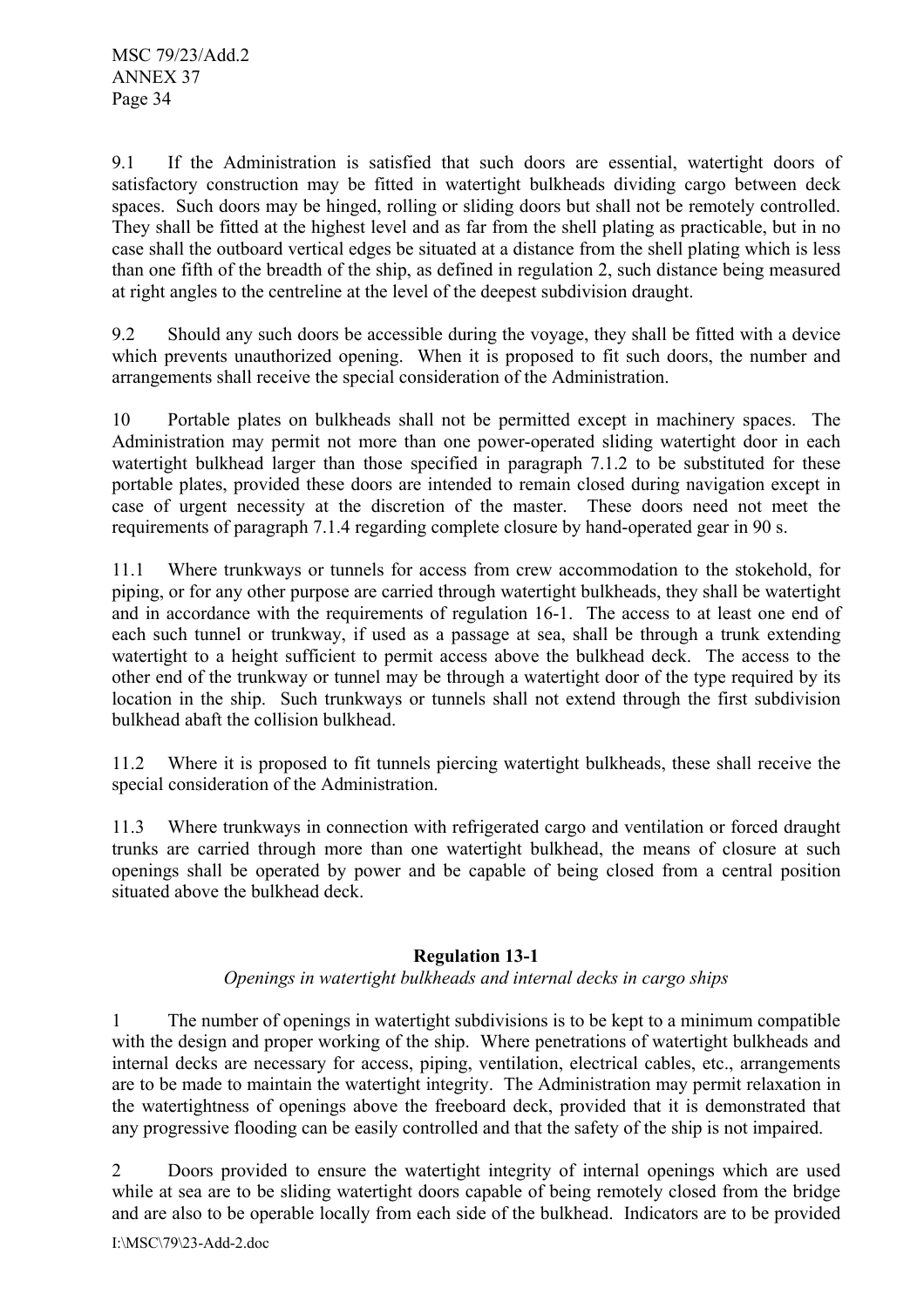at the control position showing whether the doors are open or closed, and an audible alarm is to be provided at the door closure. The power, control and indicators are to be operable in the event of main power failure. Particular attention is to be paid to minimizing the effect of control system failure. Each power-operated sliding watertight door shall be provided with an individual hand-operated mechanism. It shall be possible to open and close the door by hand at the door itself from both sides.

3 Access doors and access hatch covers normally closed at sea, intended to ensure the watertight integrity of internal openings, shall be provided with means of indication locally and on the bridge showing whether these doors or hatch covers are open or closed. A notice is to be affixed to each such door or hatch cover to the effect that it is not to be left open.

4 Watertight doors or ramps of satisfactory construction may be fitted to internally subdivide large cargo spaces, provided that the Administration is satisfied that such doors or ramps are essential. These doors or ramps may be hinged, rolling or sliding doors or ramps, but shall not be remotely controlled.<sup>\*</sup> Should any of the doors or ramps be accessible during the voyage, they shall be fitted with a device which prevents unauthorized opening.

5 Other closing appliances which are kept permanently closed at sea to ensure the watertight integrity of internal openings shall be provided with a notice which is to be affixed to each such closing appliance to the effect that it is to be kept closed. Manholes fitted with closely bolted covers need not be so marked.

#### **Regulation 14**

#### *Passenger ships carrying goods vehicles and accompanying personnel*

1 This regulation applies to passenger ships designed or adapted for the carriage of goods vehicles and accompanying personnel.

2 If in such a ship the total number of passengers which include personnel accompanying vehicles does not exceed  $12 + A_d/25$ , where  $A_d$  = total deck area (square metres) of spaces available for the stowage of goods vehicles and where the clear height at the stowage position and at the entrance to such spaces is not less than 4 m, the provisions of regulations 13.9.1 and 13.9.2 in respect of watertight doors apply except that the doors may be fitted at any level in watertight bulkheads dividing cargo spaces. Additionally, indicators are required on the navigation bridge to show automatically when each door is closed and all door fastenings are secured.

3 The ship may not be certified for a higher number of passengers than assumed in paragraph 2 if a watertight door has been fitted in accordance with this regulation.

 $\overline{a}$ Refer to MSC/Circ.651, Interpretations of regulations of part B-1 of SOLAS chapter II-1.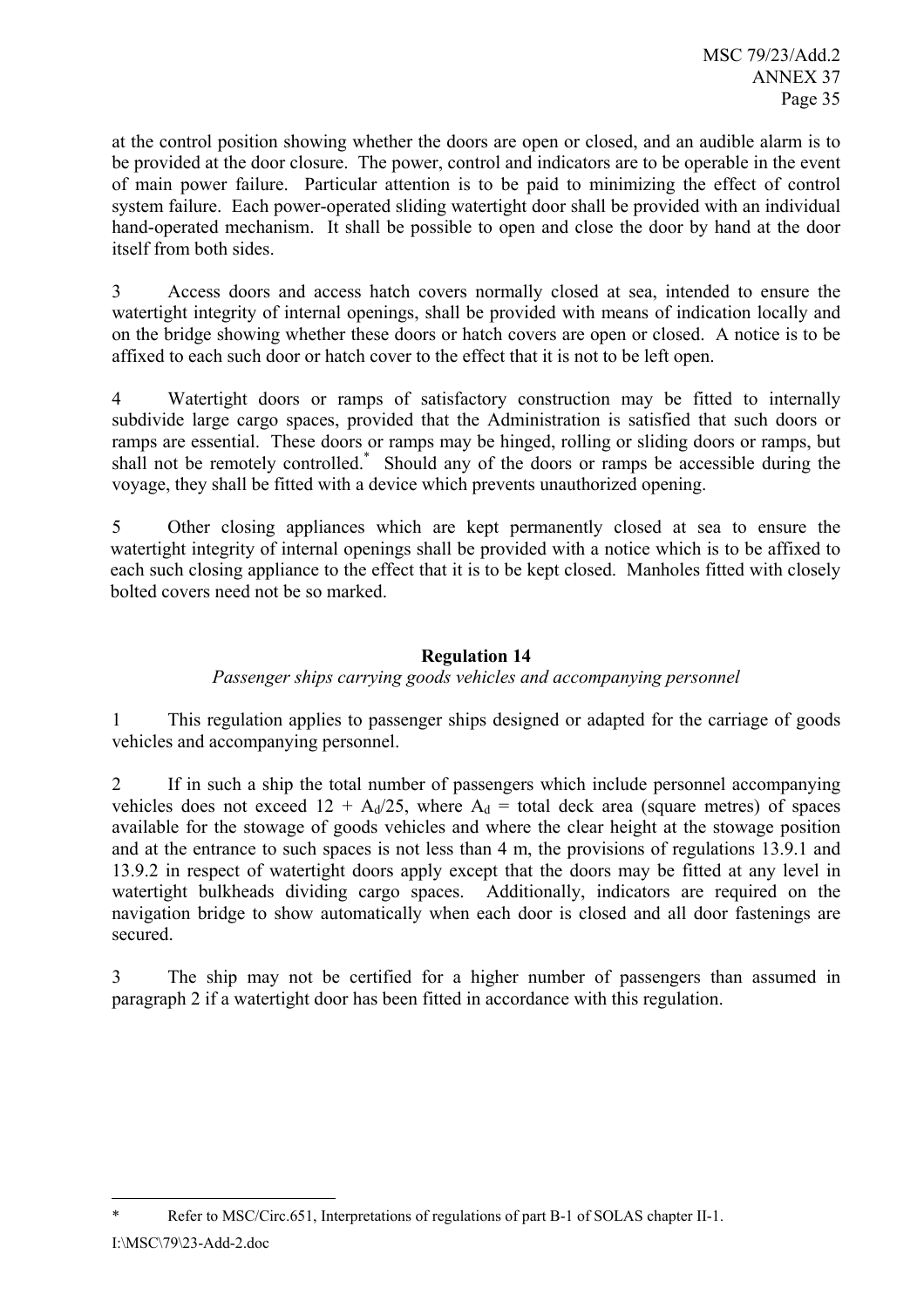## **Regulation 15**

*Openings in the shell plating below the bulkhead deck of passenger ships and the freeboard deck of cargo ships*

1 The number of openings in the shell plating shall be reduced to the minimum compatible with the design and proper working of the ship.

2 The arrangement and efficiency of the means for closing any opening in the shell plating shall be consistent with its intended purpose and the position in which it is fitted and generally to the satisfaction of the Administration.

3.1 Subject to the requirements of the International Convention on Load Lines in force, no sidescuttle shall be fitted in such a position that its sill is below a line drawn parallel to the bulkhead deck at side and having its lowest point 2.5% of the breadth of the ship above the deepest subdivision draught, or 500 mm, whichever is the greater.

3.2 All sidescuttles the sills of which are below the bulkhead deck of passenger ships and the freeboard deck of cargo ships, as permitted by paragraph 3.1, shall be of such construction as will effectively prevent any person opening them without the consent of the master of the ship.

4 Efficient hinged inside deadlights so arranged that they can be easily and effectively closed and secured watertight, shall be fitted to all sidescuttles except that abaft one eighth of the ship's length from the forward perpendicular and above a line drawn parallel to the bulkhead deck at side and having its lowest point at a height of 3.7 m plus 2.5% of the breadth of the ship above the deepest subdivision draught, the deadlights may be portable in passenger accommodation other than that for steerage passengers, unless the deadlights are required by the International Convention on Load Lines in force to be permanently attached in their proper positions. Such portable deadlights shall be stowed adjacent to the sidescuttles they serve.

5.1 No sidescuttles shall be fitted in any spaces which are appropriated exclusively to the carriage of cargo or coal.

5.2 Sidescuttles may, however, be fitted in spaces appropriated alternatively to the carriage of cargo or passengers, but they shall be of such construction as will effectively prevent any person opening them or their deadlights without the consent of the master.

6 Automatic ventilating sidescuttles shall not be fitted in the shell plating below the bulkhead deck of passenger ships and the freeboard deck of cargo ships without the special sanction of the Administration.

7 The number of scuppers, sanitary discharges and other similar openings in the shell plating shall be reduced to the minimum either by making each discharge serve for as many as possible of the sanitary and other pipes, or in any other satisfactory manner.

8.1 All inlets and discharges in the shell plating shall be fitted with efficient and accessible arrangements for preventing the accidental admission of water into the ship.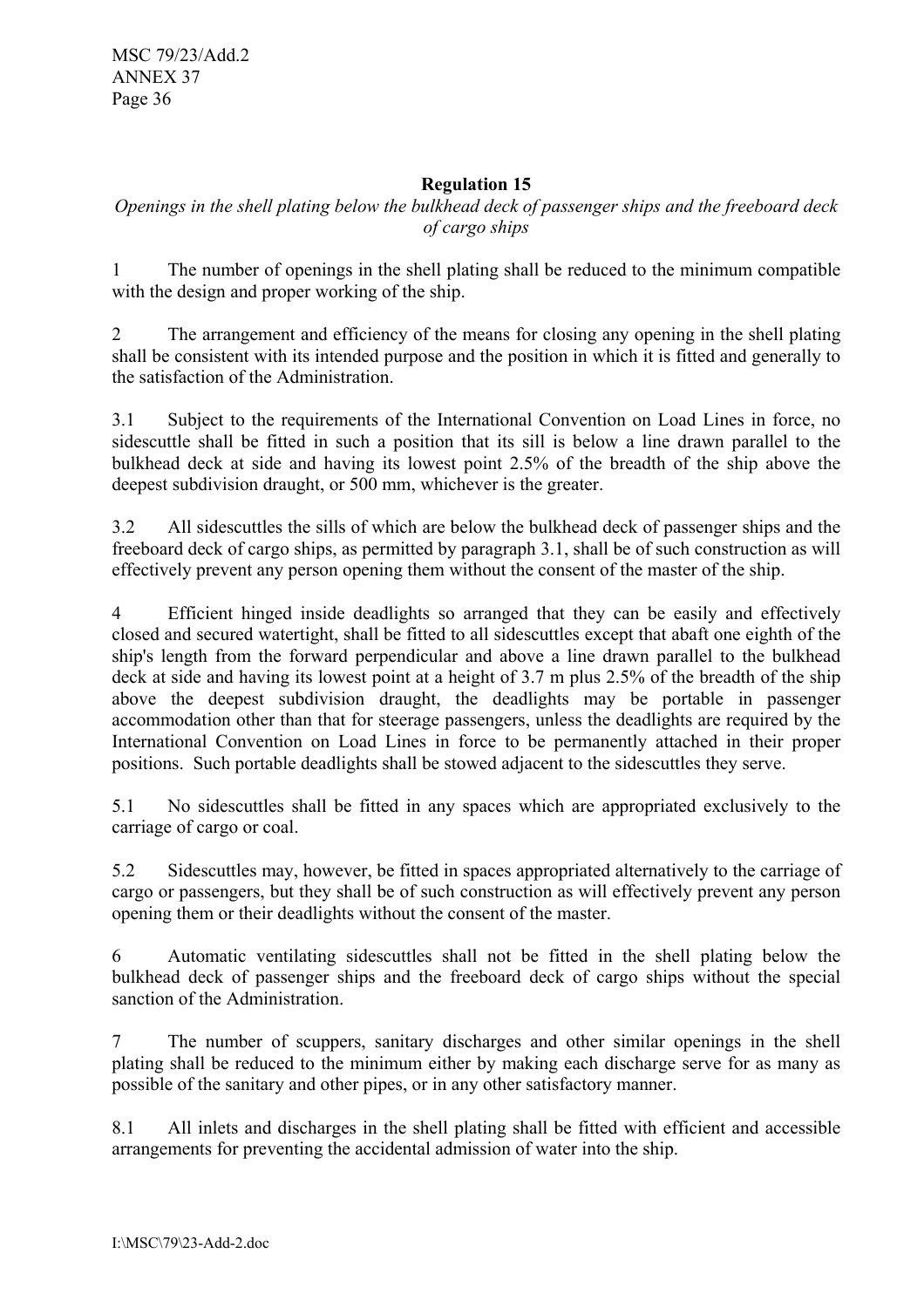8.2.1 Subject to the requirements of the International Convention on Load Lines in force, and except as provided in paragraph 8.3, each separate discharge led through the shell plating from spaces below the bulkhead deck of passenger ships and the freeboard deck of cargo ships shall be provided with either one automatic non-return valve fitted with a positive means of closing it from above the bulkhead deck or with two automatic non-return valves without positive means of closing, provided that the inboard valve is situated above the deepest subdivision draught and is always accessible for examination under service conditions. Where a valve with positive means of closing is fitted, the operating position above the bulkhead deck shall always be readily accessible and means shall be provided for indicating whether the valve is open or closed.

8.2.2 The requirements of the International Convention on Load Lines in force shall apply to discharges led through the shell plating from spaces above the bulkhead deck of passenger ships and the freeboard deck of cargo ships.

8.3 Machinery space, main and auxiliary sea inlets and discharges in connection with the operation of machinery shall be fitted with readily accessible valves between the pipes and the shell plating or between the pipes and fabricated boxes attached to the shell plating. In manned machinery spaces the valves may be controlled locally and shall be provided with indicators showing whether they are open or closed.

8.4 Moving parts penetrating the shell plating below the deepest subdivision draught shall be fitted with a watertight sealing arrangement acceptable to the Administration. The inboard gland shall be located within a watertight space of such volume that, if flooded, the bulkhead deck will not be submerged. The Administration may require that if such compartment is flooded, essential or emergency power and lighting, internal communication, signals or other emergency devices must remain available in other parts of the ship.

8.5 All shell fittings and valves required by this regulation shall be of steel, bronze or other approved ductile material. Valves of ordinary cast iron or similar material are not acceptable. All pipes to which this regulation refers shall be of steel or other equivalent material to the satisfaction of the Administration.

9 Gangway, cargo and fuelling ports fitted below the bulkhead deck of passenger ships and the freeboard deck of cargo ships shall be watertight and in no case be so fitted as to have their lowest point below the deepest subdivision draught.

10.1 The inboard opening of each ash-chute, rubbish-chute, etc., shall be fitted with an efficient cover.

10.2 If the inboard opening is situated below the bulkhead deck of passenger ships and the freeboard deck of cargo ships, the cover shall be watertight, and in addition an automatic non-return valve shall be fitted in the chute in an easily accessible position above the deepest subdivision draught.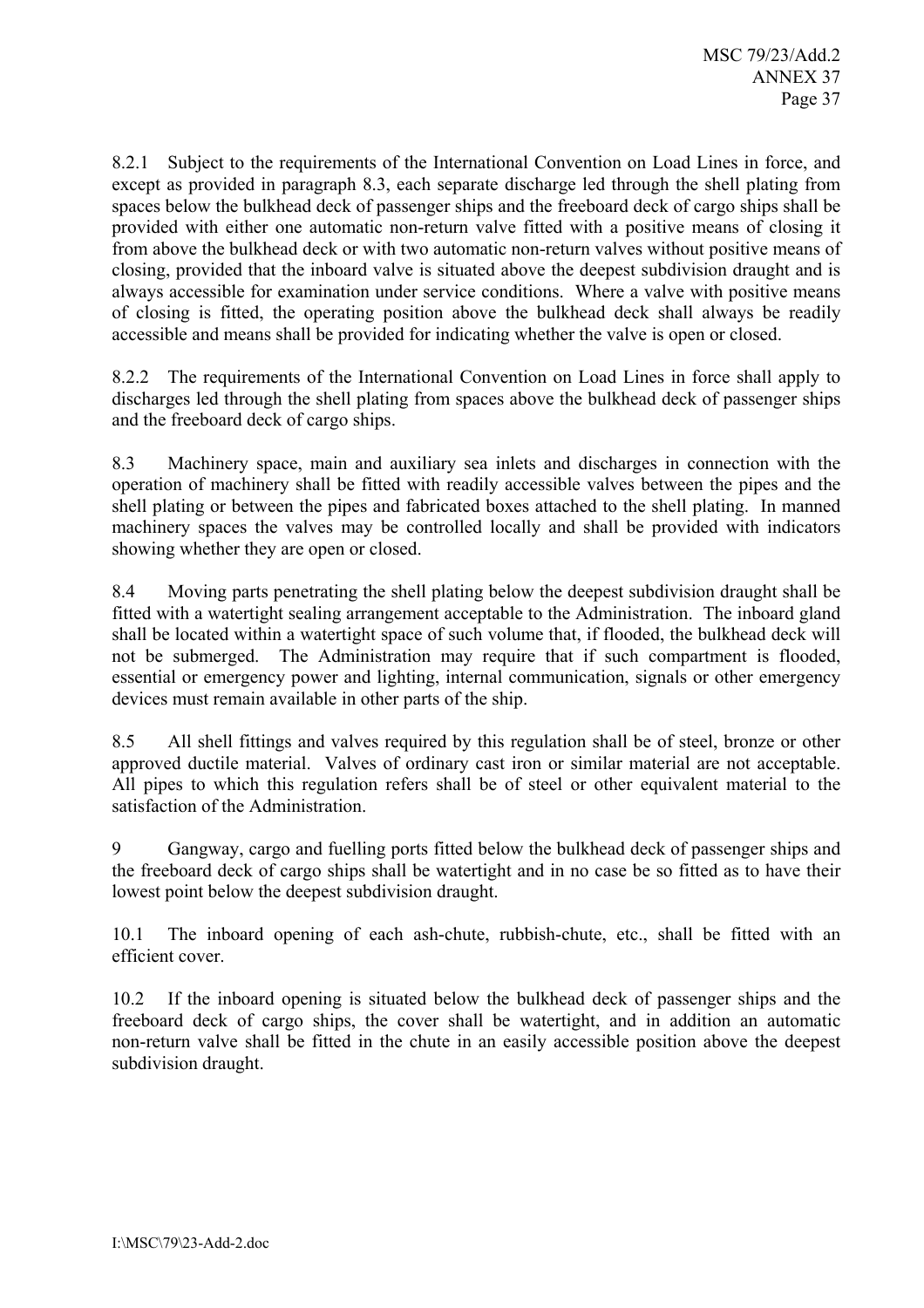# **Regulation 15-1**

#### *External openings in cargo ships*

1 All external openings leading to compartments assumed intact in the damage analysis, which are below the final damage waterline, are required to be watertight.

2 External openings required to be watertight in accordance with paragraph 1 shall, except for cargo hatch covers, be fitted with indicators on the bridge.

3 Openings in the shell plating below the deck limiting the vertical extent of damage shall be fitted with a device that prevents unauthorized opening if they are accessible during the voyage.

4 Other closing appliances which are kept permanently closed at sea to ensure the watertight integrity of external openings shall be provided with a notice affixed to each appliance to the effect that it is to be kept closed. Manholes fitted with closely bolted covers need not be so marked.

#### **Regulation 16**

#### *Construction and initial tests of watertight doors, sidescuttles, etc.*

1 In all ships:

- .1 the design, materials and construction of all watertight doors, sidescuttles, gangway and cargo ports, valves, pipes, ash-chutes and rubbish-chutes referred to in these regulations shall be to the satisfaction of the Administration;
- .2 such valves, doors and mechanisms shall be suitably marked to ensure that they may be properly used to provide maximum safety; and
- .3 the frames of vertical watertight doors shall have no groove at the bottom in which dirt might lodge and prevent the door closing properly.

2 In passenger ships and cargo ships watertight doors shall be tested by water pressure to a head of water they might sustain in a final or intermediate stage of flooding. Where testing of individual doors is not carried out because of possible damage to insulation or outfitting items, testing of individual doors may be replaced by a prototype pressure test of each type and size of door with a test pressure corresponding at least to the head required for the intended location. The prototype test shall be carried out before the door is fitted. The installation method and procedure for fitting the door on board shall correspond to that of the prototype test. When fitted on board, each door shall be checked for proper seating between the bulkhead, the frame and the door.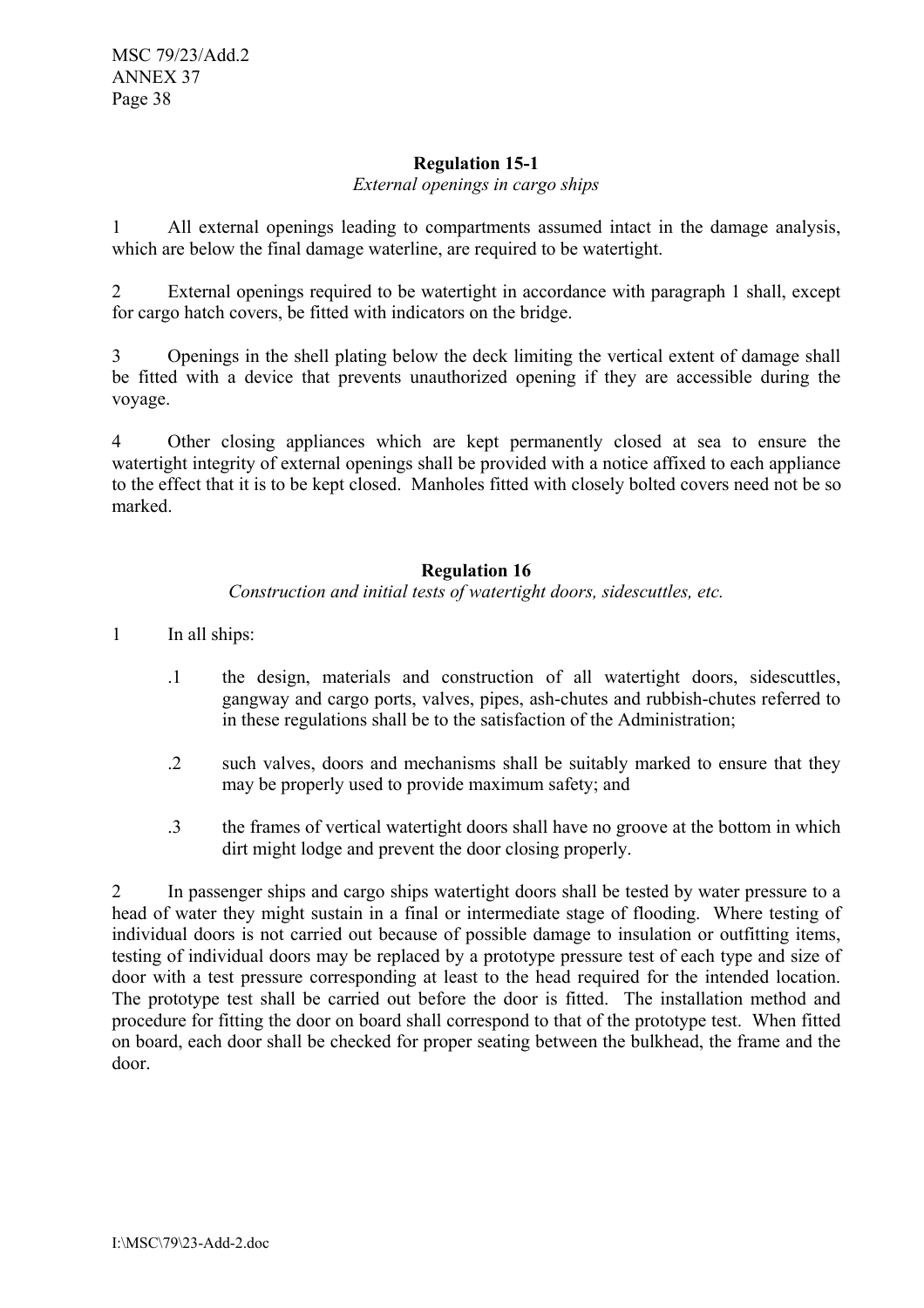# **Regulation 16-1**

#### *Construction and initial tests of watertight decks, trunks, etc.*

1 Watertight decks, trunks, tunnels, duct keels and ventilators shall be of the same strength as watertight bulkheads at corresponding levels. The means used for making them watertight, and the arrangements adopted for closing openings in them, shall be to the satisfaction of the Administration. Watertight ventilators and trunks shall be carried at least up to the bulkhead deck in passenger ships and up to the freeboard deck in cargo ships.

2 Where a ventilation trunk passing through a structure penetrates the bulkhead deck, the trunk shall be capable of withstanding the water pressure that may be present within the trunk, after having taken into account the maximum heel angle allowable during intermediate stages of flooding, in accordance with regulation 7-2.

3 Where all or part of the penetration of the bulkhead deck is on the main ro-ro deck, the trunk shall be capable of withstanding impact pressure due to internal water motions (sloshing) of water trapped on the ro-ro deck.

4 After completion, a hose or flooding test shall be applied to watertight decks and a hose test to watertight trunks, tunnels and ventilators.

### **Regulation 17**

#### *Internal watertight integrity of passenger ships above the bulkhead deck*

1 The Administration may require that all reasonable and practicable measures shall be taken to limit the entry and spread of water above the bulkhead deck. Such measures may include partial bulkheads or webs. When partial watertight bulkheads and webs are fitted on the bulkhead deck, above or in the immediate vicinity of watertight bulkheads, they shall have watertight shell and bulkhead deck connections so as to restrict the flow of water along the deck when the ship is in a heeled damaged condition. Where the partial watertight bulkhead does not line up with the bulkhead below, the bulkhead deck between shall be made effectively watertight. Where openings, pipes, scuppers, electric cables etc. are carried through the partial watertight bulkheads or decks within the immersed part of the bulkhead deck, arrangements shall be made to ensure the watertight integrity of the structure above the bulkhead deck.<sup>\*</sup>

2 All openings in the exposed weather deck shall have coamings of ample height and strength and shall be provided with efficient means for expeditiously closing them weathertight. Freeing ports, open rails and scuppers shall be fitted as necessary for rapidly clearing the weather deck of water under all weather conditions.

3 The open end of air pipes terminating within a superstructure shall be at least 1 m above the waterline when the ship heels to an angle of 15º, or the maximum angle of heel during intermediate stages of flooding, as determined by direct calculation, whichever is the greater. Alternatively, air pipes from tanks other than oil tanks may discharge through the side of the superstructure. The provisions of this paragraph are without prejudice to the provisions of the International Convention on Load Lines in force.

 $\overline{a}$ 

Refer to MSC/Circ.541 (as may be amended): Guidance notes on the integrity of flooding boundaries above the bulkhead deck of passenger ships for proper application of regulations II-1/8 and 20, paragraph 1, of SOLAS 1974, as amended.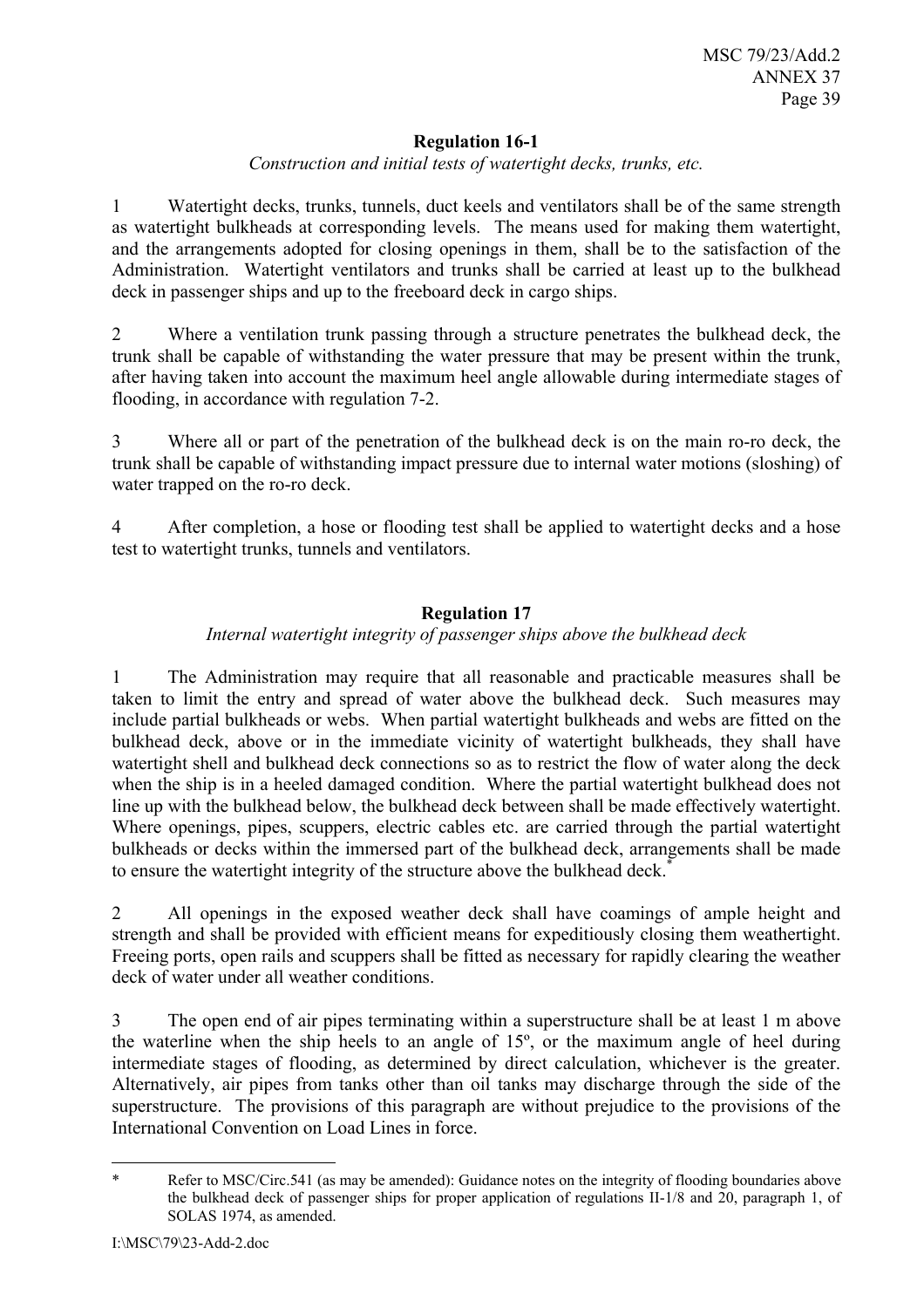4 Sidescuttles, gangway, cargo and fuelling ports and other means for closing openings in the shell plating above the bulkhead deck shall be of efficient design and construction and of sufficient strength having regard to the spaces in which they are fitted and their positions relative to the deepest subdivision draught.<sup>\*</sup>

5 Efficient inside deadlights, so arranged that they can be easily and effectively closed and secured watertight, shall be provided for all sidescuttles to spaces below the first deck above the bulkhead deck.

## **Regulation 17-1**

*Integrity of the hull and superstructure, damage prevention and control on ro-ro passenger ships* 

1.1 Subject to the provisions of paragraphs 1.2 and 1.3, all accesses that lead to spaces below the bulkhead deck shall have a lowest point which is not less than 2.5 m above the bulkhead deck.

1.2 Where vehicle ramps are installed to give access to spaces below the bulkhead deck, their openings shall be able to be closed weathertight to prevent ingress of water below, alarmed and indicated to the navigation bridge.

1.3 The Administration may permit the fitting of particular accesses to spaces below the bulkhead deck provided they are necessary for the essential working of the ship, e.g. the movement of machinery and stores, subject to such accesses being made watertight, alarmed and indicated on the navigation bridge.

2 Indicators shall be provided on the navigation bridge for all shell doors, loading doors and other closing appliances which, if left open or not properly secured, could, in the opinion of the Administration, lead to flooding of a special category space or ro-ro cargo space. The indicator system shall be designed on the fail-safe principle and shall show by visual alarms if the door is not fully closed or if any of the securing arrangements are not in place and fully locked and by audible alarms if such door or closing appliances become open or the securing arrangements become unsecured. The indicator panel on the navigation bridge shall be equipped with a mode selection function "harbour/sea voyage" so arranged that an audible alarm is given on the navigation bridge if the ship leaves harbour with the bow doors, inner doors, stern ramp or any other side shell doors not closed or any closing device not in the correct position. The power supply for the indicator system shall be independent of the power supply for operating and securing the doors.

3 Television surveillance and a water leakage detection system shall be arranged to provide an indication to the navigation bridge and to the engine control station of any leakage through inner and outer bow doors, stern doors or any other shell doors which could lead to flooding of special category spaces or ro-ro cargo spaces.

 $\overline{a}$ 

<sup>∗</sup> Refer to the Recommendation on strength and security and locking arrangements of shell doors on ro-ro passenger ships, adopted by the Organization by resolution A.793(19).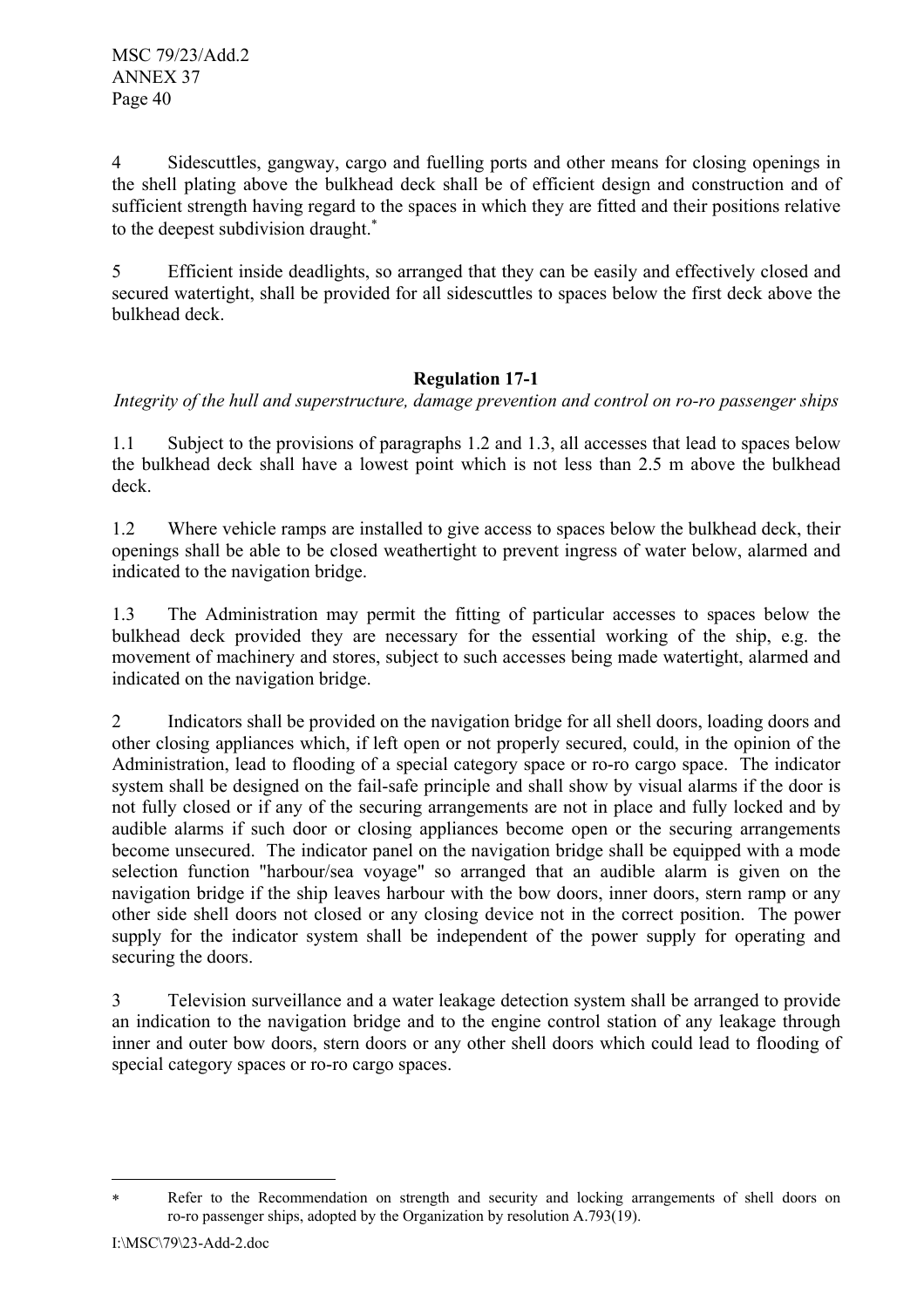## **Part B-3 Subdivision load line assignment for passenger ships**

#### **Regulation 18**

#### *Assigning, marking and recording of subdivision load lines for passenger ships*

1 In order that the required degree of subdivision shall be maintained, a load line corresponding to the approved subdivision draught shall be assigned and marked on the ship's sides. A ship intended for alternating modes of operation may, if the owners desire, have one or more additional load lines assigned and marked to correspond with the subdivision draughts which the Administration may approve for the alternative service configurations. Each service configuration so approved shall comply with part B-1 of this chapter independently of the results obtained for other modes of operation.

2 The subdivision load lines assigned and marked shall be recorded in the Passenger Ship Safety Certificate, and shall be distinguished by the notation P1 for the principal passenger service configuration, and P2, P3, etc., for the alternative configurations. The principal passenger configuration shall be taken as the mode of operation in which the required subdivision index R will have the highest value.

3 The freeboard corresponding to each of these load lines shall be measured at the same position and from the same deck line as the freeboards determined in accordance with the International Convention on Load Lines in force.

4 The freeboard corresponding to each approved subdivision load line and the service configuration, for which it is approved, shall be clearly indicated on the Passenger Ship Safety Certificate.

5 In no case shall any subdivision load line mark be placed above the deepest load line in salt water as determined by the strength of the ship or the International Convention on Load Lines in force.

6 Whatever may be the position of the subdivision load line marks, a ship shall in no case be loaded so as to submerge the load line mark appropriate to the season and locality as determined in accordance with the International Convention on Load Lines in force.

7 A ship shall in no case be so loaded that when it is in salt water the subdivision load line mark appropriate to the particular voyage and service configuration is submerged.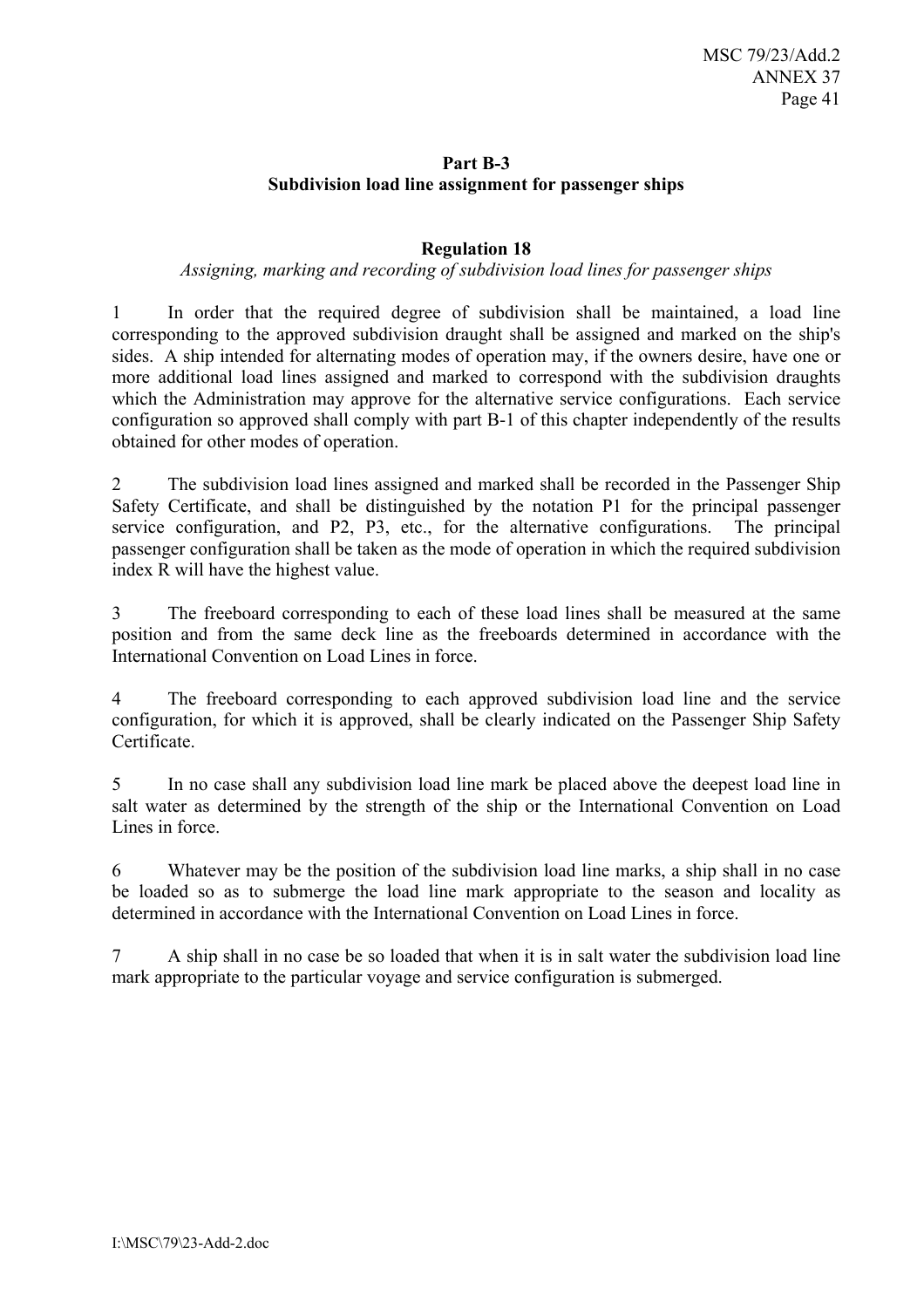# **Part B-4 Stability management**

## **Regulation 19**

#### *Damage control information*

1 There shall be permanently exhibited, or readily available on the navigation bridge, for the guidance of the officer in charge of the ship, plans showing clearly for each deck and hold the boundaries of the watertight compartments, the openings therein with the means of closure and position of any controls thereof, and the arrangements for the correction of any list due to flooding. In addition, booklets containing the aforementioned information shall be made available to the officers of the ship.\*

2 Watertight doors in passenger ships permitted to remain open during navigation shall be clearly indicated in the ship's stability information.

3 General precautions to be included shall consist of a listing of equipment, conditions, and operational procedures, considered by the Administration to be necessary to maintain watertight integrity under normal ship operations.

4 Specific precautions to be included shall consist of a listing of elements (i.e. closures, security of cargo, sounding of alarms, etc.) considered by the Administration to be vital to the survival of the ship, passengers, and crew.

5 In case of ships to which damage stability requirements of part B-1 apply, damage stability information shall provide the master a simple and easily understandable way of assessing the ship's survivability in all damage cases involving a compartment or group of compartments.<sup>\*\*</sup>

# **Regulation 20**

### *Loading of passenger ships*

1 On completion of loading of the ship and prior to its departure, the master shall determine the ship's trim and stability and also ascertain and record that the ship is in compliance with stability criteria in relevant regulations. The determination of the ship's stability shall always be made by calculation. The administration may accept the use of an electronic loading and stability computer or equivalent means for this purpose.

2 Water ballast should not in general be carried in tanks intended for oil fuel. In ships in which it is not practicable to avoid putting water in oil fuel tanks, oily-water separating equipment to the satisfaction of the Administration shall be fitted, or other alternative means, such as discharge to shore facilities, acceptable to the Administration shall be provided for disposing of the oily-water ballast.

3 The provisions of this regulation are without prejudice to the provisions of the International Convention for the Prevention of Pollution from Ships in force.

 $\overline{a}$ \* Refer to MSC/Circ.919, Guidelines for damage control plans.

<sup>∗∗</sup> Refer to the guidelines to be developed by the Organization.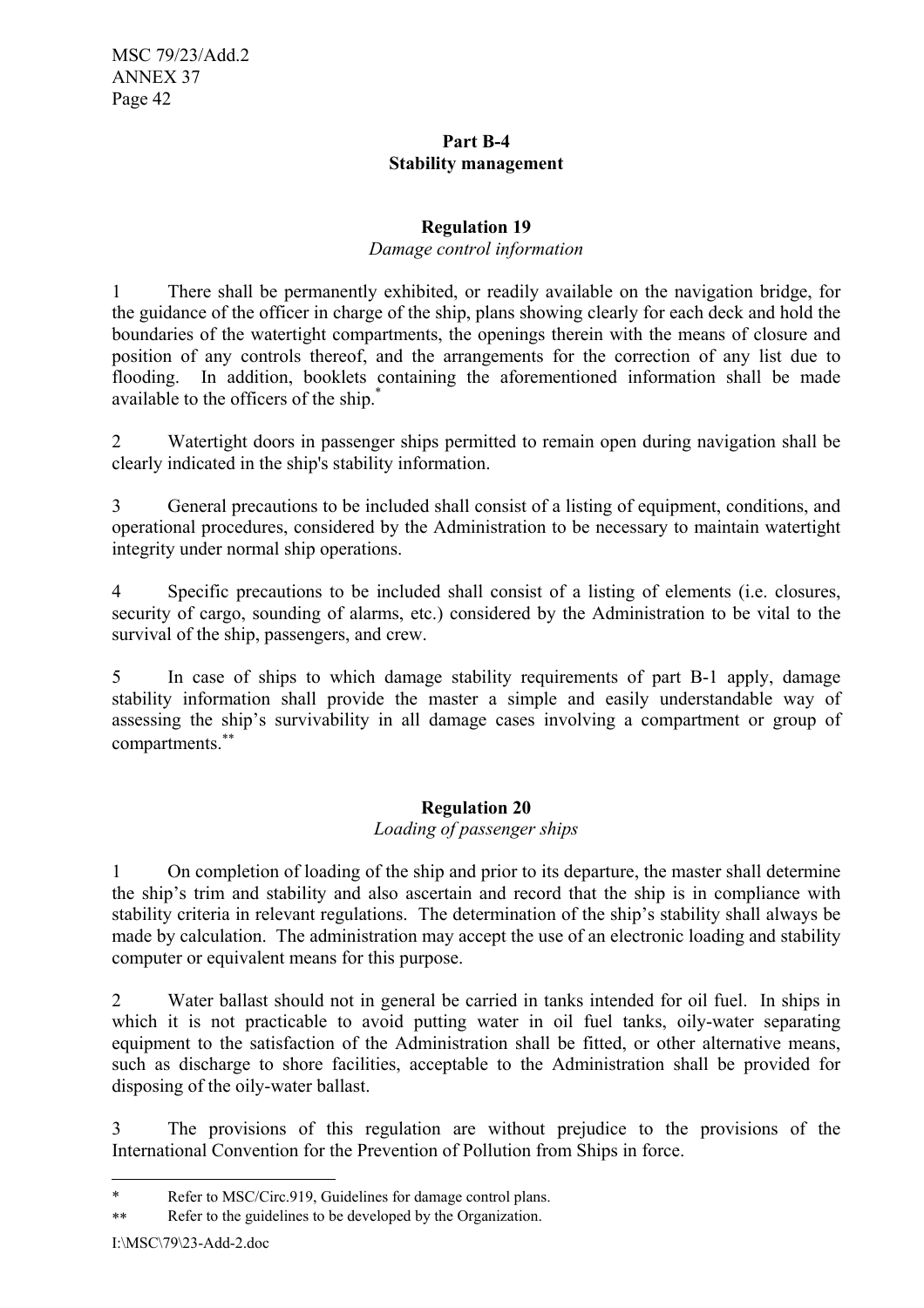# **Regulation 21**

*Periodical operation and inspection of watertight doors, etc. in passenger ships* 

1 Drills for the operating of watertight doors, sidescuttles, valves and closing mechanisms of scuppers, ash-shoots and rubbish-shoots shall take place weekly. In ships in which the voyage exceeds one week in duration a complete drill shall be held before leaving port, and others thereafter at least once a week during the voyage.

2 All watertight doors, both hinged and power operated, in watertight bulkheads, in use at sea, shall be operated daily.

3 The watertight doors and all mechanisms and indicators connected therewith, all valves, the closing of which is necessary to make a compartment watertight, and all valves the operation of which is necessary for damage control cross connections shall be periodically inspected at sea at least once a week.

4 A record of all drills and inspections required by this regulation shall be entered in the log book with an explicit record of any defects which may be disclosed.

### **Regulation 22**

*Prevention and control of water ingress, etc.* 

1 All watertight doors shall be kept closed during navigation except that they may be opened during navigation as specified in paragraphs 3 and 4. Watertight doors of a width of more than 1.2 m in machinery spaces as permitted by paragraph 10 of regulation 13 may only be opened in the circumstances detailed in that paragraph. Any door which is opened in accordance with this paragraph shall be ready to be immediately closed.

2 Watertight doors located below the bulkhead deck having a maximum clear opening width of more than 1.2 m shall be kept closed when the ship is at sea, except for limited periods when absolutely necessary as determined by the Administration.

3 A watertight door may be opened during navigation to permit the passage of passengers or crew, or when work in the immediate vicinity of the door necessitates it being opened. The door must be immediately closed when transit through the door is complete or when the task which necessitated it being open is finished.

4 Certain watertight doors may be permitted to remain open during navigation only if considered absolutely necessary; that is, being open is determined essential to the safe and effective operation of the ship's machinery or to permit passengers normally unrestricted access throughout the passenger area. Such determination shall be made by the Administration only after careful consideration of the impact on ship operations and survivability. A watertight door permitted to remain thus open shall be clearly indicated in the ship's stability information and shall always be ready to be immediately closed.

5 Portable plates on bulkheads shall always be in place before the ship leaves port, and shall not be removed during navigation except in case of urgent necessity at the discretion of the master. The necessary precautions shall be taken in replacing them to ensure that the joints are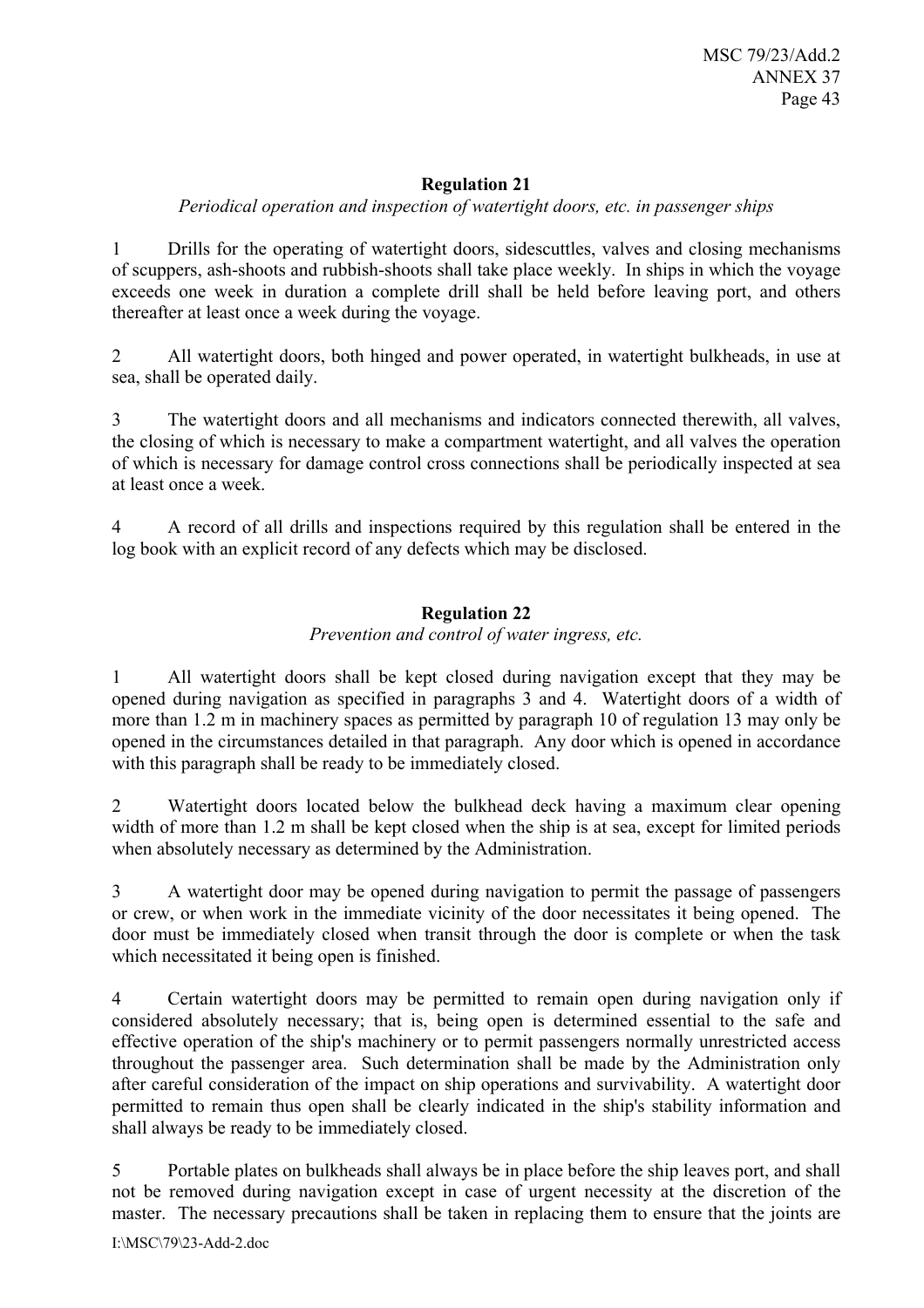watertight. Power-operated sliding watertight doors permitted in machinery spaces in accordance with regulation 13.10 shall be closed before the ship leaves port and shall remain closed during navigation except in case of urgent necessity at the discretion of the master.

6 Watertight doors fitted in watertight bulkheads dividing cargo between deck spaces in accordance with regulation 13.9.1 shall be closed before the voyage commences and shall be kept closed during navigation; the time of opening such doors in port and of closing them before the ship leaves port shall be entered in the log book.

7 Gangway, cargo and fuelling ports fitted below the bulkhead deck shall be effectively closed and secured watertight before the ship leaves port, and shall be kept closed during navigation.

8 The following doors, located above the bulkhead deck, shall be closed and locked before the ship proceeds on any voyage and shall remain closed and locked until the ship is at its next berth:

- .1 cargo loading doors in the shell or the boundaries of enclosed superstructures;
- .2 bow visors fitted in positions as indicated in paragraph 8.1;
- .3 cargo loading doors in the collision bulkhead; and
- .4 ramps forming an alternative closure to those defined in paragraphs 8.1 to 8.3 inclusive.

9 Provided that where a door cannot be opened or closed while the ship is at the berth such a door may be opened or left open while the ship approaches or draws away from the berth, but only so far as may be necessary to enable the door to be immediately operated. In any case, the inner bow door must be kept closed.

10 Notwithstanding the requirements of paragraphs 8.1 and 8.4, the Administration may authorize that particular doors can be opened at the discretion of the master, if necessary for the operation of the ship or the embarking and disembarking of passengers when the ship is at safe anchorage and provided that the safety of the ship is not impaired.

11 The master shall ensure that an effective system of supervision and reporting of the closing and opening of the doors referred to in paragraph 8 is implemented.

12 The master shall ensure, before the ship proceeds on any voyage, that an entry in the log book is made of the time of the last closing of the doors specified in paragraph 13 and the time of any opening of particular doors in accordance with paragraph 14.

13 Hinged doors, portable plates, sidescuttles, gangway, cargo and bunkering ports and other openings, which are required by these regulations to be kept closed during navigation, shall be closed before the ship leaves port. The time of closing and the time of opening (if permissible under these regulations) shall be recorded in such log book as may be prescribed by the Administration.

14 Where in a between-decks, the sills of any of the sidescuttles referred to in regulation 15.3.2 are below a line drawn parallel to the bulkhead deck at side and having its lowest point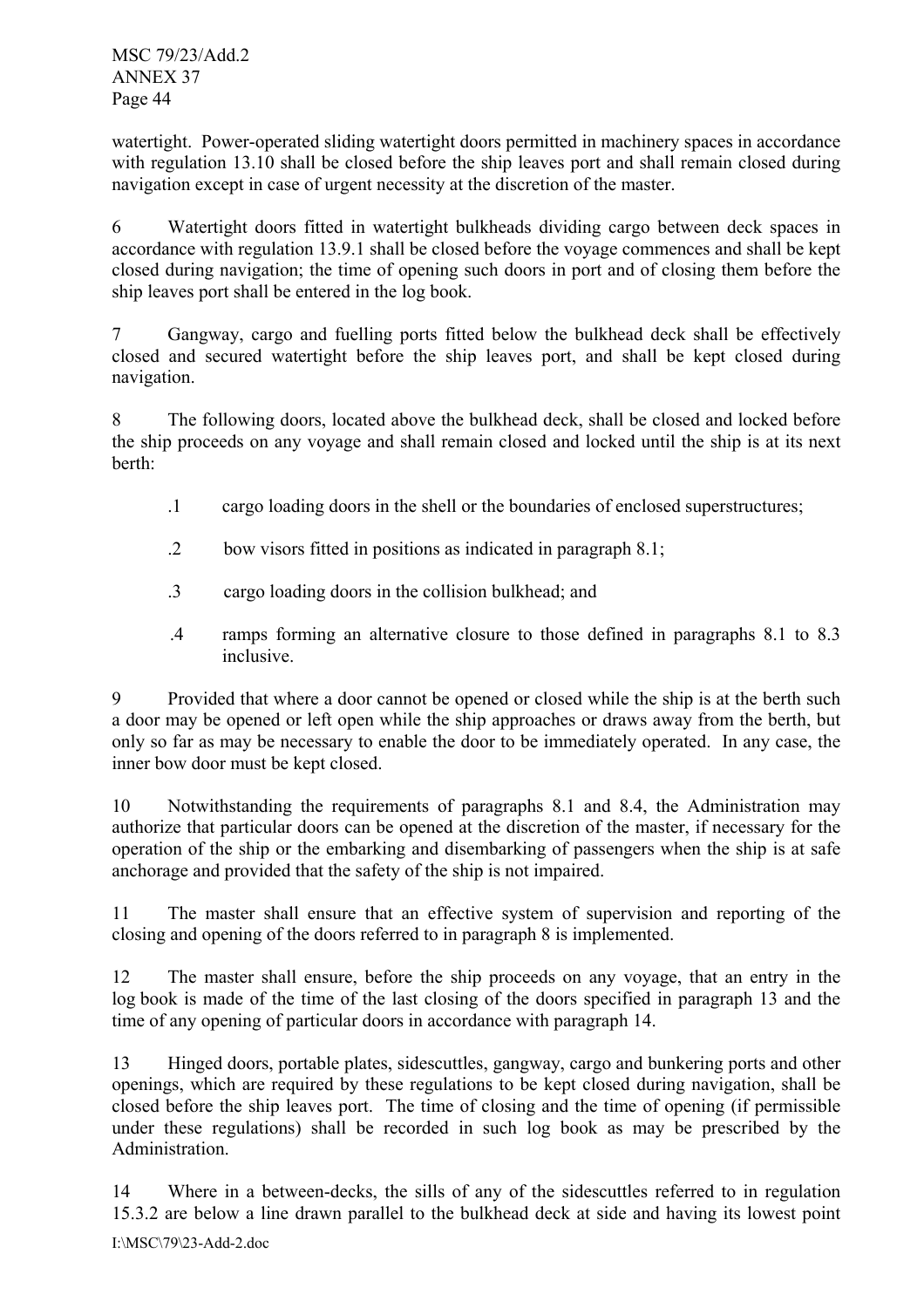1.4 m plus 2.5% of the breadth of the ship above the water when the ship departs from any port, all the sidescuttles in that between-decks shall be closed watertight and locked before the ship leaves port, and they shall not be opened before the ship arrives at the next port. In the application of this paragraph the appropriate allowance for fresh water may be made when applicable.

- .1 The time of opening such sidescuttles in port and of closing and locking them before the ship leaves port shall be entered in such log book as may be prescribed by the Administration.
- .2 For any ship that has one or more sidescuttles so placed that the requirements of paragraph 15 would apply when it was floating at its deepest subdivision draught, the Administration may indicate the limiting mean draught at which these sidescuttles will have their sills above the line drawn parallel to the bulkhead deck at side, and having its lowest point 1.4 m plus 25% of the breadth of the ship above the waterline corresponding to the limiting mean draught, and at which it will therefore be permissible to depart from port without previously closing and locking them and to open them at sea on the responsibility of the master during the voyage to the next port. In tropical zones as defined in the International Convention on Load Lines in force, this limiting draught may be increased by 0.3 m.

15 Sidescuttles and their deadlights which will not be accessible during navigation shall be closed and secured before the ship leaves port.

16 If cargo is carried in such spaces, the sidescuttles and their deadlights shall be closed watertight and locked before the cargo is shipped and such closing and locking shall be recorded in such log book as may be prescribed by the Administration.

17 When a rubbish-chute, etc., is not in use both the cover and the valve required by regulation 15.10.2 shall be kept closed and secured.

### **Regulation 23**

#### *Special requirements for ro-ro passenger ships*

1 Special category spaces and ro-ro cargo spaces shall be continuously patrolled or monitored by effective means, such as television surveillance, so that any movement of vehicles in adverse weather conditions and unauthorized access by passengers thereto can be detected whilst the ship is underway.

2 Documented operating procedures for closing and securing all shell doors, loading doors and other closing appliances which, if left open or not properly secured, could, in the opinion of the Administration, lead to flooding of a special category space or ro-ro cargo space, shall be kept on board and posted at an appropriate place.

3 All accesses from the ro-ro deck and vehicle ramps that lead to spaces below the bulkhead deck shall be closed before the ship leaves the berth on any voyage and shall remain closed until the ship is at its next berth.